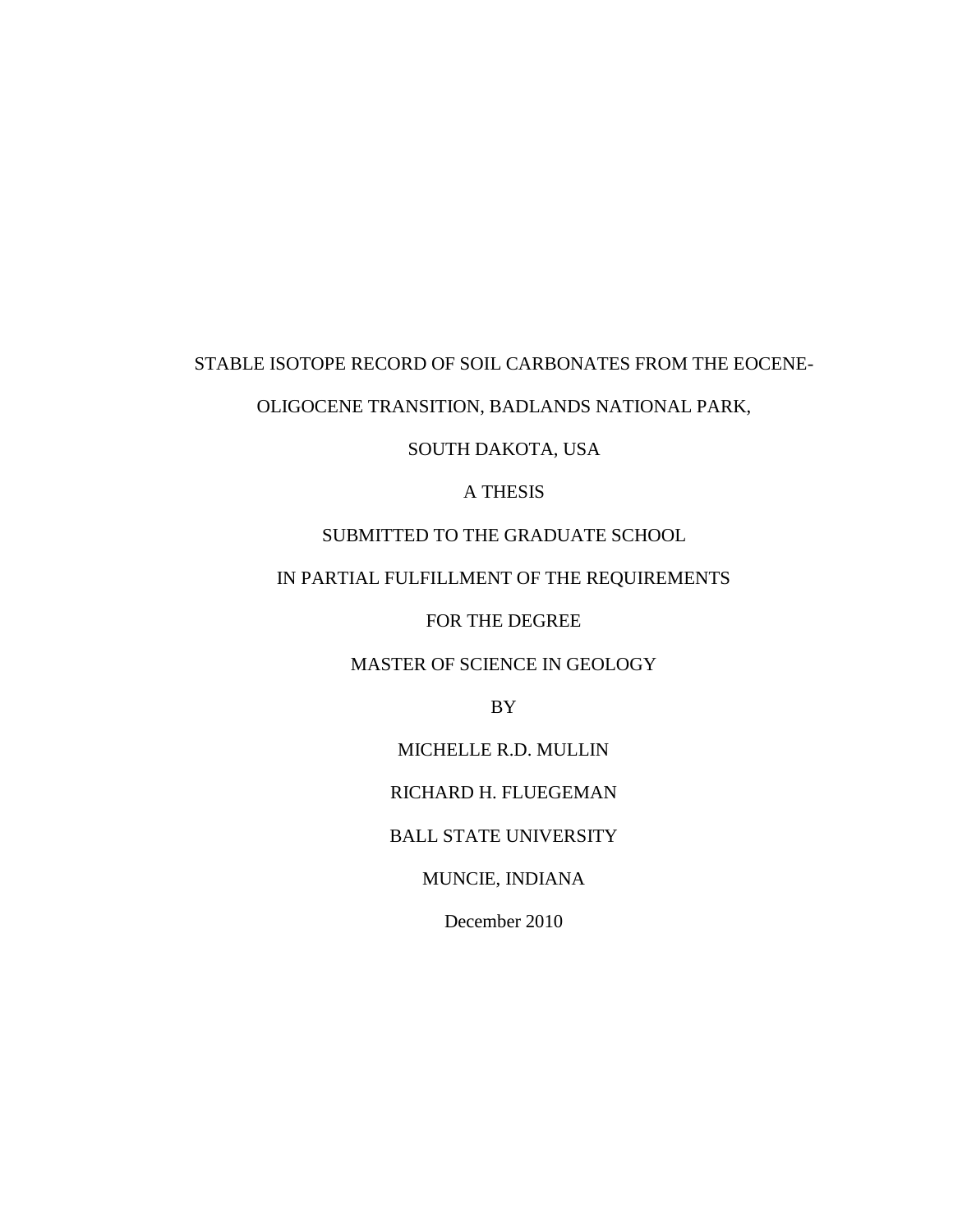## **ABSTRACT**

**THESIS:** Stable Isotope Record of Soil Carbonates From the Eocene-Oligocene Transition, Badlands National Park, South Dakota, USA

**STUDENT:** Michelle Mullin

**DEGREE:** Master of Science

**COLLEGE:** Sciences and Humanities

**DATE:** December, 2010

**PAGES:** 127

Sections in and around Badlands National Park, Custer County, South Dakota contain a wealth of faunal and floral data within the White River Group. The Chadronian and Orellan North American Land Mammal Ages define the Eocene-Oligocene boundary here. Faunal and floral changes associated with the Chadronian-Orellan interval have long been attributed to the global Greenhouse-Icehouse climatic transition.

Stable isotopes were obtained from paleosol carbonates across the Chadronian-Orellan boundary at three locations in Badlands National Park. Results show wide fluctuations of oxygen isotopes in the uppermost Chadronian and lower Orellan, while carbon isotopes remain relatively stable. Results indicate decoupling of the terrestrial climate system from the marine system. Local conditions appear to play an important role in controlling the record of stable isotopes in paleosol carbonates in the region.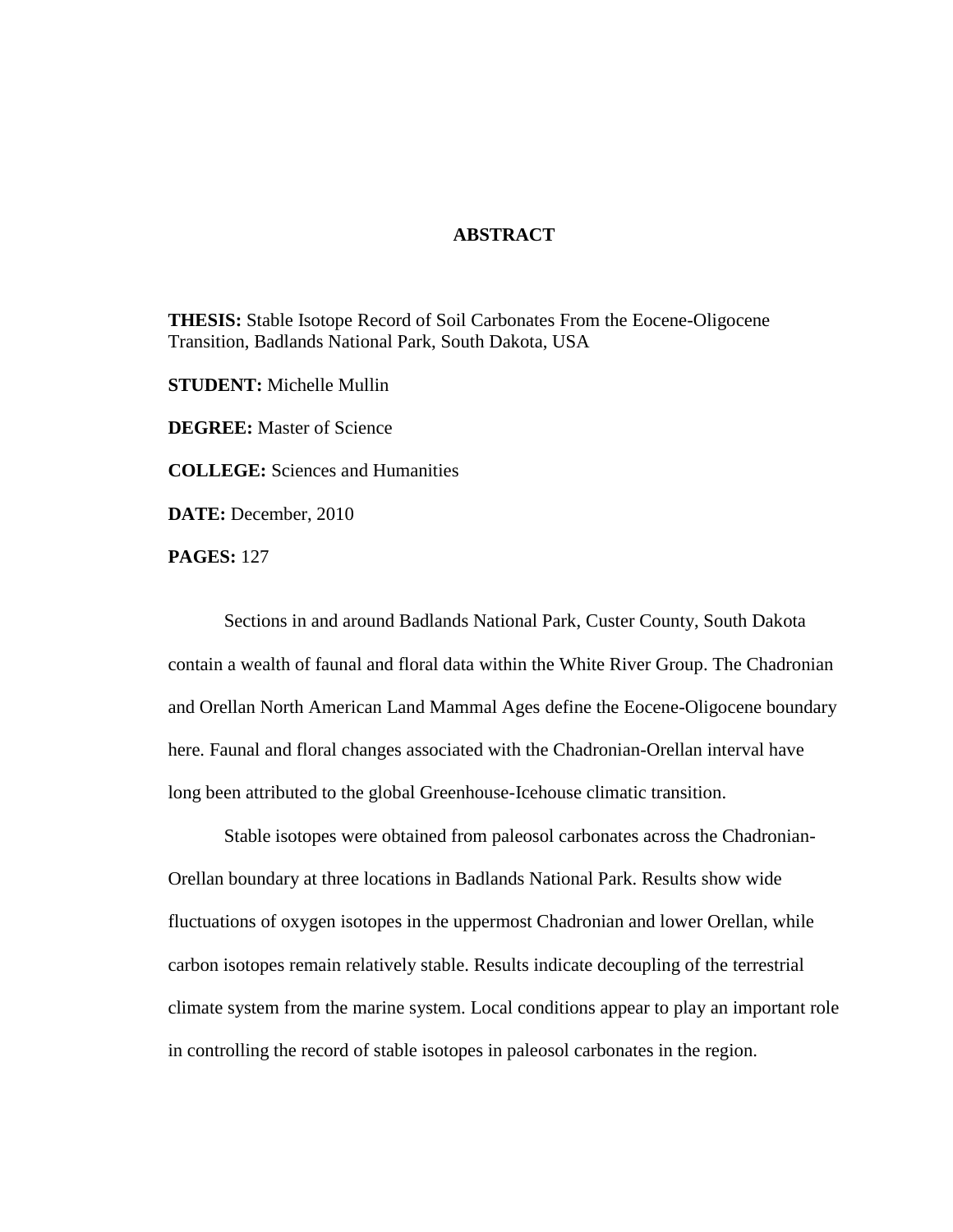# **TABLE OF CONTENTS**

| <b>CHAPTER II: GEOLOGIC HISTORY OF THE EOCENE-OLIGOCENE  5</b>   |  |
|------------------------------------------------------------------|--|
|                                                                  |  |
|                                                                  |  |
|                                                                  |  |
|                                                                  |  |
|                                                                  |  |
|                                                                  |  |
|                                                                  |  |
|                                                                  |  |
|                                                                  |  |
|                                                                  |  |
|                                                                  |  |
|                                                                  |  |
|                                                                  |  |
|                                                                  |  |
|                                                                  |  |
|                                                                  |  |
|                                                                  |  |
|                                                                  |  |
| <b>CHAPTER V: CLIMATE CHANGE ACROSS THE EOCENE-OLIGOCENE  60</b> |  |
|                                                                  |  |
|                                                                  |  |
|                                                                  |  |
|                                                                  |  |
|                                                                  |  |
|                                                                  |  |
|                                                                  |  |
|                                                                  |  |
|                                                                  |  |
|                                                                  |  |
|                                                                  |  |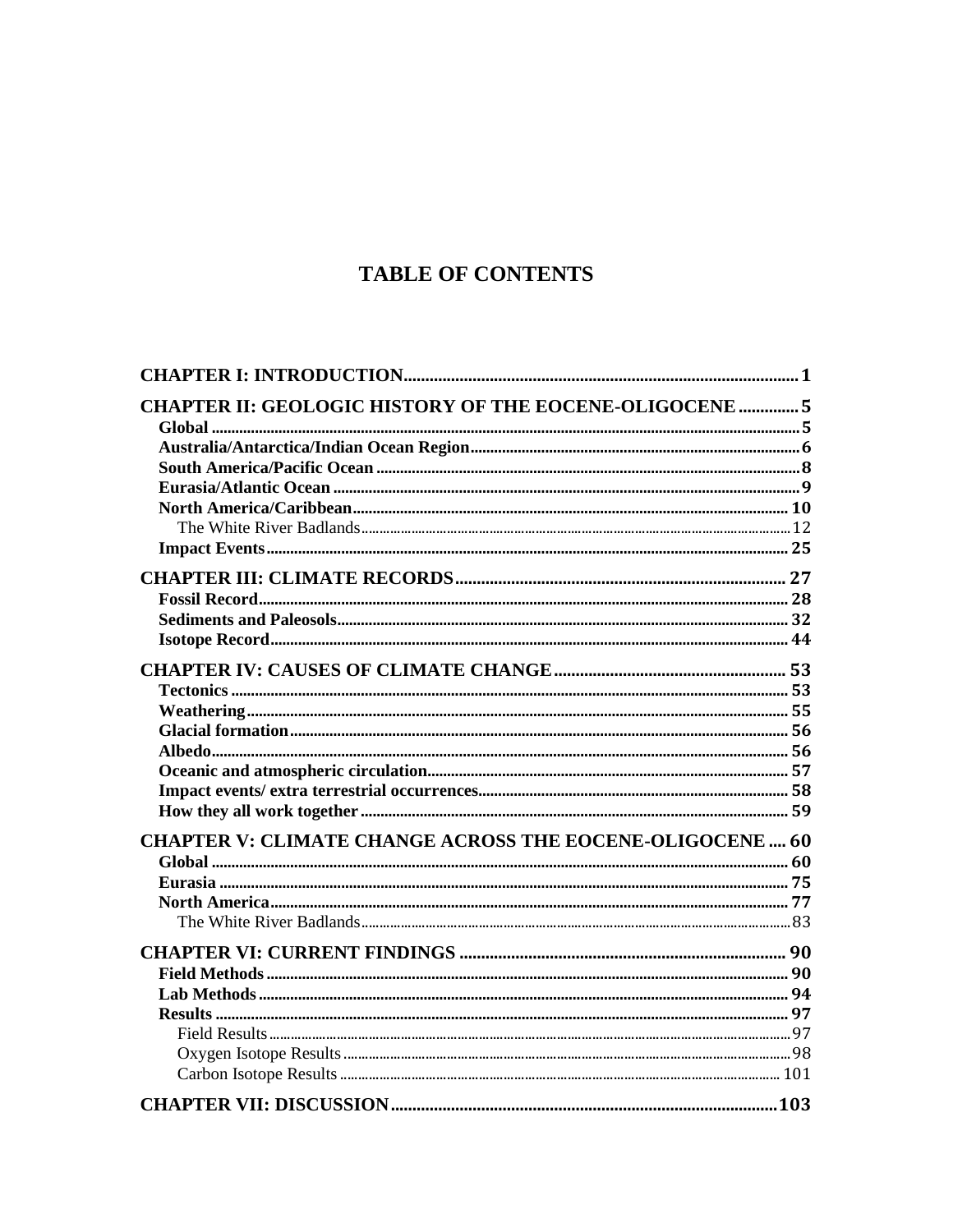**TABLES** 

**FIGURES**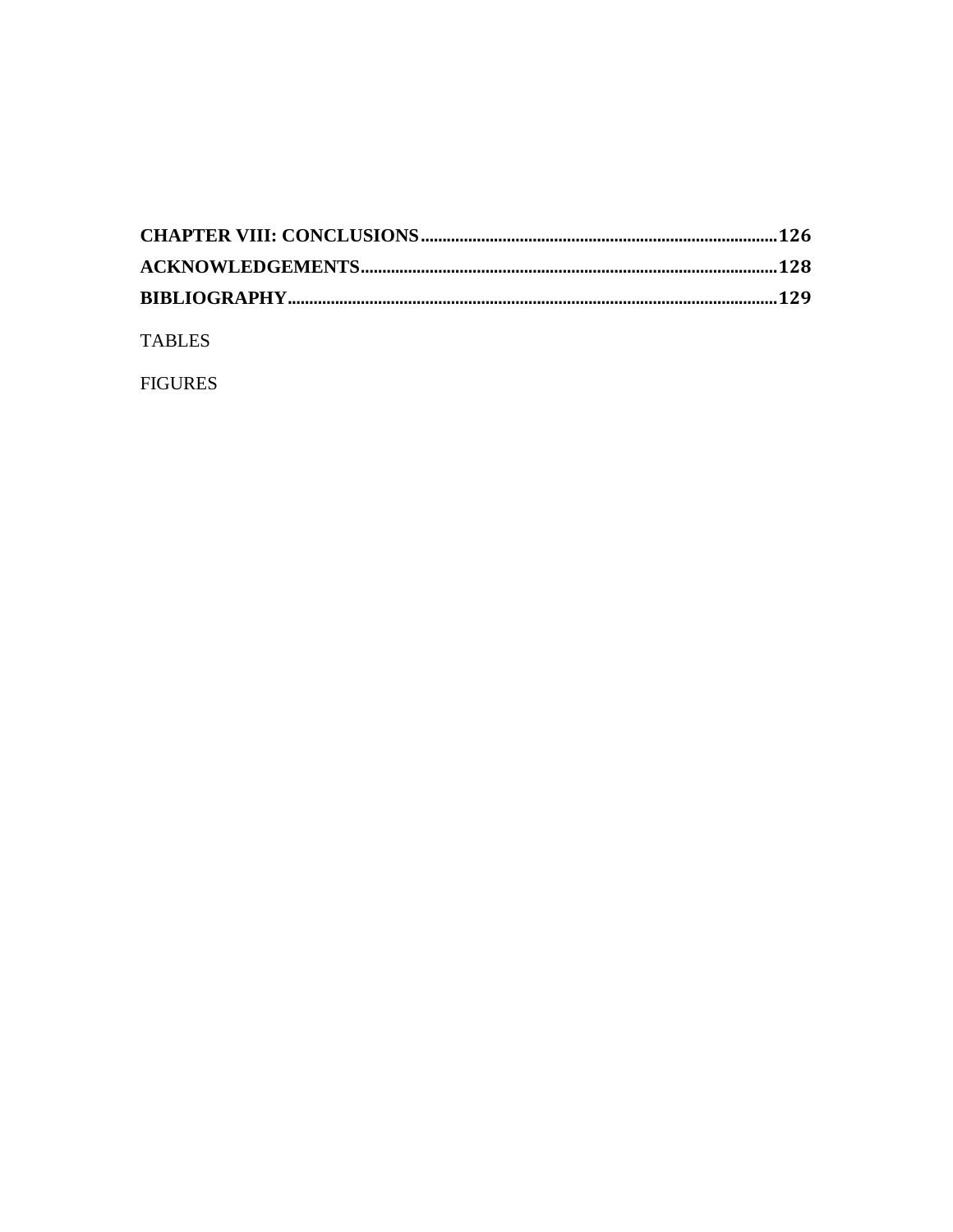## CHAPTER I: INTRODUCTION

<span id="page-4-0"></span>The purpose of this research is to understand the effect of major global climate change on the interior, mid-continental United States. Climate records across the globe are extensive throughout the Eocene and Oligocene. It is well known that Eocene warming occurred on a planet-wide scale, affecting the ecology of all regions. Near the end of that geologic epoch temperatures began to slowly decrease and continental ice masses grew, particularly on Antarctica. This slow temperature decline abruptly accelerated at the end of the Eocene, leading to markedly cooler temperatures globally, with higher latitudes experiencing the most severe changes. This shift from warm temperatures to cool temperatures worldwide is often referred to as the "Greenhouse to Icehouse" transition. In fact, the geologic record of the Eocene-Oligocene transition shows such a dramatic "break" in Europe that Cavelier et al. (1981) propose the boundary between the Paleogene and the Neogene be placed there.

The main line of evidence for these trends is documented in marine oxygen isotopes. The climate record is not as well defined in the terrestrial environment. Several researchers have attempted to ascertain the full impact of continental climate change in the United States during this time period using sedimentary deposits, plant and animal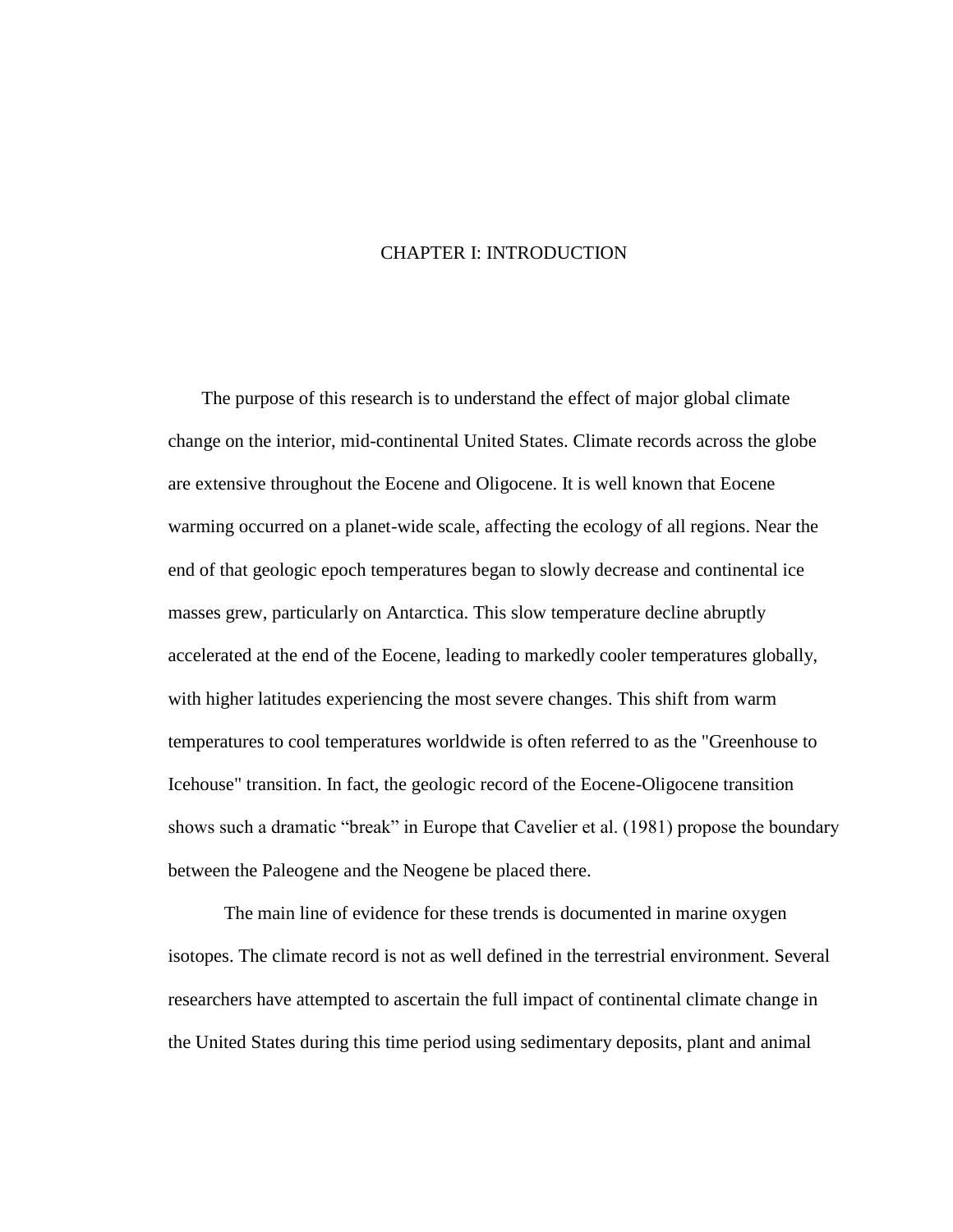fossil records (Hutchison, 1982; Retallack, 1983; 1992; Evanoff et al., 1992; Prothero, 1994; Bestland et al., 1997; Kraus, 1997; Prothero and Whittlesey, 1998; Evans, 1999; Prothero, 1999; Evans and Welzenbach, 2000; Stoffer, 2003; Zanazzi et al., 2007) at several locations within the country. The Badlands of South Dakota have several exposed stratigraphic sequences from the Eocene-Oligocene that provide for especially good research opportunities. Retallack (1983; 1985; 1998) has identified a series of paleosols created in a fluvial depositional scheme during this time, while Prothero and others (Swisher and Prothero, 1990; Prothero and Swisher, 1992; Prothero and Whittlesey, 1998) have completed magnetostratigraphy and radiogenic dating, and other researchers (Retallack, 1992; Evanoff et al., 1992; Evans, 1999; Prothero, 1999; Evans and Welzenbach, 2000; Zanazzi, 2007) have examined the paleontology or paleoecology of the region. The paleosol type and composition, along with fossil evidence, reveal that the Badlands were also experiencing overall cooling. In 1974, Birkeland stated, "although many workers have used soil features to infer past climates, studies that have backed up such interpretations with quantitative soil data are relatively few. It is hoped that work on this aspect of pedology will be more quantitative in the future". To date, not much has been accomplished on this front for the Eocene-Oligocene, but that is exactly what this research aims to achieve.

The impact global climate change has on interior environments, including responses by flora and fauna, can be determined if a clear temperature and precipitation record can be obtained from geologic formations deposited during the period of climate change. More recent Holocene records of mid-continent climate change show that even small changes in precipitation had a profound effect on geomorphic responses, such as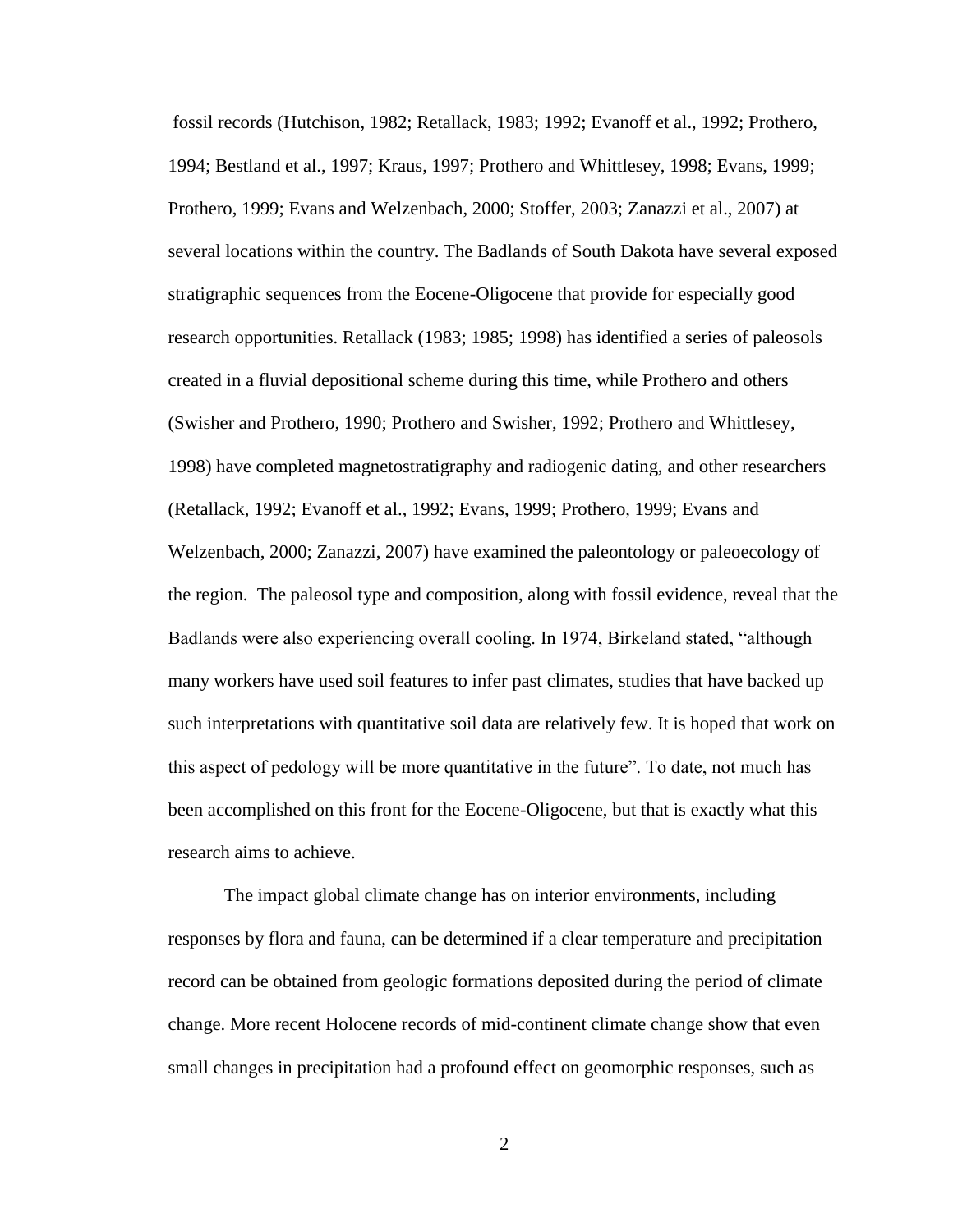dune re-activation (Denniston et al., 2007). It stands to reason that the same impact could occur at the Eocene-Oligocene.

Changes in temperature, aridity, and vegetation are recorded in oxygen and carbon isotopes comprising calcium-carbonate deposits within marine sediments as well as fossil soils of the Badlands National Park. Deep marine and shallow coastal records are well defined. By collecting and analyzing the isotopic record from the Badlands strata, a comparison between the terrestrial realm, the nearby regional Gulf-Coast, and the global climate at large can be made. The goal of this comparison is to reveal if the inland global cooling trend mirrors either of the marine records or if micro-climates and local tectonic events may have more influence, thus changing the record on a sub-scale. Additionally, the results may explain the apparent decoupling of the mammal extinctions from other faunal and floral extinctions during the Chadronian-Orellan North American Land Mammal Age (NALMA).

To this end, paleosol carbonate samples were collected at the Eocene-Oligocene transition at the Badlands National Park, South Dakota. The Badlands region of South Dakota and Nebraska offer extraordinary stratigraphy ranging in age from the Cretaceous through the Tertiary. The park offers an excellent location for studying patterns of fossilbone accumulation, paleosol features, horizons of calcareous nodules and layers, and local variations in mineralogy and trace and major chemical elements (Retallack, 1983). This area is of particular interest due to its location in the center of the continent. Carbonate was collected within paleosol sequences identified by Retallack (1983) and linked to the geologic timeline via magnetostratigraphy by Prothero and Whittlesey (1998). Carbonate samples were analyzed at the Indiana University Department of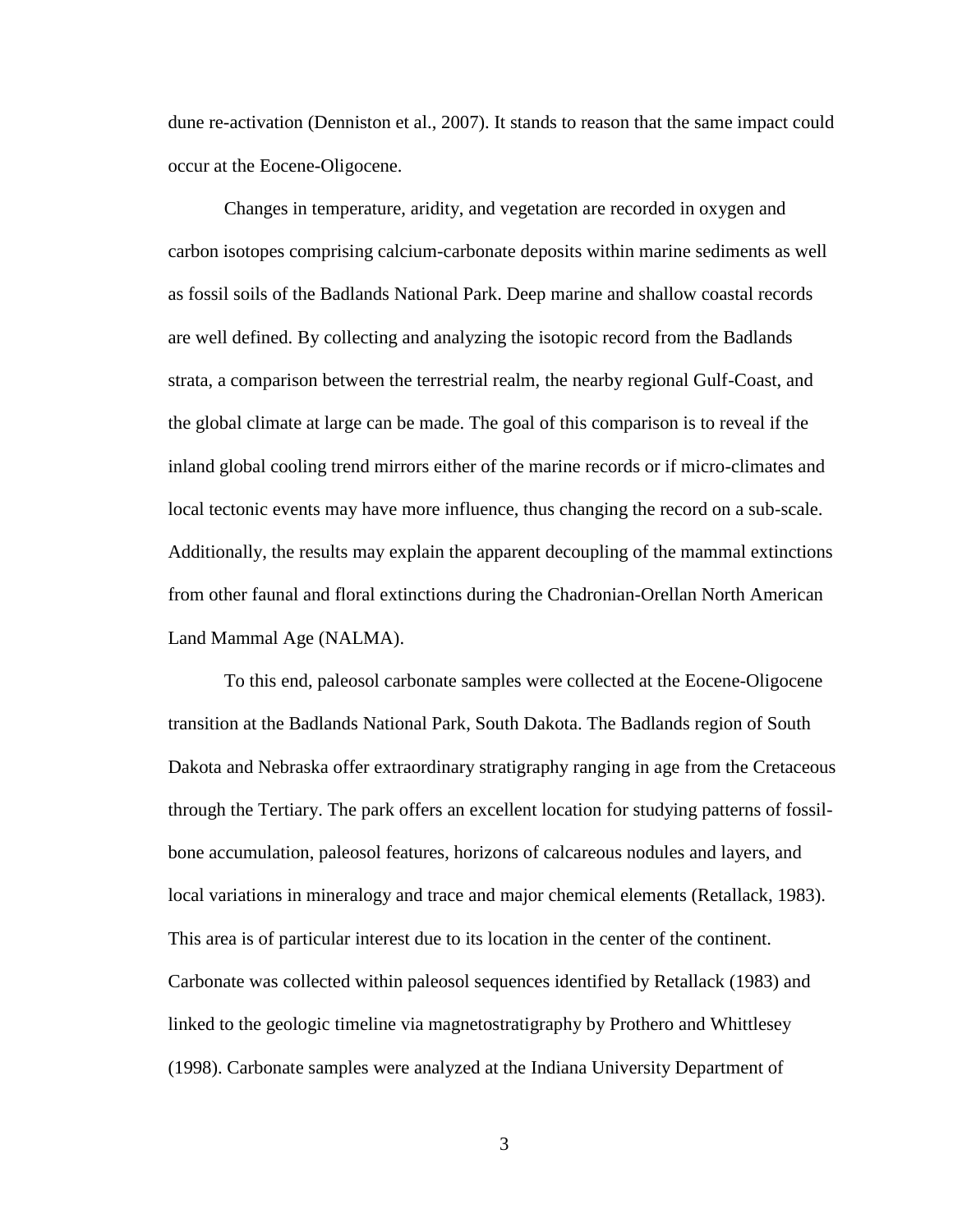Geology using Mass Spectrometry. Generally, calcite  $\delta^{18}O$  in any deposit increases as temperature decreases or as the mass of continental ice increases (Zachos et al., 2001), while  $\delta^{13}$ C from the Eocene-Oligocene indicates the relative abundance of CO<sub>2</sub> in the atmosphere (Cerling, 1991; Zanazzi et al., 2007). In the marine realm  $\delta^{13}$ C reflects changes in the ratio of the dissolved inorganic carbon of ambient seawater, which reflect changes in the rates of carbon supply and removal from organic and inorganic reservoirs (Zachos et al., 2001), such as sea-floor venting.

In addition to comparing the Badlands isotopic record to near-shore and deep marine sequences, it can be compared to other terrestrial records. Qualitative evidence from the park and surrounding region can be compared to quantitative data, linking temperature and precipitation changes to changes in floral and faunal adaptation. This either lends support for qualitative methods, or identifies areas requiring refinement and further study.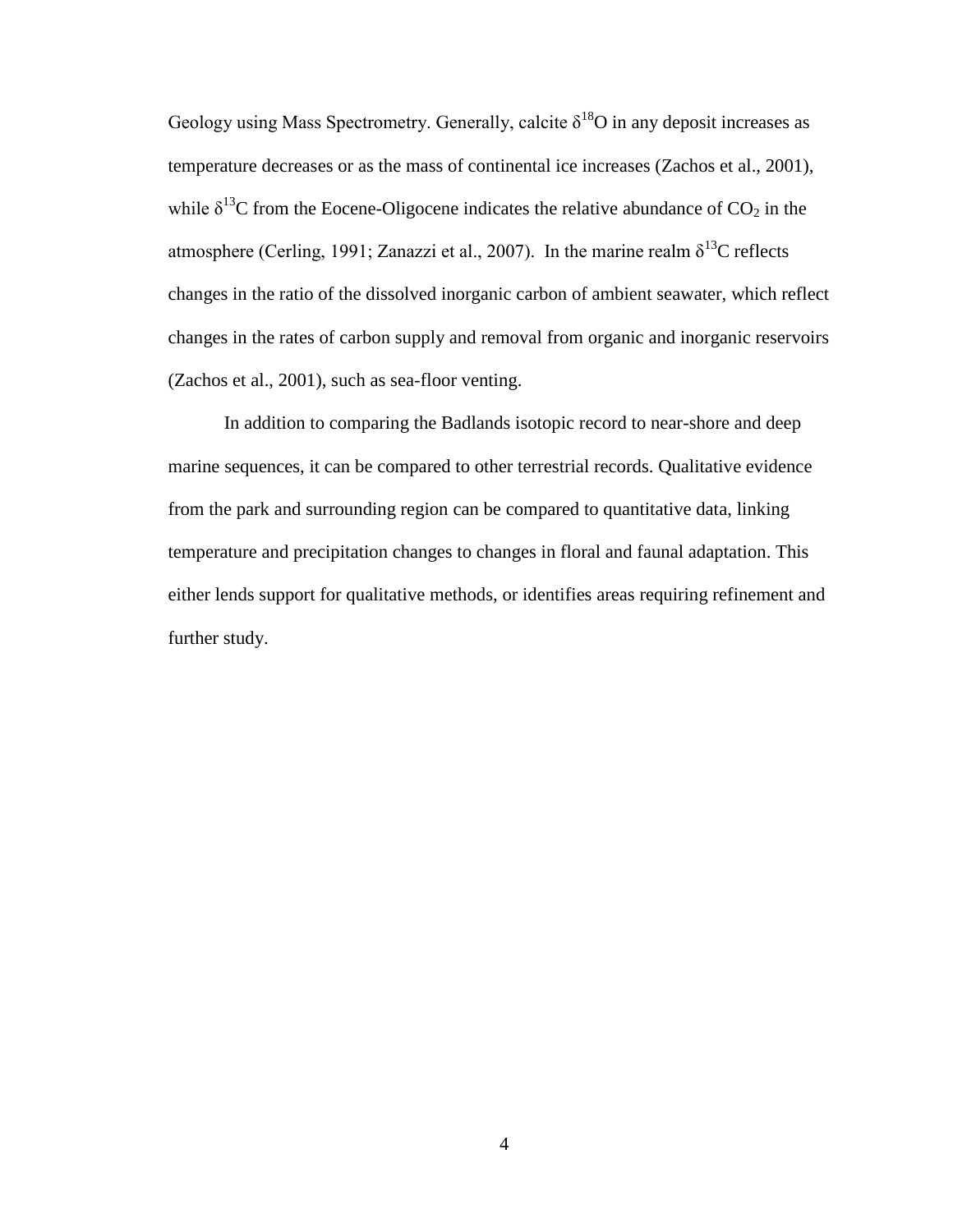#### <span id="page-8-0"></span>CHAPTER II: GEOLOGIC HISTORY OF THE EOCENE-OLIGOCENE

#### <span id="page-8-1"></span>*Global*

The late Eocene-early Oligocene Earth was transformed by a number of tectonic processes. Every continent underwent change relating to plate movement; either uplift, subsidence, development, rapid movement, or increased volcanic activity. The increase in volcanism and tectonism coincided with, and was related to a change at 38 Myr in the Earth's pole of rotation (Kennett et al., 1985). During the Eocene, North America was connected to Asia by the Bering land bridge across the Pacific Ocean and to Europe through Greenland and Iceland across the Atlantic Ocean (Briggs, 1987; Ivany et al., 2003). South America and Australia were connected to Antarctica as remnants of Gondwanaland in the southern hemisphere (Ivany et al., 2003), as seen in Figure 1. The distribution of oceans and seas was significantly different from the present. Eustatic sea levels were high; the only circum-global ocean current was around the equator, and crosslatitudinal circulation was restricted; the Tethys sea extended from India to the Americas; and the Australo-Antarctic Gulf circulated warm water between Australia and Antarctica, closed off from the Proto-Pacific Ocean by the Tasmanian land bridge (Exon et al., 2002; Ivany et al., 2003). The lack of land barriers between the world's oceans and seas led to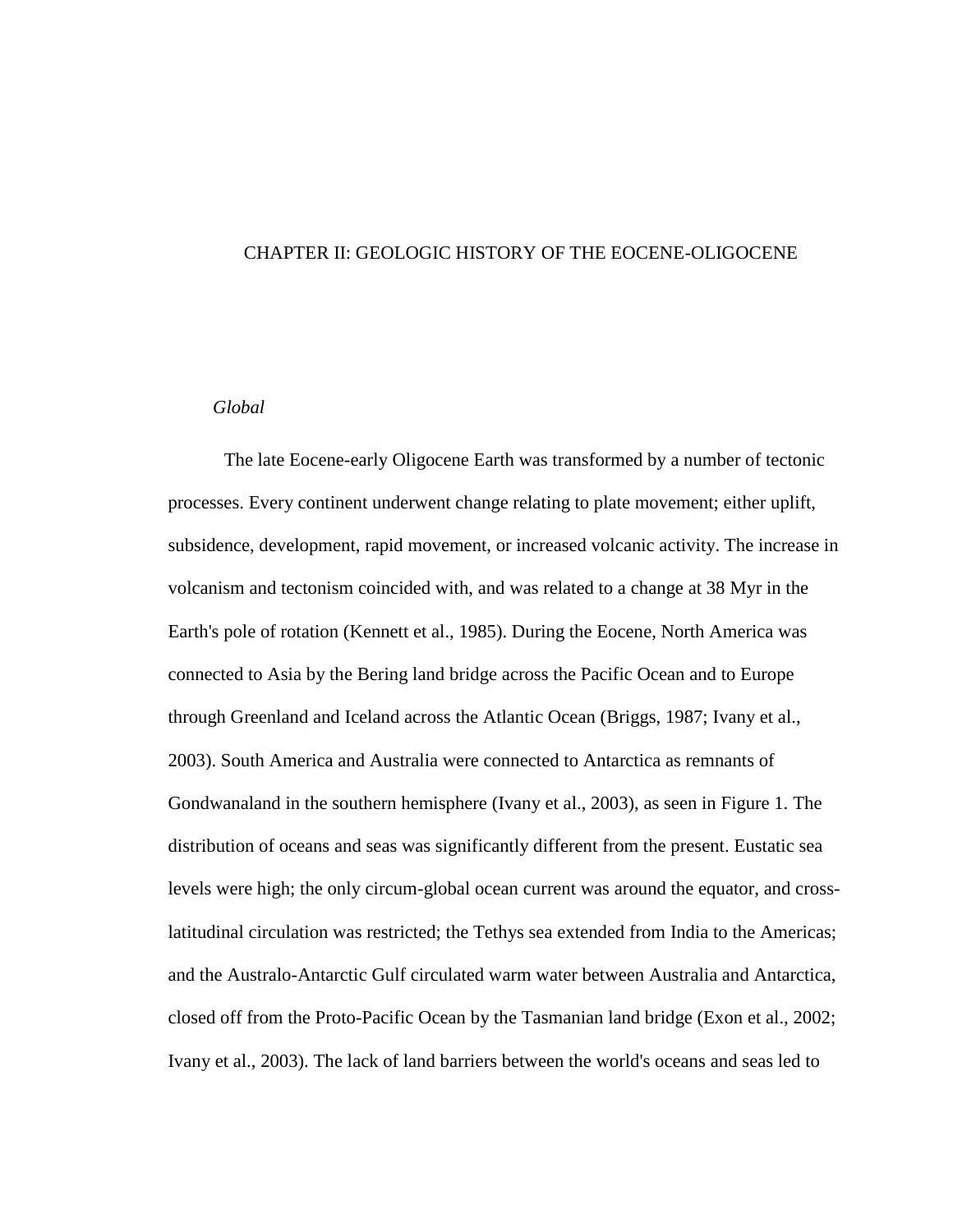free exchange of waters and taxa between the Pacific Ocean, Gulf of Mexico, Caribbean Sea, Atlantic Ocean and the Tethys Sea.

"At the end of the Eocene, [a] series of geological events occur[ed] on a worldwide scale, of which the intensity is comparable to the one occurring at the Cretaceous/Tertiary boundary" (Cavelier et al., 1981). Among the many tectonic activities occurring in the lead up to and across this boundary, two events stand out as particularly important: 1) the collision of India with Asia, creating the Tibetan Plateau uplift, and 2) the isolation of Antarctica from the remaining continents (Sloan and Barron, 1992; Retallack, 1992; Exon et al., 2002; Ivany et al., 2003). Other tectonic events occurring at this time included the re-alignment of the Pacific Mid-Ocean Ridge (MOR), the Alpine orogenesis in Europe with the associated closing of the Tethyan sea, opening of the Greenland-Norwegian Sea to the Arctic, the breaching of the Rio Grande Rise, and the Andean and Laramide Orogenies in South and North America, respectively (Cavelier et al., 1981; Sloan and Barron, 1992; Retallack, 1992; Ivany et al.,, 2003).

#### <span id="page-9-0"></span>*Australia/Antarctica/Indian Ocean Region*

From the late Cretaceous through the early Tertiary, Antarctica served as a bridge connecting the otherwise disparate continents of South America, Africa and Australia. The land mass connections allowed for faunal migration. Ancestral Australian marsupials, turtles, frogs, lizards, ratite birds, and many insects are thought to have immigrated to Australia from South America along this route in the early Tertiary, with members of the marsupial family Polydolopidae being the first land mammals found in Antarctica (Briggs, 1987). New Zealand and Australia developed a complex faunal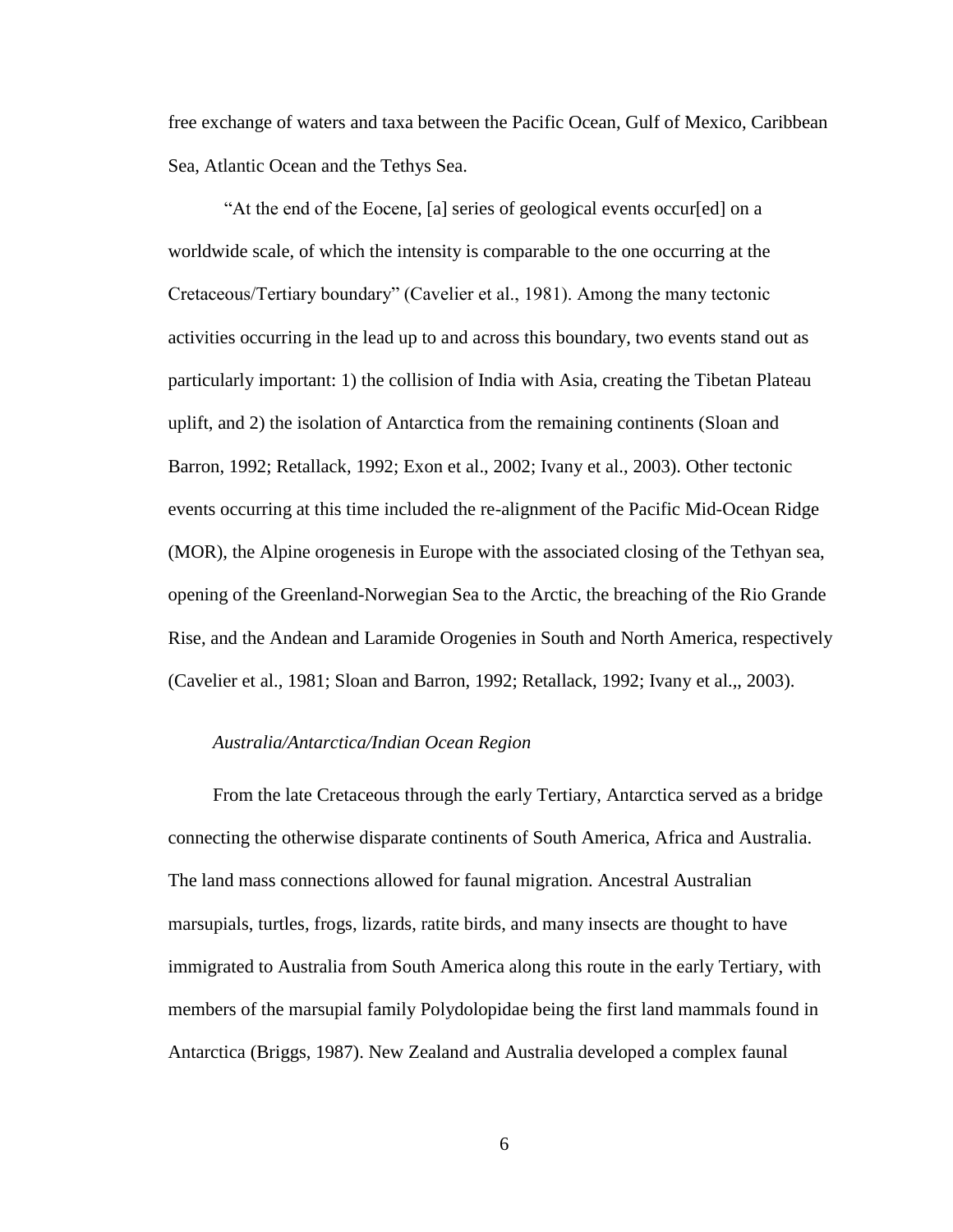relationship that reflects both the variable distances they had from each other and from Antarctica throughout the Tertiary (Briggs, 1987).

The isolation of Antarctica is frequently singled out as the major driving factor for global climate change at the end of the Eocene. From 70-43 Ma slow separation of Australia and Antarctica occurred (Briggs, 1987; Exon et al., 2002). Faster separation is noted from 43-37 Ma, but the two landmasses were still connected by the Tasmanian Land Bridge (Exon et al., 2002). From 42-35 Ma sediments from two Deep Sea Drilling Project (DSDP) Leg 90 sites in the south-west Pacific, and geologic evidence from New Zealand, show a pronounced increase in local, highly explosive volcanic activity particularly near the Eocene-Oligocene Boundary (Kennett et al., 1985).

The change at 38 Ma in the Earth's pole of rotation caused the development of an active tectonic zone through New Zealand. As the South Pacific Rise and southeast Indian spreading axis merged between Australia and Antarctica an extensional transform boundary across New Zealand formed, effectively representing the development of an Indo-Australian/Pacific plate boundary in the latest Eocene (Kennett et al., 1985). Meanwhile, South America was separating from Antarctica, opening the Drake Passage beginning at 37 Ma (Diester-Haass and Zahn, 1996; Ivany et al., 2003). At 33.5 Ma the continental margin around Tasmania collapsed and subsidence ensued with additional collapses in the Victoria Land Basin east of the rising Trans-Antarctic Mountains and along the coast of southeast Australia; South America was completely separated from Antarctica and the isolation of Antarctica was complete (Diester-Haass and Zahn, 1996; Exon et al., 2002; Ivany et al., 2003). Evidence of these events is in marine sediment cores recovered from Ocean Drilling Project (ODP) site 1182 and Leg 189 in the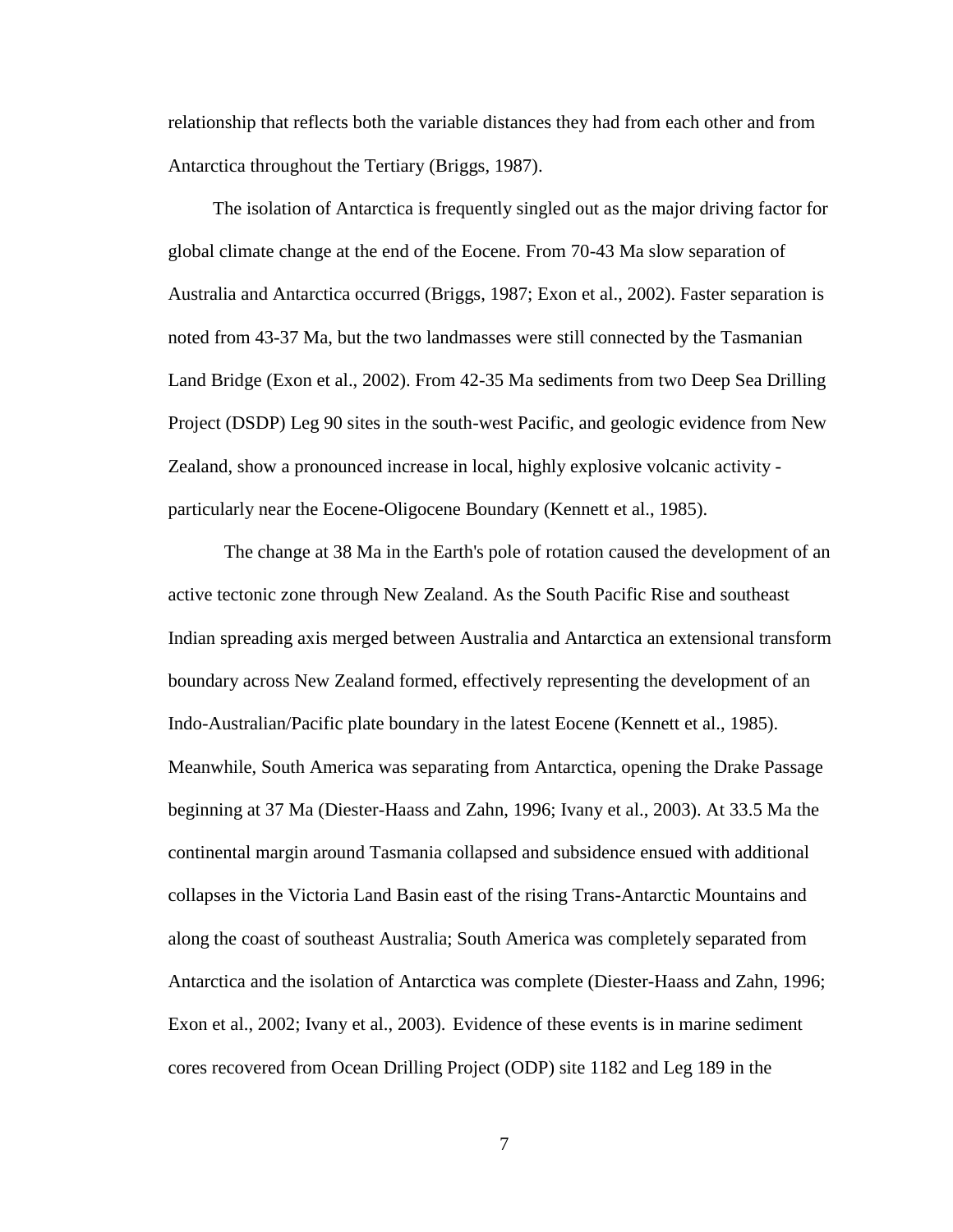Australian-Antarctic seaway. Results indicate a switch from early-rift clastic deposition to carbonate deposition in the late Eocene under deepening waters from 100-500 meters (Lear et al., 2000; Exon et al., 2002). A 20-m thick nannofossil chalk bed was recovered from the earliest Oligocene, suggesting rapidly deepening water depths exceeding 1,000 meters (Kennett et al., 1985; Lear et al., 2000; Exon et al., 2002). Additionally, Indian Ocean spreading rates increased on the south-east Indian Ridge and major changes in spreading directions occurred on both the south-west Indian Ocean and the Central Indian Ridges (Kennett et al., 1985).

#### <span id="page-11-0"></span>*South America/Pacific Ocean*

The pulse of volcanic activity during the late Eocene-early Oligocene in New Zealand occurred throughout the circum-pacific region. A change in rotation of the Pacific plate, indicated by the bend and increased volume of erupted material in the Hawaiian-Emperor volcanic chain at ~42 Ma, led to pacific-wide increased volcanism associated with large-scale late Eocene plate-tectonic changes (Kennet et al., 1985). Examples include: active marginal basin development throughout the Pacific Ocean, overthrusting of New Caledonia and the formation of new island-arc systems in the south-west Pacific; sudden volcanicity in Japan from 41-36 million years related to the termination of the Shimanto Orogeny and the onset of the Mizuho tectonic phase in north-east Japan; the initiation of the Philippine, Bonin, Mariana, Yap, Palau and Tonga trench-arc systems during the late Eocene; the Mendocino Fracture Zone directional change between the Pacific and Farallon Plates; and increased volcanism in the Peruvian Andes of South America at approximately 40 Ma (Kennett et al., 1985).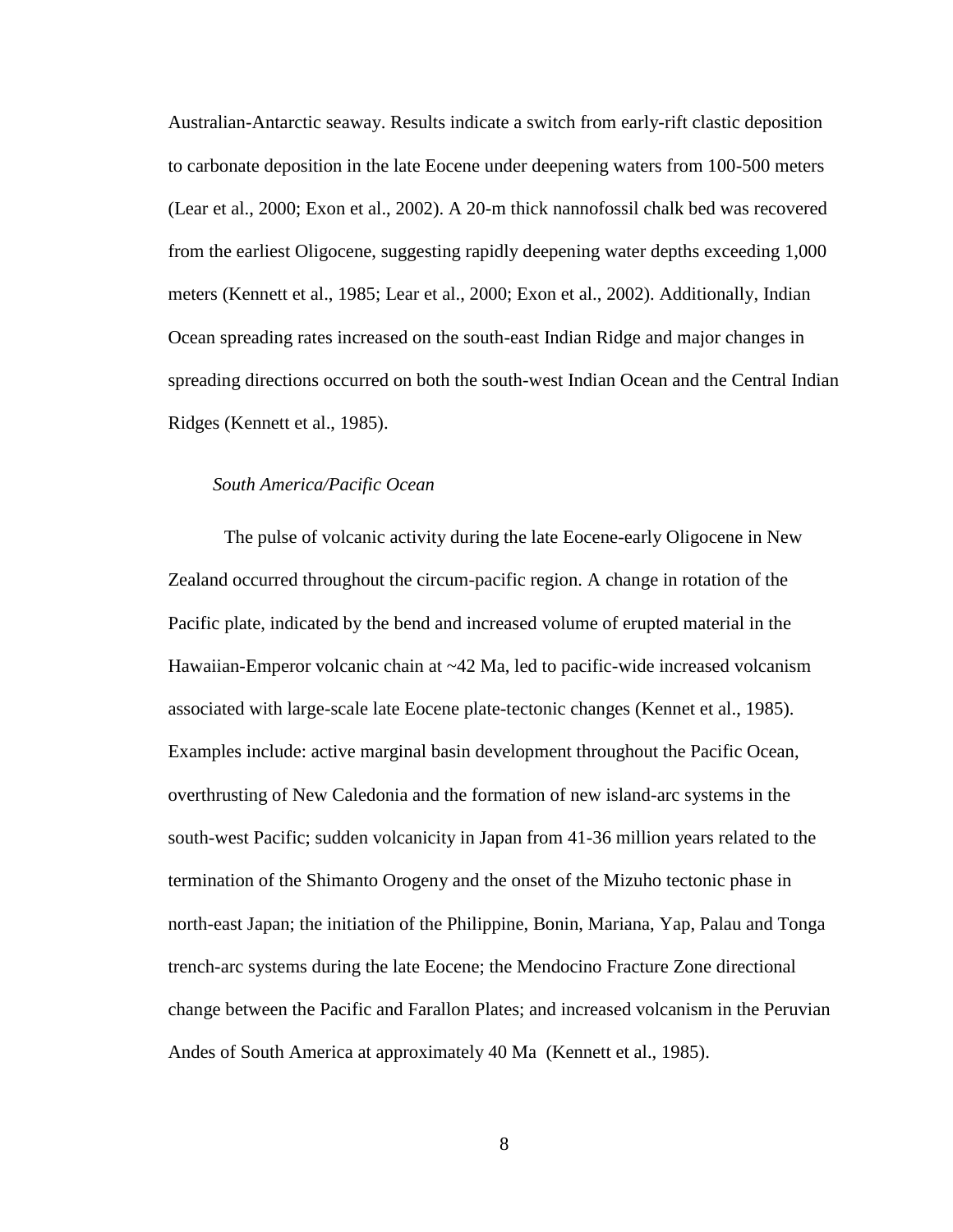### <span id="page-12-0"></span>*Eurasia/Atlantic Ocean*

As in other regions, geography had great influence on faunal migrations. From Asia, the flow of fauna was greatest from east to west (Briggs, 1987). Collision between India and Eurasia commenced about 40 Ma (Kennett et al., 1985). The uplift of the Himalayas on the north border of India created a land barrier to all but the montane species. Entry into India was largely restricted to two other gateways-the Assam region to the east and another gateway through the northwest (Briggs, 1987).

At various times throughout the Tertiary, Africa and Eurasia connected across the Tethys Sea (Briggs, 1987). During the Paleocene and Eocene, at least three primitive mammalian groups reached Africa from the north (Briggs, 1987). The bridge Antarctica formed between South America and Africa/Eurasia was an especially important passageway. Fresh water turtles made their way from Asia in the Eocene to currently reside in South America, Africa and Madagascar; while beetles from the Eocene Baltic region are now distributed South America, South Africa and Australia (Briggs, 1987).

From 42-38 million years, intense orogeny is noted in the Illyrian orogenic phase in the North Atlantic and Mediterranean regions (Kennett et al., 1985). European tectonism increased during the late Eocene to the early Oligocene as the strain fields in the Alpino-Mediterranean collision zones re-arranged from NW-SE in the Eocene, and compressive in nature; to NE-SW in the Oligocene, and tending towards relaxation (Cavelier et al., 1981). This led to penetration and folding in the Tethyan region, while the overlying rocks were swept west into the Franco-Italian Alps, beginning the supply of flysch to the external zones of the Alpine chains (Cavelier et al., 1981). As the Tethys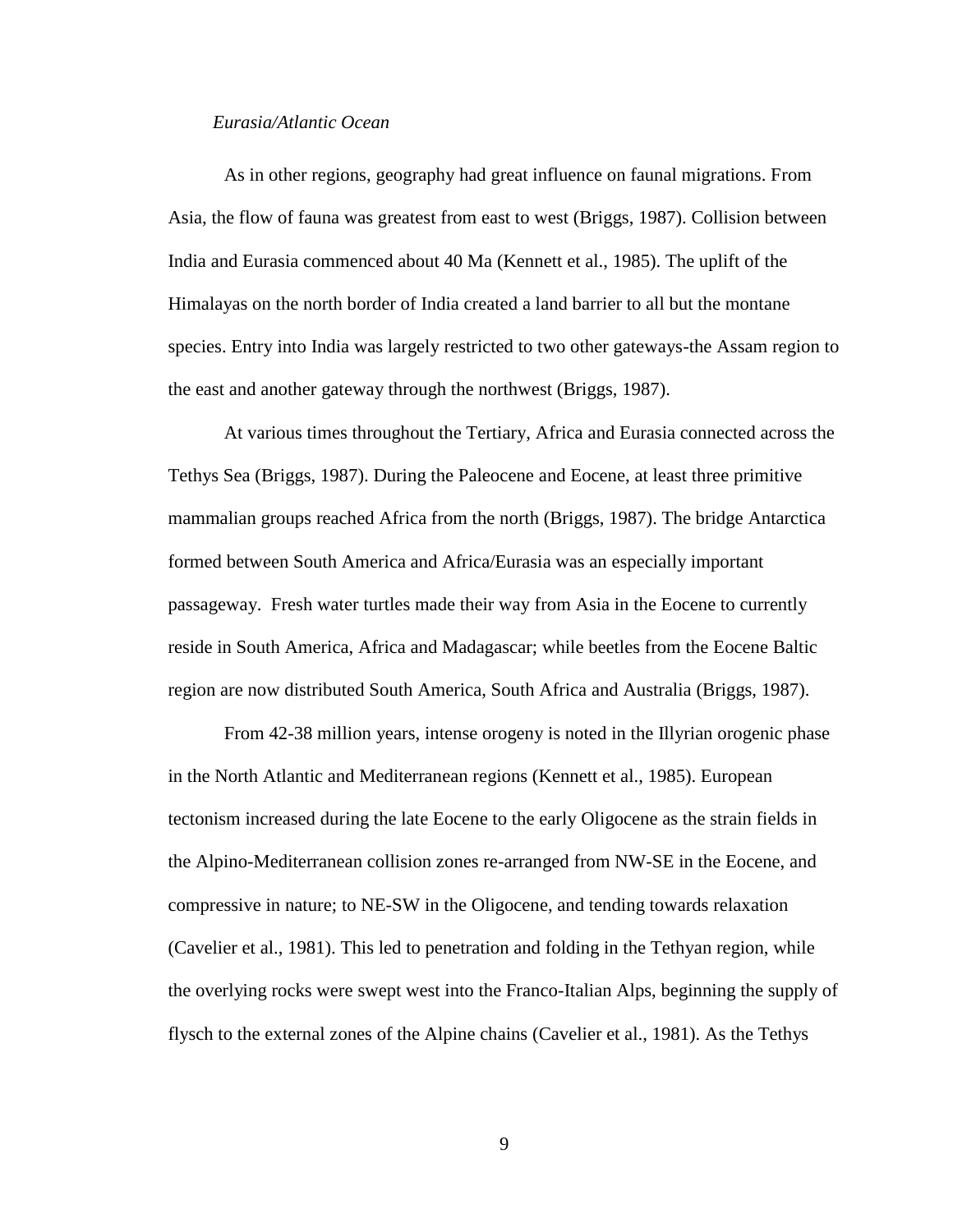closed at the Eocene-Oligocene boundary, the lateral deep-water passage between the Tethys Sea and the Atlantic Ocean also closed (Cavelier et al., 1981).

Europe was connected to North America via two land bridges in the North Atlantic during the early Eocene -the Thulian route extended from Labrador and Baffin Island through Greenland, the Faeroe Islands and Scotland , and the DeGeer route connected Ellesmere Island, Greenland, Spitsbergen and Scandinavia (Briggs, 1987). The separation of Greenland from Europe began in the early Paleocene (Briggs, 1987) and continued into the Oligocene (Eldholm and Thiede, 1980). Increased volcanic activity at the Atlantic mid-ocean ridge during pole re-alignment is evidenced by a decrease in Manganese in the sediments of the North Atlantic from the Eocene into the Oligocene (Cavelier et al., 1981).

#### <span id="page-13-0"></span>*North America/Caribbean*

While the connection to Europe across the Atlantic Ocean began separating in the early Eocene, the Beringian region remained connected throughout the Tertiary (Briggs, 1987). North America was essentially divided into two large islands at the beginning of the Eocene, as the Rocky Mountains were separated longitudinally from the rest of the continent by an inter-continental seaway. Florida and much of Central America were submerged, and the northeast-flowing Suwannee Current separated Florida from the Gulf Coast during the Eocene, preventing Tethyan fauna from crossing over to the central Gulf until sea level fell at the Eocene-Oligocene, breaching the divide and leading to a fossil record with Tethyan fauna in western Alabama and Mississippi near the Eocene-Oligocene boundary (Ivany et al., 2003). Tectonic uplift also began occurring in the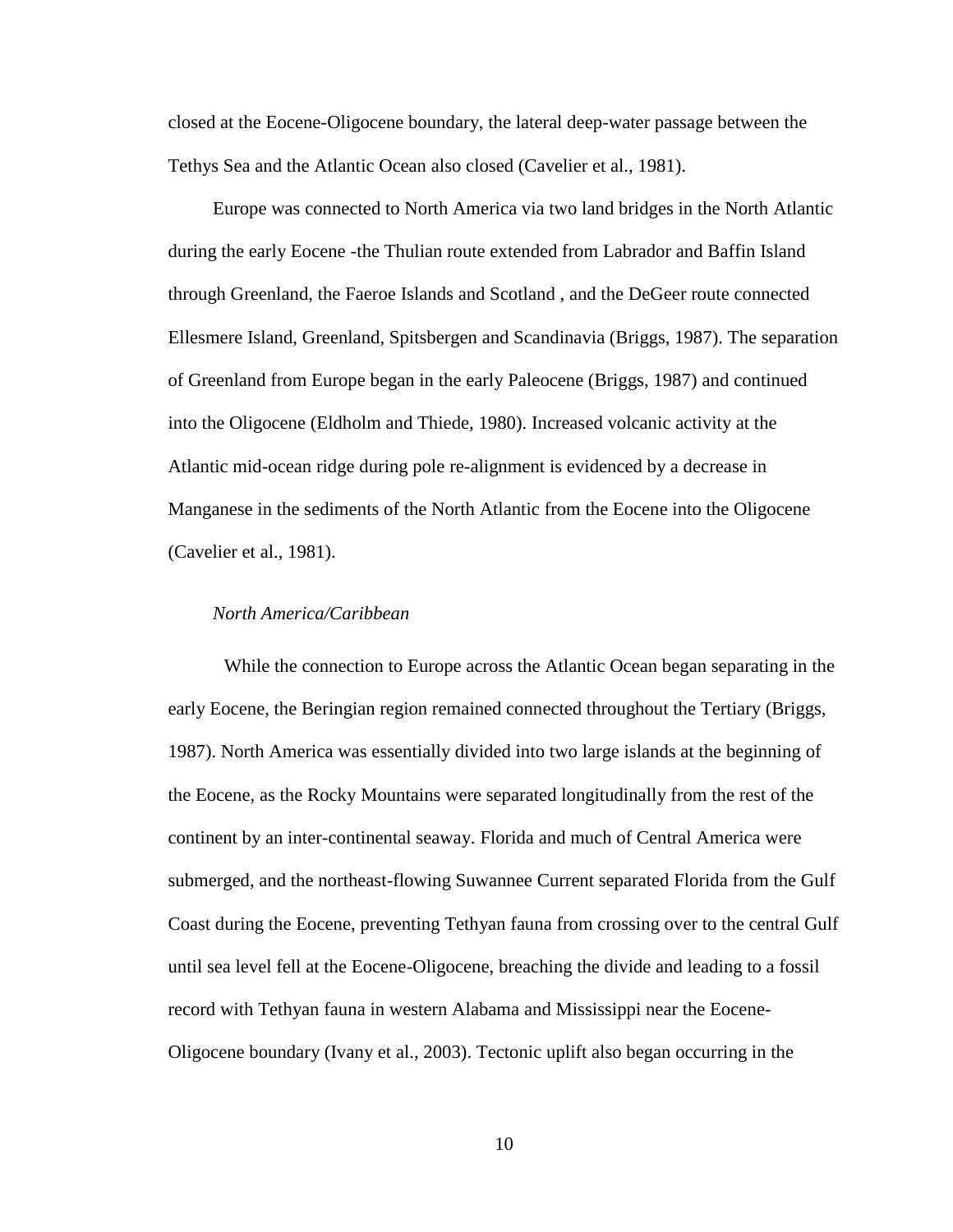Caribbean during the Eocene-Oligocene transition, restricting the Gulf Coast from the Caribbean Sea (Ivany, Nesbitt and Prothero, 2003).

The origin of the Rocky Mountains was long before Eocene-Oligocene, approximately seventy million years ago (Stoffer, 2003). This orogeny created many basins and intervening uplifts in a relatively short amount of time, including the Black Hills in South Dakota (Stoffer, 2003). As the Rockies rose, their subsequent erosion and the unroofing of the coincident Black Hills caused an influx of sedimentation towards the Midwest, which shrank the interior seaway and caused land to rise above sea level (Stoffer, 2003). Un-roofing of the Black Hills was greatest during the early Eocene (Evans and Welzenbach, 2000). The seaway shrank from west to east, creating the floodplain deposits of the Hell Creek Formation in northwestern South Dakota, Montana and North Dakota (Stoffer, 2003).

The Williston Basin in North Dakota and Montana, and the Powder River and Big Horn Basins in Wyoming are the result of the aforementioned uplift, extension and erosional fill during the Eocene-Oligocene (Kraus, 1997; Stoffer, 2003). 700 meters of Eocene sediment comprise the Willwood Formation in the Big Horn Basin, demonstrating the amount of sediment backfill caused by erosion of the rising mountains (Kraus, 1997). The Willwood consists of sheet sandstones deposited by major meandering rivers, overbank deposits and avulsion deposits (Kraus, 1997). Multiple thin (<1 meter) compound paleosols formed on the avulsion and levee deposits (Kraus, 1997).

In central Oregon the Eocene-Oligocene transition is recorded in the Clarno and John Day Formations. The Clarno Red Beds are the Eocene phase of Clarno volcanism with the Upper Red Beds composed of paleosols representing 600,000 to 1.5 million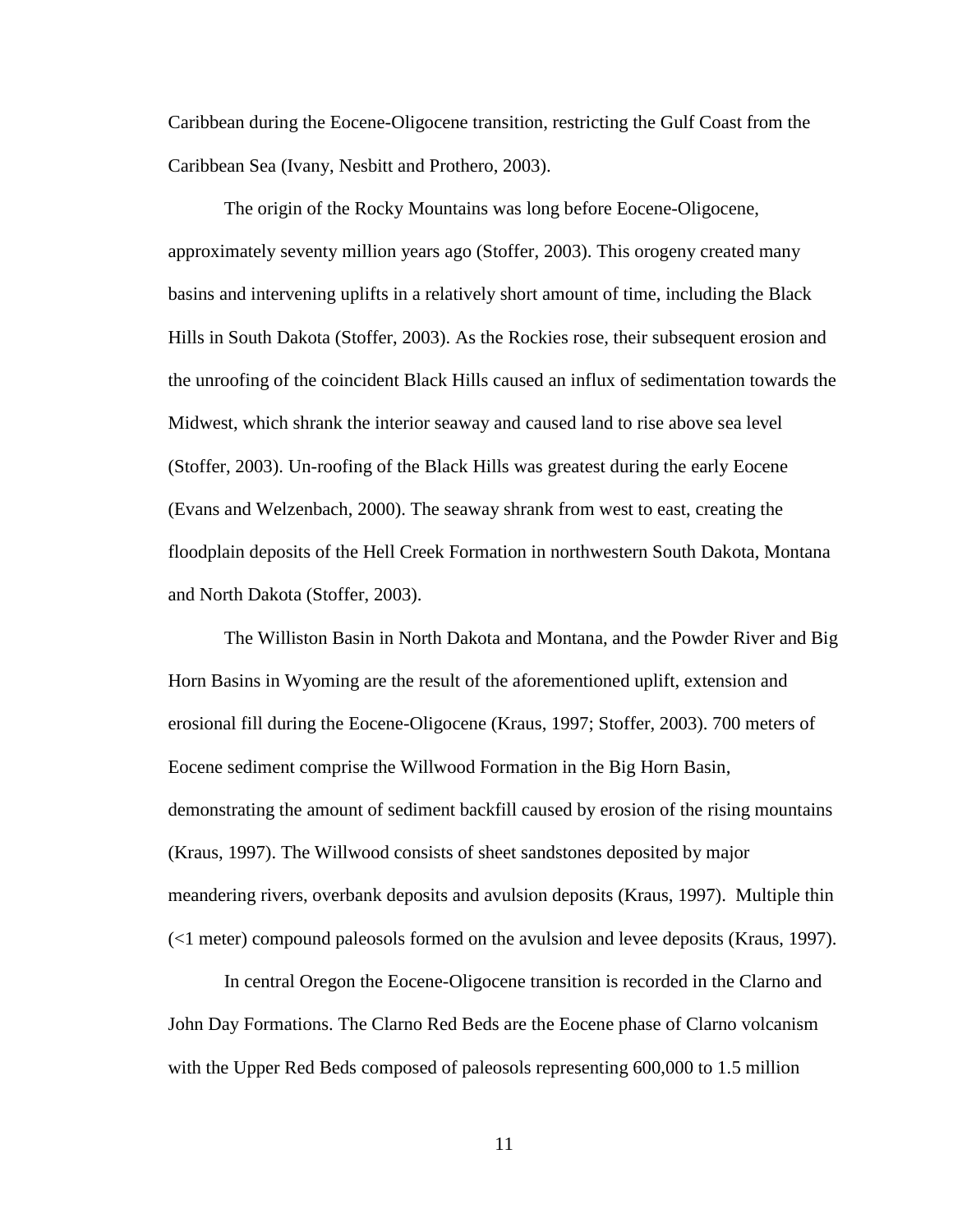years of soil formation (Bestland et al., 1997). The John Day Formation, consisting of the Big Basin and Turtle Cove members, represents the onset of Eocene Cascadian Volcanism approximately 40-42 million years ago (Bestland et al., 1997). A thick section of the Big Basin Member is preserved in the Sutton or Mitchell Mountain Syncline of Painted Hills Area (Bestland et al., 1997). The Middle Big Basin truncates the Lower Big Basin member to form the Eocene-Oligocene boundary at approximately 33 Ma (Bestland et al., 1997). The paleosol changes from kaolinite and Fe-rich to Smectite rich and tufaceous, and it is extensively exposed at the Painted Hills area as well as other locations (Bestland et al., 1997).

By the Oligocene, abyssal waters originating in Antarctica began arriving in the North Pacific allowing the Pelagic Meiji body of sediments on the Northern Flank of the Emperor Sea Mounts to begin accumulating (Ivany et al., 2003).

#### <span id="page-15-0"></span>**The White River Badlands**

In addition to the depositional environments described above, the White River Badlands of South Dakota offer remarkable views of Eocene-Oligocene stratigraphy. The Badlands sit just east of the Black Hills and record a nearly continuous sequence of sediment deposition from the initial inland sea into the Miocene. The age of the Eocene-Oligocene transition in the Badlands National Park is 33.7 Ma (Stoffer, 2003). The Badlands region of South Dakota experienced early Cenozoic uplift and un-roofing of the Black Hills, with incision and backfill in adjacent areas (Evans and Welzenbach, 2000). Faults throughout the Badlands National Park in South Dakota are positioned in a way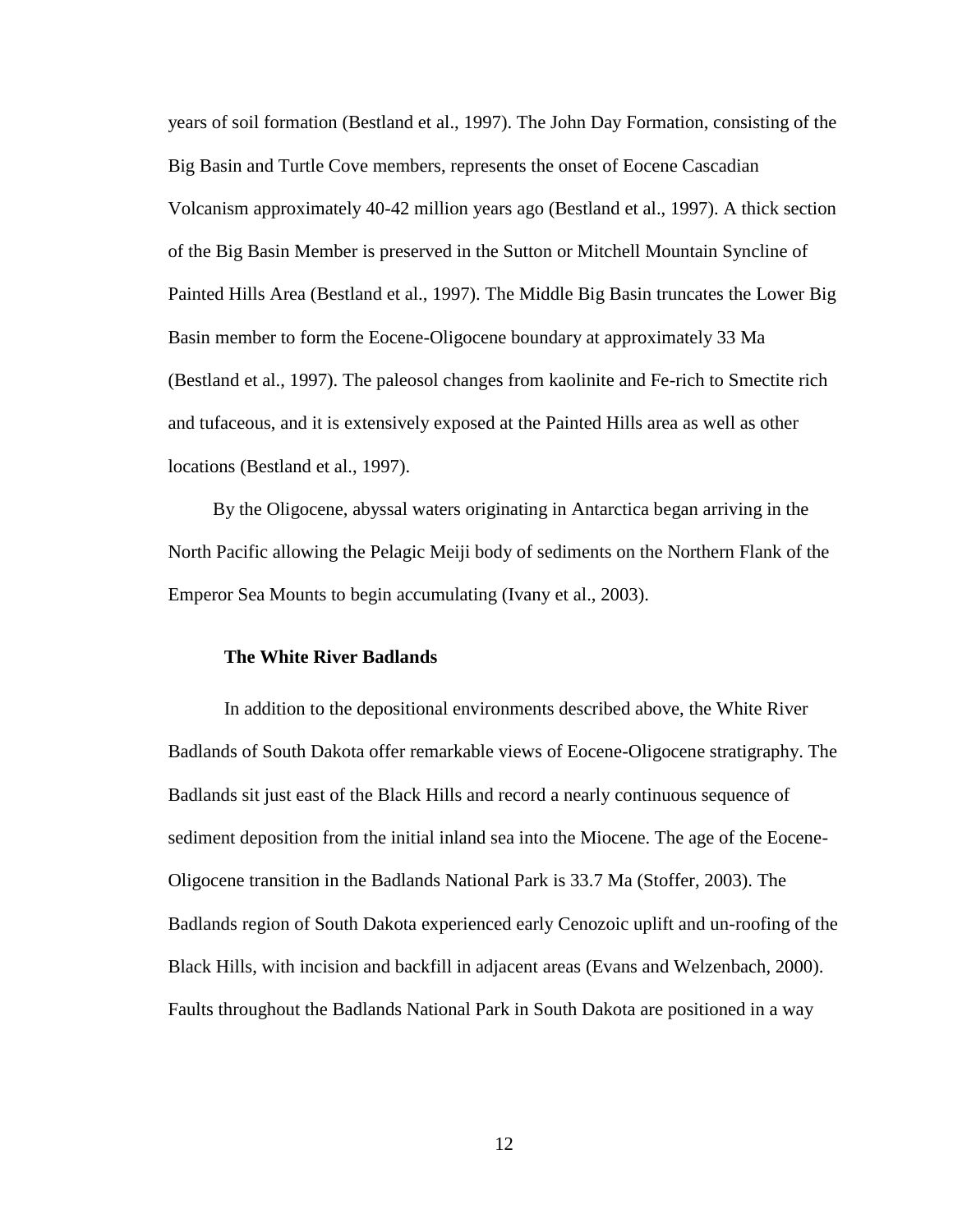that suggests that the Sage Creek Arch Anticline was in progress before the late Eocene and through the Oligocene into the Miocene (Stoffer, 2003).

The sediment stratigraphy of the Badlands cannot be discussed without discussing the paleosol sequences. The late Eocene-early Oligocene White River and Lower Arikaree groups of the park have a long history of controversy over their likely paleosol development (Retallack, 1983). Over 150 years of research in the Badlands region has led to almost every non-marine paleoenvironmental consideration, with most now agreeing that the deposits are an extensive alluvial plain (Retallack, 1983), with mineralogical and chemical evidence of paleosols. The Badlands paleosols comprise the sample set for the isotopic record derived in this study. Therefore, an in depth examination of their identification and paleoecological assessment is discussed below.

Paleosols Retallack sampled showed surficial depletion of potassium oxide  $(K_2O)$ and phosphorous pentoxide  $(P_2O_5)$  in proportion to their degree of development, a condition commonly found where plants have grown (Retallack, 1983). They also showed an abundance of clay and other minerals along with chemical variations and trace elements within the profile comparable with the degree and kind of development seen in modern analogs; for example, all have a higher and sharper 15Å smectite peak in their upper horizons (Retallack, 1983).

Parent material of the paleosols was varied and included volcanic ash fall, resorted soil material and distantly derived alluvium (Retallack, 1983). While parent material had a systematic bias on the chemical analysis and molecular weathering, soil formation effects overprinted these (Retallack, 1983). Some examples of the soil formation effects include lessivage (the soil forming process in which the B horizon is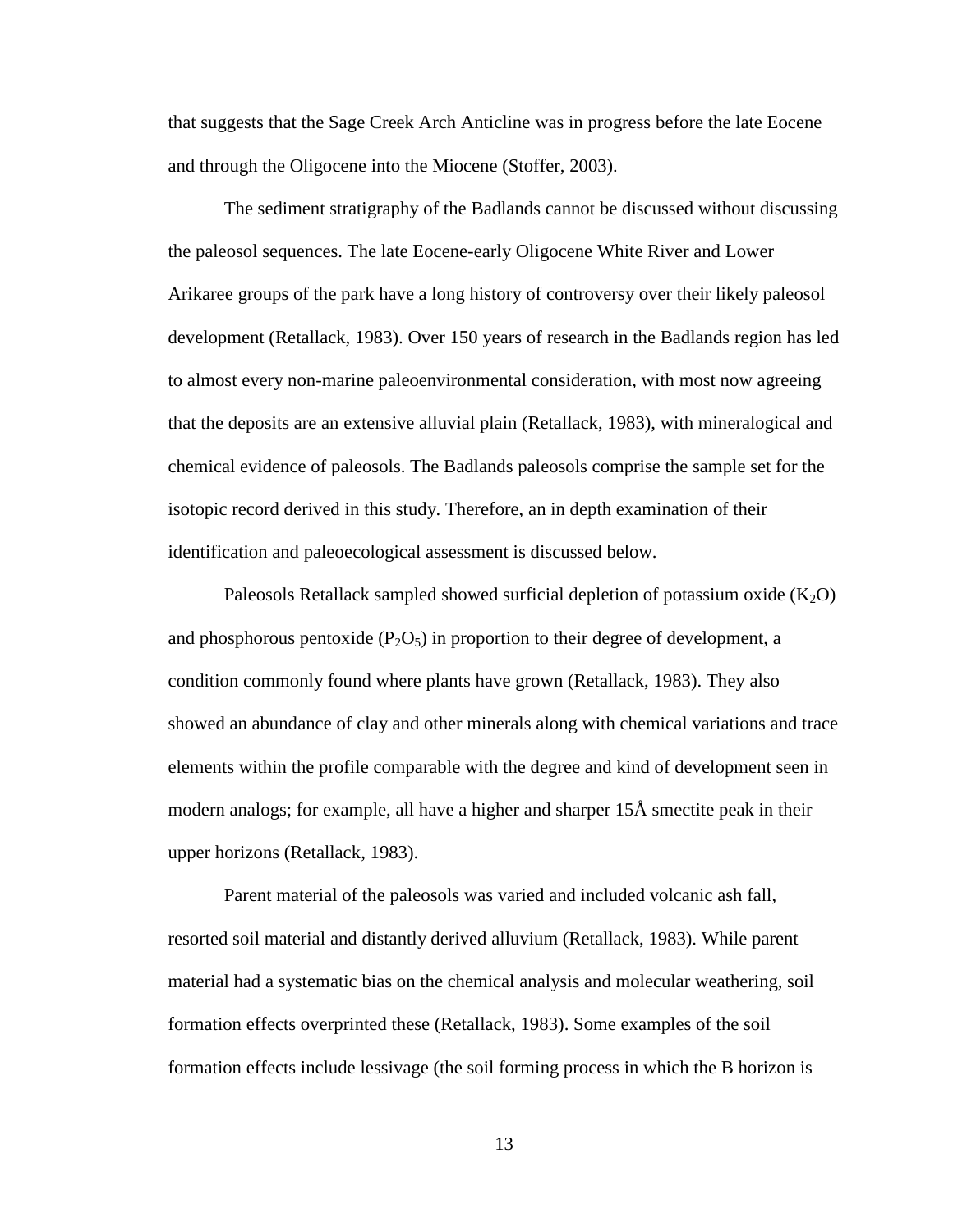enriched in sesquioxides and clay that have washed out of the A and accounts for the color banding in the Badlands), sepic plasmic fabrics found in thin sections, and the concentration of trace fossils including burrow-like irregularities on the tops of many layers (Retallack, 1983).

Retallack successfully identified paleosol series using the soil development schema of Birkeland, 1974, and applied several soil classification approaches to paleosol series in the Badlands National Park (1983). These included the soil classification method of The US Department of Agriculture Soil Survey Staff of 1975, the Australian Commonwealth Scientific and Industrial Research Organization, and the non-genetic key of Northcote, 1974. 87 successive paleosols were identified in 143 meters of stratigraphic section, including at least ten paleosol series in the Pinnacles area (Retallack, 1983; Stoffer, 2003).

Those paleosol series, in order of stratigraphic appearance, are: 1) Yellow Mounds series: thick, very strongly developed, sandy, yellow-red; 2) Interior series: thick, very strongly developed, clayey, grey-red; 3) Gleska series: strongly developed, clayey, grey-pink; 4) Ohaka series: very weakly developed, clayey, grey-green; 5) Conata series: weakly developed, silty, tan; 6) Zisa series: very weakly developed, silty, red; 7) Ogi series: weakly developed, silty, orange, with iron-manganese haloed root traces; 8) Wisangie series: moderately developed, ashy, light colored, caliche nodules, large drabhaloed root traces; 9) Pinnacles series: moderately developed, ashy, light colored, caliche nodules, fine root traces and 10) Samna series: moderately developed, ashy, dark brown, caliche nodules (Retallack, 1983). In contrast to the kaolinitic Yellow Mounds silty clay loam, White River and lower Arikaree groups are smectitic (Retallack, 1983). The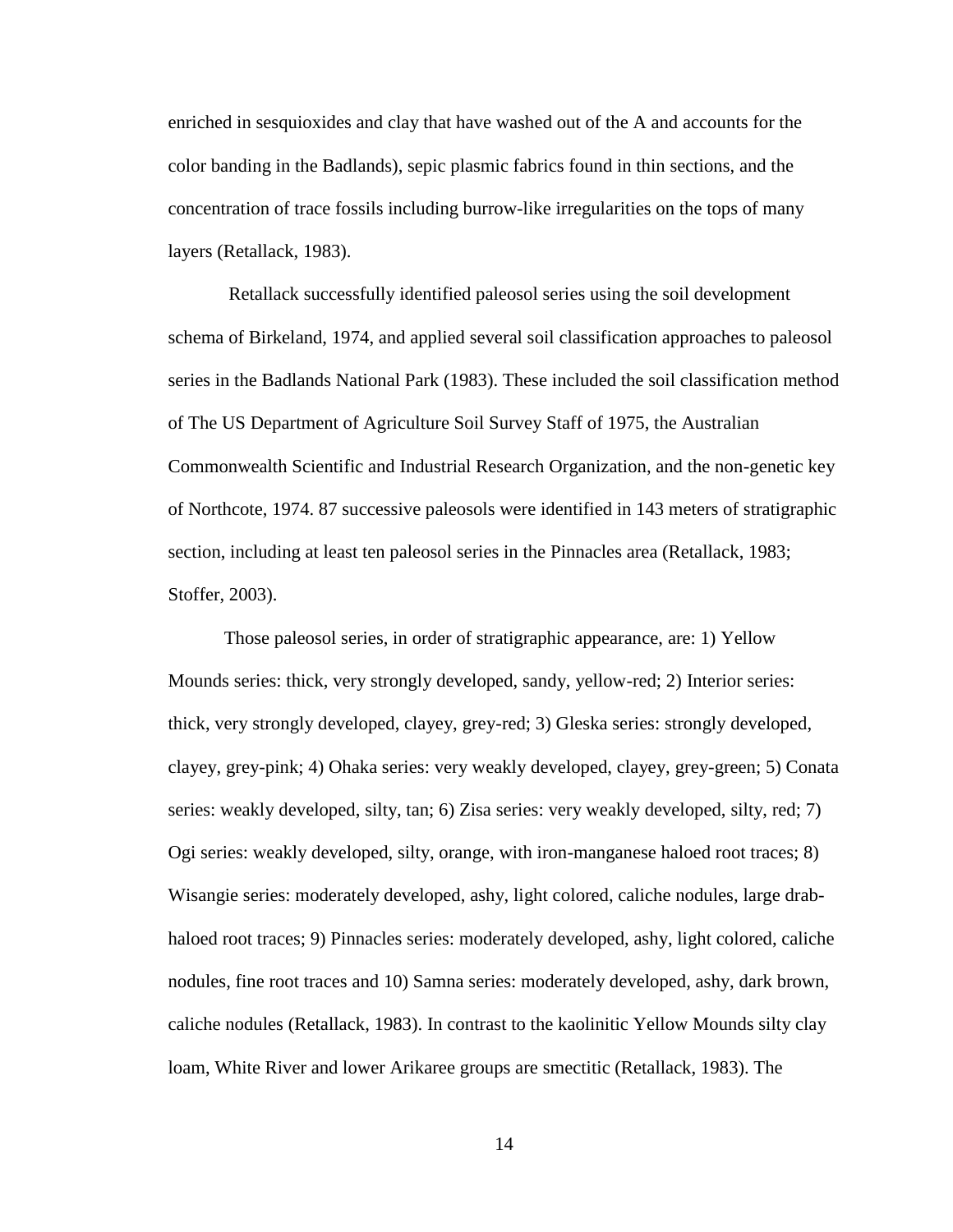paleosol series are depicted in Figure 2. They developed amid the sedimentary depositional sequence shown in Figure 3 and herein described.

Pre-Cambrian basement rocks underlie Paleozoic and Mesozoic marine sedimentary layers that terminate in the late Cretaceous Pierre Shale (Evans and Welzenbach, 2000). The Yellow Mounds are the result of Eocene meteoric weathering of the Pierre Shale, producing yellow paleosols forming rolling, hilly terrain of moderate relief (Retallack, 1983; Evans and Welzenbach, 2000; Stoffer, 2003).

Incising and backfill during the early Cenozoic led to 250 meters of non-marine sediments accumulating in the Eocene-Oligocene White River Group east of the Black Hills (Evans and Welzenbach, 2000; Stoffer, 2003). The White River and Arikaree Groups have 3 main kinds of parent material: 1) volcanic ash fall, 2) resorted soil material, and 3) far transported alluvium (Retallack, 1983). "These are mixed in different proportions that are complexly interrelated with the paleoenvironmental changes" (Retallack, 1983). The resulting deposits include sandstones, tufaceous sandstones, conglomerate, mud-rocks (shale and clay mudstone), bone beds, and volcanic ash deposits on floodplains fed by uplifts throughout the Rocky Mountain Region (Stoffer, 2003). From the mid to late Tertiary sediment from the Black Hills and ash fall from the Western Cordilleran region of Nevada began filling in the low valleys; the region grew progressively higher and drier, with river channels and associated floodplains forming in addition to soils from the sediment influx (Stoffer, 2003). Volcanic activity in Nevada continued in the Oligocene, blanketing the Badlands with several ash deposits (Stoffer, 2003). The sedimentation record in the Badlands ends in the Miocene, approximately 20 million years ago (Stoffer, 2003).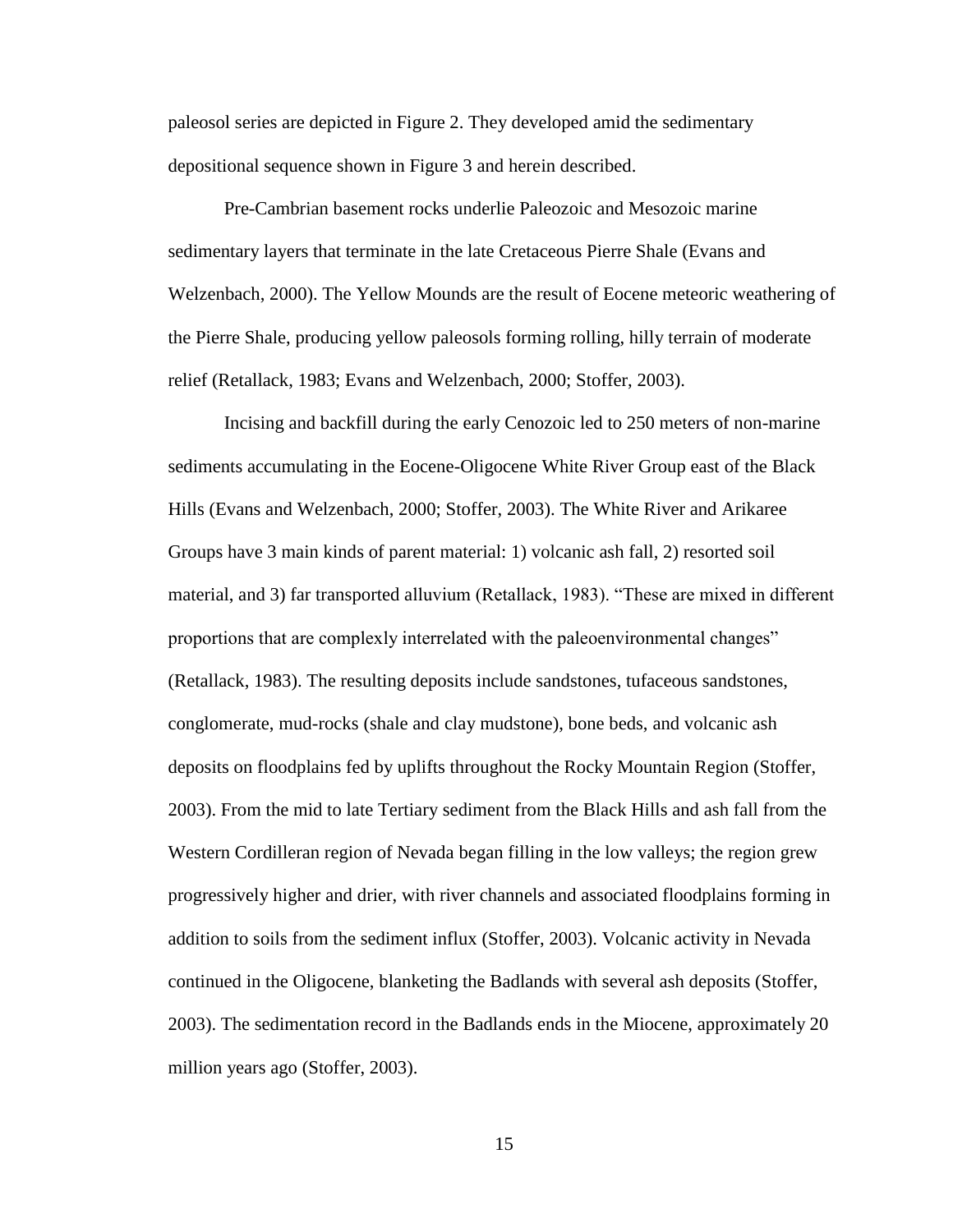The White River Group is composed of the Chamberlain Pass Formation, The Chadron Formation and the Brule Formation (Stoffer, 2003). The Chamberlain Pass and Chadron Formations were deposited in the Eocene, while the Brule makes up the bulk of the Oligocene deposits in the park. The Chadron Formation includes the Interior Paleosols and lacustrine limestones, and can be further subdivided into three members: the Peanut Peak, the Crazy Johnson, and the Ahearn (Stoffer, 2003). The Brule is comprised of the Scenic and Poleslide Members (Stoffer, 2003). General features of the White River Group include a popcorn-weathered surface, with subsurface deposits that are extensively cracked, veined and slickensided (Retallack, 1983). In many cases those features are the remains of original natural aggregates of soil and clay skins and modified surfaces, voids, and cracks (Retallack, 1983).

The Chamberlain Pass Formation is composed of beds that crop out along an unconformable surface between the Pierre Shale and beneath the base of the Chadron Formation, with the upper surface having an Interior Paleosol overprint (Stoffer, 2003).

The Chadron formation ranges from 37-33.9 million years, and is almost entirely a fluvial depositional environment containing several varieties of carbonates (Swisher and Prothero, 1990; Evans and Welzenbach, 2000). It can generally be considered a poor consolidation of mud rocks having a frothy popcorn texture and forming a bench-like surface with rolling incised topography, often called haystacks (Retallack, 1992; Stoffer, 2003). The subtle pink and green color banding reflects a large number of successive buried soil horizons (Retallack, 1992). At its base is a grey to olive-grey, sandy clay with local conglomerate and white, freshwater limestone lenses (Stoffer, 2003). The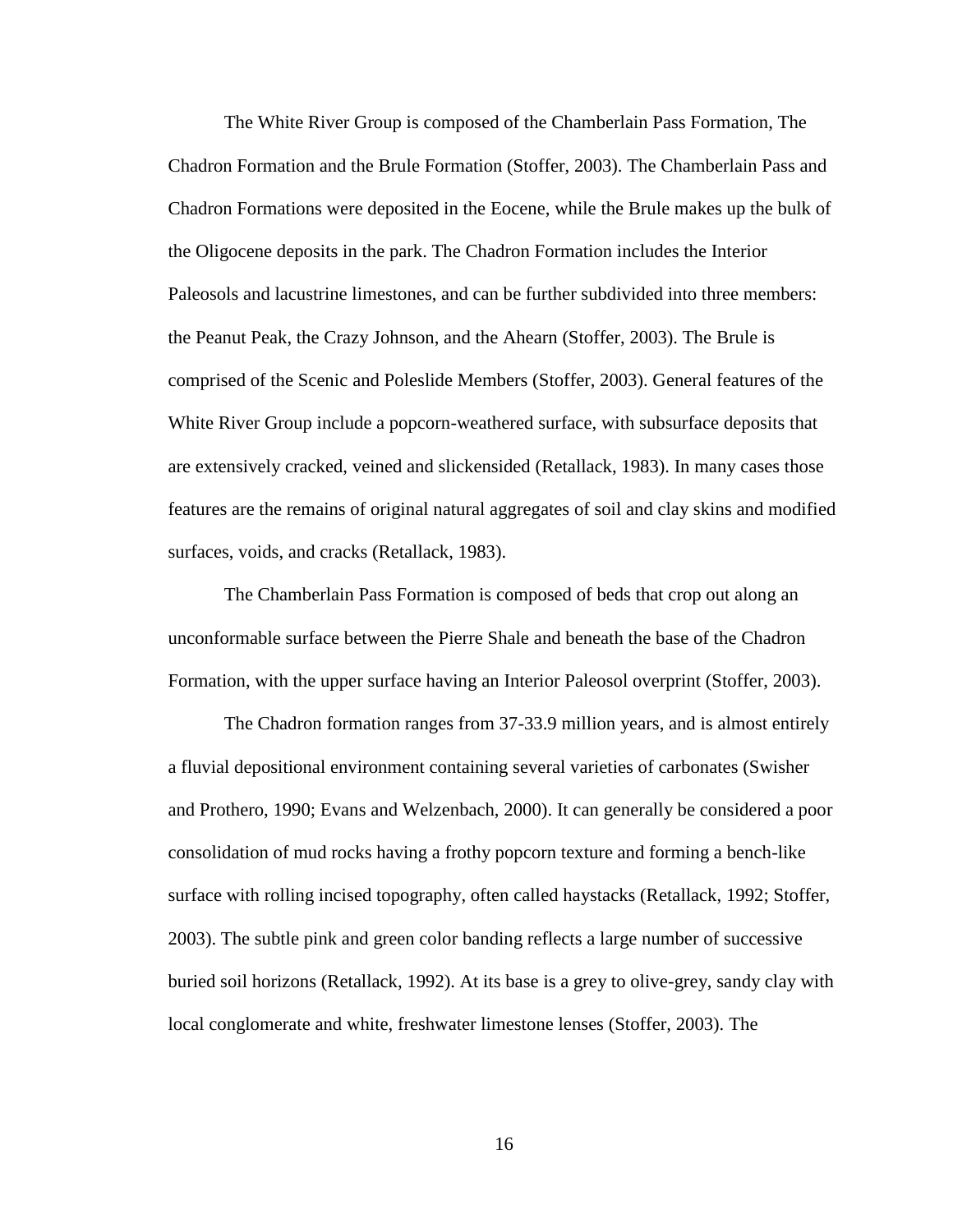conglomerate is composed of chert, granitic rocks, and metamorphic materials from streams draining the Black Hills region or further (Stoffer, 2003).

The grey floodplain sedimentation was likely continuous and slow from the beginning of the seaway withdrawal to the influx of the Laramide sediments, although other theories suggest there was a time gap between these events (Stoffer, 2003). Stream base levels were influenced by global eustatic cycles with backfilling occurring during high sea-level stands and soil weathering profile forming when sea-level and stream base fell (Stoffer, 2003). By the late Eocene, 2.1-2.5 km of sedimentary rocks had eroded, exposing Paleozoic carbonates and Precambrian crystalline rocks (Evans and Welzenbach, 2000). The Paleozoic carbonates were karstified in late Eocene, resulting in carbonate-rich groundwater, which flowed along structural features and discharged into the Chadron depositional environment resulting in the precipitation of tufas, lacustrine limestones and travertines near springs and in fluvial and lacustrine systems (Evans and Welzenbach, 2000). The carbonates are inter-stratified with rocks in the upper part of Chronozone C13R, close to the Chron C13R-C13N boundary southwest of the Badlands National Park (Evans and Welzenbach, 2000). Vertically stacked carbonate deposits are mostly found in fault zones, fracture systems, or along the trend of paleovalleys because they are linked to paleogroundwater flow and discharge at springs and seeps (Evans and Welzenbach, 2000).

Limestones are evaluated as lacustrine tufas because of their close spatial relationships with fluvial tufas, weakly developed shorelines, lack of siliciclastic detritus, presence of encrusted aquatic macrophytes, presence of spring resurgences, tufa breccias and presence of freshwater fossils (Evans and Welzenbach, 2000; Stoffer, 2003). In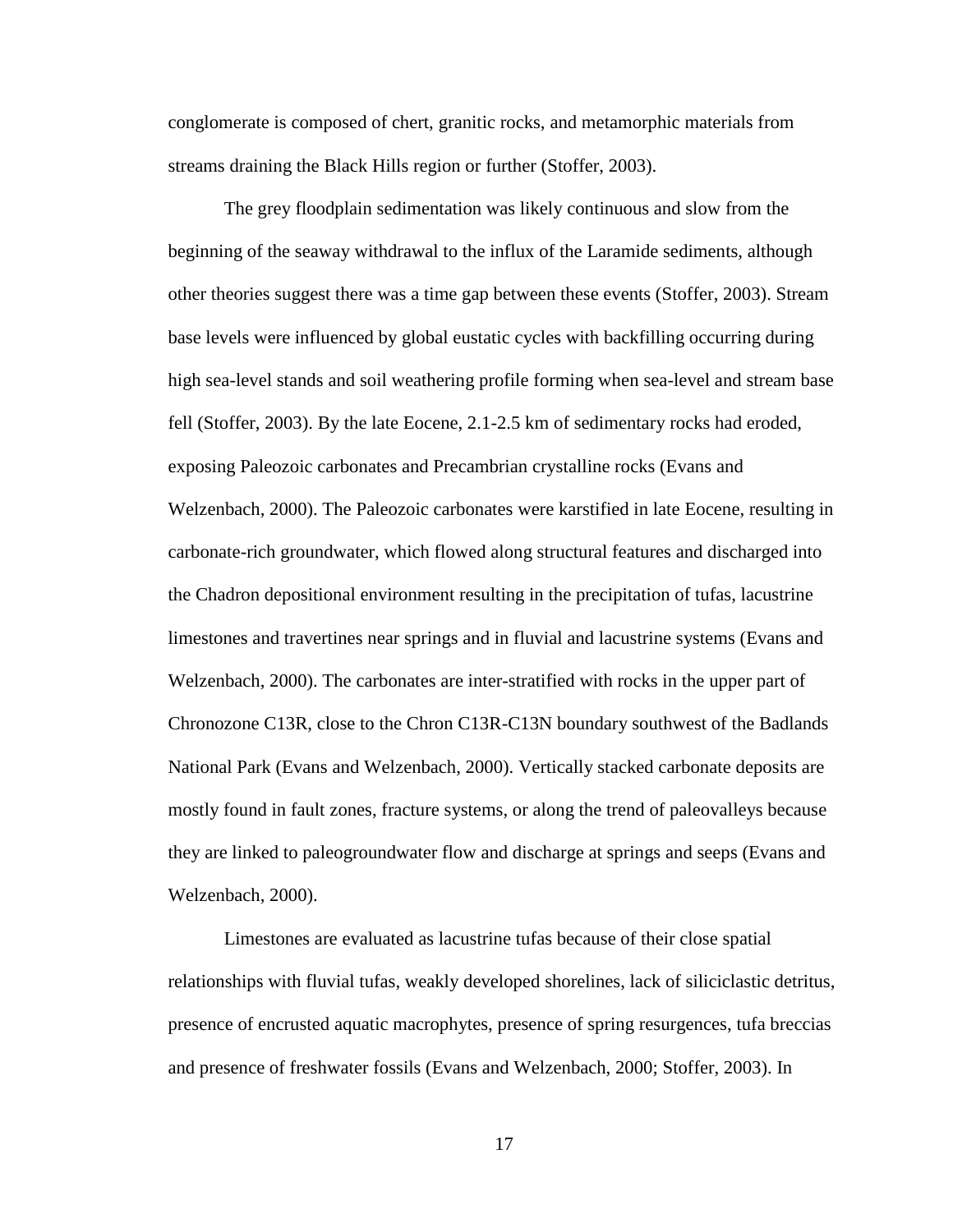contrast to the relationship between lacustrine and fluvial limestones, groundwater fed systems have no relationship with adjacent fluvial systems (Evans and Welzenbach, 2000). The different type of calcareous deposits is important to note. Limestones and other non-pedogenic deposits were not sampled in this study, as the effects of residency in groundwater or spring fed ponds could not be controlled for. Instead, only those calcareous deposits coeval with soil development were sampled.

Two pedogenic calcareous horizons were identified in the Chadron Formation: the first was soft powdery layers in the Chadron Formation with calcic horizons; the second was thin, purple stained, partly silicified, calcareous stringers of paleosols in the upper Chadron Formation and Scenic Member of the Brule formation (Retallack, 1983). These were probably indurated calcareous pans, like petrocalcic horizons of some modern arid land soils (Retallack, 1983).

The sediments in the Badlands sequence preserve bones, traces of invertebrate remains, plant materials, root traces, animal burrows, coprolites, animal tracks, fossil soils, stream and flood plain deposits, and deposits from warm, shallow lakes (Stoffer, 2003). The land snail, *Pseudolisinoc leidyi*, is the most common and widespread fossil found, and is also the only fossil invertebrate found in the Pinnacles (Retallack, 1983). An abundance of bones from large Rhinoceros-like mammals were observed in the Chadron Formation and mapped by early investigators, resulting in the Formation originally being called the Titanotherium beds (Stoffer, 2003). Alligators, frogs, fish, aquatic turtles, bivalve shell fragments, ostracodes, calcified aquatic roots, charophytes, algal filaments, lizards, abundant land tortoises, birds, opossum, small insectivores, rodents, saber-tooth cats, tapiroids, peccariesy, camels, and squirrel-like, deer-like,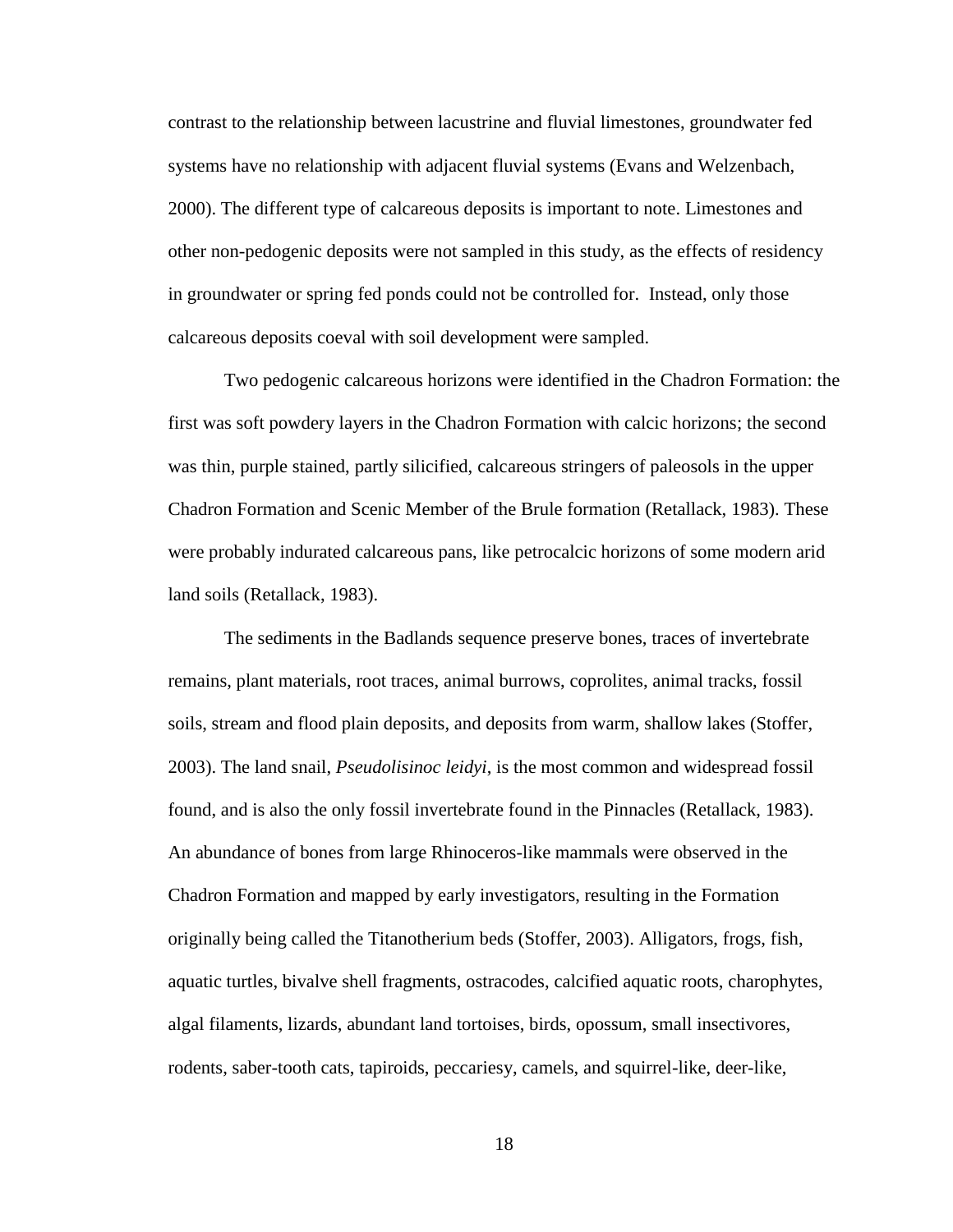rabbit-like, and fox-like animals were also found (Retallack, 1983; Evans and Welzenbach, 2000; Stoffer, 2003).

The upper formations of the White River Group are the Brule, which begins in the Oligocene; followed by the Sharps formation (Stoffer, 2003). The 140-meter thick Brule formation consists of the lower Scenic Member, and upper Poleslide member (Evans and Welzenbach, 2000). The Brule Formation consists of fluvial channel and overbank deposits with inter-stratified air-fall tuffs and paleosols with an abrupt reduction of carbonate production compared to the Chadron (Evans and Welzenbach, 2000). Within the Brule are non-pedogenic nodular zones formed of fluvial sheet sandstones cemented after burial and later jointed (Evans and Welzenbach, 2000).

The Scenic member is a series of paleosols on a broad, aggrading floodplain (Stoffer, 2003). The Scenic member alternates rusty red and grayish white, and contains a fairly even mix of ash fall, assorted soil material, and far transported alluvium (Retallack, 1983; Stoffer, 2003). The white indicates stream channel bar and over-bank splay sand, while the red are paleosols formed slowly on a floodplain (Stoffer, 2003). A third calcareous horizon identified in the White River Group is rounded calcareous nodules of paleosols in the Sharps and Poleslide members (Retallack, 1983). These are similar to the calcite of modern soils (Retallack, 1983).

Petrographic examination of three Scenic member paleosols (Gleska, Conata and Zisa) reveal that in the Gleska and Conata paleosols, there was some illuviation of clay from the A horizon-indicated by clay skins (Retallack, 1983). Clay enrichment of the Bhorizon is most pronounced in the Gleska, less pronounced in the Conata, and absent in the Zisa (Retallack, 1983). Additionally, the Gleska have oxidized B-horizons and drab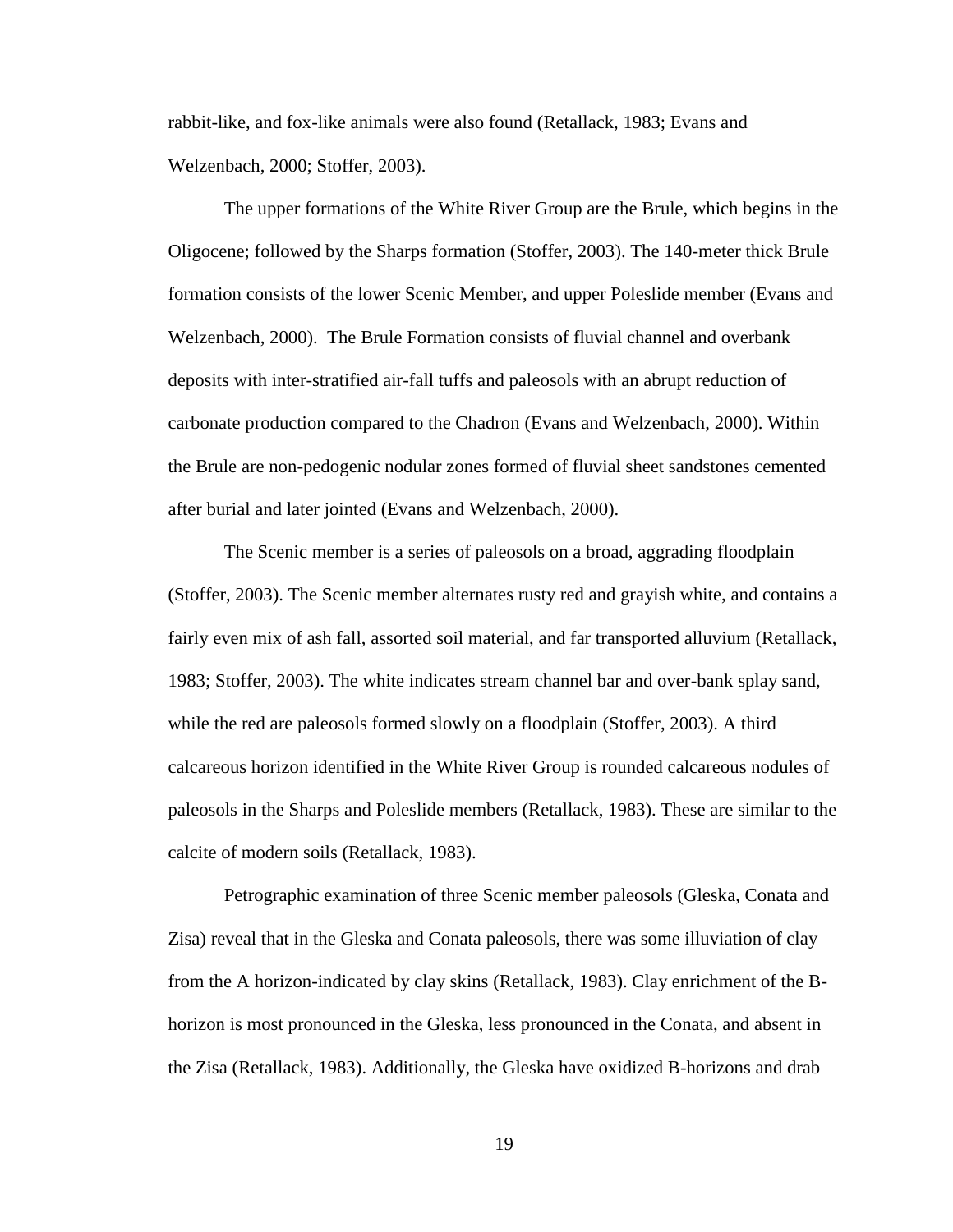C-horizons (Retallack, 1983). The water table was probably within one meter of the surface (Retallack, 1983).

Scenic Member deposition marks the Chadronian-Orellan NALMA transition. The Chadronian-Orellan boundary is presented as an unconformity in some parts, and as non-fossil bearing rocks in other parts of the Badlands (Prothero and Swisher, 1992). Truncated ranges of mammalian fossils at the base of the Scenic member may indicate a major disconformity, which is supported where the layer also contains relict petrocalcic horizons (Retallack, 1983). However, deposition of the Chadron into the Scenic Member is basically continuous, as the Scenic Member conformably overlies the Chadron in most locations despite a notable unconformity in the Conata Picnic area (Prothero and Whittlesey, 1998; Stoffer, 2003).

Swisher and Prothero (1992) utilized the advanced Argon (Ar) isotopic dating method,  ${}^{40}Ar^{39}Ar$ , and more thorough sampling techniques than previous studies to place the Chadronian-Orellan NALMA at 33.9 Ma in the Badlands National Park (1992). Whittlesey added to the Badlands magnetostratigraphy coverage with sections in the type Scenic area (Chamberlain Pass) and in the Conata Basin, near the Pig Dig (Prothero and Whittlesey, 1998) (Figure 4). When aligned with the magnetostratigraphy for the region, the White River Group lies within Chron C13R, at the Eocene-Oligocene transition (Swisher and Prothero, 1990). Early Orellan normal polarity is very short, occurring just below or at the base of the "lower nodules," while the reversal stretches from the Scenic Member through the lower half of the Whitneyan Section of the Poleslide Member (Prothero and Swisher, 1992). Additional support for this chronology comes from Flagstaff Rim, Wyoming (Prothero and Swisher, 1992). The middle and upper part of the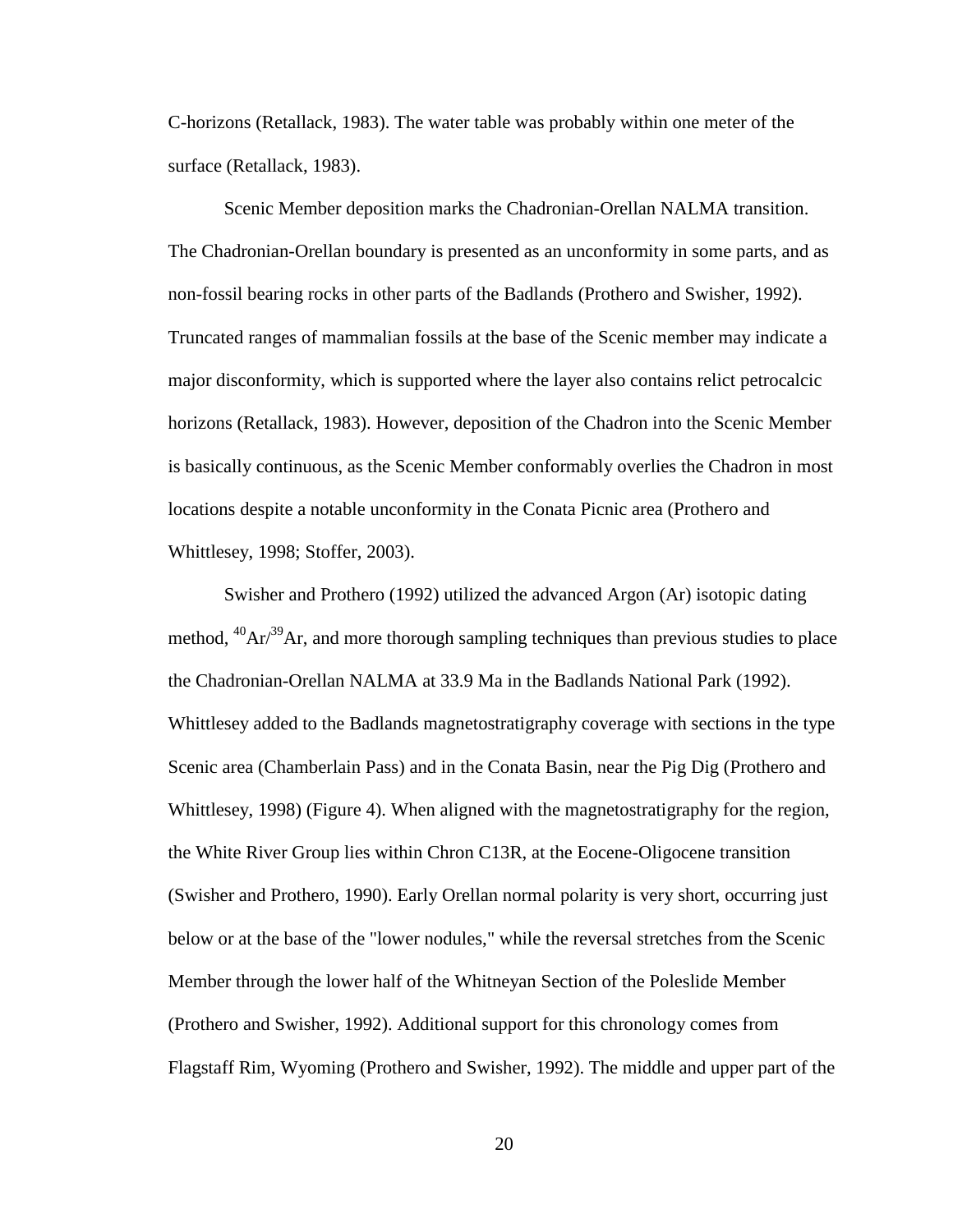Flagstaff Rim section can be correlated with Chron C13R based on Swisher and Prothero dates (Prothero and Swisher, 1992).

Fossils found in the Chadron Formation and Scenic Member of the Brule include aquatic turtles (*Graptemys*), semi-aquatic rhinos (*Trigonias*), cursorial rhinos (*Hyracodon, Caenopus*), titanotheres (*Menodus*), horses (*Mesohippus*), creodont carnivores (*Hyaenodon*), oreodonts (*Merycoidodon*), and the pig-like enteledon (*Archaeotherium)* (Retallack, 1983; Evans and Welzenbach, 2000). At the Chadronian-Orellan contact, alligators, many turtle species, and the large titanotheres became extinctonly one titanothere and one small alligator were found in the Brule (Retallack, 1983). Fossil land snails were also reduced in diversity (Evanoff, 1992).

Orellan fossils come mainly from two zones at the Badlands National Park-lower and upper nodules (Prothero and Swisher, 1992). Oreodons (*Merycoidodon* variety) and turtle beds were found in the lower Scenic Member, while the upper Scenic Member channel deposits were originally called the *Metamyndon* beds after the bones of aquatic rhino (Stoffer, 2003). The horned sheep herbivore, *Proteroceras*, and the oreodon, *Leptauchenia* are found in the Poleslide member (Stoffer, 2003).

Preservation biases in soil types must be assessed, as some fossil soils preserve more than others. Bone was most abundant in weakly developed, calcareous paleosols, presumably alkaline, but also common where calcareous paleosols were moderately to strongly developed (Retallack, 1983; 1998). Non-calcareous paleosols did not preserve bones, likely because that environment is acidic (Retallack, 1983; 1998).

Conata and Gleska paleosols of the Scenic member contain an abundance of bone and articulated skeletons (Retallack, 1983). In the Gleska of the Chadron, almost no bone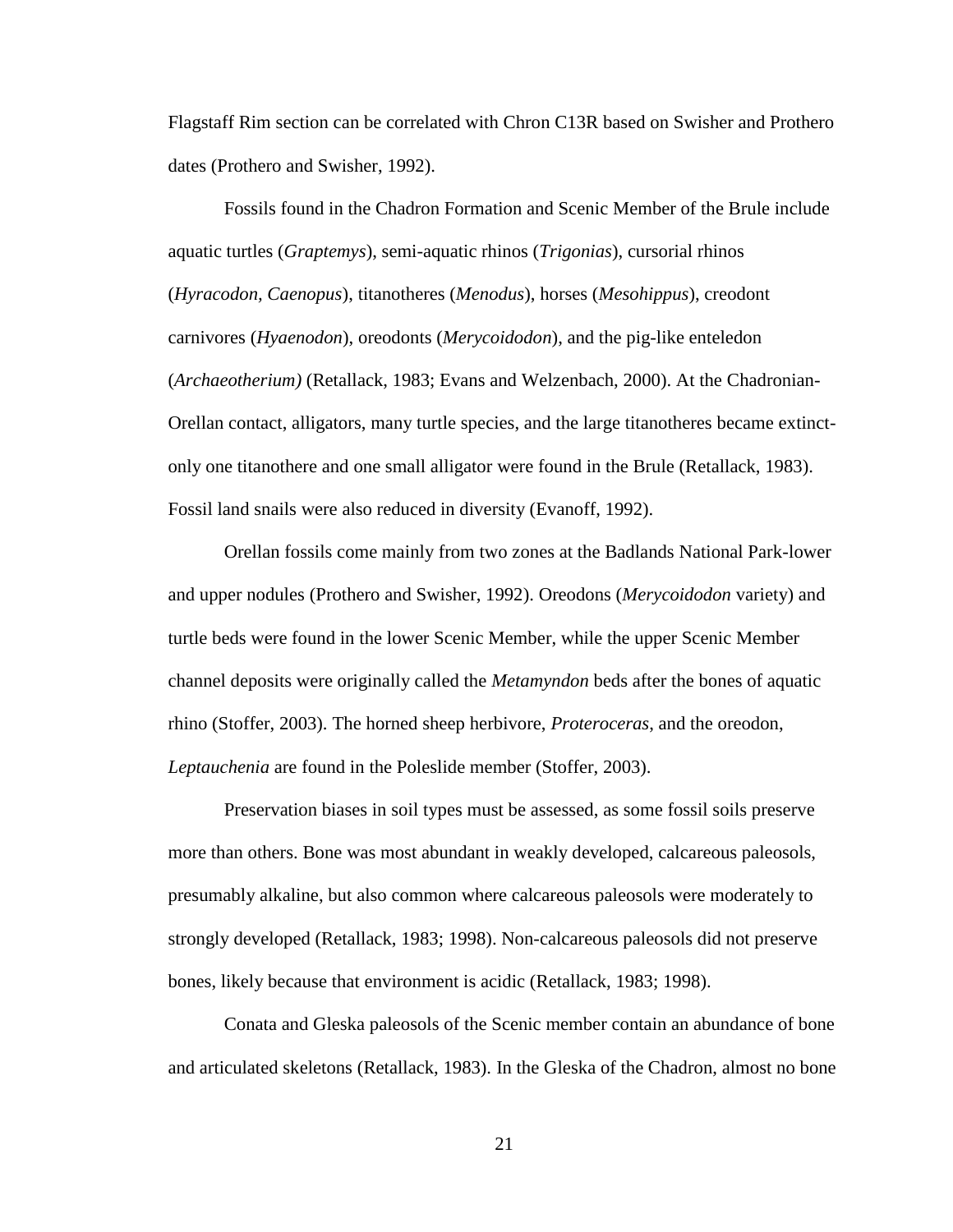was found, because they were not alkaline enough for preservation (Retallack, 1983). Fossil mammal bones were usually poorly preserved and disarticulated when found in the paleochannels and associated sediments , which lead to an extremely biased mammal population sample (Retallack, 1983). Where preservation is exceptional, such as in the Scenic Member, seasonal migrations and size related preservational biases complicate exact reconstructions of mammalian populations, and only a general impression of communities of large mammals is attainable (Retallack, 1983). Temporal gaps at the Badlands make it a bad place to study mammal fossils (Retallack, 1998).

The upper Poleslide Member is a light grey massive cliff forming sandstone which formed by larger stream channels in drier conditions than the Scenic Member (Stoffer, 2003). Overlying the Poleslide is the sandstone and mud rock of the Sharps Formation (Stoffer, 2003). The Sharps formation is 26-28 million years old, making it the latest Oligocene strata in the Arikaree Group (Stoffer, 2003). It forms the highest peaks, and at its base is the Rockyford Ash (Stoffer, 2003). The Sharps Formation is composed of ignimbrite volcanics, tufaceous sandstone, stream channel sand and floodplain mud paleosols of drier steppe or desert conditions (Stoffer, 2003). The parent material of the Poleslide and Sharps formations of the Arikaree Group is mostly ash (Retallack, 1983).

As nearby tectonic uplift and unroofing with coeval incising and backfill continued, the paleotopography, and hence geomorphology and groundwater elevations, were continuously altered. During the early Tertiary, the elevation was near sea-level, but began to rise by the mid-Tertiary (Stoffer, 2003). The water table in the early Oligocene Gleska series was probably within 1 meter of the surface, and the sinuous paleochannels of the Chadron formation were no more than 3 meters deep (Retallack, 1983). Cut banks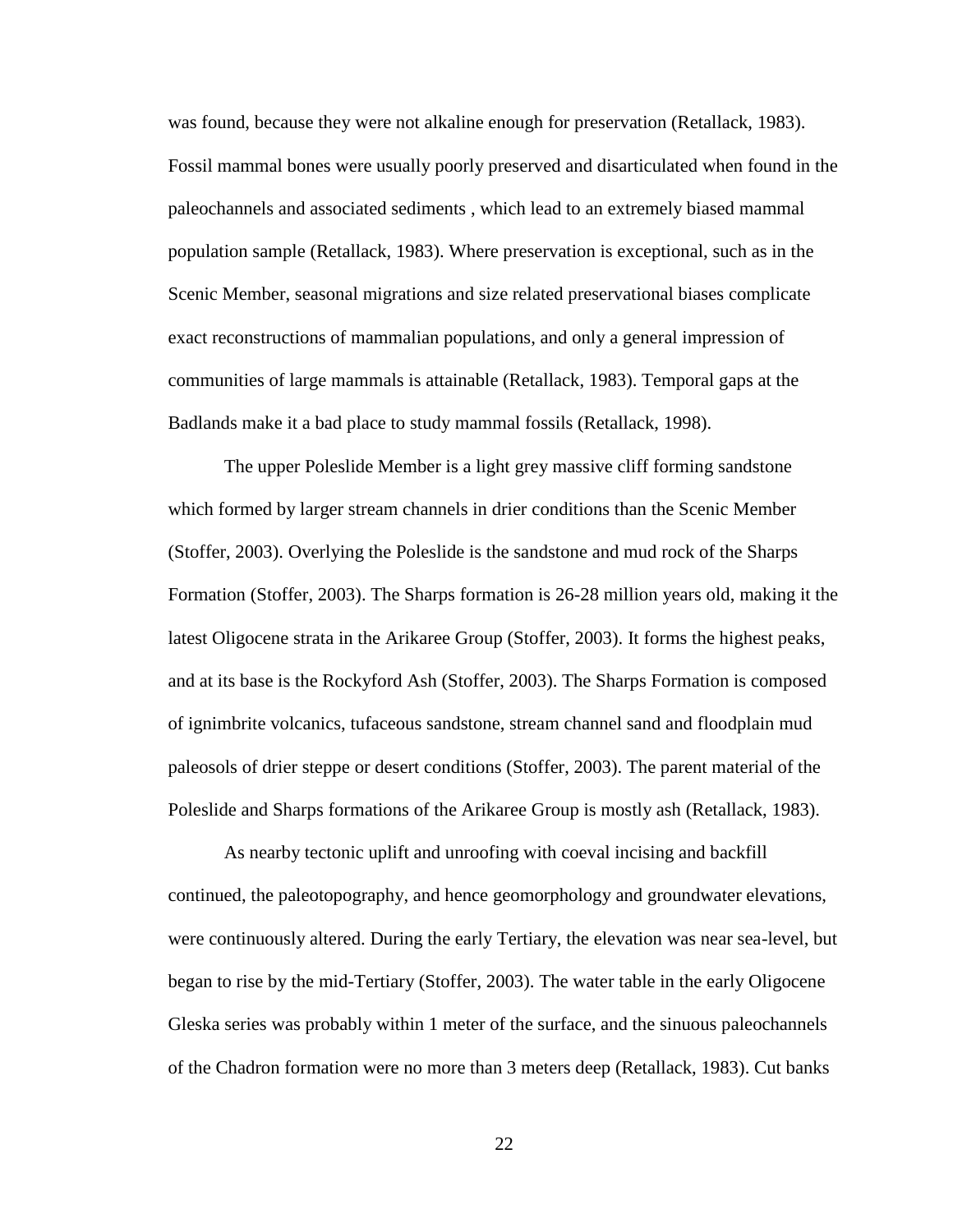shallower than 2 meters lead to broad, low-gradient flood plain topography (Retallack, 1983). The early to late Oligocene may have had a comparably high water table in the Gleska, but there is less evidence of it, most likely because there was a decrease in mean annual rainfall (Retallack, 1983). In the late Oligocene groundwater depths were decreasing, as evidenced by depths to calcareous nodular horizons at Pinnacles declining higher in the section (Retallack, 1992). Paleochannels incised 1-2 meters deep and were loosely sinuous, with some braiding (Retallack, 1983). This may be due to sparser vegetation, but is likely due to low local topographic relief (Retallack, 1983). Continued low topography is indicated by more sinuous, shallow (less than or equal to 2 meters) incising paleochannels of the Poleslide (Retallack, 1983). The late Oligocene Sharps formation showed some evidence of surficial water logging in streamside Ogi series, and some Samna series, but evidence of a high water table is lacking (Retallack, 1983).

Using the paleomagnetic and radiometric dating in the Badlands National Park, sediment accumulation rates for the Pinnacles can be calculated (Retallack, 1983). Estimates are low because the sequence is incomplete and likely includes additional disconformities not noted, and because rock units do not correspond exactly with chronostratigraphic units (Retallack, 1983). Sedimentation rate estimates are: Chadron Formation  $= 0.0047$  mm/yr, Scenic Member  $= 0.023$  mm/year and Poleslide Member  $=$ 0.027 mm/year (Retallack, 1983). The estimates are averaged, as some increments in the Scenic member accumulated 50 cm of sediment at a time (Retallack, 1983).

Sedimentation accumulation rates can also be estimated from directly observing the paleosols and their level of development. This is useful in units that are not able to be dated (Retallack, 1983). Based on known soil development time frames, the White River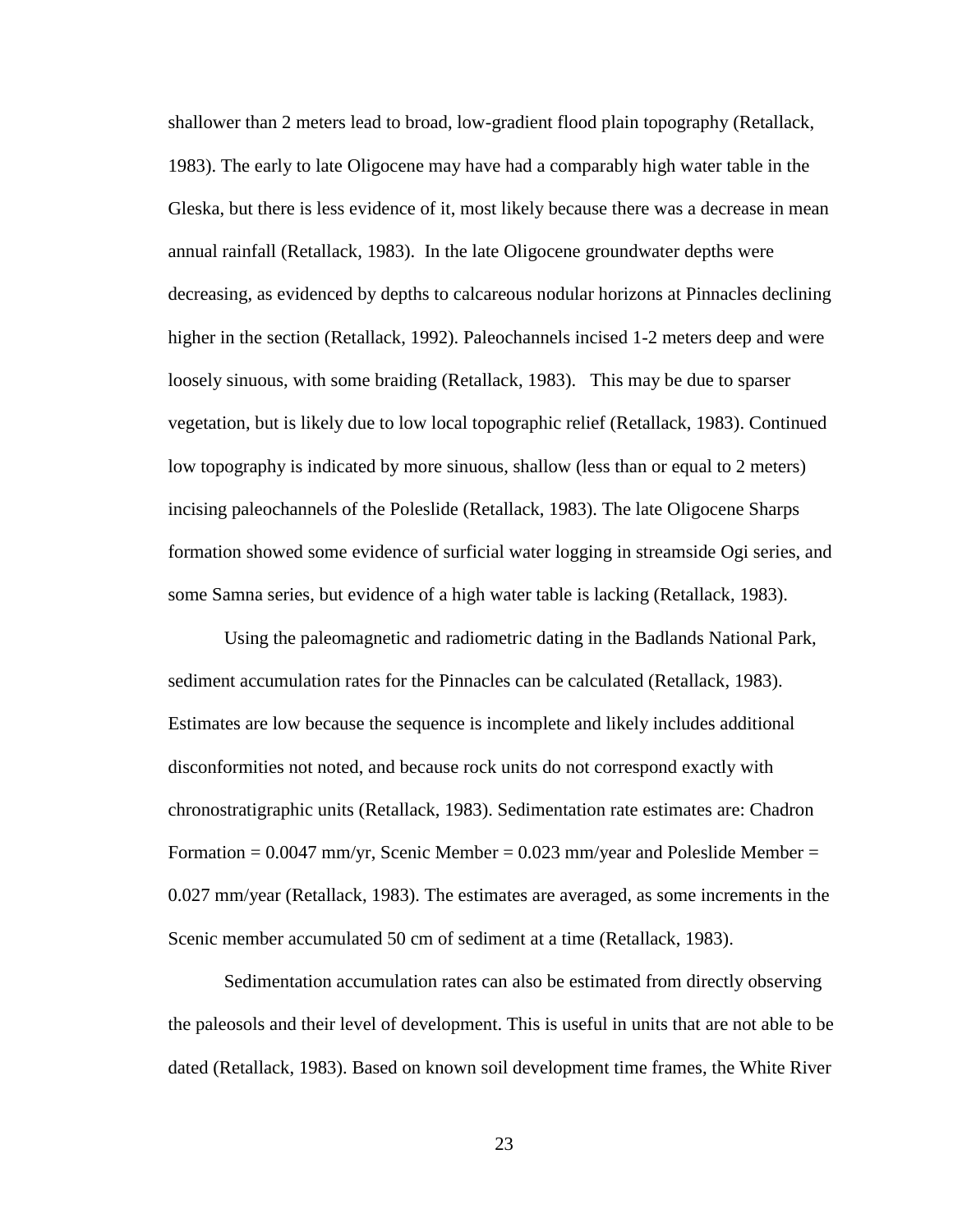and lower Arikaree Groups in the Pinnacles area potential time of deposition varies from  $10<sup>0</sup>$  to  $10<sup>6</sup>$  years (Retallack, 1983). Additional time may have been unrecorded in paleosols subsequently incorporated within the recognizable paleosol profiles (Retallack, 1983). The timeframe for development does not allow for adequate interpretation of the effect of geologically short events, such as climatic fluctuations, because the time span for Pleistocene glacial and interglacials is  $10^3$  to  $10^5$  years (Retallack, 1983).

Nevertheless, sedimentation rates estimated from paleosol development are 0.28 mm/yr for the Chadron Formation, 0.47 mm/yr in the Scenic Member and 0.65 mm/yr in the Poleslide Member (Retallack, 1983). The paleosol development rates are much higher than those estimated from dating, but show comparable changes from one unit to another and can be used to compare individual successions of paleosols (Retallack, 1983). The lower Scenic Member rate is 0.38 mm/yr, while middle and upper Scenic Members are 0.22 mm/yr (Retallack, 1983). Sediment accumulation rates increased in the lower Poleslide Member, 1.06 mm/yr but decreased in the upper Poleslide, 0.50 mm/yr (Retallack, 1983), which is likely due to rates of volcanic ash deposition. Sedimentation rates remained high during the deposition of the Sharps Formation (Retallack, 1983).

As previously mentioned, many Badlands paleosols contour calcareous layers and nodules arranged in horizons with a predictable relationship to the rest of the paleosol (Retallack, 1983). Badlands paleosol calcite layers and nodules are arguably original soil features for the following reasons: there is a lack of aquatic fossils; there is lacustrine bedding or varving within these limestones; there is a greater abundance of weathering materials within the nodules compared to the surrounding matrix; there is observed truncation of calcareous horizons by the cut-bank of sandstone paleochannels; there is a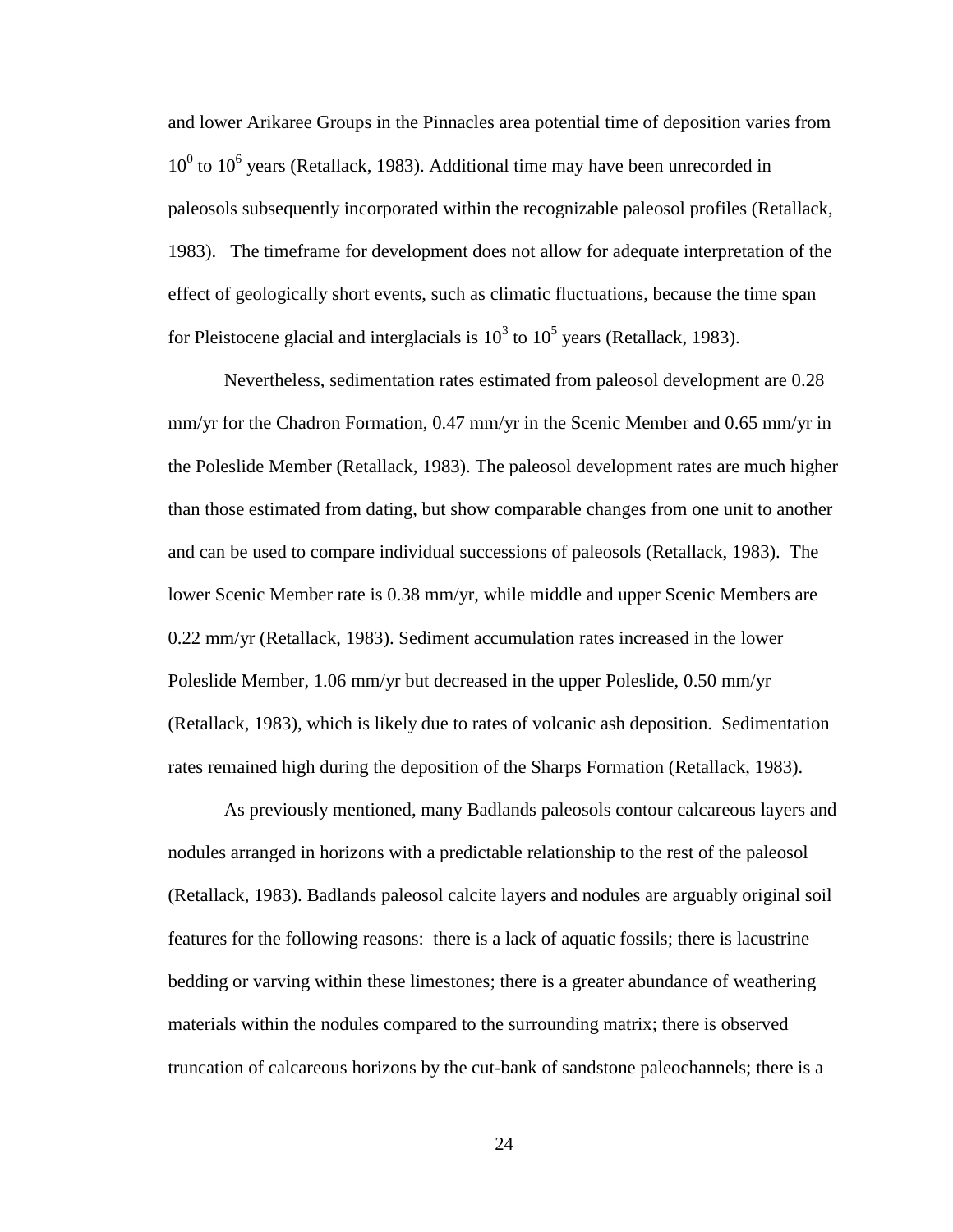presence of similar calcareous clasts within intraformational breccias of paleochannels; and there is a continuation of drab haloed root traces through the nodules from the adjacent matrix (Retallack, 1983). Strontium isotopic and petrographic studies of the White River and lower Arikaree Groups show that the widespread calcite and smectite cements appear to have formed at about the same time as the sediments and "remain[ed] in a chemical equilibrium with modern groundwater" (Retallack, 1983). Late diagenetic alteration was confined to local and minor precipitation of opal, chalcedony, uranium minerals, gypsum, analcite and pyrite, and the formation of clastic dikes which may have been giant desiccation cracks from a post Oligocene desert Playa (Retallack, 1983). Paleosols forming at major unconformities include thick, well-differentiated layers of rock enriched in silica (Retallack, 2001).

#### <span id="page-28-0"></span>*Impact Events*

Major impact events helped to shape the landscape of the Eocene-Oligocene, with late Eocene stratigraphy containing at least two iridium anomalies and deposits marked by microspherules and microtektites, shocked quartz, and coesite (Bottomley et al., 1997). Based on rock chemistry, stratigraphy, and dating, the two most identifiable and important impacts are the Chesapeake Bay impact in North America and the Popigai impact in Siberia (Cavelier et al., 1981; Stoffler and Claeys, 1987; Bottomley et al., 1997; Ivany et al., 2003).

Both impacts occurred approximately 35.5 Million years ago and happened within a few hundred thousand years of each other or less (Stoffler and Claeys, 1987; Bottomley et al., 1997). The appearance of a tektite strewn field in North America, the Caribbean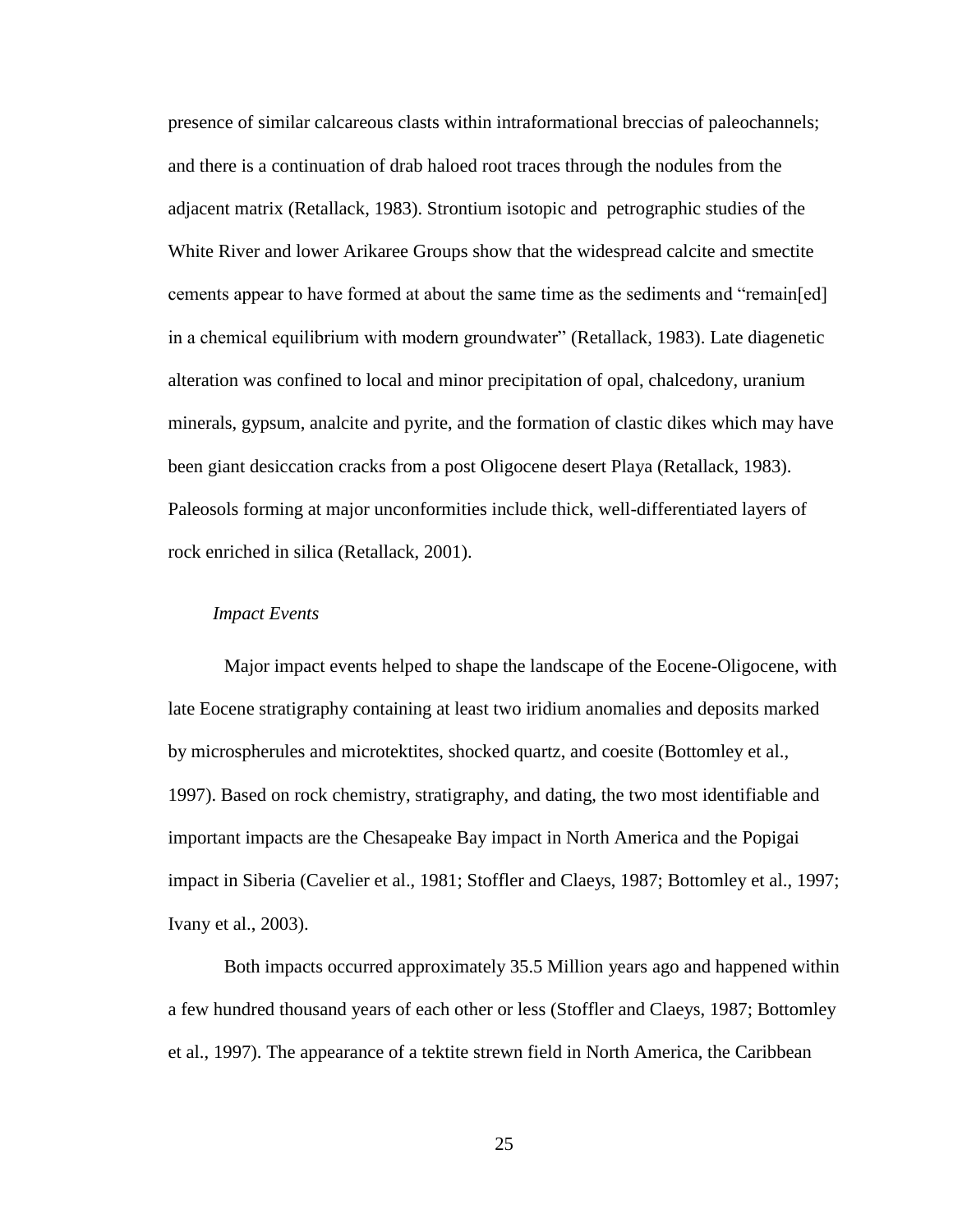and the central Pacific to Indian Ocean is correlated within tens of thousands of years of a radiolarian extinction event at 34 Ma (O'Keefe, 1980). The Chesapeake Bay crater is most likely the source of these tektites (Stoffler and Claeys, 1987; Bottomley, 1997). The Popigai impact is evidenced as a horizon in an ODP core from the Maude Rise, and is associated with an iridium peak and shocked quartz at the lower calcareous nannofossil NP19/NP20 zone in the Eocene-Oligocene stratotype section at Massignano, Italy (Bottomley et al., 1997; Vonhof et al., 2000). In terms of the terrestrial cratering rate, this represents an unusually small time between events, as the expected repeat rate of impact structures of this size is roughly tens of millions of years (Bottomley et al., 1997).

There is some debate over the origin of the tektites, though evidence suggests they are of terrestrial origin, formed by the impact of an extraterrestrial object with the Earth's surface (Stoffler and Claeys, 1987; Bottomley et al., 1997). O'Keefe (1980) suggests the tektites were instead created from an astronomical source falling to earth with the associated impact object. If this were the case, it is reasonable to assume that a ring of material could have coalesced around the earth (O'Keefe, 1980). The lifetime of the rings would have only been a few million years (O'Keefe, 1980).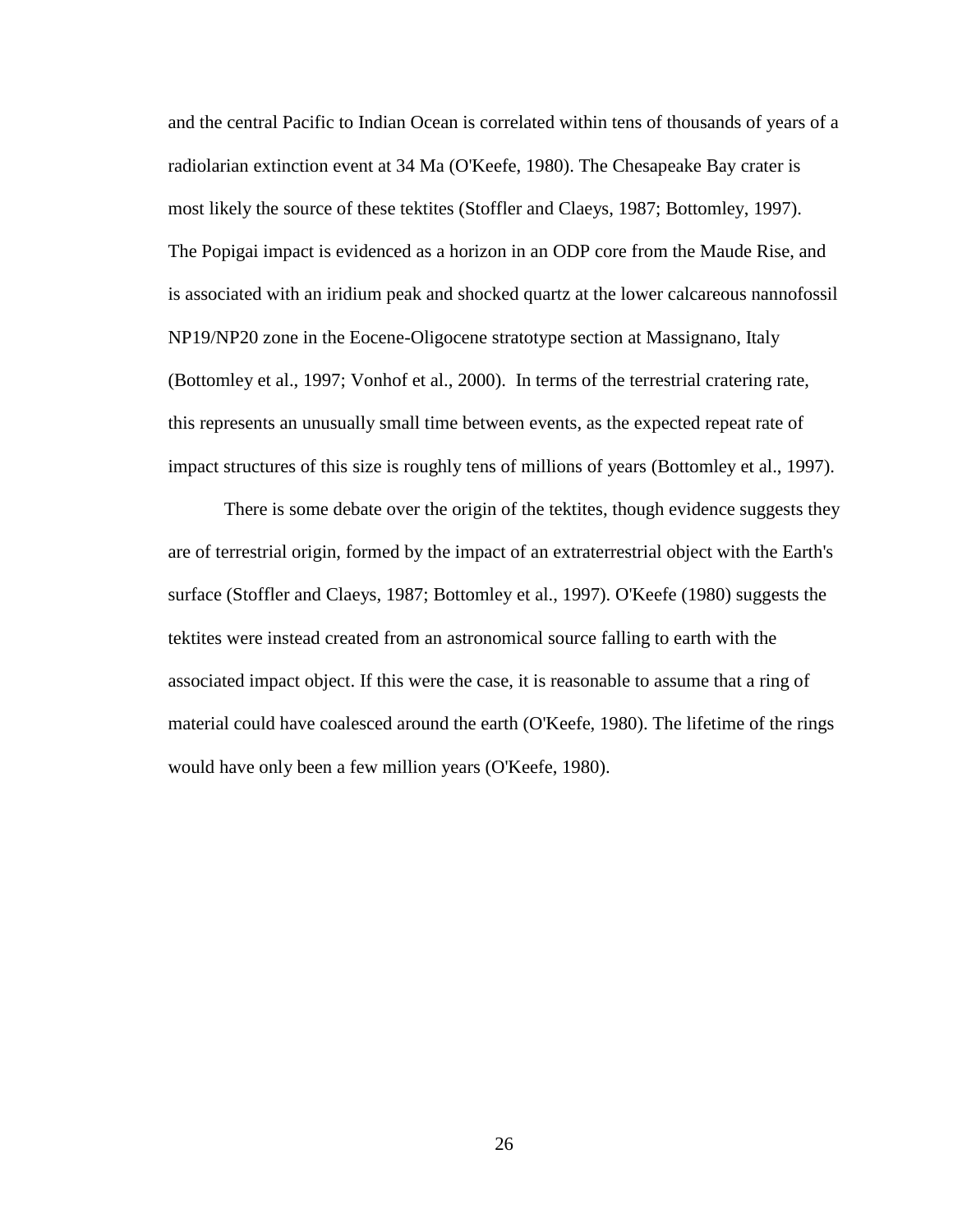## CHAPTER III: CLIMATE RECORDS

<span id="page-30-0"></span>Climate often is used as a catchall term to describe temperature, precipitation, and vegetation of a region. Today we can see the effect climate has on different regions of the world-most obviously through the existence of radically different types of plants and fauna in tropical and arctic regions. Subtler climate signatures are written in the mineralogy of soils and sediments, the type of sediments deposited and degree of weathering, the type and amount of dispersed pollen, and the isotopic ratios comprising certain minerals. Given that this is true of the present, it is also true of the past. Examining the elements that are affected by climate and how those elements have changed over time delivers a record of climate change over the geologic past for any region containing one or more of these elements. Typically the records are also influenced by factors other than climate, and are subject to destruction and alteration through time. Biases in selective preservation, the qualitative nature of many climate records, and the impact of more than one influencing factor make them less reliable as stand-alone climate proxies. Each record gains more significance for climatic interpretation if it is correlated with another coeval, independent record for a given region.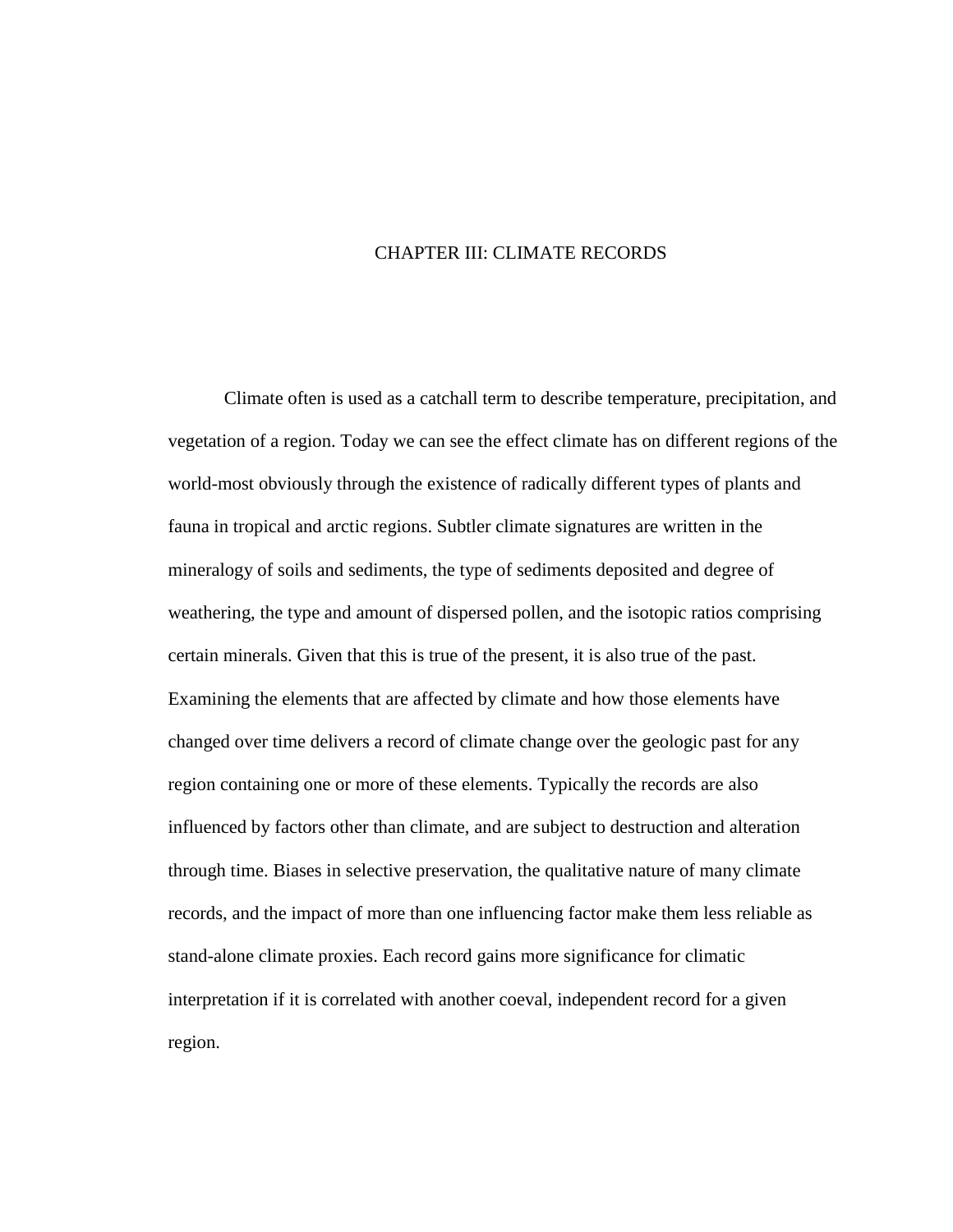#### <span id="page-31-0"></span>*Fossil Record*

The fossil record is comprised of both the marine and the terrestrial record, and can be further subdivided in to floral and faunal types. The species that existed, first and last appearances, diversity ratios, migration patterns, and the type and degree of preservation comprise the fossil record and serve as a snapshot of the community at any given time. This snapshot can have a profound impact on our understanding of the climate during the time of deposition and preservation. Some findings in the fossil record lend themselves to obvious climate interpretations, such as the abundance of reptiles indicating that climate must have been warm in the region. However, there are frequent disruptive forces acting on the fossil record, which complicates the interpretive process.

Marine fossil records include micro and macro fauna and flora, as well as pollen from both marine and terrestrial sources. The marine fossil record can be difficult to understand on shelf settings, where facies changes and regional tectonism often obscure evolutionary turnovers (Ivany et al., 2003). Indeed, faunal turnover patterns in neritic sections are generally influenced by regional processes such as sedimentation rates, local tectonics, and relative sea-level fluctuation (Fluegeman, 2003). Despite these difficulties, assemblages indicate what the water temperature, salinity, oxygen content, and turbidity were at the time of preservation. Correlation of isochronous records at many different sites around the world can be used to piece together the global picture, and may indicate a global climate event. On a smaller scale, migration trends, and the position of currents and isotherms can be identified, which are all indicative of changes in climate patterns (Cavelier et al., 1981).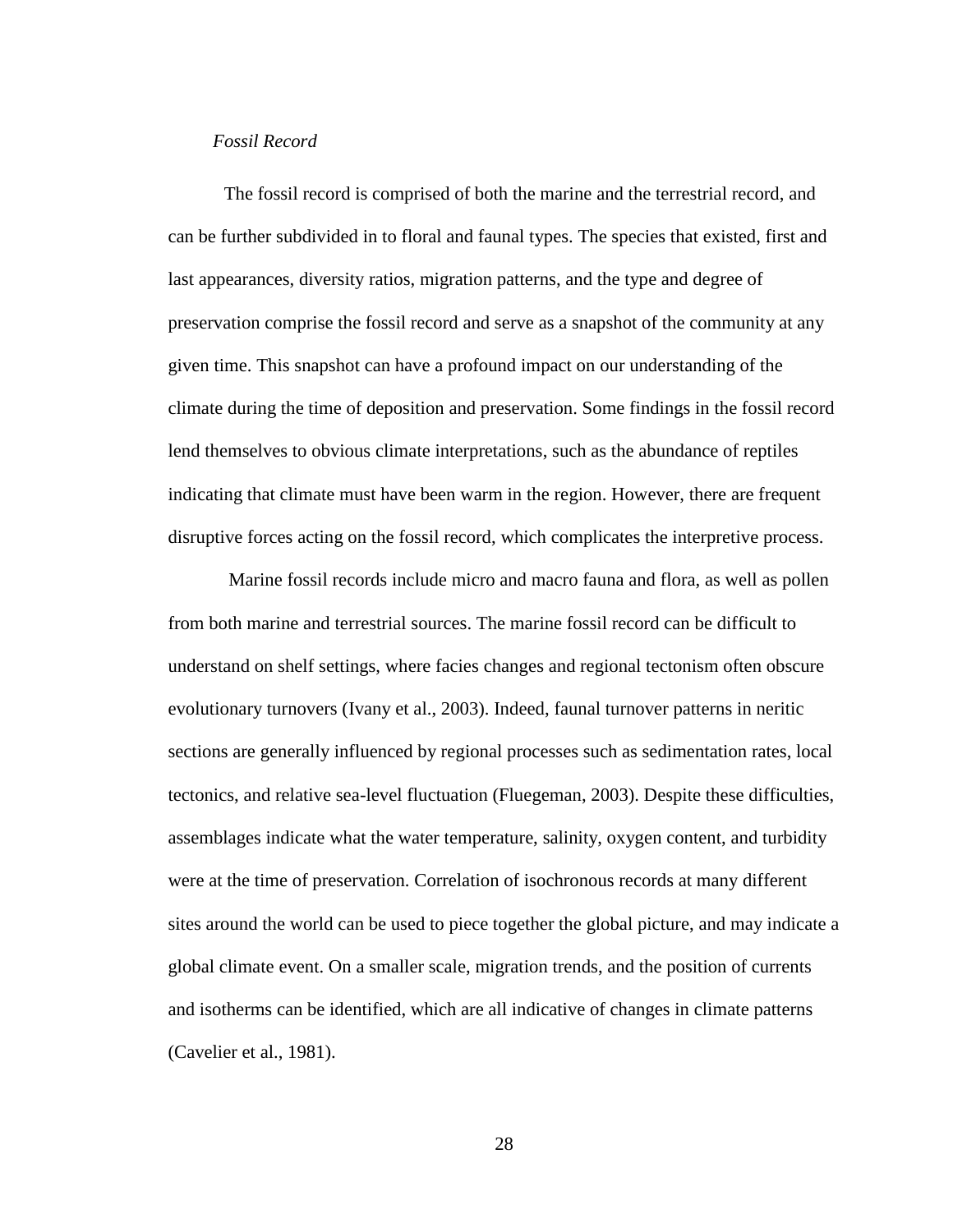Similar to the marine record, interpretation of the terrestrial fossil record is also fraught with difficulties. Moisture, pH, scavenging, mechanical destruction, and exposure, among other things, can all lead to destruction rather than preservation of continental fossils. Soil formation is essentially a form of early sediment diagenesis; fossil soils can therefore be a guide to the degree, nature, and location of preservational biases of animal and plant fossils (Retallack, 1983).

Bones, teeth, phosphatic coprolites, land snails, and calcareous phytoliths are all significantly more abundant in calcareous and pH neutral soils (Retallack, 1998). They also favor oxidized and moderate, rather than weakly, developed soils. This is less obvious because, though they are more often found in moderately developed paleosols, they are better preserved in weakly developed paleosols (Retallack, 1998). Fossil plants and charcoal are favored by reducing environments (Retallack, 1998). Plants are preferred in acidic and weakly developed paleosols, while charcoal is preferred in alkaline and moderately developed soils (Retallack, 1998).

From the preceding information, it is obvious that variables other than temperature are far more important in affecting terrestrial deposits than marine ones (Savin, 1980). Indeed, aridity, seasonality, and elevation strongly influence the type of vegetative biome that will develop. Differences between tropical forest, woodland, and savannah biomes can be stark or subtle in modern times, making climatic determinations based on fossil macroflora specimens challenging. By definition, tropical forests are composed of trees taller than 20m with overlapping crowns, woodlands have smaller trees and crowns that may touch but overlap little if at all, and savannahs have the most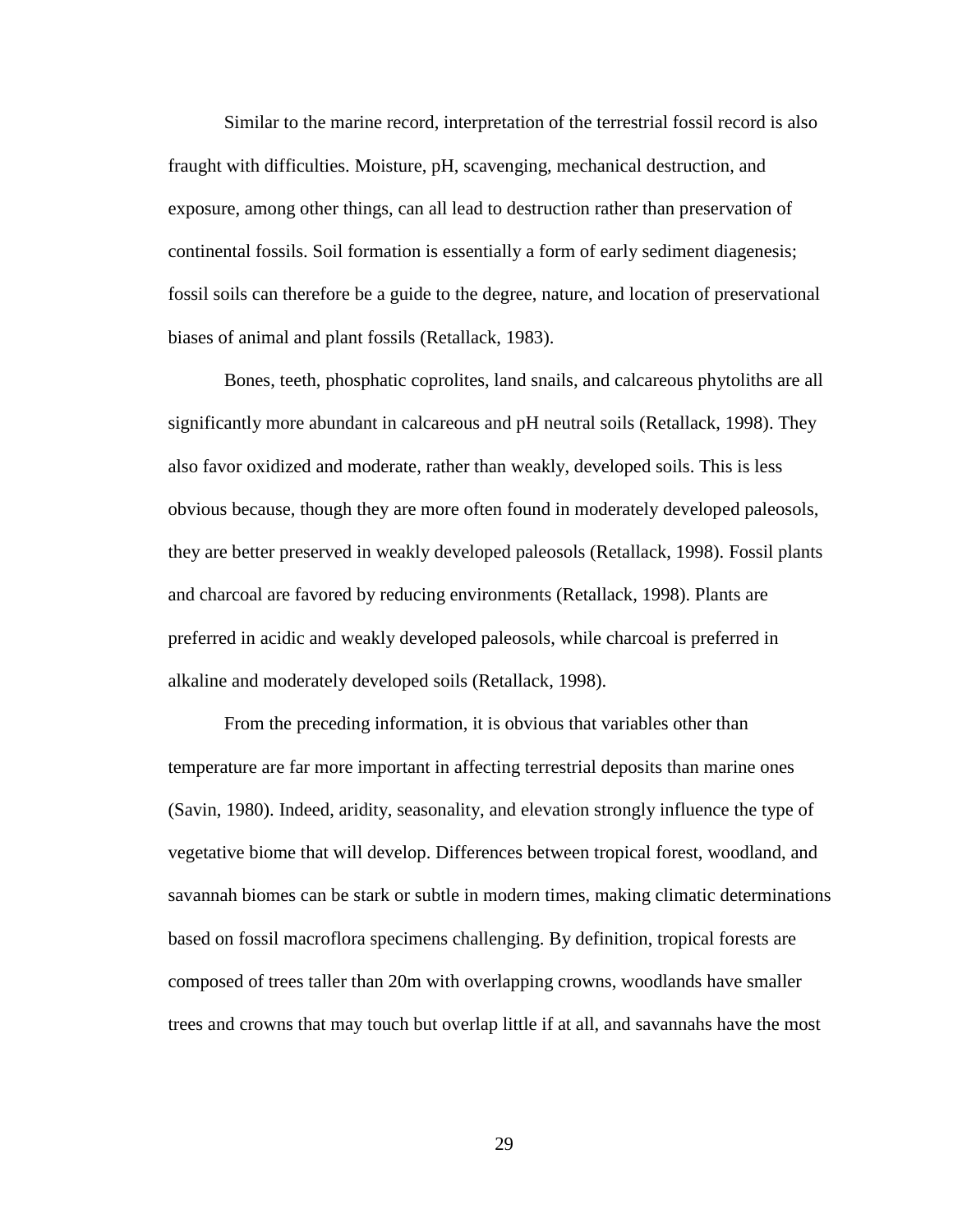open structure, dominated by grasses with minor to substantial woody components (Jacobs, 2004). At best, these distinctions are difficult to distinguish in the fossil record.

Within each biome are communities that vary at smaller scales, reflecting soil conditions or physical features affecting local climate (Jacobs, 2004). Rainforests receive 2000 mm of rainfall per year, have minor or no dry periods, and are evergreen (Jacobs, 2004). As precipitation decreases and dry seasons extend up to five months, the forest types change to semi-evergreen, dry forests and deciduous forests (Jacobs, 2004). Montane forests are characterized by a larger range in diurnal temperature and lower mean temperature than lowland forests, affecting species composition and size (Jacobs, 2004). Woodlands can be dense or open, depending on annual rainfall and dry season intensity, but have a grass understory (Jacobs, 2004). Savannah's may have very woody components depending the frequency of fires, which suppress the development of woody vegetation, and by grazing which promotes grass productivity (Jacobs, 2004).

Organic matter and pollen, collectively termed palynomorphs, are often found in conjunction with macroflora in the fossil record, or can be analyzed on their own. Pollen and spores range in size between 40 and 150 micrometers and tend to be concentrated in silts and clays (Eshet et al., 1988). Sediments can contain organic matter of various types, including vascular and cuticular tissue, unicellular freshwater algae, and fungal spores; marine sediments may also include dinocysts and acritarchs of marine organic-walled microplankton (Eshet et al., 1988).

Since palynomorphs are a direct result of the vegetation that existed, they are therefore a direct indicator of the climate in existence at the time the vegetation was alive. Pollen grains can often be identified to species, allowing for precise environmental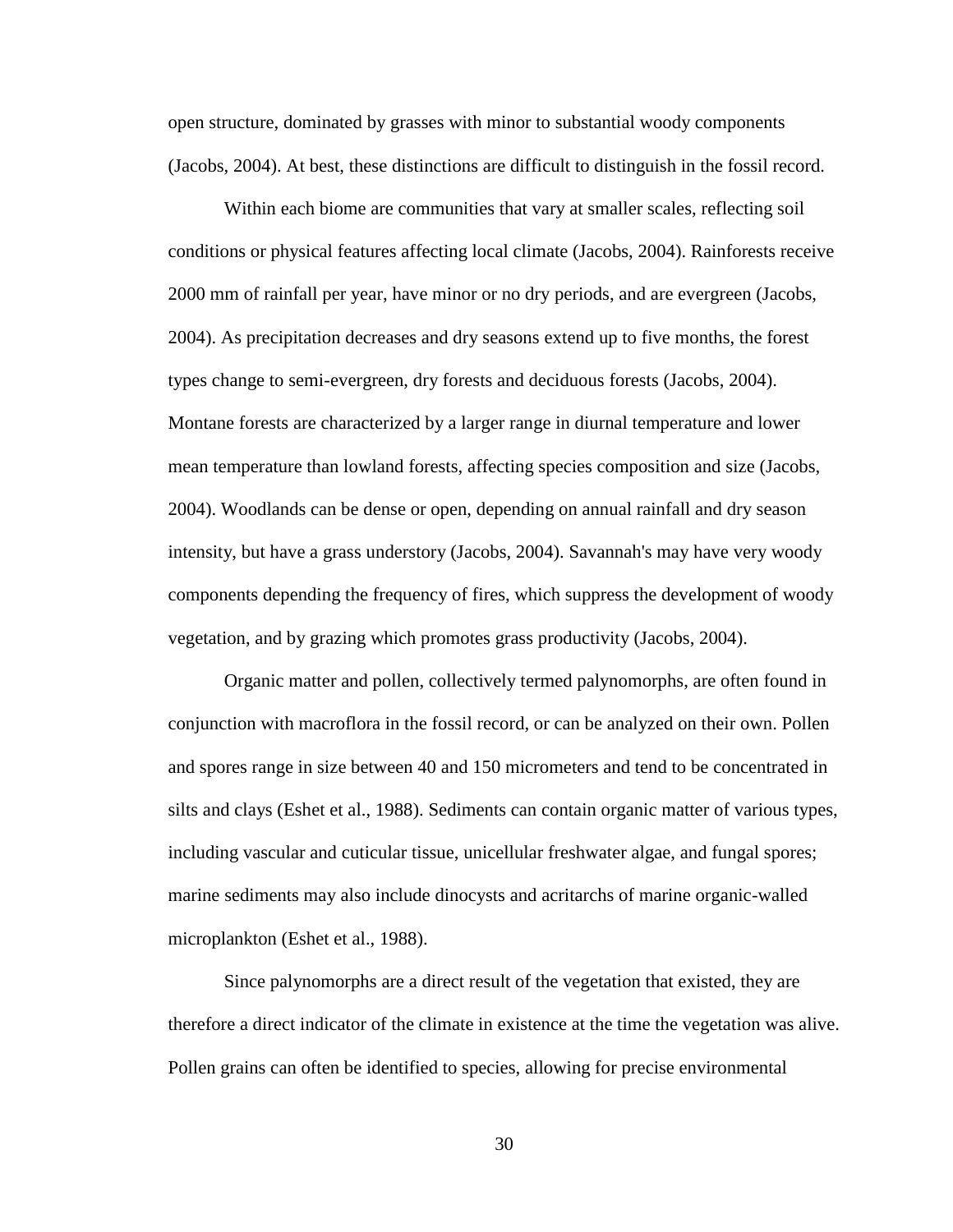interpretations. In order to obtain the best possible date-range for deposition, care must be taken to assess whether the sediments containing the palynomorphs have been re-worked. Accurate dating is critical for tying the climate to global and/or regional events. Pollen grains, spores, and seeds originate in land vegetation and are dispersed in the land surrounding them as part of their normal method for reproduction. These can then be dispersed further by wind and fluvial processes, which can result in transport over large distances. This makes using pollen stratigraphy difficult for paleoclimate reconstruction of a specific area. Since pollen can travel long distances, it can only be used to assess larger patterns of regional trends.

When assessing the faunal fossil record, it is often tempting to link evolutionary trends to climatic events. This practice can be confounding. A growing consensus and body of evidence counters the idea that all organisms are highly sensitive to climatic changes and respond by adaptation (Prothero, 1999). While some groups, such as microplankton and land plants, respond to climate with well established behavior, other groups, particularly marine invertebrates and terrestrial vertebrates have less obvious responses (Prothero, 1999). Studies of Pleistocene mammals show that most persist through many climatic cycles of glacial/interglacial periods (Prothero, 1999). They usually respond, not by adapting or evolving, but by migrating; few evolutionary changes in land mammals can be directly attributed to climatic change (Prothero, 1999). If one can document actual migration patterns north or south to follow latitudinal climatic gradients, then an argument can be made for climate change based on the fossil record. Examining changes in fossil mammal assemblages at one site can rarely lead to a climatic interpretation.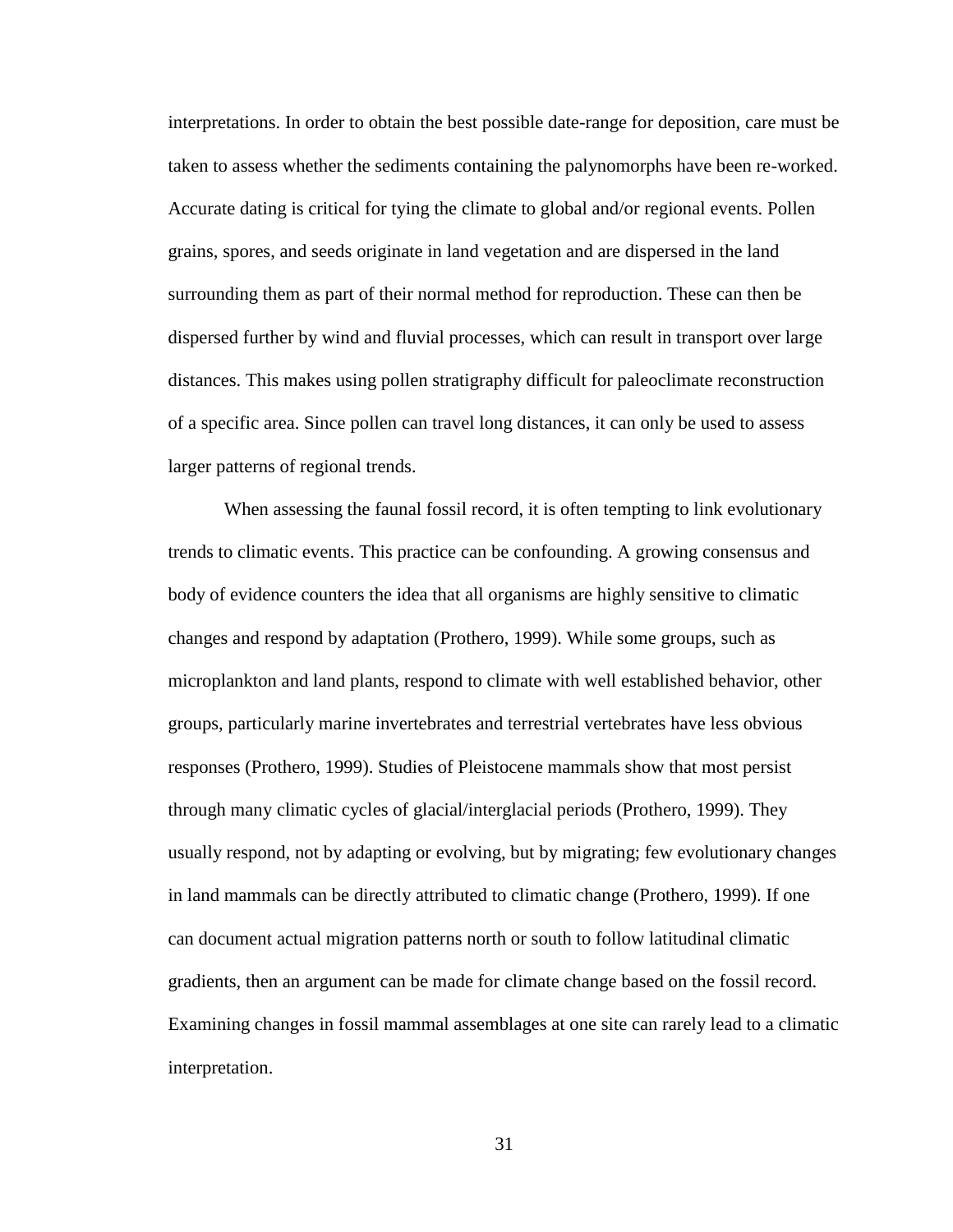#### <span id="page-35-0"></span>*Sediments and Paleosols*

Sedimentary stratigraphy is often used as a means of interpreting the depositional environment, including the climate that the sediment formed in. The type of sediment deposited, carbonate/silicate ratios, grain size, mineral composition, hiatuses, degree of weathering, and other descriptive characteristics are commonly analyzed. Deep sea sediments often provide the most readily interpretable climate information (Savin, 1980). A hiatus in sediment deposition is the result of non-accumulation. This is either due to increased weathering, or decreased deposition. The lack of carbonate deposits usually indicates a regressive phase, whereas the sudden lack of silicates indicates transgression in a shallow marine environment. Deep marine carbonate reductions are due to deepening of the Carbonate Compensation Depth (CCD), which is dependent on seawater temperatures and pH, or an influx of terrigenous material.

Sediment stratigraphy often becomes much more complicated than this in midcontinental sequences, due to the influence of ice, fluvial and eolian processes, as well as sudden interruptions from volcanic activities. Many of the mid-continent basins are stacked with alluvial suites as nearby mountains erode. This rarely results in the "layer cake" formation that is found in deep marine sequences. "Understanding the ancient soil/landscape relationships is critical for correctly resolving the complicated histories of alluvial suites" (Kraus, 1997).

One subset of sedimentology is the study paleosols. Soil formation is a function of climate, organisms, topographic relief, parent material, vegetation, and time (McBride et al., 1968; Retallack, 1983; 1985). Soils are the zone of interaction between the atmosphere and the global crust, and therefore they may provide useful evidence for the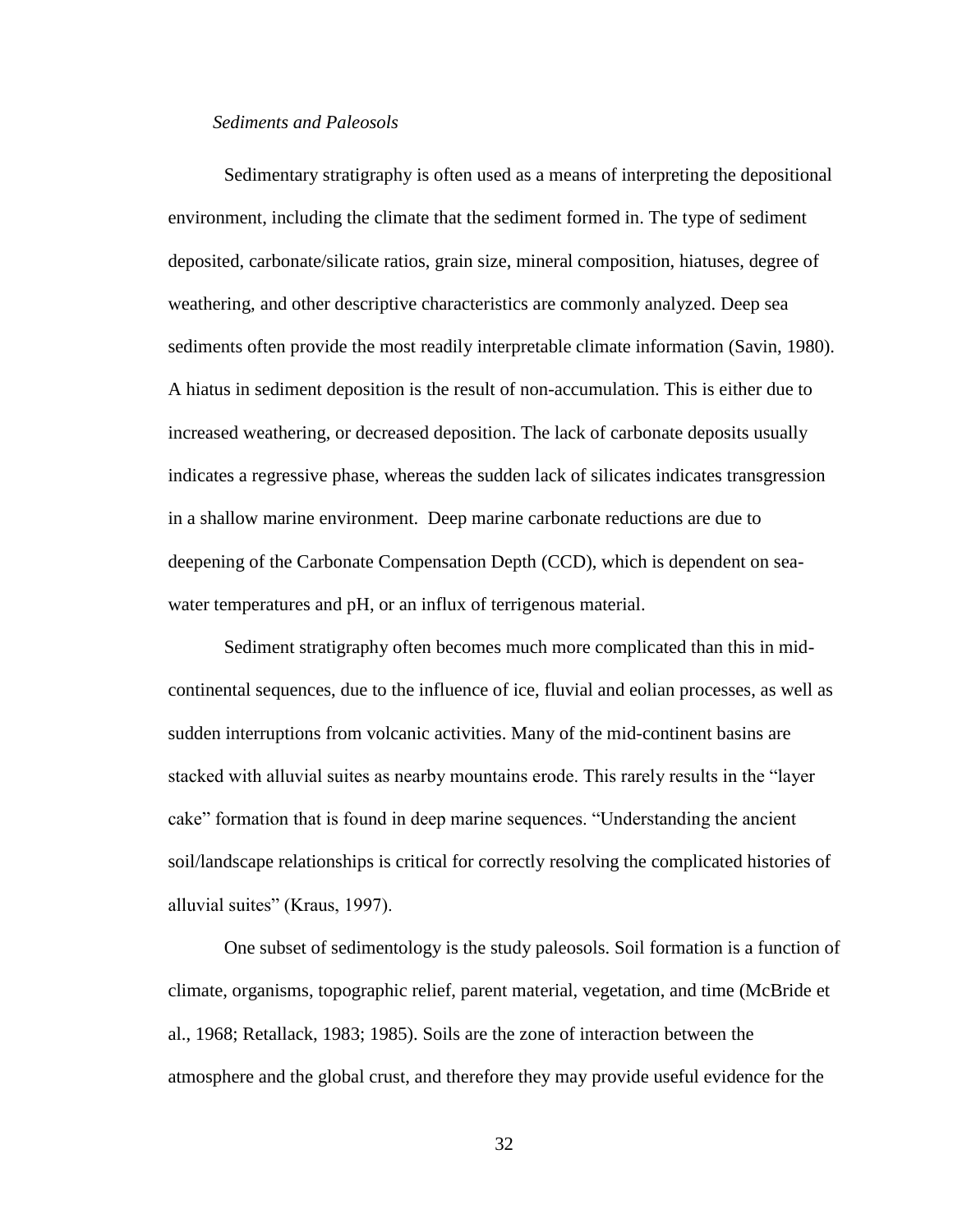nature of early ecosystems on land-both complementary to the fossil record, and also in sedimentary sequences which were either too acidic or too oxidized to allow preservation of fossil plants and animals (Retallack, 1985; 2001). Using independent evidence of environments from fossil soils allows the degree to which an organism is adapted to its environment to be determined instead of assuming they are optimally adapted; therefore fossil soils provide some insight into the degree, nature and location of the biases in mammalian fossils (Retallack, 1983).

The composition, degree of development, structure, presence of burrows, root traces, color, and sedimentary relics are all studied in a fossil soil in order to ascertain the vegetation, depositional environment, and associated climate during soil formation. The presence or absence of these variables, as well as their ratio of abundance within any one paleosol allows for comparison to modern soils. However, there are distinct differences between modern and fossil soils which complicate comparison. Modern soils are defined based on the nature of their soil horizons, while fossil soils may be more hematitic and red (Walker, 1967), less rich in organic carbon (Stevenson, 1969), compacted, eroded or metamorphosed. This can make the horizons difficult or impossible to distinguish. Identifying a fossil soil from a modern soil classification system inherently implies the same environment of formation, so care must be taken when applying this method.

Differentiating paleosols from other sedimentary sequences requires in depth analysis. However, certain features are fairly indicative of soils, and can be very useful in distinguishing paleosols in the field. Those are: usual and gradational contacts from one horizon to the next below a sharply truncated upper fossil soil surface, and a massive and bioturbated appearance (Retallack, 1983). Modern soil textures are also often visible in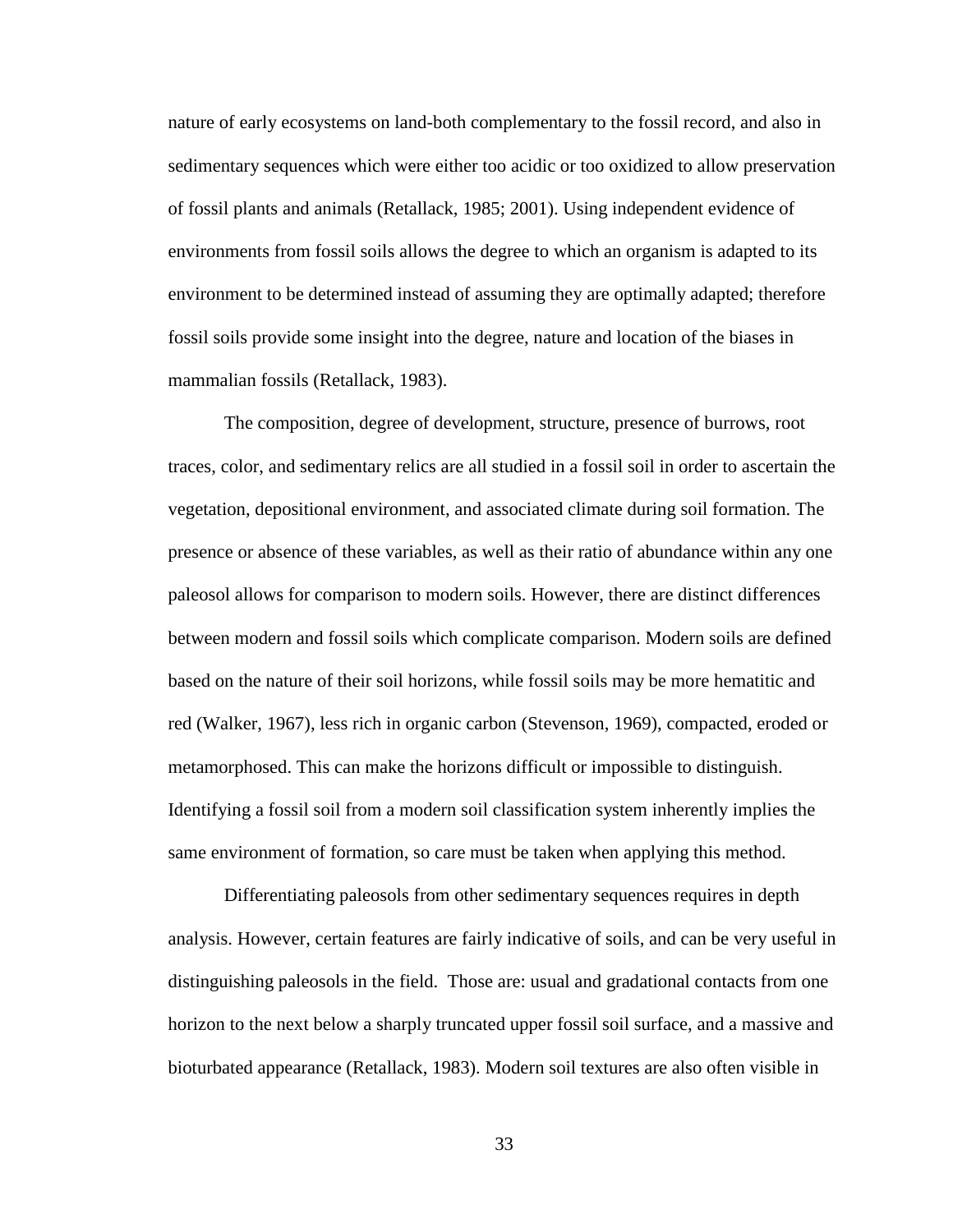paleosols. These include pisolites, lumps, clay skins on detrital grains, poor sorting, randomly oriented clasts, irregular vertical tubular structures (fossil root traces and burrows), complex cracking and veining (peds and cutans), distinctive petrographic textures (sepic plasmic fabrics), and relic sedimentary features (grain size changes) (McBride et al., 1968; Retallack, 1983; 1985).

Chemical analysis of the suspected paleosol can further support the classification. A common characteristic of soils is surficial depletion of the plant nutrients Potassium oxide (K<sub>2</sub>O) and Phosphorous pentoxide (P<sub>2</sub>O<sub>5</sub>) in proportion to their degree of development (Retallack, 1983). Modern soils also typically have a high and sharp 15Å smectite peak in their upper horizons (Retallack, 1983). These features were used to identify paleosols in the Badlands National Park, as previously discussed.

Paleosols are formed through cumulative or non-cumulative processes. The formation of cumulative paleosols occurs when pedogenesis keeps pace with sediment accumulation, and deposition is slow and gradual (Kraus, 1997). In contrast, noncumulative soils develop in succeeding stages, where each stage gradually replaces the previous stage-e.g. the old A horizon becomes the B horizon, and the top of the profile becomes the new A horizon (Nikiforoff, 1949). During development, the soil develops certain characteristics that can not be destroyed during the following stages (Nikiforoff, 1949). Therefore, the evolution, degree, and nature of paleosol development can be assessed by analyzing the soil characteristics found in the parent material, which is usually mildly preserved in the C-horizon (Retallack, 1983). Comparison to modern soil can yield a quantitative estimate of the minimum time for development (Birkeland,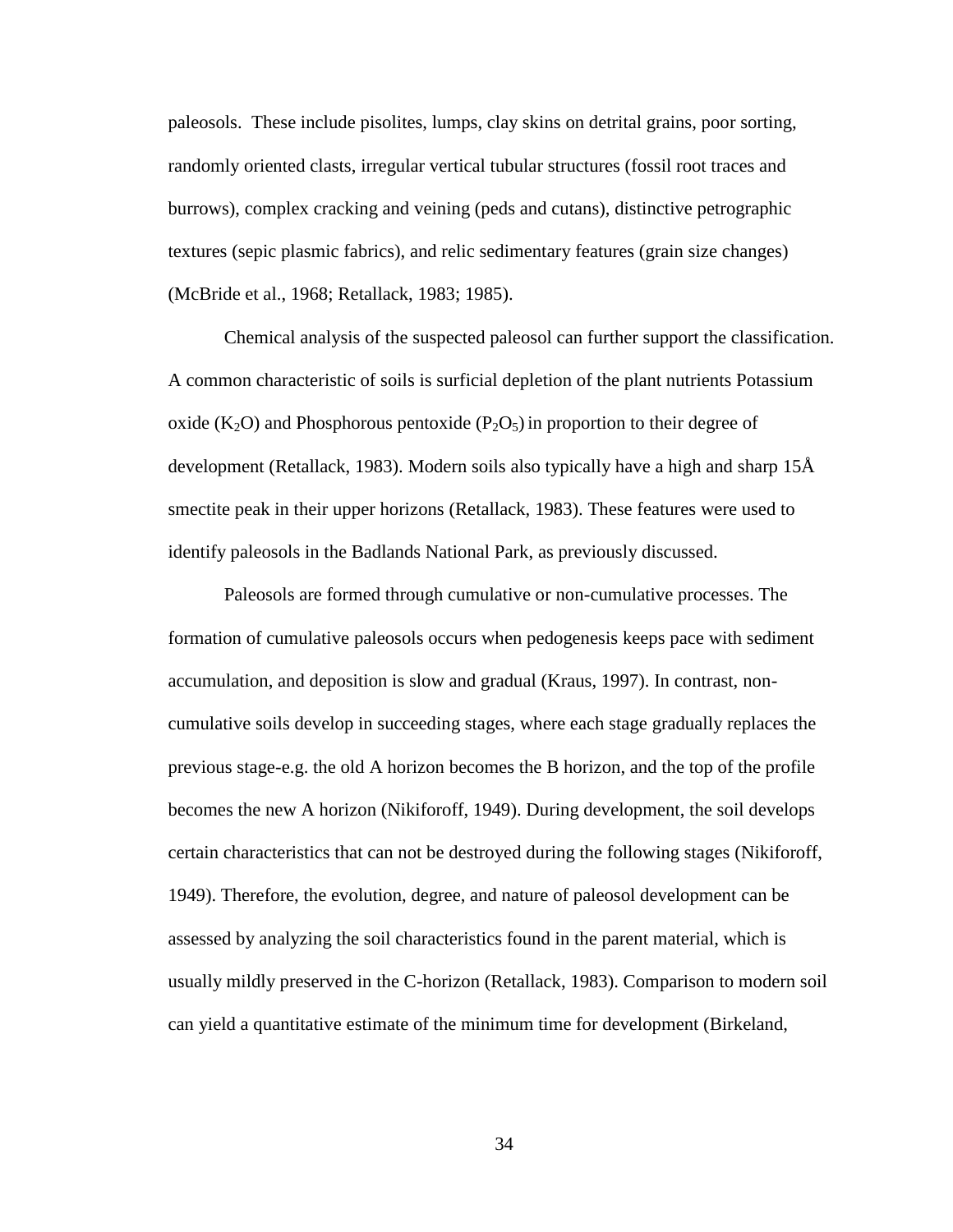1974), while comparison of the degree of expression of soil features to sedimentary features can yield the relative time for development of a paleosol (Retallack, 1983).

Certain formations within the paleosol can indicate periods of deposition or nondeposition. Concentrations of burrow-like irregularities on the tops of many paleosols and elongate nodules (burrow fills) constitute trace fossil evidence for periods of nondeposition and soil formation (Retallack, 1983). Weakly developed paleosols indicate rapid sedimentation (Kraus, 1997). The rate of sediment accumulation can be calculated from the minimum number of paleosols in a sequence and the thickness of a sequence assuming: 1) no or few prior paleosols have been overprinted by the visible soils, 2) there has been little erosion and destruction of paleosols, 3) once a soil reached a given degree of development it was covered by more sediment, and 4) long diastems are located between, rather than within, sequences used for calculations (Retallack, 1983).

Further analysis can lead to an understanding of environmental conditions during formation. Moisture and temperature are the two most important aspects of climate in controlling soil properties-moisture because water is involved in most of the physical, chemical, and biochemical processes that occur in a soil and affects the weathering and leaching conditions; and temperature because it influences the rate of chemical and biochemical processes (Birkeland, 1974). The climate-soil relationship, or climofunction, is best demonstrated through a comparison of the U.S. Soil map with a map of precipitation and temperature, as most soil orders and suborders are restricted to certain climatic regions (Birkeland, 1974).

Given that paleosol formation is essentially a form of early sedimentary diagenesis, a clear distinction between early and late diagenesis is important for a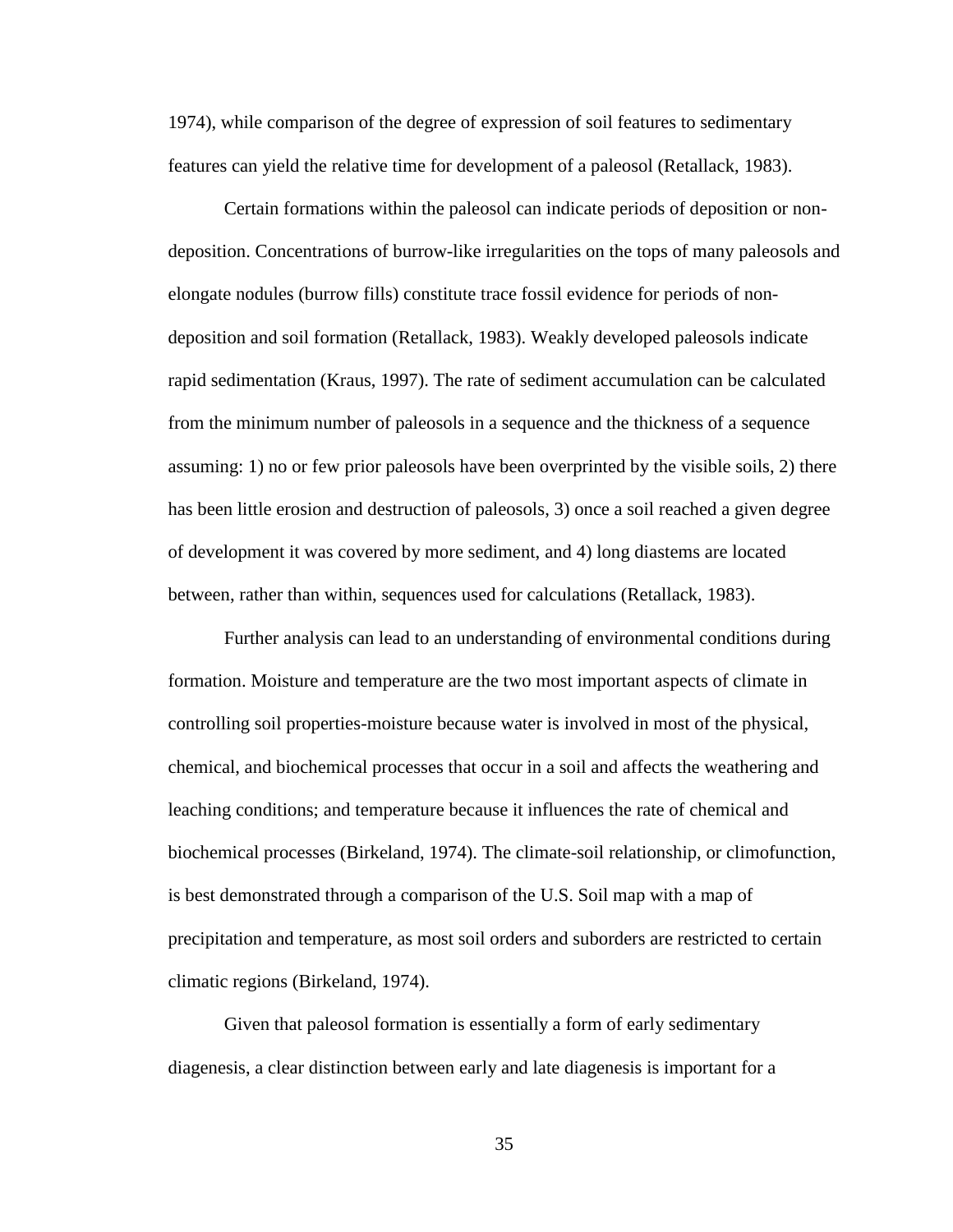paleoenvironmental study of fossil soils (Retallack, 1983). Even when diagenesis is accounted for, it is difficult to detect sudden or cyclical climatic changes due to the gradational changes in climatically sensitive features from one paleosol to another, gaps in time between paleosols, and local paleoenvironmental effects (Retallack, 1983). Timeaveraged trends in paleoclimate can be assessed, though, primarily through examining the mineralogical composition.

The main soil properties that correlate with climate are organic-matter content, clay content, kind of clay minerals, color, the presence or absence of  $CaCO<sub>3</sub>$ , and depth to the top of the  $CaCO<sub>3</sub>$  bearing horizon (Birkeland, 1974).

Oxidized soils are reddish in color, and are composed of minerals such as ferrihydrite, goethite, hematite, hornblende and biotite (Retallack, 1983; 1985; Walker, 1967). Reduced fossil soils are drab colored (bluish or greenish gray), may have the purple tinge of ferruginized horizons, gley mineralization such as pyrite or siderite, lack weathering features, and may be carbonaceous (Birkeland, 1974; Retallack, 1983; 1985). Leached A2 horizons may also be drab or light grey, but in formerly oxidized soils, they lack carbonaceous minerals (Retallack, 1983; 1985; Walker, 1967). A paleosol may also be drab colored if it underlies a layer that underwent reduction. For example, the Devonian paleochannel deposits in New York contain pyritized logs, which transmitted reducing conditions to the underlying red claystone (Retallack, 1985).

Soils with poor drainage, high water tables or leaching can contain a high number of salts, and may have formed in a similar manner to soils with calcium carbonate  $(CaCO<sub>3</sub>)$  (Birkeland, 1974). If conditions are part oxidizing and part reducing, likely due to fluctuating water table levels or water content, a mottled color scheme of gleyed, with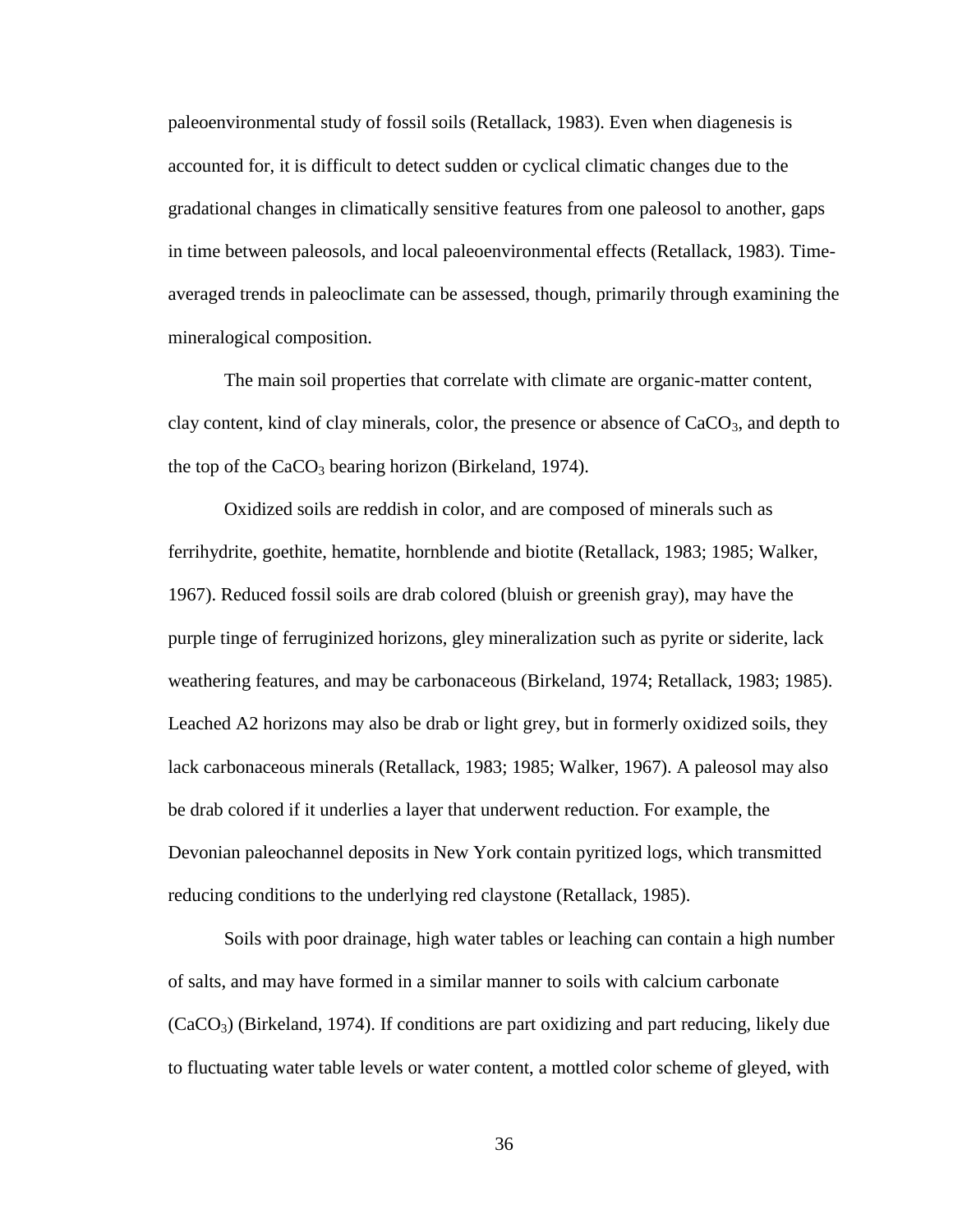some brown, yellow and red compounds will occur (Birkeland, 1974). Low pH soils are non-calcareous; as they become more alkaline they also become progressively more calcareous (Birkeland, 1974; Retallack, 1983). Soils with a pH of 9 or 10 may have zeolites, gypsum and other evaporate minerals (Retallack, 1983).

The most obvious diagnostic feature of a soil in terms of the vegetation it supported is the distribution of organic matter with depth, which varies based on the plants growing (Birkeland, 1974). The use of organic content for re-constructing paleoclimate is limited, due to its ability to reach steady state with current and changing conditions quite quickly (Birkeland, 1974).

Color can be quite deceiving when interpreted on its own as indicative of a particular climate. Iron can be redistributed by plant toxins, dehydrated during early burial, or leached out of A and B horizons into the lower C horizons, or even from one paleosol or sediment to an underlying deposit (Walker, 1967; Retallack, 1985). It is likely that original oxidation and formation of ferric oxyhydrate minerals occur during formation, but reddening is the result of late diagenetic altering. Staining is caused by mobilization of iron through filtrating water; wherever this water is in contact with iron silicates, alteration of the iron-bearing grains may occur as long as the hydraulic gradient allows removal of soluble products (Walker, 1967). Mobilized iron will remain in solution until encountering sediments with enough oxidizing material, whereupon  $Fe(OH)$ <sub>3</sub> will precipitate and ultimately form hematite, turning the associated beds red (Walker, 1967). Note that climate is not an influencing factor in the mobilization and precipitation of iron. In situ alteration is notable in the field when older underlying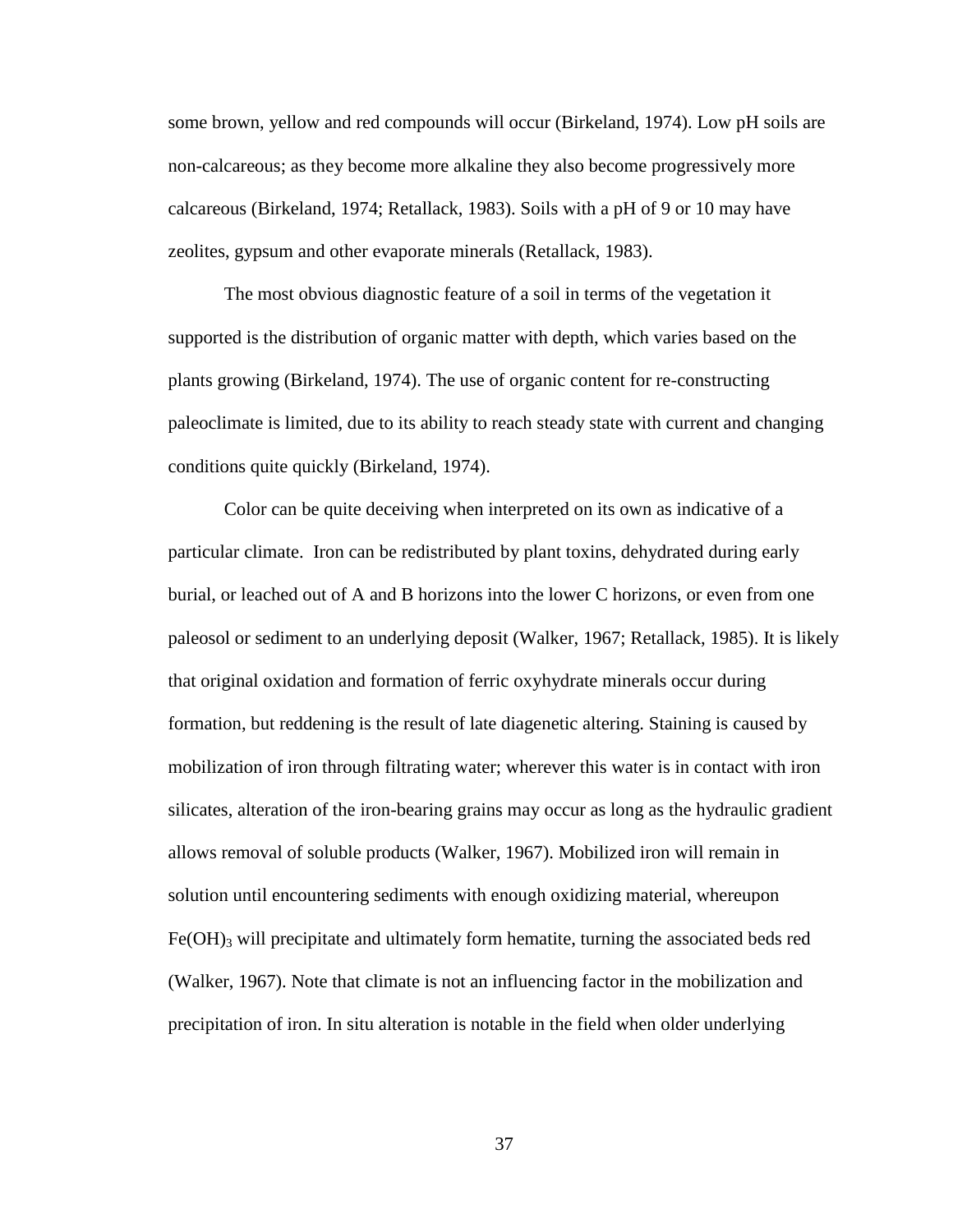sediments are more strongly pigmented than the younger overlying sediments, which also tend to be rich in iron bearing silicates (Walker, 1967).

A useful climofunction for estimating mean annual rainfall from paleosols is the depth to the top of the calcareous nodular horizon. Depth to calcareous nodules is not the same as the depth to leaching of carbonate in non-calcareous soils of humid climates, depth to calcareous stringers or horizons of very old soils, nor with depth to pore filling cements; calcite nodules are robust (Retallack, 1992). The primary obstacles with this climofunction are compaction during burial and pre-burial erosion (Retallack, 1992). Corrections for compaction can be made using geological information on depth of burial and standard compaction curves while surface erosion can be assessed based on preservation of root traces and soil structures (Retallack, 1992). Though the climofunction varies in surface soils depending on a variety of conditions, deeper horizons are consistently found in wetter regimes among soils of different climate, parent material and time for formation (Retallack, 1992).

From these compositional analyses, trends in soil formation with regard to the climate under which they formed can be found. Tropical soils are generally more red and clayey, less rich in organic matter, and more deeply and thoroughly weathered than soils of temperate climate (Birkeland, 1974; Retallack, 1985). As discussed previously some of these features, such as red staining, are attributable to multiple factors. Increased clay depth and weathering are also related to the time available for soil formation, mean annual rainfall, and temperature, while decreased organic matter may be the result of burial (Retallack, 1992). Tropical forest regions are also characterized by iron and aluminum oxides and hydroxides predominantly close to the surface (Birkeland, 1974),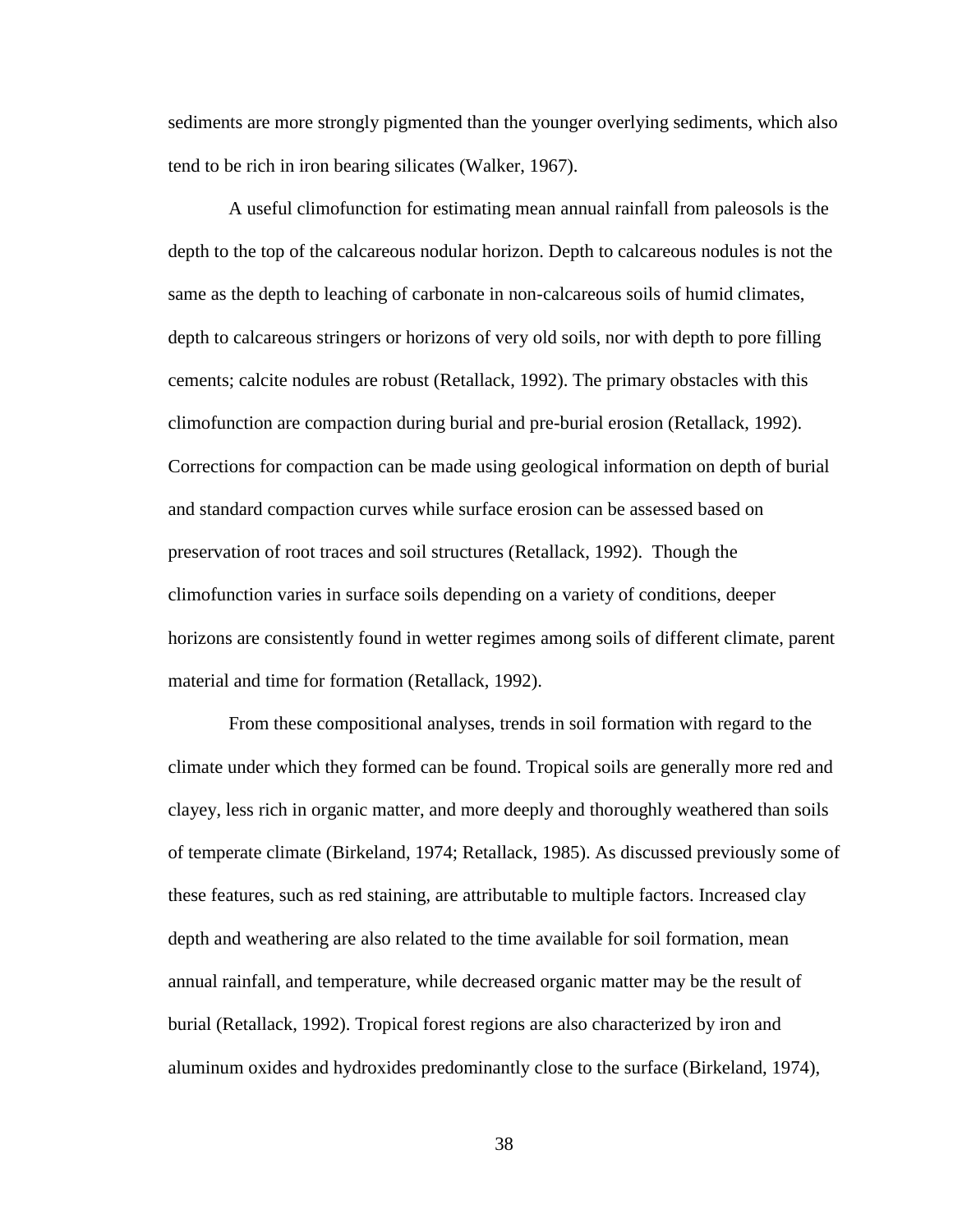and they may contain calcite concretions and stringers if there is a pronounced dry season (Mcbride et al., 1968).

Soils that are drab in the upper part but stained red in the lower part of the profile from modern oxidation of original pyrite have been found forming today under coastal salt marsh and mangrove vegetation with similarly gleyed sulphidic soils (Retallack, 1985). Humid climates enable the development of soils which contain a band of humus (Stevenson, 1969). In humid forests, the humus accumulation zone is found in the B-Horizon, while in humid grasslands the humus layer is formed at depth in the soil profile (Stevenson, 1969). In any soil, the humus is the most susceptible to change, thus much of the humus has been lost in paleosols (Stevenson, 1969). Bioturbation of the surface of a paleosol also indicates a humid climate (Retallack, 1985). The presence of calcite, especially at depth, indicates a humid climate (Retallack, 1985).

Soils in semiarid and arid regions commonly have  $CaCO<sub>3</sub>$  and K horizons (Birkeland, 1974). Red beds with immature clay, high pH, and carbonates throughout the profile indicate formation in a hot, dry climate (Walker, 1967), though thick hard caliche crusts are known to form also in sub-tropical soil subject to alternate wetting and dryingas preciously mentioned (Mcbride et al., 1968). Paleosols in hot dry climates are particularly susceptible to red bed formation due to commonly low water tables, sparse vegetation, and alkaline ground water (Walker, 1967). Low precipitation can be inferred by the presence of associated weathering products of rain, or lack thereof. Where leaching is slower, precipitation rates are lower and the composition of the resulting sediment is immature clays, incomplete alteration of iron silicate minerals such as hornblende, and calcium carbonate–particularly in the upper layers (Walker, 1967).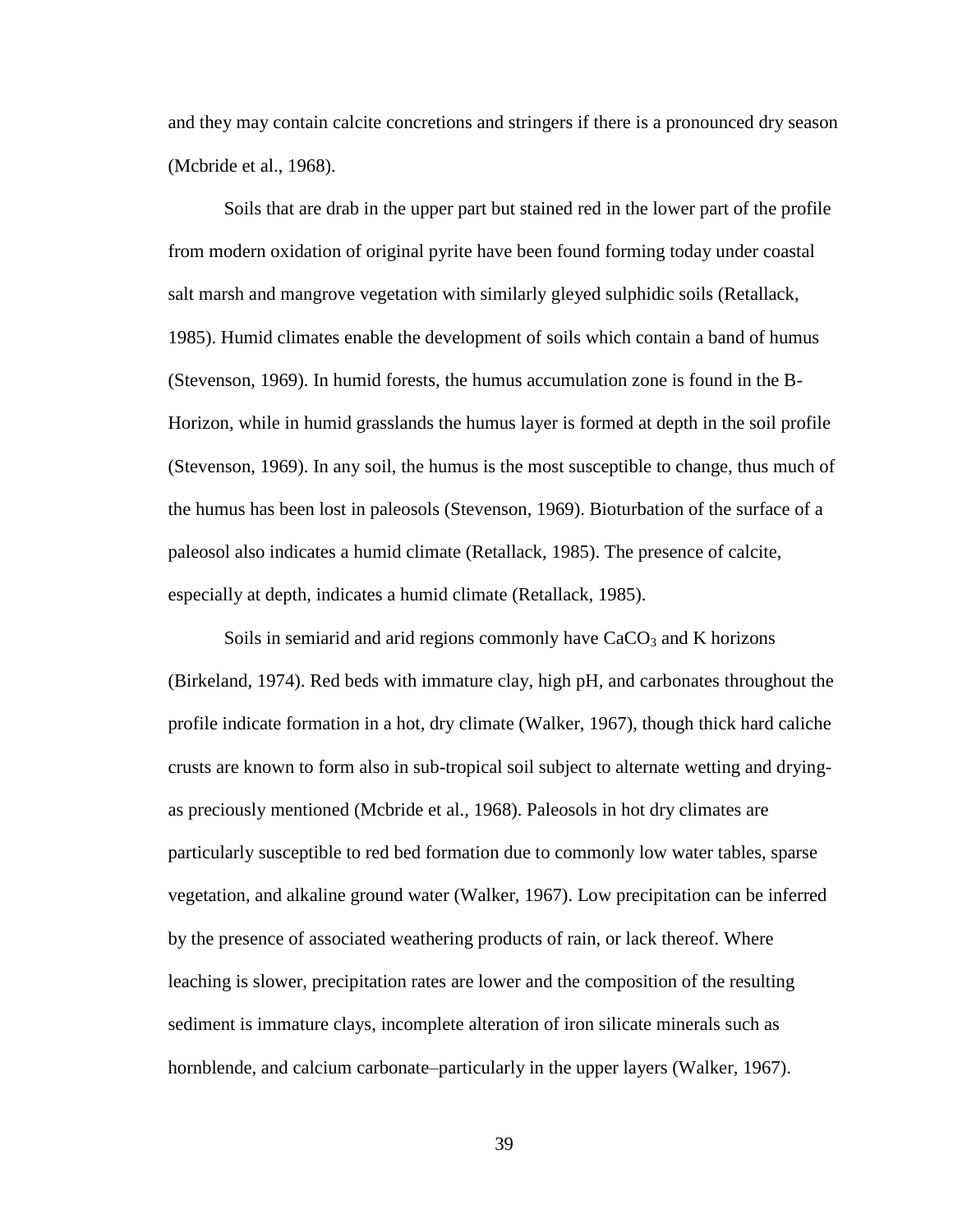The tundra, where permafrost exists with low precipitation and low temperatures, creates an A horizon with a fairly high organic content overlying gleyed horizons (Birkeland, 1974). The polar dessert soils are quite similar to hot desert soils, with little vegetation providing organic content, and low moisture leading to slow rates of weathering and increased salt content and alkalinity (Birkeland, 1974).

A steppe is marked by increased precipitation and decreased evapotranspiration, creating thick A horizons with vegetation rich in organic matter and slight leaching; only the most arid regions have  $CaCO<sub>3</sub>$  (Birkeland, 1974). Teepee structures and surface cracking are indications of variations in rainfall, indicating seasonality (Retallack, 1985). Altering layers of ferruginization and calcification also indicate seasonality, with ferruginization occurring during the rainy season and calcification during the dry season (Retallack, 1985). Seasonal water-logging indicates formation on low levees and swales flanking a coastal stream or deltaic distributary (Retallack, 1985).

Using locations where climate was constant, the changes in vegetation can be assessed against paleosol development, and thus conclusions regarding vegetation's impact on soils can be assessed. Thicker profiles that are well differentiated, particularly with large root traces, indicate forest coverage (Retallack,1985). Forest A horizons are thin, with organic matter being sparse at depth, whereas grassland A horizons are thicker with organic matter throughout (Birkeland, 1974).

Surface layers in grasslands have higher clay content than in forests (Birkeland, 1974). Thinner, calcareous soils with smaller root traces indicate herbaceous or bushy vegetation (Retallack, 1985). Savanna vegetation is indicated by yellow to brown, moderately to weakly developed, granular cracking and fine, branched root traces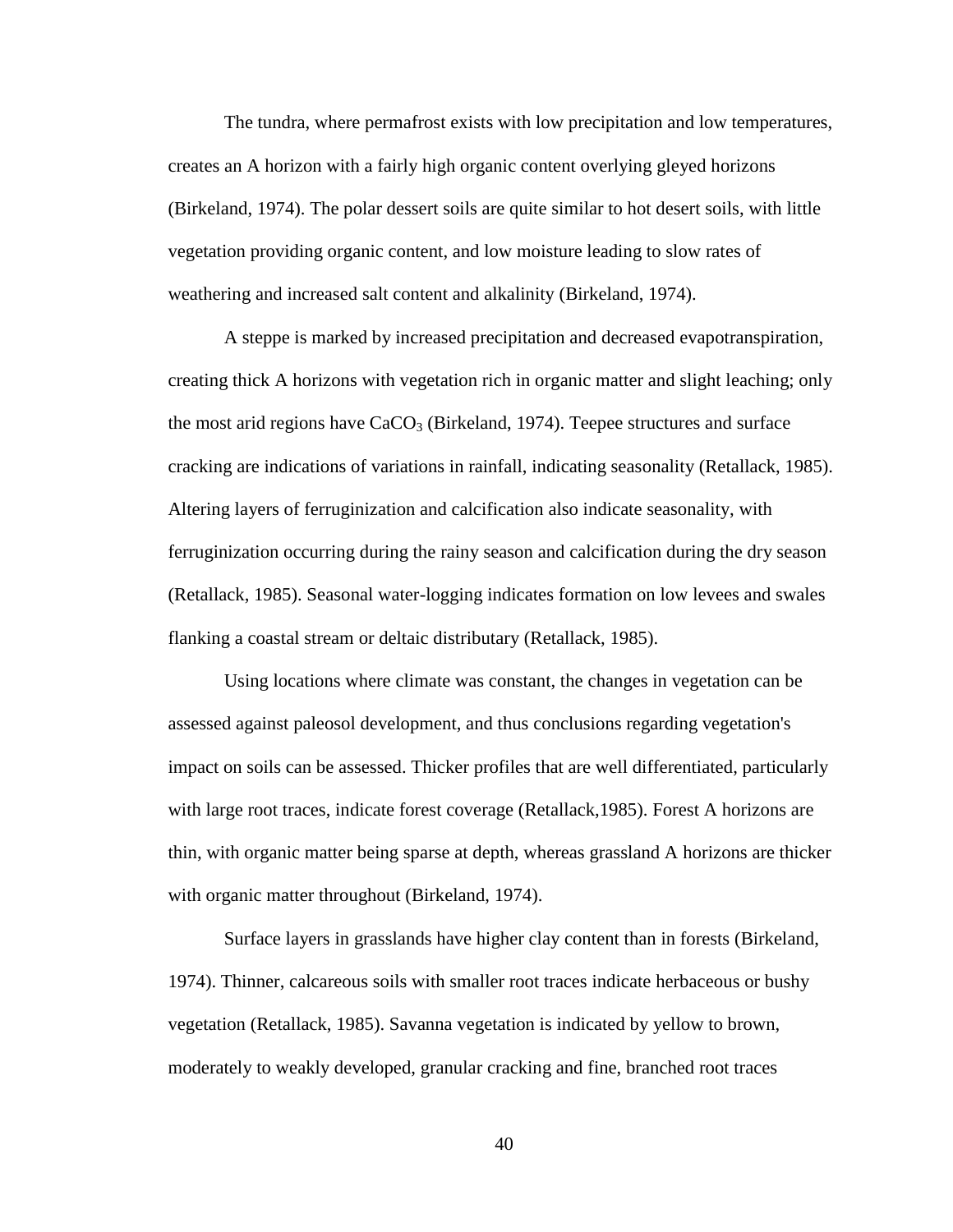(Walker, 1967; Retallack, 1985). Some plants secrete opal, which conforms to the shape of the cell from which it formed and is known as a phytolith (Birkeland, 1974). Grasslands produce more phytoliths per area than forests (Birkeland, 1974). Given all of the above mentioned difficulties in utilizing any one line of evidence to place a paleosol in a particular climatic environment of formation, a broad based view can help in reaching generalized conclusions. By taking into account the entire composition and relationship of different factors to each other within the same soil and surrounding soils, interpretations regarding climate can be made.

Soil  $CaCO<sub>3</sub>$  has been mentioned several times thus far. It is found in nearly every environment of deposition, and has been used as an indicator for relative rates of precipitation. Soil calcite is worth discussing in depth due to its robust nature and usefulness in unlocking climatic signals.  $CaCO<sub>3</sub>$  is found in many different environments because wherever calcium, carbonate and water exist, only favorable conditions are needed for precipitation of the mineral. Calcium and calcium carbonate are typically derived as weathering products of the nearby deposits, but can be transported from external sources. Air-fall is an important factor for distribution of  $Ca^{2+}$  for many arid localities (Birkeland, 1974).

As previously discussed, soils with a low pH are non-calcareous; as they become more alkaline they also become progressively more strongly calcareous (Birkeland, 1974; Retallack, 1983). The presence or absence of calcite can therefore be very helpful in determining the relic pH, saturation state, and degree of drainage for a paleosol.

The origin of a calcic horizon involves the equilibrium of carbonate-bicarbonate; increases in soil gas carbon dioxide  $(CO<sub>2</sub>)$  or decreases in pH will drive the below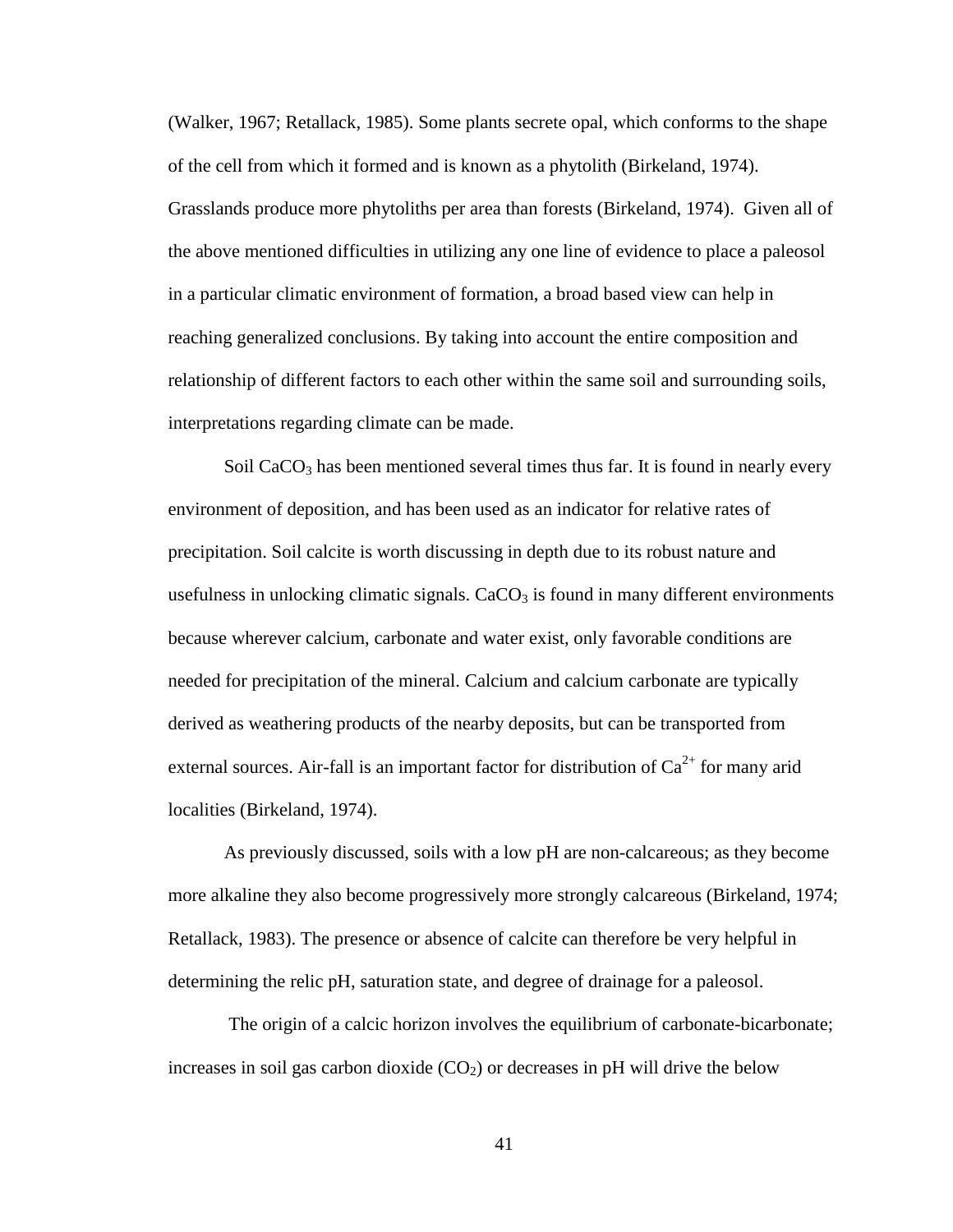equation to the right-dissolving bicarbonate and mobilizing calcium (Ca) and bicarbonate  $(HCO<sub>3</sub>)$  as water percolates through the soil (Birkeland, 1974).

$$
CO_2
$$
, + H<sub>2</sub>O  $\rightarrow$  H<sub>2</sub> $CO_3$  + CaCO<sub>3</sub>  $\rightarrow$  Ca<sup>2+</sup> + 2HCO<sub>3</sub>  
gas liquid aqueous c aq

-

The process of calcium carbonate dissolution and precipitation begins in the surface layers of the soil. Root and organism activity occurs in the upper A horizon, along with increased water percolation and organic matter decomposition (Birkeland, 1974). This increased activity results in soil pore  $CO<sub>2</sub>$  partial pressures that are 10 to 100 times higher than in the atmosphere (Birkeland, 1974). Increased  $CO<sub>2</sub>$  partial pressures decrease pH, and upon contacting water it turns to carbonic acid  $(H_2CO_3)$  (Birkeland, 1974). In addition to increased  $CO<sub>2</sub>$  partial pressures in the upper soil horizon, mineral weathering is also taking place, resulting in the liberation of calcium.  $CaCO<sub>3</sub>$  is preferentially dissolved due to the presence of  $H_2CO_3$  as mentioned. Water percolating through the soil mobilizes these two compounds until they are at lower levels of  $CO<sub>2</sub>$ partial pressure-typically below the biotic zone (Birkeland, 1974).

As the water percolates deeper into the soil horizon, ion concentrations increase and  $CO<sub>2</sub>$ , partial pressure decreases. CaCO<sub>3</sub> is precipitated once a favorable balance is struck (Birkeland, 1974). The position of the  $CaCO<sub>3</sub>$  horizon is therefore related to depth of leaching, because  $CO<sub>2</sub>$  is less soluble in warm water than in cold water,  $CaCO<sub>3</sub>$ solubility decreases with rising temperatures, directly linking the depth of calcic horizons to climate (Birkeland, 1974). Dissolution occurs when the volume of water moving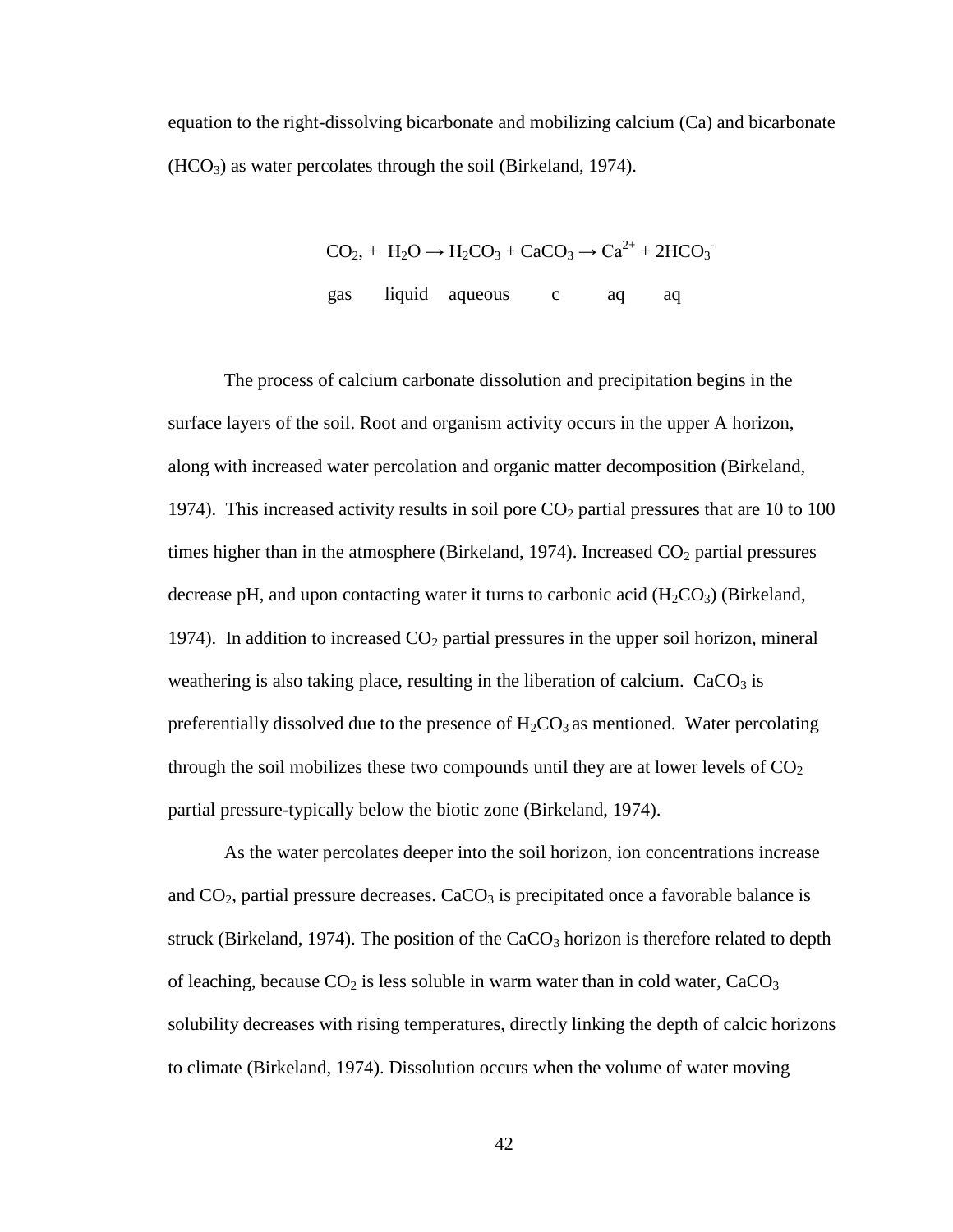through the soil increases, as long as the water is not already saturated with  $CaCO<sub>3</sub>$ (Birkeland, 1974). Decreasing  $CO<sub>2</sub>$  or increasing pH leads to precipitation of carbonate, as does an increase in ion content such that saturation is reached (Birkeland, 1974).

Though depth to calcite is often used as a proxy for precipitation, leaching of carbonate depends on the depth of wetting and the production of carbonic and other acids by soil biota, which can be quite different in the geological past compared with modern soils (Retallack, 1985). Additional lines of evidence such, as abundance of burrows and weathering of iron-bearing minerals or other climate records should be examined before precipitation estimates are made.

As previously discussed, fossil soil features can and have been used to interpret past vegetation and climatic changes for specific regions. However, these attempts are marred with problems that can lead to inaccurate conclusions and at best give a qualitative estimate. Soil features can best be used to assess changes in climate and vegetation when studied over a transect that underwent dramatic change. A transect that experienced a more subtle or gradual change may not record any of those changes in its soil features. Furthermore, changes from arid to wet conditions may not be recorded at all due to dissolution and weathering. Problems with weathering, time of formation, time to reach steady state, etc. all come into play and reduce certainty and accuracy in using paleosol features to interpret climatic changes. More quantitative methods are necessary to support any qualitative findings.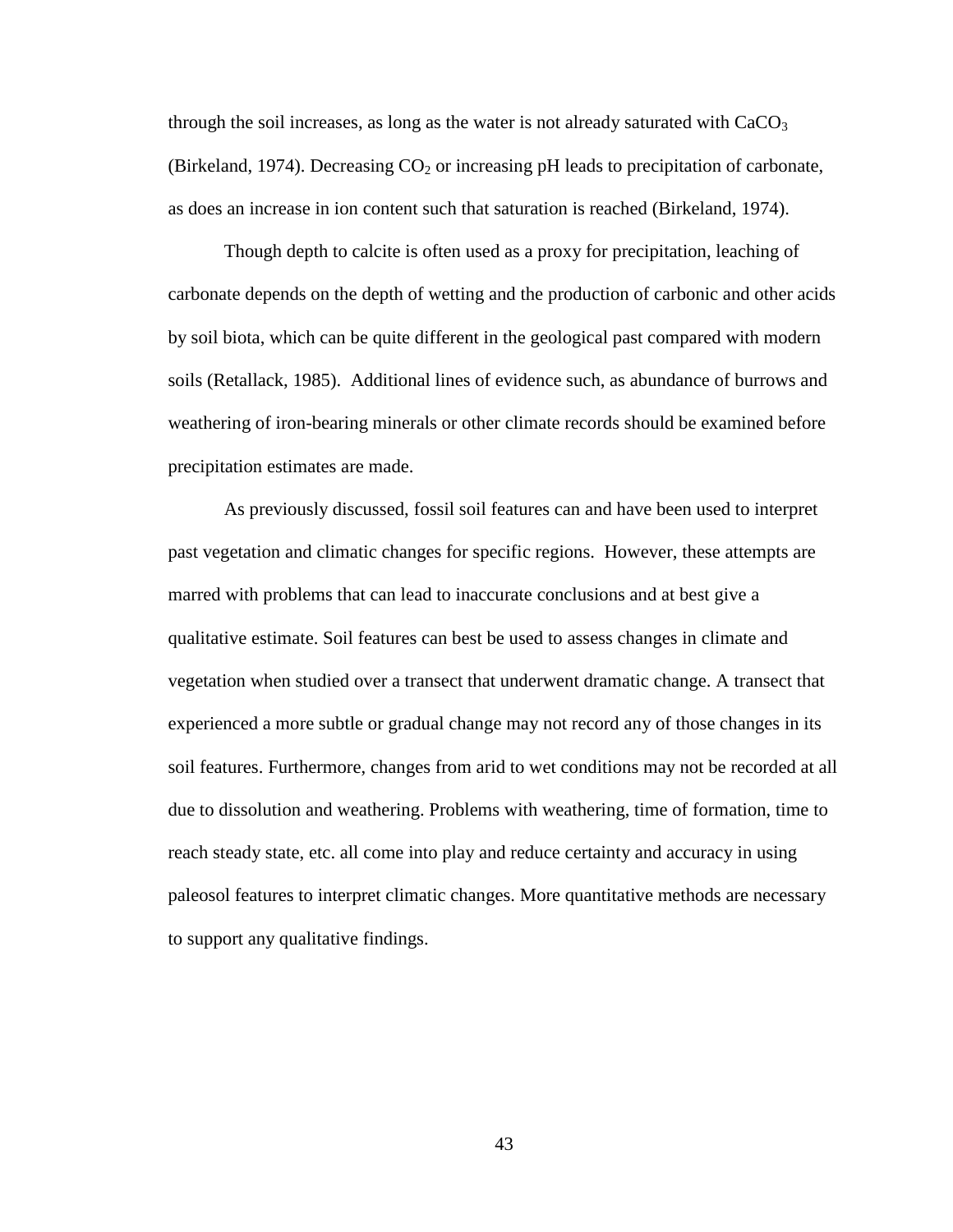# *Isotope Record*

The most established and reliable proxy record used to define the timing and magnitude of global climate change is the oxygen isotopic ratio ( $\delta^{18}O$ ) of benthic foraminiferal calcite obtained from deep sea cores (Lear et al., 2000). Biogenic precipitation of carbonate follows essentially the same chemical process as the formation of pedogenic carbonate, and can be described by the below equation, provided by Owen and Rea (1985):

$$
Ca^{2+} + 2 \text{ HCO}_3 \rightarrow CaCO_3 + CO_2 + H_2O
$$

Biogenic precipitation of CaCO<sub>3</sub>is the only significant process that balances  $Ca^{2+}$ inputs to the ocean, and results in the formation of  $CO<sub>2</sub>$  (Owen and Rea, 1985). It is notable that enrichment of seawater with  $Ca^{2+}$  occurs during increased sea-floor ventilation, as sea-water reacts with hot basalt and is concomitantly depleted in  $Mg^{2+}$ (Owen and Rea, 1985). The relationship of increased  $Ca^{2+}$  leading to greater biogenic precipitation, which in turn releases  $CO<sub>2</sub>$ , further links tectonic activity to climate change, as will be discussed later (Owen and Rea, 1985).

Given that carbonate is partially composed of oxygen, the oxygen isotopic record is readily available in any carbonate deposit.  $\delta^{18}O$  (spoken as "del-18-O") is the deviation of the oxygen isotope ratio R of a sample from that for a standard, typically Pee Dee Belemnite (V-PDB). This is calculated as: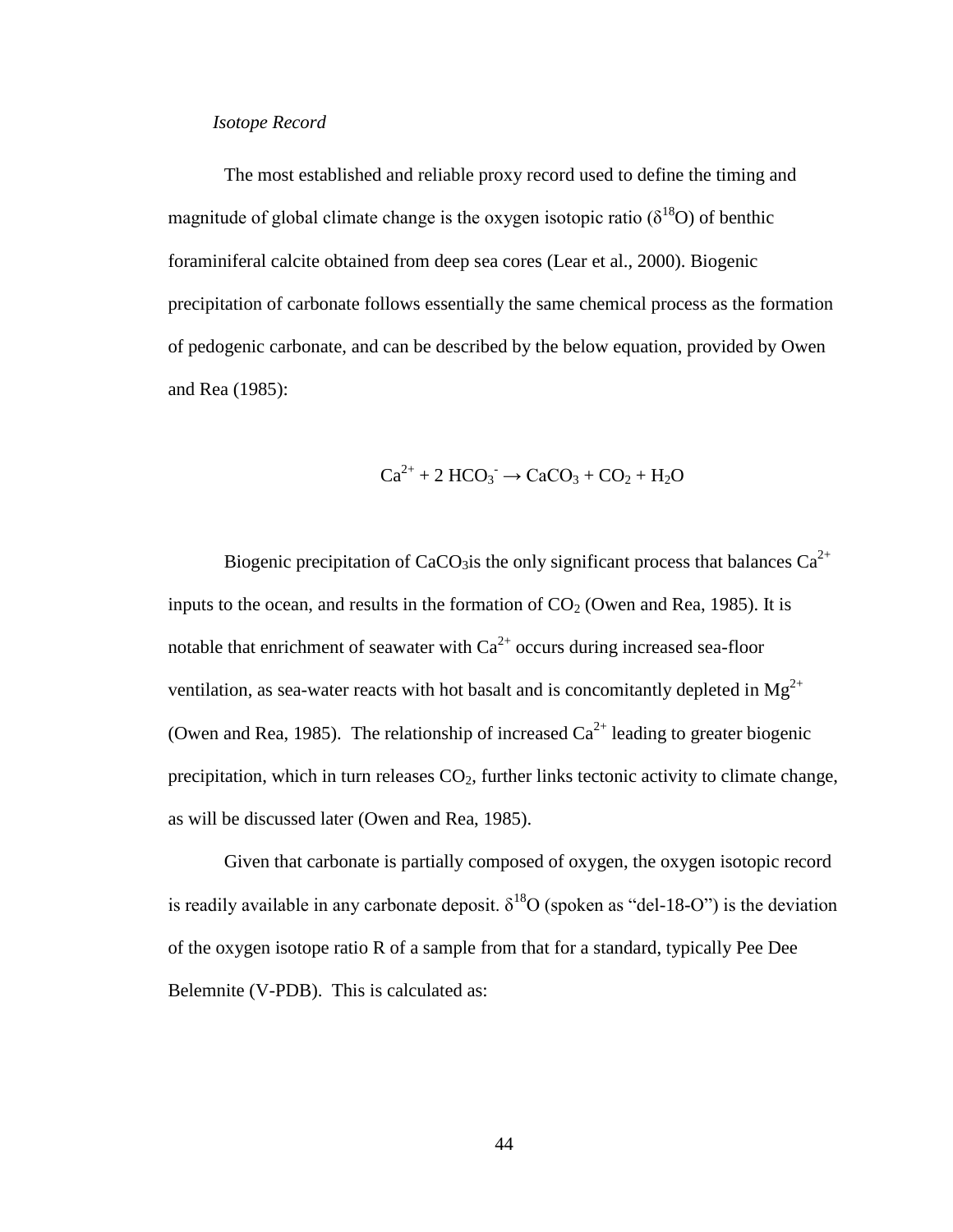$\delta^{18}O = 1000$  x (Rsample-Rstandard)/Rstandard,

where 
$$
R = {}^{18}O/{}^{16}O
$$

Carbonate forming animals take up the oxygen isotopes from the water in which they live when making the carbonate that forms their tests. These tests can then be analyzed for their abundance of each oxygen isotope in order to extrapolate the temperature of the ocean at the time of formation. The fundamental premise of the analysis is that <sup>16</sup>O, which is lighter than <sup>18</sup>O, is more easily evaporated from oceanic waters, enriching oceans in  $^{18}$ O relative to meteoric water.  $^{18}$ O is thus expected to be in abundance in marine organismal carbonate tests-more so as temperatures cool, because a warmer atmosphere increases the rate of evaporation, thus taking up  $^{16}O$  and  $^{18}O$ . Furthermore, as climate cools and glaciers form,  ${}^{16}O$  is preferentially removed from the system as it accumulates in glacial ice (Cavelier et al., 1981). Even meteoric waters, and the carbonate they precipitate, will become enriched in  $^{18}O$ .

When the isotopic ratio is displayed on a graph against time, major shifts and minor perturbations can be found across the geologic record.  $\delta^{18}$ O enrichments are noted as shifts towards more positive values, while  $\delta^{18}O$  depletions are noted as shifts towards more negative values. Recognition of these shifts can help constrain the age of particular deposits and correlate disparate sections; the  $\delta^{18}$ O curve may be the ideal tool for recognizing global isochronous time planes (Ivany et al., 2003

Local or regional changes in upwelling, circulation, precipitation, seasonality or temperature can affect the  $\delta^{18}O$  of terrestrial and shallow marine carbonates. The  $\delta^{18}O$  of benthic forams is powerful because the deep ocean is insulated from large seasonal,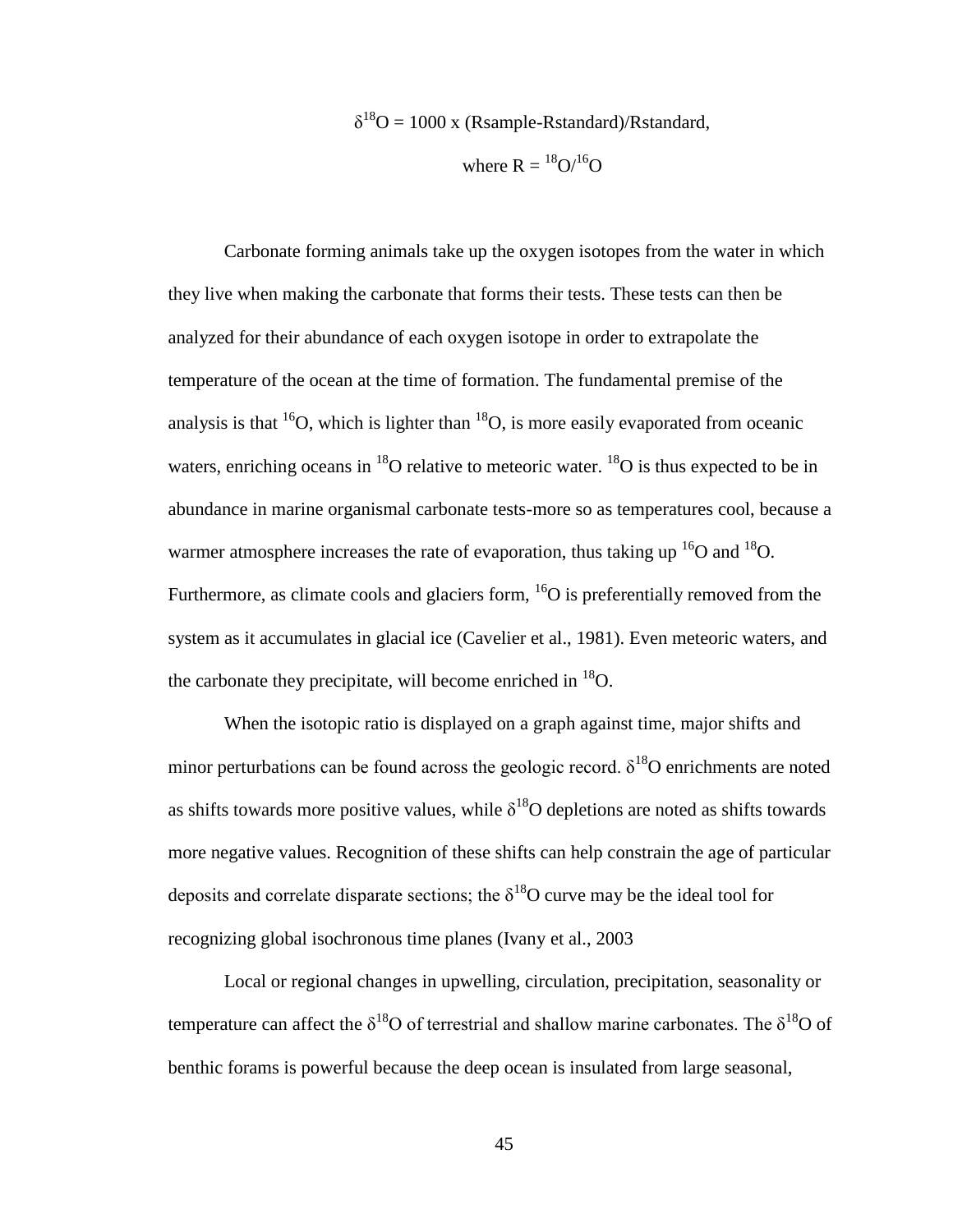latitudinal, and geographical variations in temperature and salinity, making it more representative of global change than surface ocean or continental records (Lear et al., 2000). The relationship between  $\delta^{18}$ O and global temperature and ice sheet growth has been established. Generally  $\delta^{18}$ O increases as temperature decreases at a rate of 0.25‰/°C; and as the mass of continental ice increases at a rate of 0.1‰/10 meters of sea-level change (Zachos et al., 2001). Shallow water organism and continental deposits are analyzed in terms of their oxygen isotopes to help constrain local climate changes, and also to aid in untangling some of the issues regarding the temperature record, as will be discussed later.

The two main agitators to the analysis are the role that global ice volume plays in fractionation, as well as metabolic fractionation by the organisms themselves. This is because the  $\delta^{18}$ O of marine carbonates are dependent on temperature and the  $\delta^{18}$ O composition of seawater ( $\delta^{18}$ Osw) (Lear et al., 2000). The composition of sea-water is affected by the global ice volume as well as temperature, as previously mentioned. This results in an increase in  $\delta^{18}O$  in the oceans, which is not strictly related to temperature (Cavelier et al., 1981). Especially at high altitudes, continental glaciers can form even when there is no global decrease in temperature-due to the presence of microclimates. Therefore, a  $\delta^{18}$ O signal recorded in marine carbonate reflects both temperature and ice volume. It is important that we sort out glacial volume and deep-sea temperatures over earth's history, since they each have far reaching impacts (Dwyer, 2000). "If an independent record of deep-sea temperature was available, this complexity in the benthic foraminiferal calcite  $\delta^{18}$ O record could be an important advantage in determining global ice volumes" (Lear et al., 2000).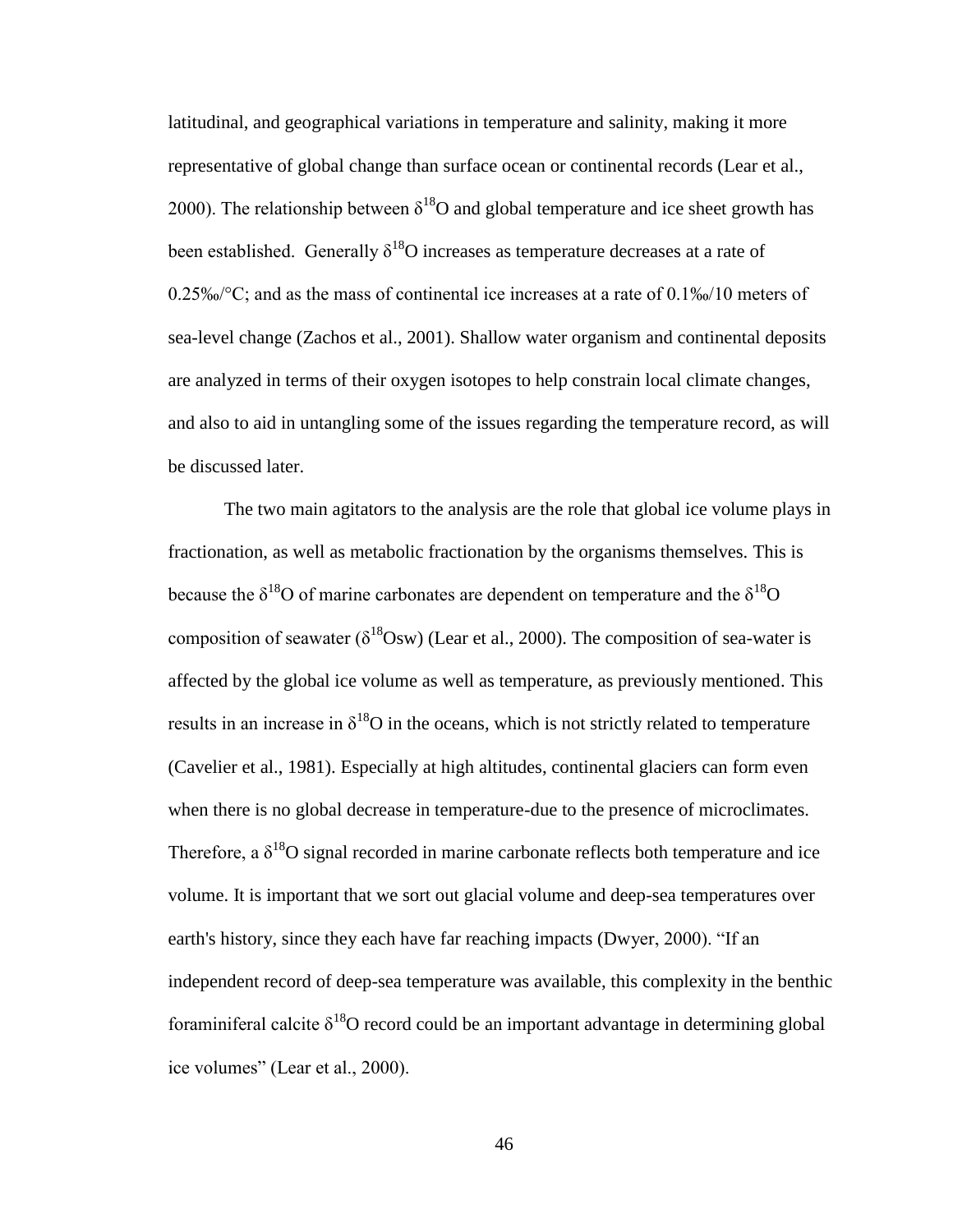Many indirect methods attempt to extract the global ice budget from deep-sea  $\delta^{18}$ O, and have resulted in very different estimates of the onset of continental-ice sheet accumulation (Lear et al., 2000). Evidence supporting major episodes of glaciation includes ice rafted debris, weathered clay mineral compositions, microfossil assemblages, sea level changes and hiatuses (Miller, 1992; Lear et al., 2000). However, these records can not estimate ice volume or determine the cause of the increase or decrease in ice volume. These methods are also often incomplete and ambiguous (Lear et al., 2000).

The partition coefficient of  $Mg^{2}$  into inorganic calcite correlates strongly with temperature, allowing for the use of the Mg/Ca ratio to establish paleothermometry (Lear et al., 2000). The use of the Mg/Ca temperature record to calculate  $\delta^{18}$ Osw component of  $\delta^{18}$ O has been successfully applied by Dwyer et al., 1995 to ostracode records of late Pliocene and Quaternary age; by Hastings et al., 1998 to planktonic forams of the Quaternary for sea-surface temperatures; to benthic Quaternary forams for deep-sea temperatures by Rosenthal et al., 1997; and to Eocene-Oligocene benthic forams (Lear et al. 2000). This independent assessment of  $\delta^{18}$ Osw allows for the temperature and icevolume effects to be untangled from the global  $\delta^{18}O$  curve.

Simple geochemical models, together with known fluxes of Mg and Ca into and out of the oceans, are used to estimate past seawater Mg/Ca characteristics (Lear et al., 2000). Rivers transfer Mg and Ca from the continent to the ocean. Submarine hydrothermal processes remove some of the Mg by exchange for Ca from the oceanic crust. Therefore, Ca from rivers and hydrothermal sources is removed only during carbonate deposition; whereas Mg, derived only from rivers, is removed during dolomite production and hydrothermal activity (Lear et al., 2000). To translate Mg/Ca records into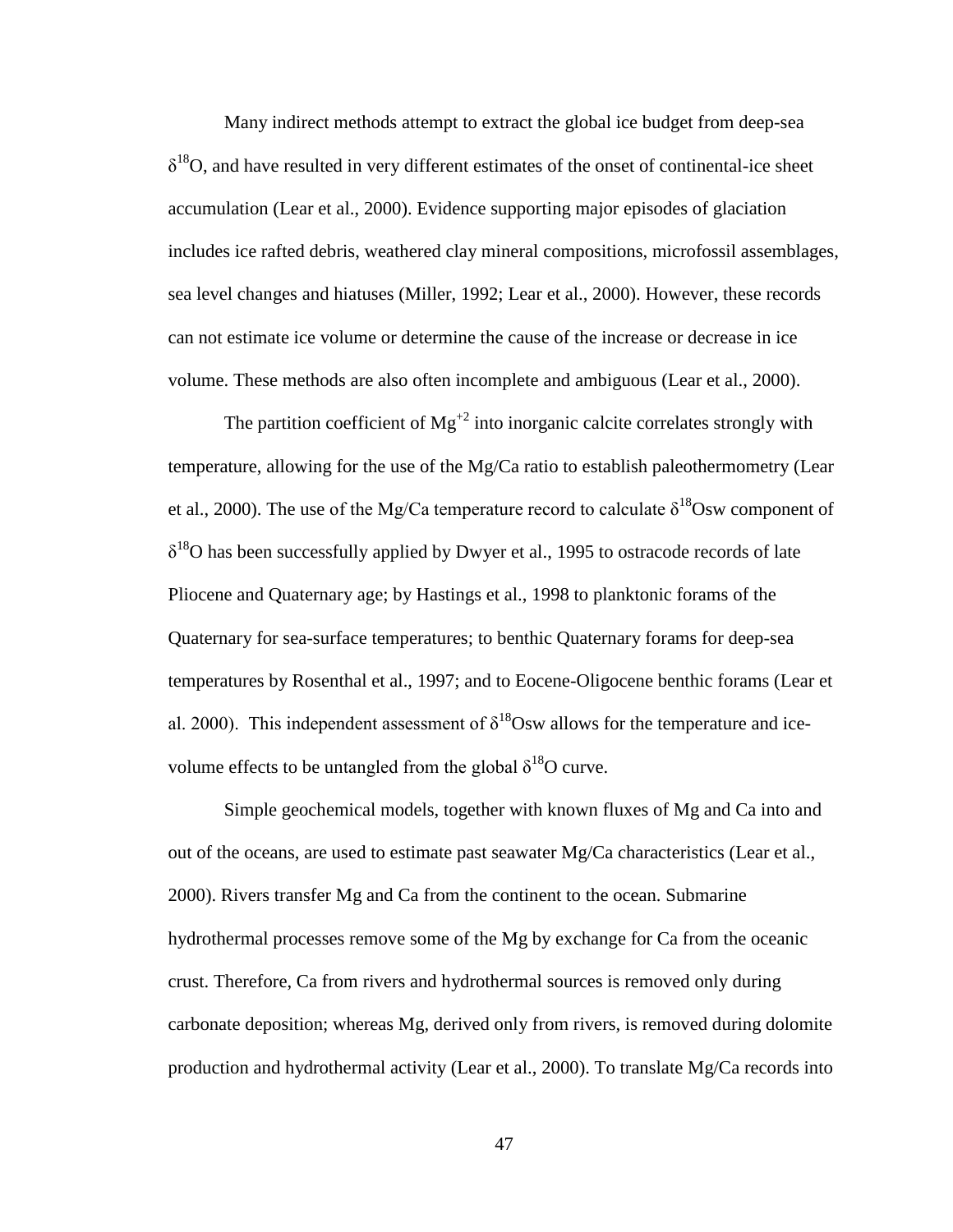temperatures, the modern Mg/Ca temperature calibration from *C. floridanus* and a species adjustment to the reference species *O. umbonatus* is used (Lear et al., 2000). The application of Mg/Ca paleothermometry to longer time scales introduces problems: diagenesis effects, changes in seawater  $Mg/Ca$ , and uncertainties in applications within Quaternary paleoceanography (Dwyer, 2000; Lear et al., 2000). It is important to note, the Mg/Ca relation to temperature may not be as foolproof as it is presented here–factors other than temperature may affect the amount of Mg taken up during shell formation (Dwyer, 2000). These include enigmatic ontogenetic and interspecies variations, and preferential dissolution and re-crystallization of Mg during diagenesis (Dwyer, 2000).

Carbonate tests are also composed of carbon isotopes. The  $\delta^{13}C$  (spoken as "del-13-C") ratio can be used to interpret paleoclimate. While benthic  $\delta^{18}O$  is used as a proxy for temperature and ice volume variations, benthic  $\delta^{13}$ C is used as a proxy for water chemistry such as ventilation changes, the ratio of deposition of organic carbon to carbonate in the oceans, and long-term changes in the relative size of carbon reservoirs in the biosphere-including relative abundance of atmospheric  $CO<sub>2</sub>$ , nutrient influx from terrestrial sources, and sea-level changes (Cavelier et al., 1981; Diester-Haass and Zahn, 1996; Hurley and Fluegeman, 2003; Zanazzi et al., 2007). Like  $\delta^8O, \delta^{13}C$  is the deviation in permil of the carbon isotope ratio of a sample from that of a standard (V-PDB):

 $\delta^{13}C = 1000$  x (Rsample-Rstandard)/Rstandard,

where 
$$
R = {}^{13}C / {}^{12}C
$$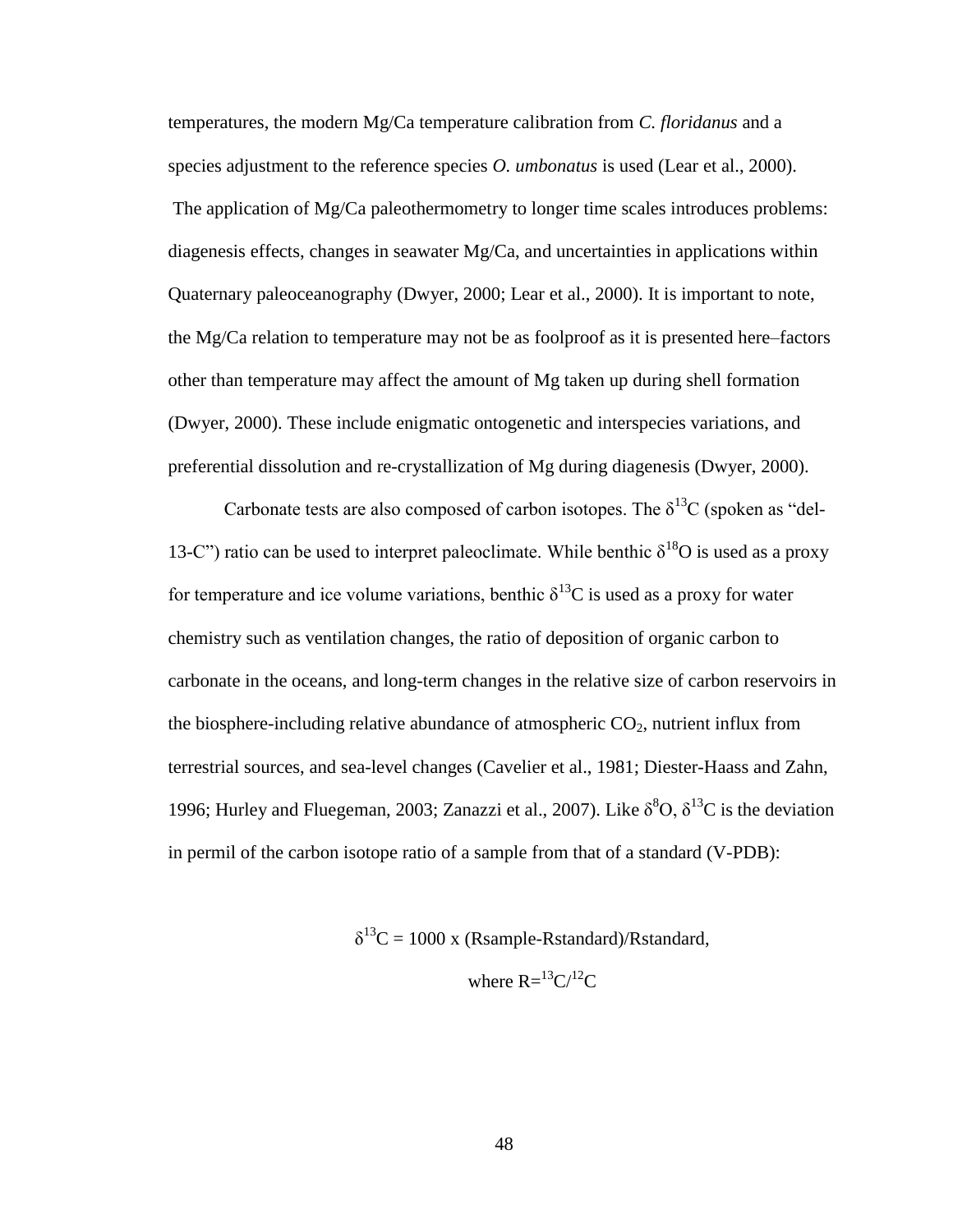$\delta^{13}$ C variations in carbonates can be correlated with global sea level changes-a negative ratio is equivalent to a regressive phase while a positive ratio indicates a transgressive phase (Cavelier et al., 1981);  $\delta^{13}$ C is also a useful indicator of deep-sea venting. Typical deep-sea benthic  $\delta^{13}$ C values range from approximately -0.5‰ to 1‰ (Hurley and Fluegeman, 2003).

Epicontinental marine fauna may be used for stable isotope analysis because they will react very quickly to climatic variations (Cavelier et al., 1981). However, epicontinental marine fauna are subject to interferences of dilution, desalination, and even confinement (Cavelier et al., 1981). Oxygen and carbon isotope curves have also been derived from sources including stalagmites (Denniston et al., 2007); fossil teeth (Zanazzi et al., 2007) and paleosol carbonate nodules (Cerling, 1991; Bowen et al., 2001; Mullin and Fluegeman, 2009).

The isotopic chemistry of authigenic soil minerals can be a sensitive record of climatic and environmental conditions; pedogenic carbonate from paleosols is a valuable and widely used source of paleoclimatic and paleoenvironmental proxy information (Bowen et al., 2001). The oxygen isotopic composition of modern soil carbonate is well correlated with the isotopic composition of local meteoric water (Cerling, 1984).  $\delta^{18}O$  is typically interpreted as recording changes in paleoclimatic variables, while  $\delta^{13}C$  responds to more general paleoenvironmental shifts (Bowen et al., 2001). Temporal variation in the  $\delta^{18}$ O value of precipitation has commonly been interpreted to reflect variation in mean annual temperature, but this is not applicable in all environments. Where annual rainfall is less than 35 cm per year, the oxygen isotope composition of pedogenic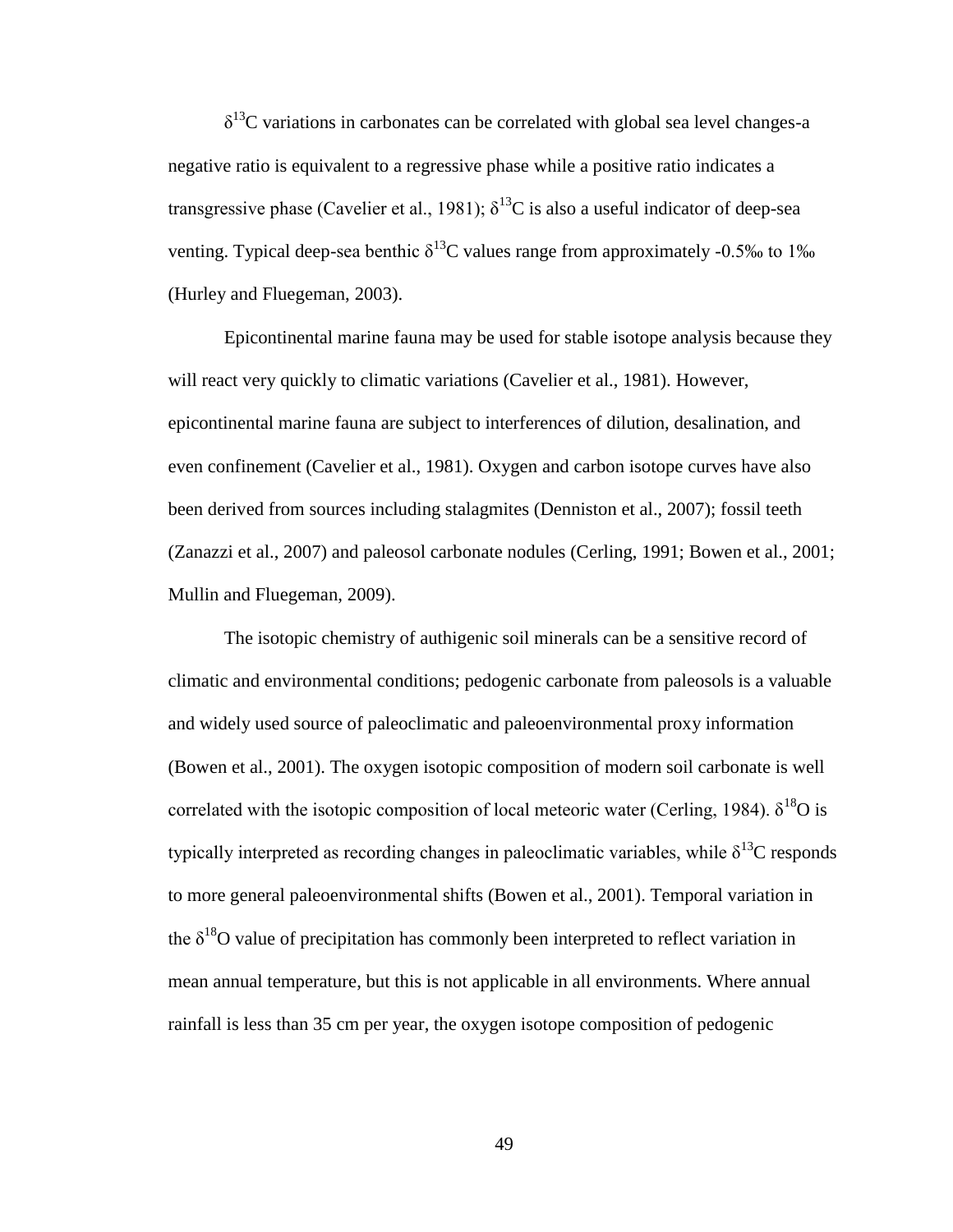carbonates can be isotopically enriched due to significant evaporation and diffusional mixing with the atmosphere as soils have very low respiration rates (Cerling et al., 1989).

Screening for kinetic effects, alteration and pre-infiltration evaporative enrichment of  $^{18}$ O in meteoric waters is accomplished by the existence of identical values and trends in multiple coeval samples (Denniston, et al., 2007). Unless pedogenic carbonates undergo dissolution and re-crystallization, isotopes of the infiltrating water should reflect the oxygen isotopic composition of infiltrating water and the temperature at which the calcite precipitates from the water (Denniston et al., 2007).

Carbon in soil carbonate is derived from soil  $CO<sub>2</sub>$ , which is a mixture of carbon dioxide from the atmosphere and organic decomposition, and soil-respired  $CO<sub>2</sub>$ , derived from root respiration (Bowen et al., 2001). The combination of soil respiration, microbial activity, and influence from atmospheric  $CO<sub>2</sub>$ , leads to heavier isotopic distributions in soil  $CO<sub>2</sub>$ , compared to atmospheric  $CO<sub>2</sub>$ , (Cerling, 1991). Many variables determine the  $\delta^{13}$ C value for soil carbonate, but the most important are depth in the soil profile, the fraction of  $C_4$  biomass, and  $P(CO_2)$  of the atmosphere (Cerling, 1991). Depth in the soil profile is significant only in the upper 20cm in most soils; below this the carbon isotopic composition is essentially constant (Cerling, 1991). Additionally, in more recent deposits (~8 Ma),  $\delta^{13}$ C can show the variation in plant land cover from C<sub>3</sub> to C<sub>4</sub> plants (Prothero, 1999). C<sup>4</sup> plants are grasslands which typically dominate most modern temperate and tropical latitudes (Prothero, 1999). C<sub>3</sub> plants have a  $\delta^{13}$ C range of -7‰ to -14‰, while C<sub>4</sub> plants have values higher than  $-7\%$  (Prothero, 1999). The existence of  $C_4$  plants older than Miocene is not supported; therefore, in the absence of  $C_4$  plants, the isotopic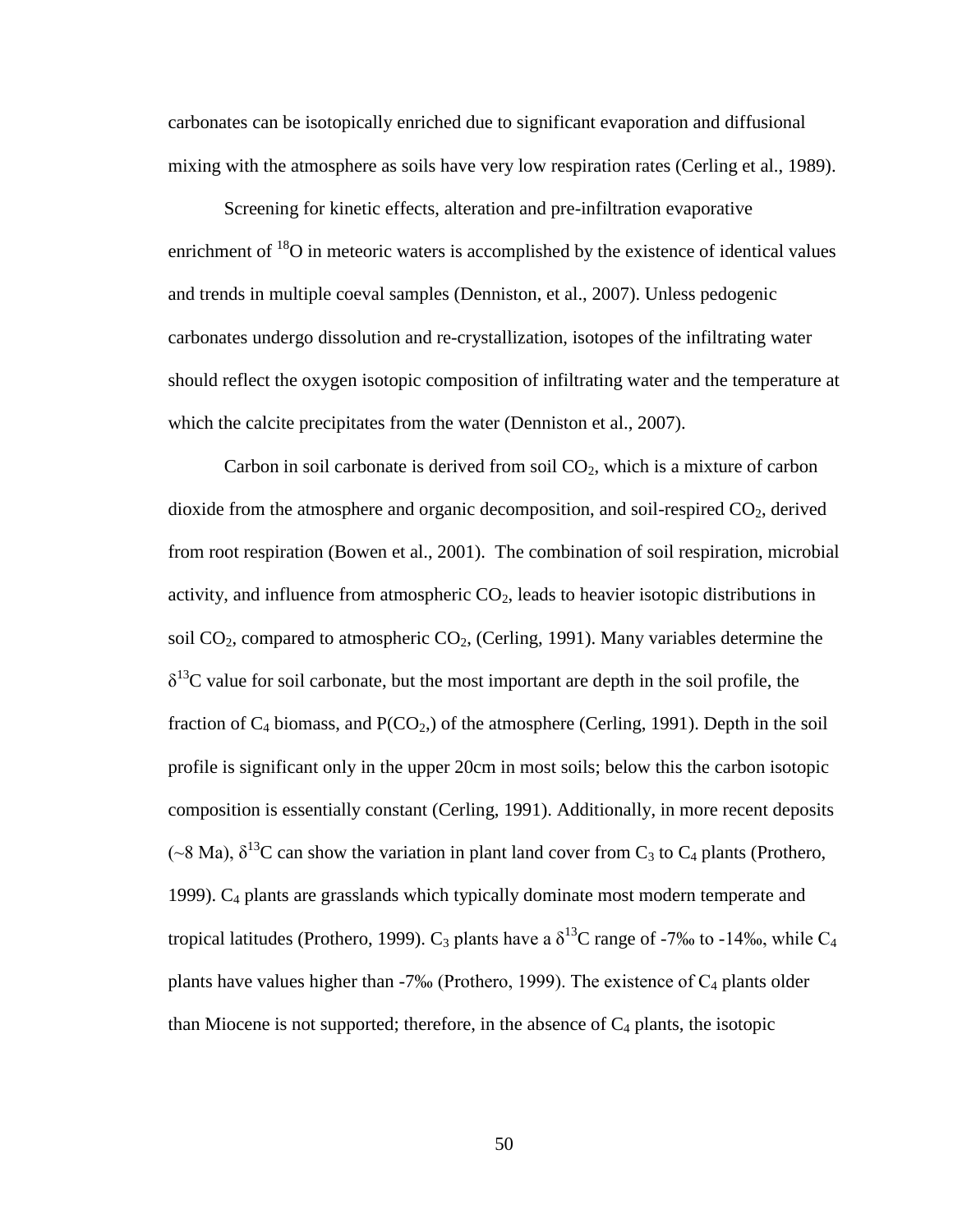composition of soil carbonate is a potential indicator of atmospheric  $P(CO<sub>2</sub>)$  levels (Cerling, 1991).

Soil  $CO<sub>2</sub>$ , refers to the concentration of  $CO<sub>2</sub>$ , in a particular soil volume and has units of ppmV; soil-respired  $CO_2$ , represents a flux and is the amount of  $CO_2$ , passing through a horizontal plane in the soil, such as the soil-air interface, and has units of mmoles/m<sup>2</sup>/hr (Cerling, 1991). Soil CO<sub>2</sub> and soil-respired CO<sub>2</sub> have very different isotopic compositions. The concentration of soil  $CO<sub>2</sub>$  is controlled by the production rate of  $CO<sub>2</sub>$  (which is a function of depth in the soil) and diffusion through the soil to its upper boundary (the atmosphere) (Cerling, 1991). The diffusion coefficients of  ${}^{12}CO_2$  and <sup>13</sup>CO<sub>2</sub> differ by 1.004, resulting in enrichment in <sup>13</sup>CO<sub>2</sub> in soil CO<sub>2</sub> compared to soilrespired CO<sub>2</sub>; the isotopic composition of soil CO<sub>2</sub> is 4.4‰ or more enriched in <sup>13</sup>CO<sub>2</sub> relative to soil-respired  $CO<sub>2</sub>$  at all levels in the soil (Cerling, 1991).

The isotopic composition of soil carbonate tracks the isotopic composition of soil  $CO<sub>2</sub>$ , (Cerling, 1991). The combined effects of diffusion of soil-respired  $CO<sub>2</sub>$ , and isotopic fractionation between soil  $CO_2$  and carbonate (~10.5‰), predicts a 14‰ to 17‰ difference between soil-respired  $CO<sub>2</sub>$  and soil carbonate precipitate in isotopic equilibrium (Cerling, 1991). This effectively means that carbonate  $\delta^{13}$ C will be roughly 15‰ enriched in  ${}^{13}CO_2$  compared to that of the overlying vegetation. Therefore, Eocene soil respired CO<sub>2</sub> overlain by C<sub>3</sub> vegetation with a  $\delta^{13}$ C range of -7‰ to -14‰ would be expected to have a range of -22‰ to -29‰. Fractionation and diffusion effects would essentially nullify this as carbonate precipitates, and  $\delta^{13}$ C values are expected to be within the range of -5‰ to -15‰.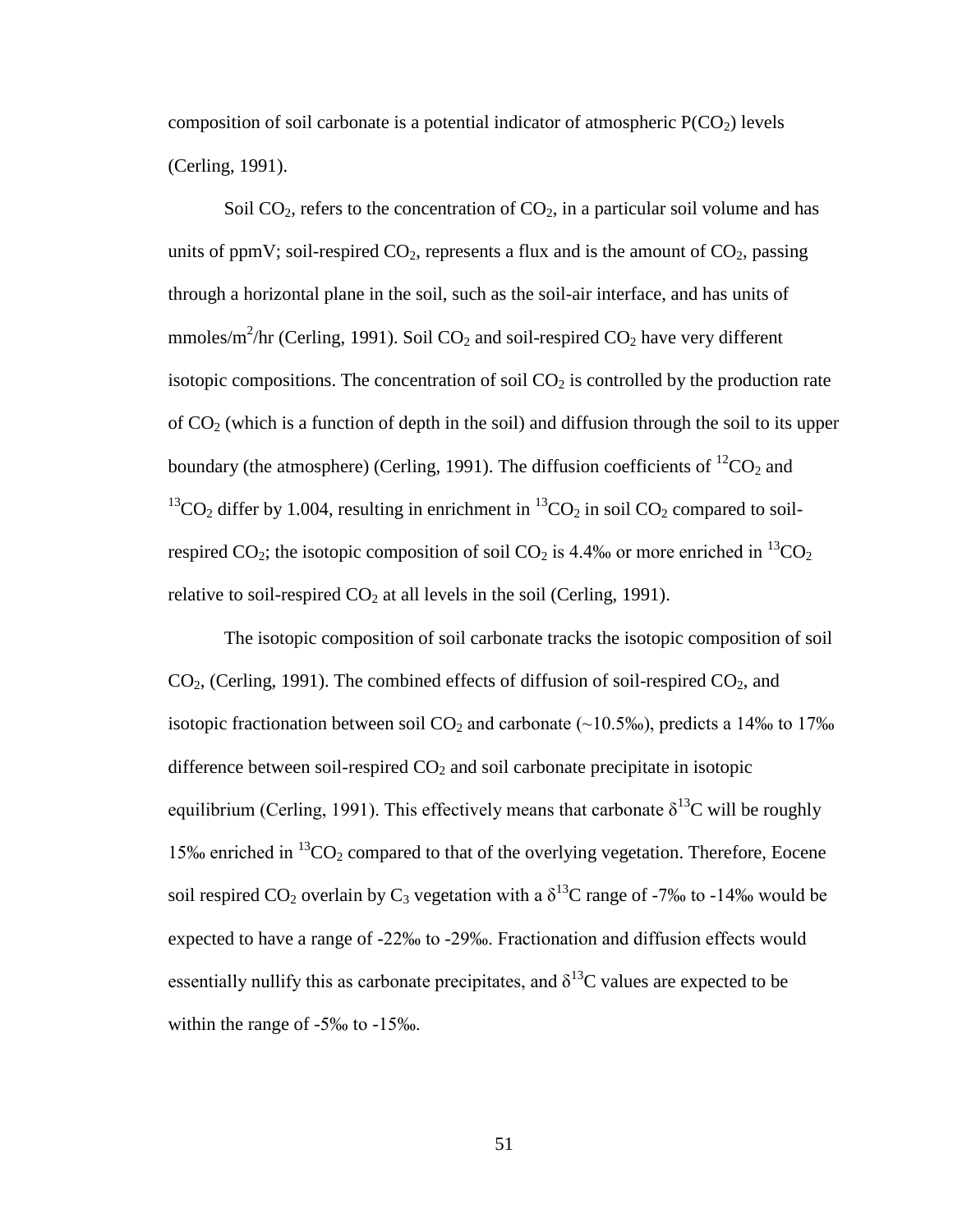Vegetation  $\delta^{13}$ C should track the  $\delta^{13}$ C of atmospheric CO<sub>2</sub> with a consistent fractionation of approximately -19‰ for  $C_3$  photosynthetic pathway plants (Bowen et al., 2001). There is limited variation in the isotopic composition of individual  $C_3$  plants (Cerling, 1991). Some  $C_3$  plants are depleted several permil in <sup>13</sup>C. This is most likely in closed canopy forests where  $P(CO_2)$  is significantly higher than the ambient atmosphere, and the atmospheric  $CO_2$  is several permil depleted in <sup>13</sup>C because the degassed soil  $CO_2$ is not easily dissipated under closed canopy conditions (Cerling, 1991). However, soil carbonate is generally not preserved in these types of soils.

There is little evidence of isotopic kinetic effects in soil carbonate formation (Cerling, 1991). However, low soil porosity, high temperatures, and high productivity will create paleosol carbonates that tend to underestimate the atmospheric  $P(CO_2)$ . A conservative estimate of the range of atmospheric  $CO<sub>2</sub>$  in paleosols is taken from the average value for a series of soils, skewed toward the more negative values (Cerling, 1991).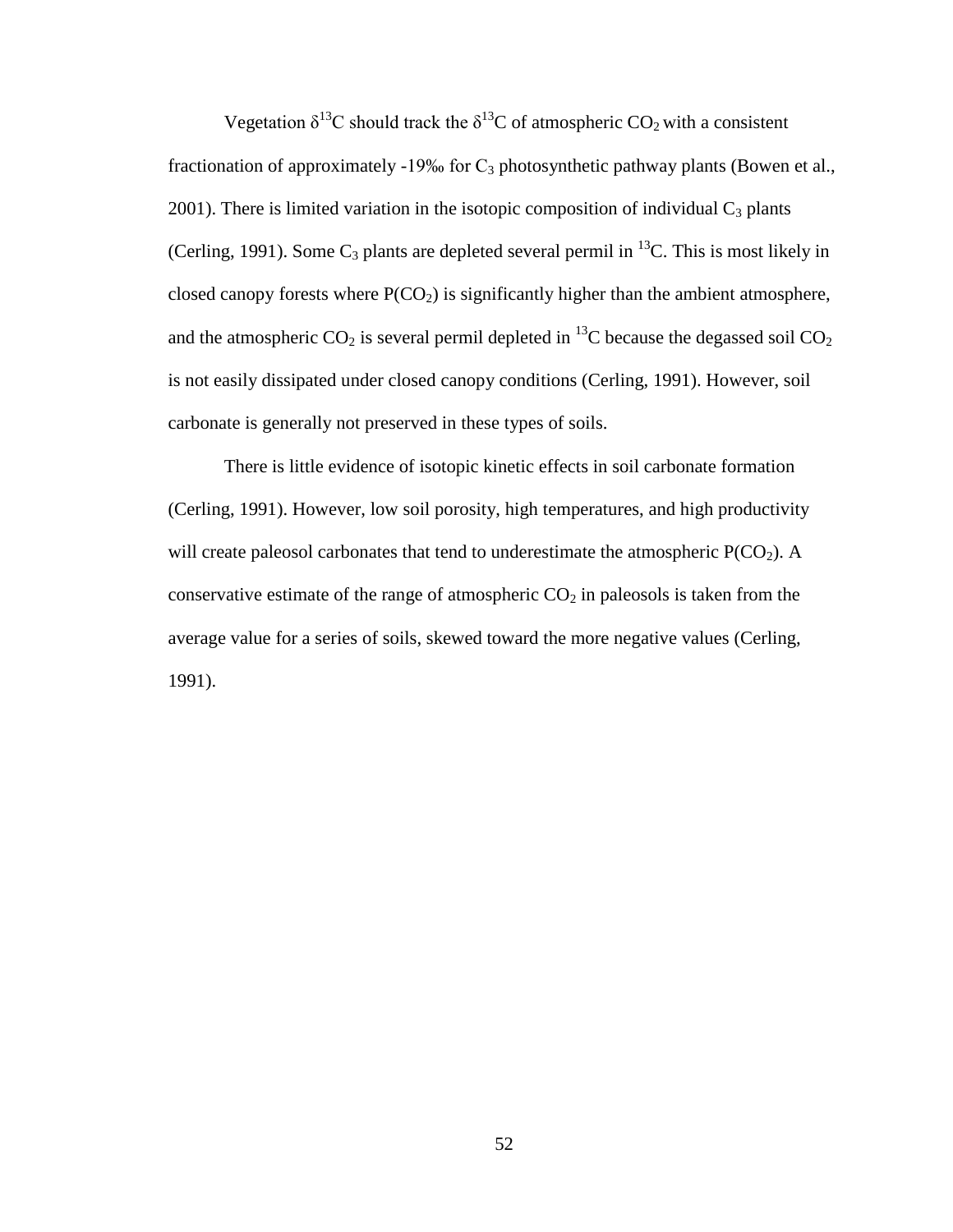# CHAPTER IV: CAUSES OF CLIMATE CHANGE

It is should be apparent by now that no single event is responsible for changing the climate at either a global, regional or local level. Several causes exist for global climate change at the Eocene-Oligocene: tectonics, weathering rates, albedo, and impact events. The interplay between all of these is particularly important in shaping major global events. For global changes to occur, dramatic upheavals in atmospheric chemistry and/or oceanic circulation patterns appear to be required. Important factors impacting climate change in the mid-continents include geography, atmospheric  $CO<sub>2</sub>$ , solar radiation (Sloan and Barron, 1992), and regional air mass patterns. Each of the processes described below has some impact on the input or removal of either solar radiation, or greenhouse gases and their distribution across the oceans and landmasses.

# *Tectonics*

Increased volcanism, changing geographic locations of continents, and uplift of land masses are the most important contributions of tectonic activity to global climate change. Generally, increased worldwide plate movements increase the amount of  $CO<sub>2</sub>$ supplied to the atmosphere and hydrosphere (Briggs, 1987). As continental positions change, oceanic circulation patterns are affected. Changing geography can often lead to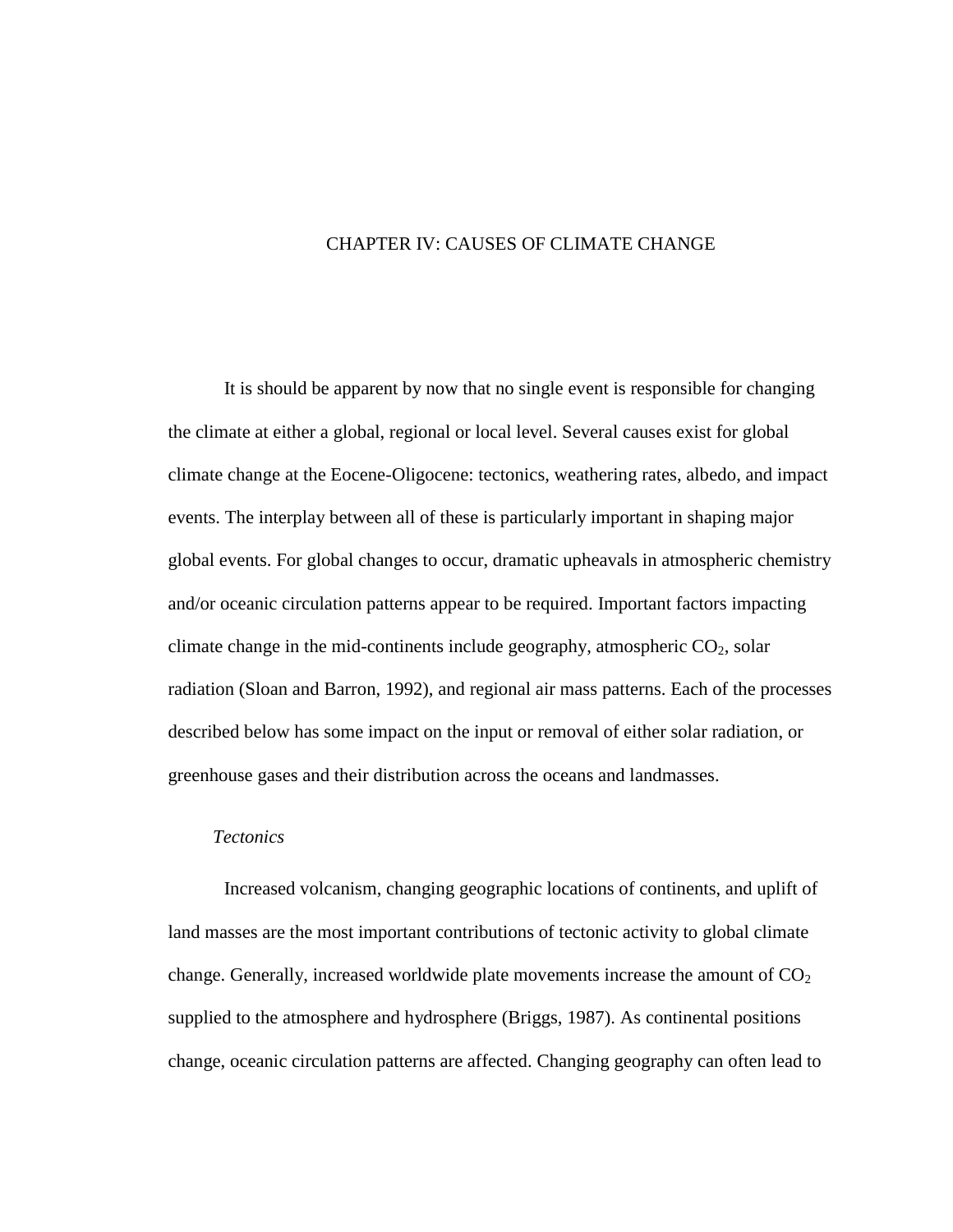continental collision, creating mountains and thus exposing more continental surface to the effects of weathering. Uplifted land masses can also impact atmospheric and fluvial patterns, creating variations in local temperatures and aridity.

Increased volcanism can occur as the creation of spreading centers or increased spreading rates at mid ocean ridges (MOR), increased island building, or increased terrestrial volcanic activity. All volcanic activity releases greenhouse gasses such as methane and  $CO<sub>2</sub>$  into the atmosphere. Increased MOR activity and volcanic island building results in thermally buoyant oceanic crust displacing ocean water onto land, which in turn forms epicontinental seas that reduce the amount of land exposed to weathering (Briggs, 1987). The net effect of increased  $CO<sub>2</sub>$  supply and decreased removal is a rise of  $CO<sub>2</sub>$  in the atmosphere and hydrosphere (Briggs, 1987). In addition to  $CO<sub>2</sub>$ being released through venting, hydrothermal activity may lead to increased  $CO<sub>2</sub>$ production by biogenic organism (Owen and Rea, 1985). Hydrothermal venting increases the amount of  $Ca^{2+}$  available for biogenic carbonate precipitation, which in turn leads to the production of  $CO<sub>2</sub>$ , as previously discussed. Owen and Rea estimate that sear floor hydrothermal activity accounts for  $\sim$  29% of total ocean contribution to atmospheric  $CO<sub>2</sub>$  when this process is accounted for (1985).

Terrestrial volcanism is typically explosive, resulting in sudden releases of ejected ash and particulate matter into the atmosphere. Ejecta can persist in the atmosphere for years or even decades, and spread across the globe. The effect of globally spread and persistent ejecta in the atmosphere is insulation of the earth's surface from solar radiation. Particulate matter in the upper atmosphere reflects incoming radiation back into space, preventing heat from reaching the surface, and leading to cooler global conditions.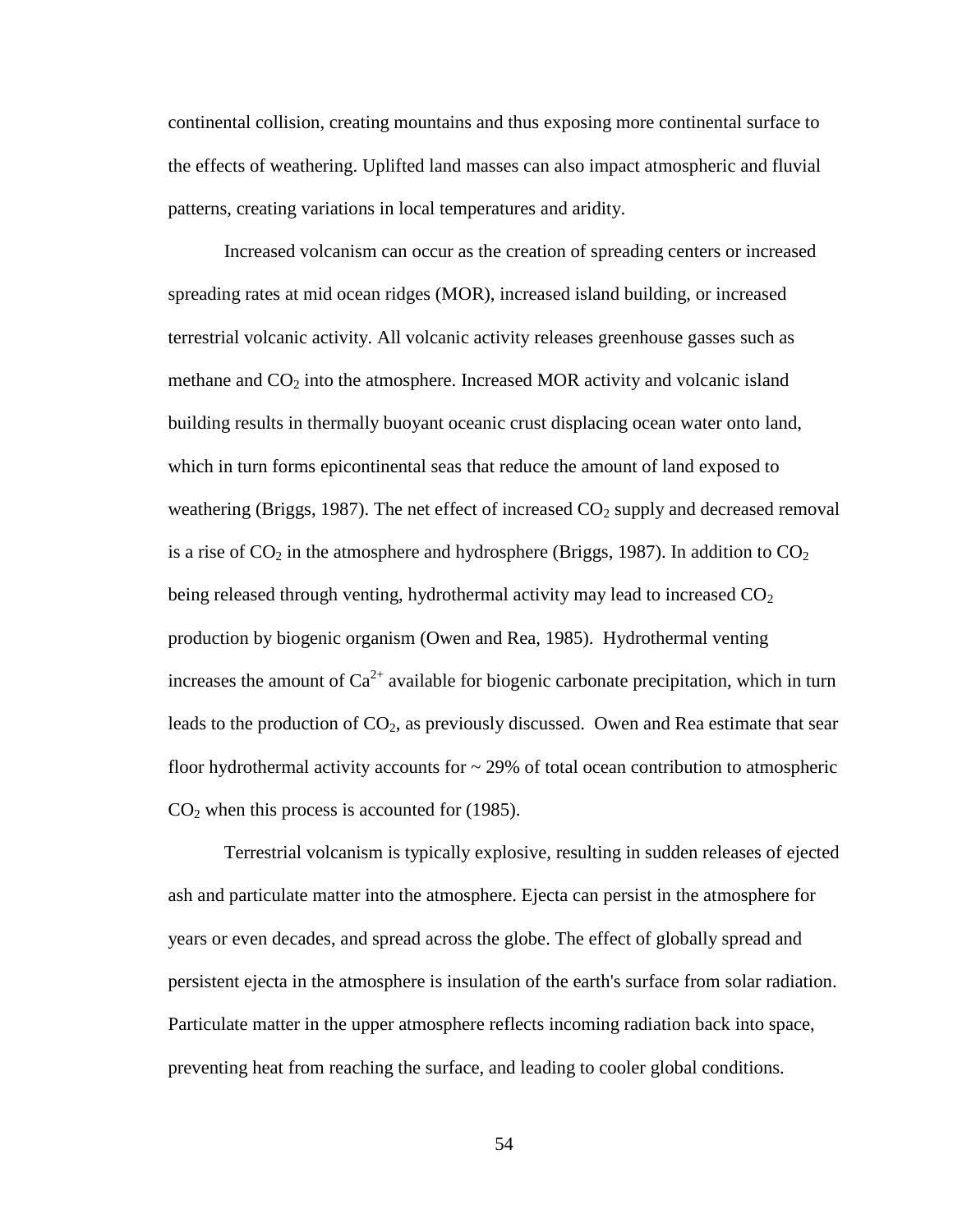If increases in plate movements generally lead to increases in  $CO<sub>2</sub>$  in the atmosphere, then the reverse must also be true: a reduction in global tectonic events would reduce the input of  $CO<sub>2</sub>$  into the atmosphere, lower relative sea-levels, and marginalize or eliminate epicontinental seas therefore exposing more land to weathering. Increased weathering removes  $CO<sub>2</sub>$  from the atmosphere, lowering the net amount of  $CO<sub>2</sub>$ in the atmosphere-hydrosphere.

Uplifted land can also cause significant changes in atmospheric circulation patterns, which can have a dramatic impact on regional climate. Sloan and Barron (1992) conducted several atmospheric general circulation models alternating various combinations of sea-surface temperature (SST) and topography characteristics to determine effects on interior continental climate. Results revealed that an elevation change of only 500-1000 meters is enough to affect surface temperature distributions (Sloan and Barron, 1992). Substantial temperature responses to elevation changes occurred in many regions, temperatures rose 3-8K (Sloan and Barron, 1992). Altered circulation patterns caused temperature responses even in regions with no elevation modification (Sloan and Barron, 1992). Global mean surface temperature changed up to 0.2K purely through topographic modifications (Sloan and Barron, 1992).

### *Weathering*

As previously mentioned, weathering rates play a direct role in the ability for  $CO<sub>2</sub>$ to be removed from the atmosphere. The weathering of rocks leads to the removal of atmospheric carbon dioxide  $(CO<sub>2</sub>)$  (Ivany et al., 2003). Computer models by Berner et al (1983) and Lasaga et al (1985) examine the carbonate-silicate geochemical cycle and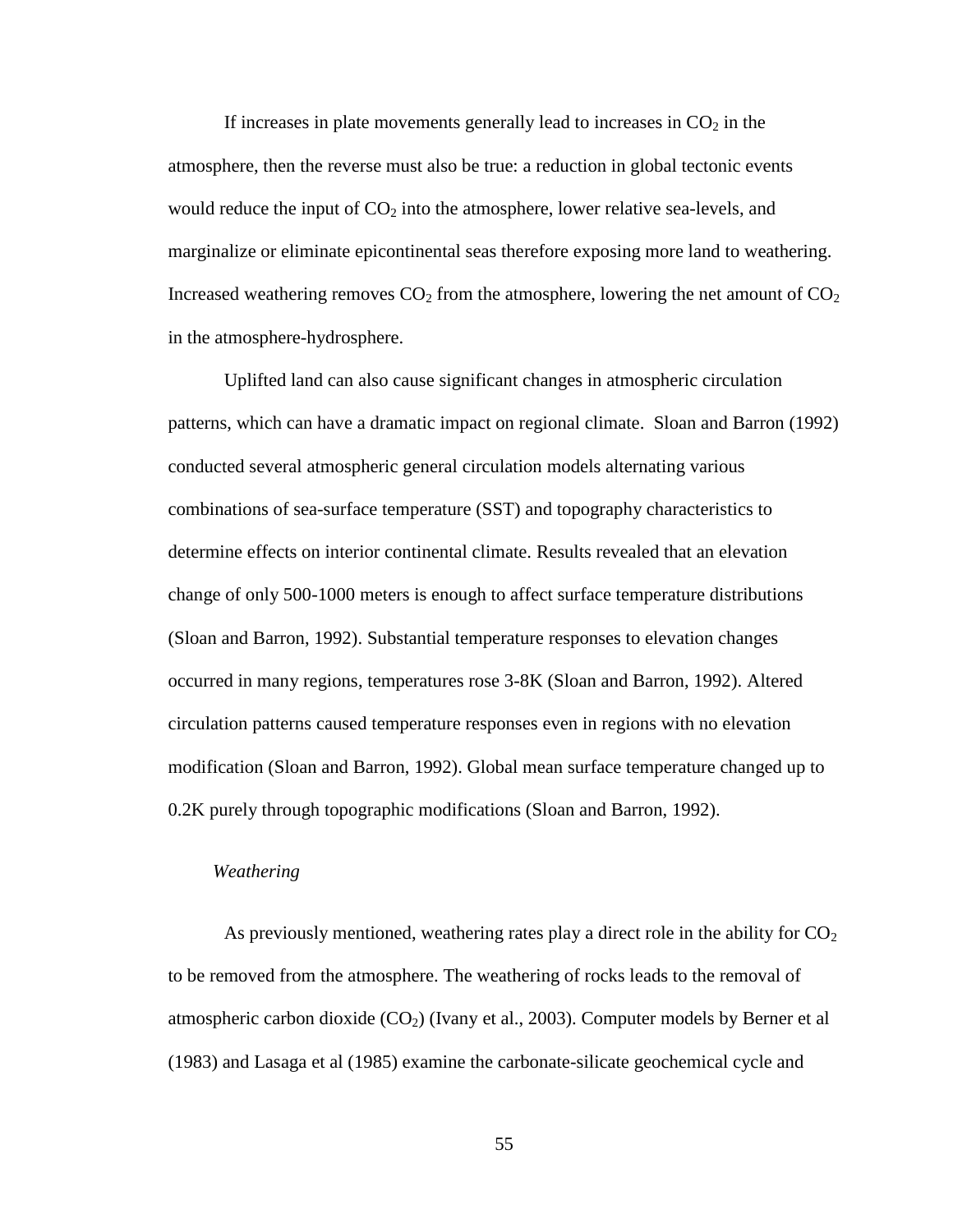organic carbon and sulfur reactions, respectively (Briggs, 1987). Results indicate the  $CO<sub>2</sub>$ in the atmosphere is highly sensitive to changes in sea-floor spreading rate and continental land area (Briggs, 1987).

#### *Glacial formation*

The volume and distribution of glacial ice can impact surface albedo (discussed below), surface air temperature gradients, atmospheric circulation patterns and global sea level (Dwyer, 2000). Given that all these proxies for climate are affected by ice sheet growth, it is not hard to understand the confusion in  $\delta^{18}$ O records. Large masses of ice can cool the air flowing over them, resulting in cooler temperatures in regions not immediately adjacent to glaciers. Cooler air masses may also change overall circulation patterns by creating air currents and jet streams that affect weather patterns over continents.

If ice volume is large enough, global sea levels are lowered. This exposes more land to erosion, resulting in removal of atmospheric  $CO<sub>2</sub>$ . Glaciers are themselves efficient instruments of erosion; even small glaciers have impressive erosional power. A positive feedback cycle exists between erosion and glaciers: as glaciers increase in number, area or volume, they increase weathering rates, which in turn cool the atmosphere and lead to the creation of more glaciers.

# *Albedo*

Albedo is defined as the percentage of incoming radiation that is reflected by a natural surface, such as the ground, ice, snow, water, clouds, or particulates in the atmosphere (Bates and Jackson, 1984). Therefore, sea-level drop or tectonic uplift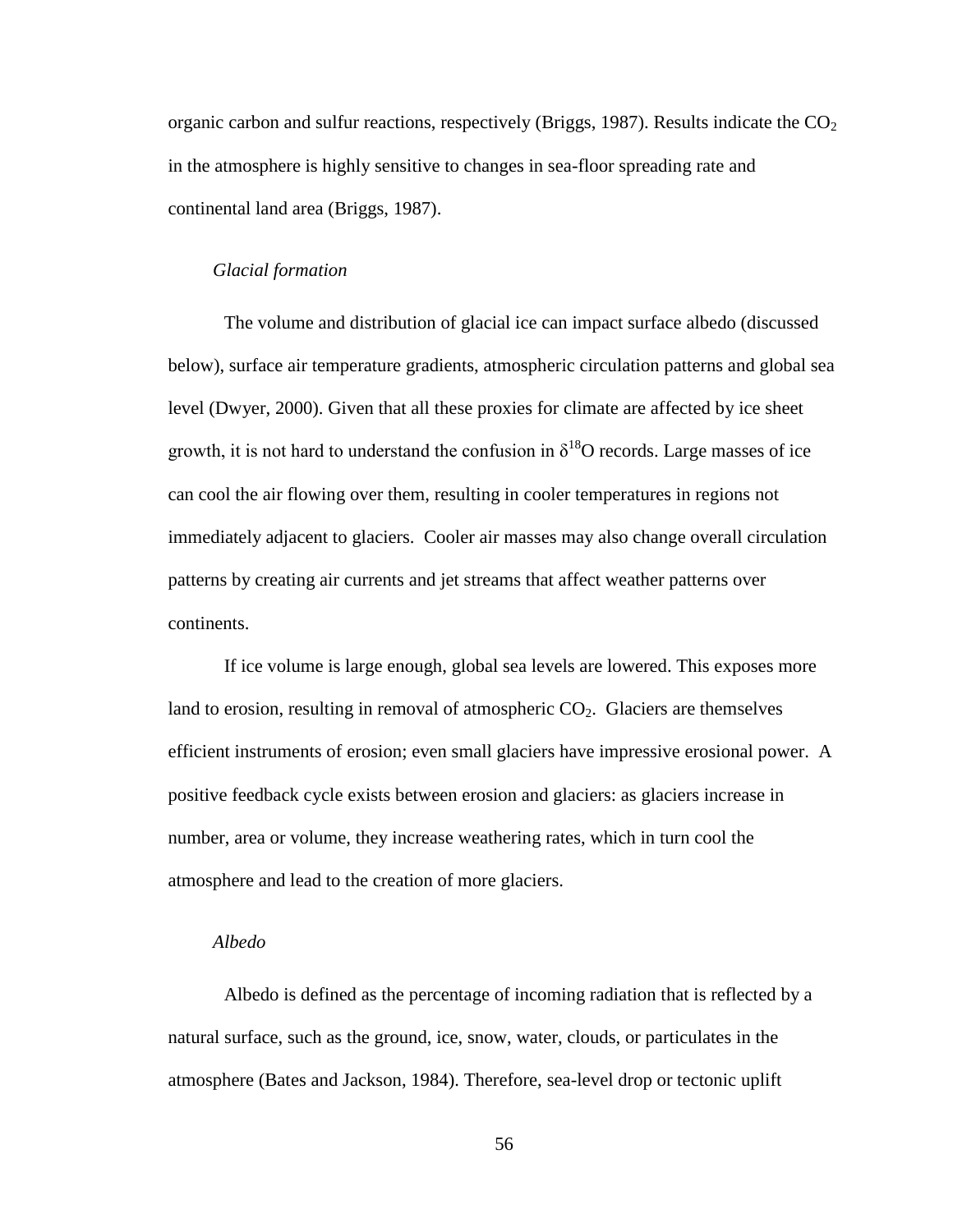exposing more land, as well as increased tectonics leading to more particulates in the atmosphere or increased ice production, could have significant impacts on the earth's albedo. As albedo increases, the amount of solar radiation able to either penetrate or stay trapped within the atmosphere is decreased, and the earth subsequently cools. Therefore, increasing glacial surface area creates another positive feedback cycle with respect to albedo-more surface area reflects more solar radiation, cooling the atmosphere, leading to the creation of more glacial surface area.

#### *Oceanic and atmospheric circulation*

Oceans are the world's major heat sink. Water reacts slowly to changes in ambient temperature, but ultimately will reflect dominant temperature regimes. As water cools, it sinks, and as it warms, it rises. This creates an advective motion, which is also mirrored in the atmosphere. Today's patterns show that cold air and water originate at the poles and sink. Sinking water from the poles travels along the bottom of the ocean towards the equator. Atmospheric patterns are more complicated due to inhibiting factors such as topography, microclimates, and jet streams. Tectonic uplift, creation of cold, dense water, and influxes of low salinity water into the salty oceans all have an impact on oceanic circulation.

Deep-sea temperature is fundamental in controlling physical, biological, and chemical processes in the ocean (Dwyer, 2000). Changes in deep-sea temperature lead to changes in seawater density and sea level, and reorganization of heat, salt and biogeochemical budgets through changes in density-driven circulation mechanisms (Dwyer, 2000). Cold deep-sea water also plays a role in stabilizing gas hydrates, which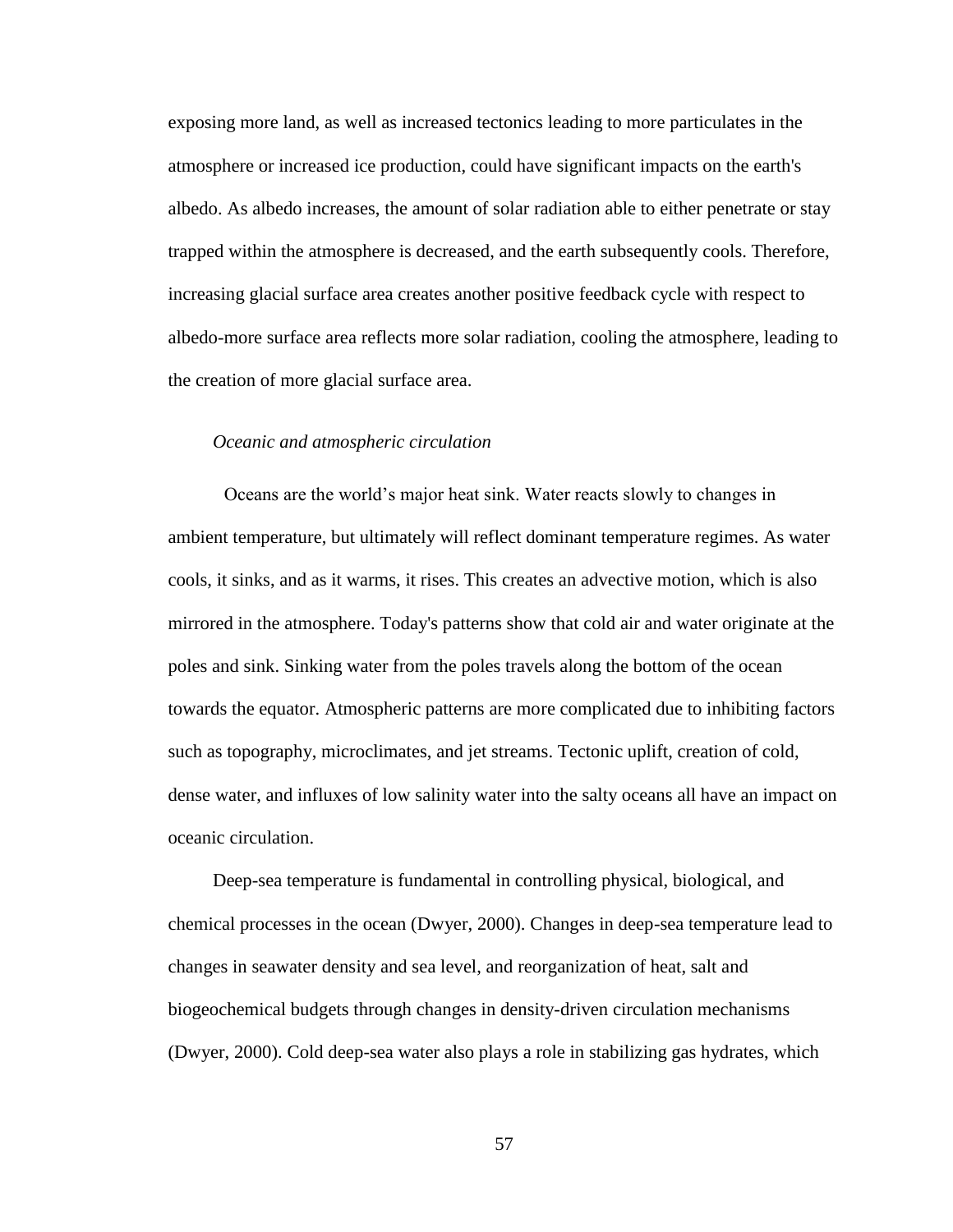can contribute to global warming events when released. Deep-sea temperatures are reflective of the sea-surface temperature at the site of deep-water formation.

The sinking and traveling of cold water along the bottom of the ocean is an important driver for the movement of warm surface water. Warm water is able to keep local environments equable, such as modern day Wales which is supplied with warmth by the Gulf Stream. If the transport system is shut down, or moved, local and even global climates can be strongly influenced. Sloan and Barron (1992) modeled the results of changing sea-surface temperatures with respect to interior continental climate. They found that as meridional SST gradients became steeper, the largest continental temperature changes occurred poleward of 60 degrees. Winter temperatures were more sensitive to change than summer temperatures, while the global surface temperature response was minimal. Large changes in SST resulted in only very small interior continental surface temperature changes.

### *Impact events/ extra terrestrial occurrences*

Major impact events can play a significant role in changing global climate on a short or long-term basis. When a large bolide smashes into the surface of the earth, it can send a massive amount of debris into the atmosphere. Some particulates are especially small and long lived, and will circulate the entire globe. These particulates affect climate in the same way that particulates from increased explosive volcanism do: they increase earth's albedo and lead to cooling. The degree of climate change depends on the type and amount of particulates and their duration in the atmosphere. Climate change can be regional or global, but is generally not long-lived.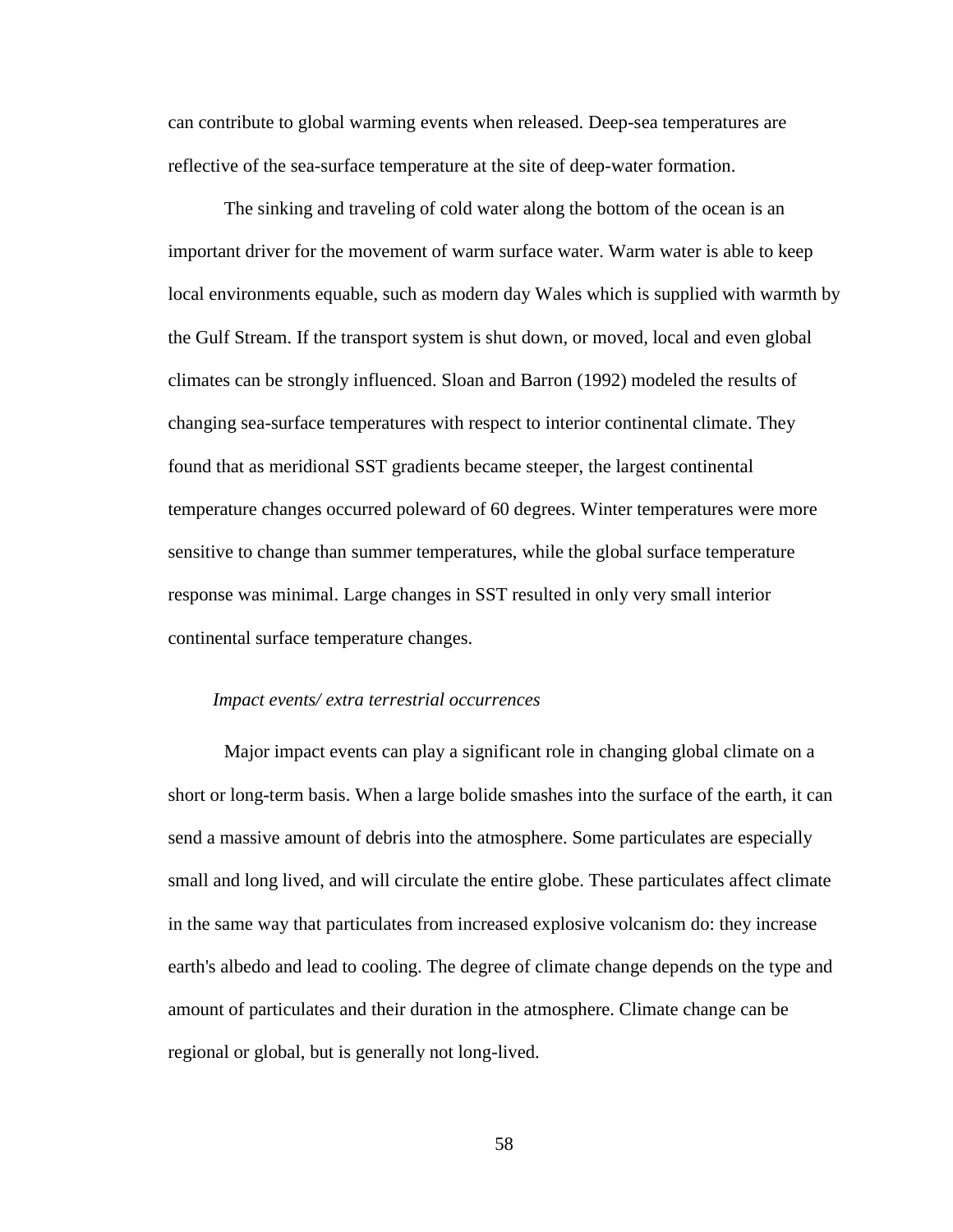# *How they all work together*

It is clear at this point that any one of the above processes may impact regional climate and possibly even global climate in the short term. Major global climate changes require the coeval occurrences of multiple processes and the creation of positive feedback cycles. For example, as mountains grow the amount of exposed land surface increases, thus increasing albedo and weathering rates. Solar radiation is increased while simultaneously  $CO<sub>2</sub>$  is removed from the atmosphere. This may stimulate montane glacier formation, which further increases albedo, reduces sea-level and increases weathering rates. The processes feed off of each-other, ensuring that the trend towards global cooling continues until a powerful force interrupts it.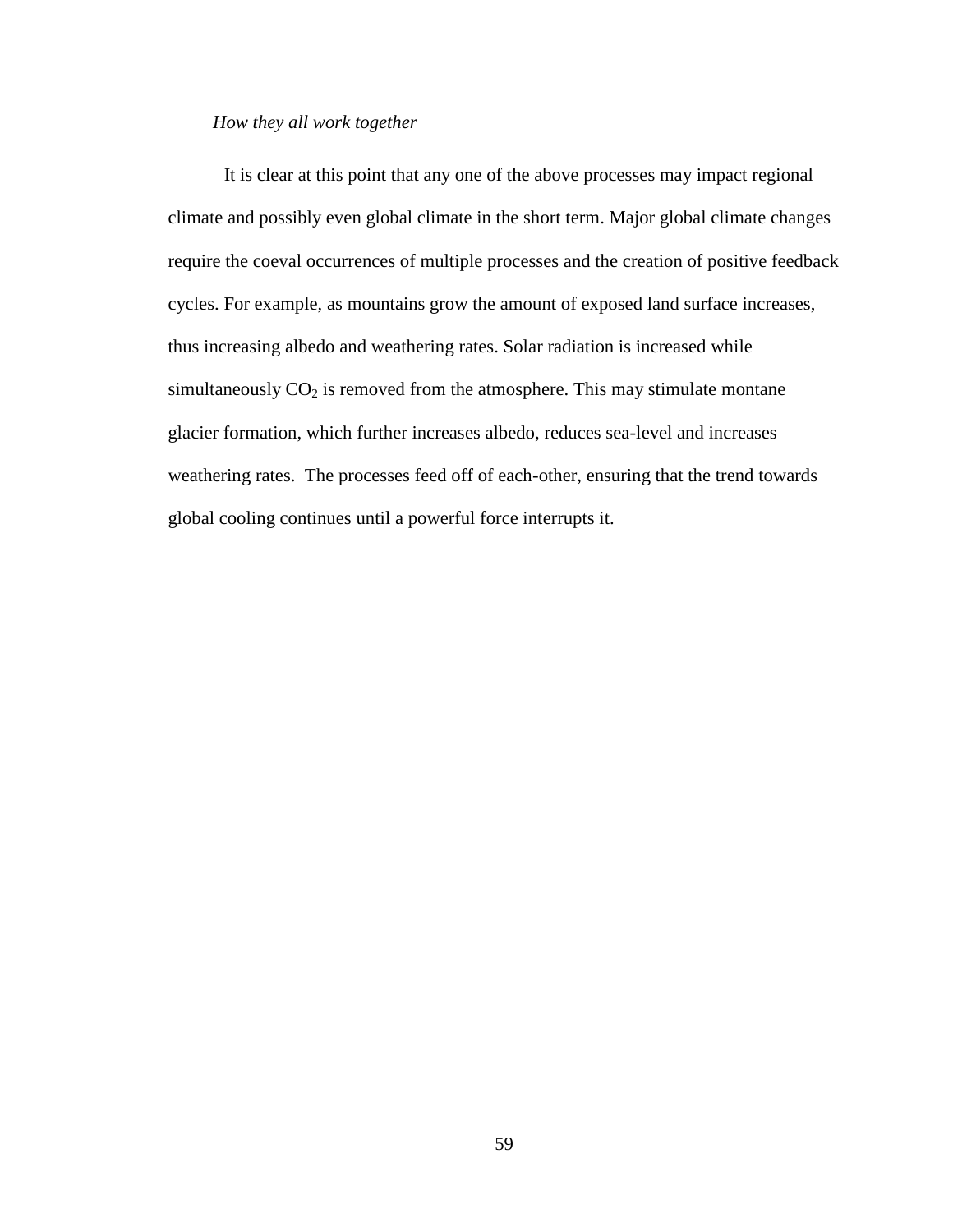### CHAPTER V: CLIMATE CHANGE ACROSS THE EOCENE-OLIGOCENE

### *Global*

During the early Eocene, the global climate was very warm, forests blanketed Antarctica, and archaic taxa were scattered across marine shelves and continents (Cavelier et al., 1981). Diversification among pelagic organisms, such as protists and chordates, was at a maximum–from phytoplankton and dinoflagellates up to mackerel, sharks and whales (Cavelier, 1981). Global climate gradually cooled throughout the late Eocene, but experienced a marked acceleration towards colder temperatures at the Eocene-Oligocene. This is famously referred to as the "Greenhouse to Icehouse transition". Major contributing factors include the opening of the Drake and Tasman Passages and subsequent isolation of Antarctica, as well as increased terrestrial weathering and reduction of atmospheric  $CO<sub>2</sub>$  and the various feedback mechanisms associated with each (Zachos et al., 1992; 1994; 1999; Lear et al., 2000; Exon et al., 2002).

The effects of global cooling in the marine realm included a sudden drop in seawater temperatures, and modified ocean chemistry due to ventilation and global changes in the oceanic carbon inventory-as evidenced from oxygen and carbon isotopes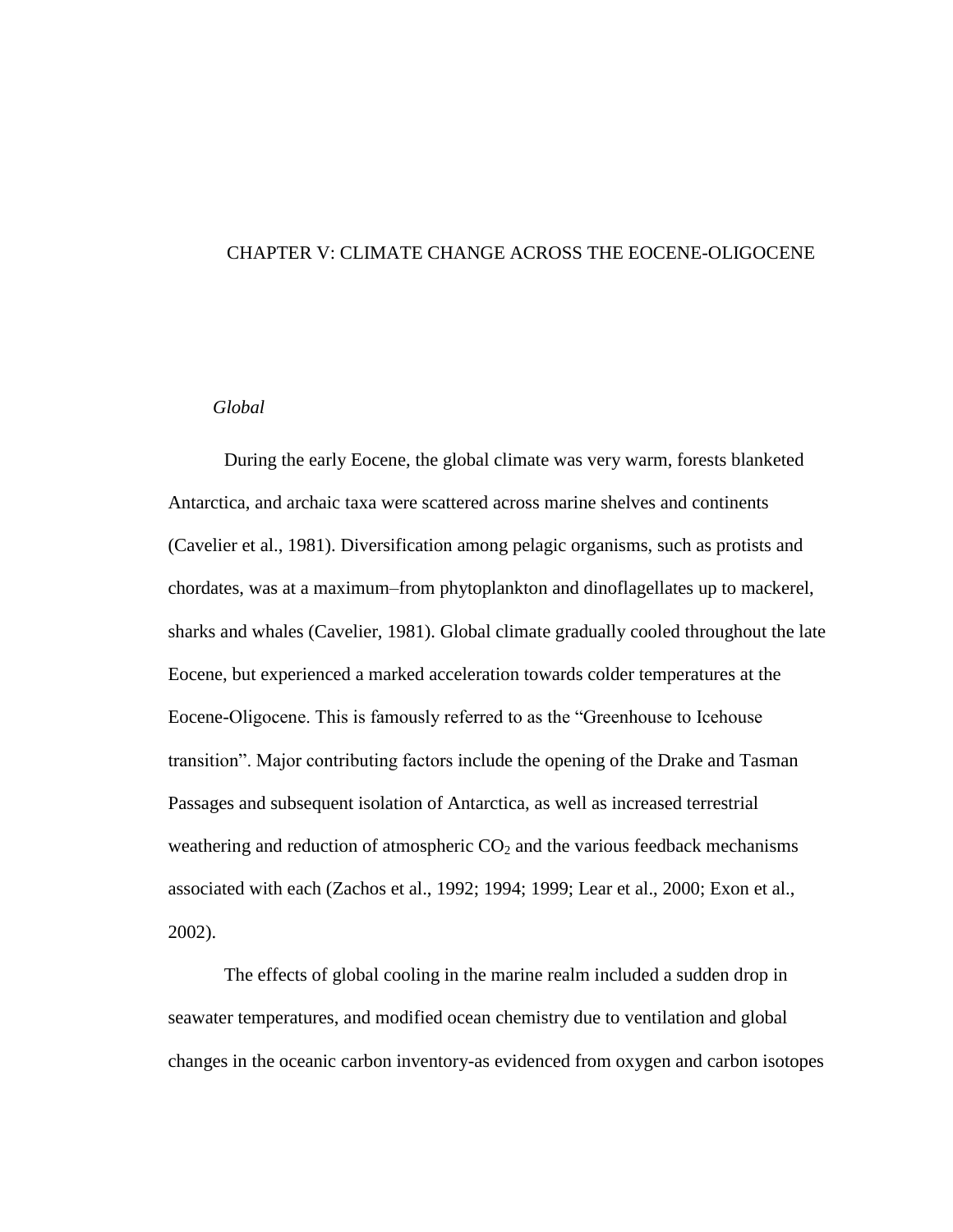and trace element analysis in biogenic carbonates (Cavelier et al., 1981; Miller, 1992; Diester-Haass and Zahn, 1996). The warm climate of the early Eocene, aided by orogenic events worldwide, promoted intense chemical weathering of siliceous rocks at high latitudes, resulting in high concentrations of dissolved silica in the oceans (Lear et al., 2000). Cooling stimulated upwelling of silica-nutrient rich water, and intense biosilicification occurred (Lear et al., 2000). The CCD also dropped up to 2,000 meters deeper, while simultaneously oceanic sedimentation rates declined and global sea levels fell (Cavelier et al., 1981; Kennett et al., 1985). Cooling at the Eocene-Oligocene also marked one of the largest extinctions of marine invertebrates in the Cenozoic period (Ivany et al., 2000).

The changes in temperature and ice volume are largely known from studying  $\delta^{18}O$ records of the time period. Deep-sea benthic  $\delta^{18}O$  records are very well constrained for the last 50 million years, having been obtained from ocean cores in various basins. The cores were collected as part of the Deep Sea Drilling Project (DSDP) or the Ocean Drilling Project (ODP), and have immensely aided our understanding of global climate change, see Figure 5. In the Pacific Ocean, DSDP Sites 167, 171, and 44 contain sedimentary records spanning the Eocene-Oligocene. Site 167 shows a  $\delta^{18}$ O increase from zone P14-P17 by 1.08‰ in planktonic foraminifera, and 1.58 per mil from P12-P17 in benthic forams (Cavelier et al., 1981). At site 171, the  $\delta^{18}$ O of planktonic forams increase 1.31‰ from zone P12-P13, while the benthic record increased by 1.17‰ (Cavelier et al., 1981). Planktonic foraminifera  $\delta^{18}$ O increased by 1.5‰, and benthic by 1.25‰ at site 44 (Cavelier et al., 1981). Isotopic data from biogenic carbonates in the Pacific Ocean (near New Zealand and Australia) as well as the North Atlantic (near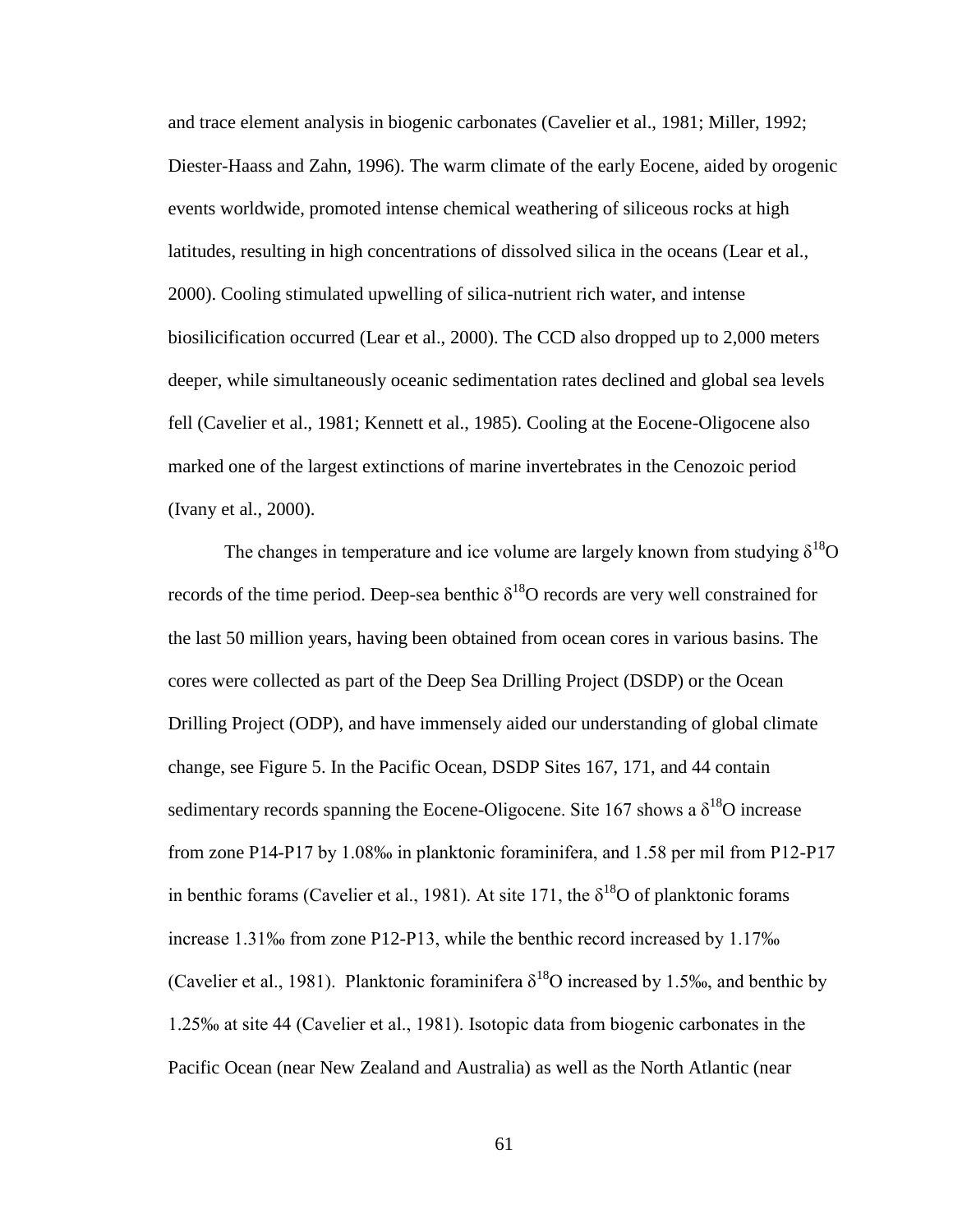northern Europe), show  $\delta^{18}O$  increases by more than 1%, corresponding to a temperature drop of at least 4°C (Cavelier et al., 1981).

Several DSDP projects were conducted in the Atlantic Ocean, which showed similar results. DSDP sites 198, 401, 116 and 366 clearly show an increase of  $\delta^{18}O$  at the Eocene-Oligocene (Cavelier et al., 1981). However, there are frequent sedimentary hiatuses found at the boundary, which could be hiding the real extent of the isotopic shift, especially at sites 398, 401 and 116 (Cavelier et al., 1981). The shift in all Atlantic sites is approximately 1‰-1.5‰ (Cavelier et al., 1981). At DSDP Leg 90, Site 592 a distinct increase of ~1‰ at the Eocene-Oligocene boundary is noted (Kennett et al., 1985). Benthic and Planktonic foraminifera  $\delta^{18}$ O values both show similar trends (Kennett et al., 1985). In the Aquitaine of the North Atlantic, the Biarritz (Cachaou) section, a coastal deposit, shows a +2.5‰ increase of  $\delta^{18}O$  in the bulk carbonate analysis at the Eocene-Oligocene boundary (Cavelier et al., 1981).

The benthic  $\delta^{18}O$  record of ODP site 689, on the Maud Rise in the Southern Antarctic Ocean, affirms other records of a shift towards more positive values in the early Oligocene (Miller, 1992; Diester-Haass and Zahn, 1996).  $\delta^{18}$ O was analyzed by Shackleton and Kennett (1975) in the subantarctic, and the change was  $\sim$ 1.25‰ (Cavelier et al., 1981). Margolis et al. (1975) found a comparable shift in the isotopic composition of coccoliths (Cavelier et al., 1981). Additionally, the covariance between planktonic and benthic  $\delta^{18}$ O suggest at least 0.3-1.0 per mil  $\delta^{18}$ O increase is due to ice growth in the Earliest Oligocene (Miller, 1992).

The take-home message from these drilling projects is that the Eocene-Oligocene boundary exists at a threshold, where a large step toward more positive oxygen isotopic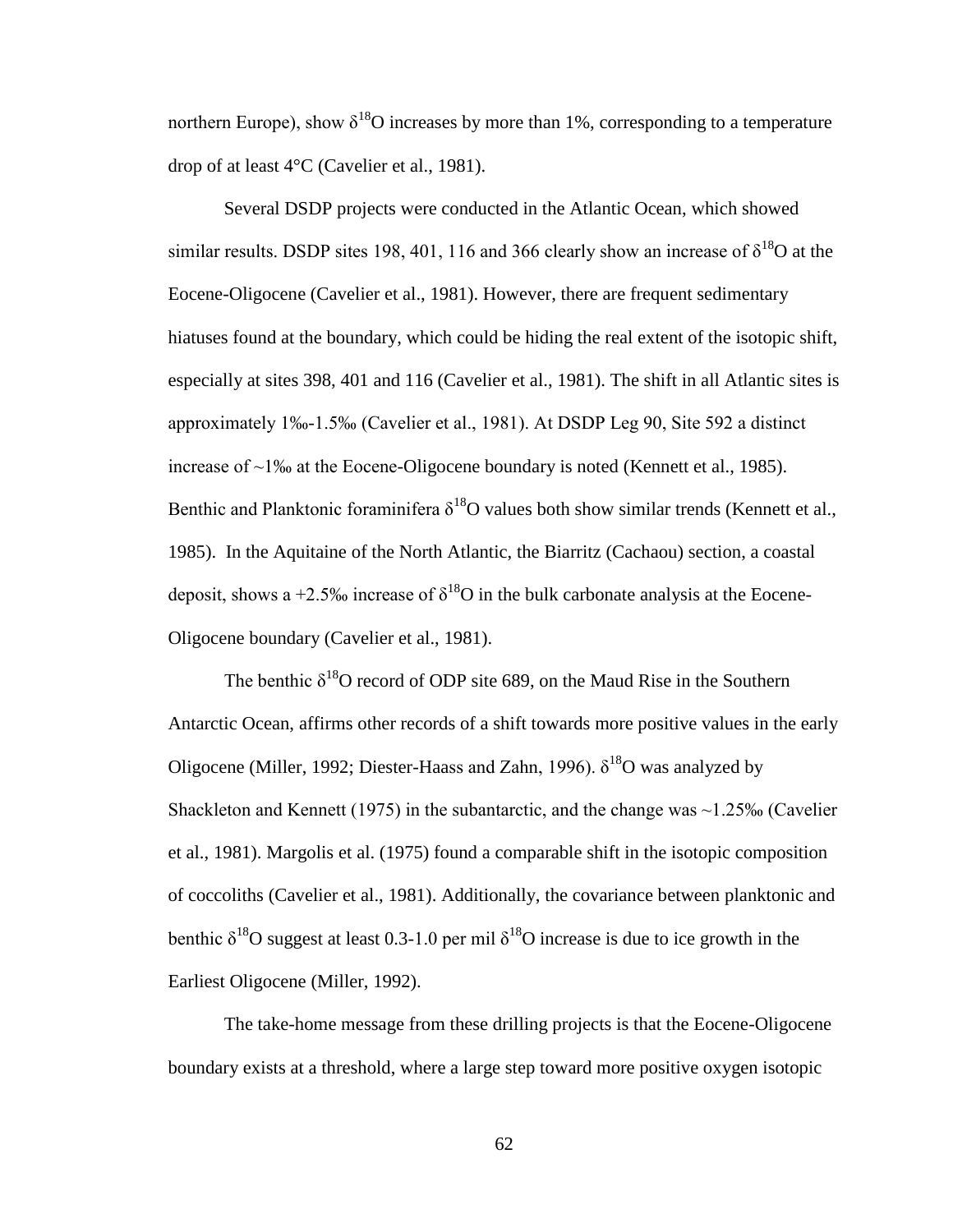composition of marine carbonate follows a gradual trend of enrichment throughout the late Eocene (Kennet et al., 1985; Miller, 1992; Diester-Haass and Zahn, 1996; Lear et al., 2000; Zachos et al., 1992; 2001; Ivany et al., 2003). This is commonly referred to as the "Oi-1 event" (Ivany et al., 2003).

The cause has been a point of contention. It was first attributed to a five degree Celsius temperature drop associated with the onset of thermohaline circulation, but more recently it has been linked to the rapid expansion of ice on Antarctica in the earliest Oligocene (Lear et al., 2000). Increased weathering from the growth of the Himalayas, coupled with the orogenesis of the Alps, and the increase in mid-latitude albedo due to sea level drop, further combined with a slowing of deep exchanges between the Atlantic Ocean and Tethys Sea, all aided in producing a major climate deterioration (Cavelier et al., 1981). Evidence supporting major glaciation at the Eocene-Oligocene boundary includes ice rafted debris, weathered clay mineral compositions, microfossil assemblages, and sea level changes and hiatuses (Cavelier et al., 1981; Miller, 1992; Zachos et al., 1992; 1999; Lear et al., 2000). The complex relationship that temperature and ice volume have on the  $\delta^{18}O$  record complicates climate interpretations. It is important to sort out the influence of temperature and ice volume, as they both serve as indicators of climate and play an active role in shaping regional and global climatic conditions (Dwyer, 2000).

A high resolution Mg/Ca record at the Eocene-Oligocene boundary allows for the calculation of the seawater component ( $\delta^{18}$ Osw) (Lear et al., 2000), allowing the temperature and ice volume signals to be unraveled. The Mg temperature record shows a consistent long-term decrease in deep-ocean temperature of  $\sim 12^{\circ}$ C over the past 50 million years, and the curve is similar to the corresponding  $\delta^{18}O$  record, with a major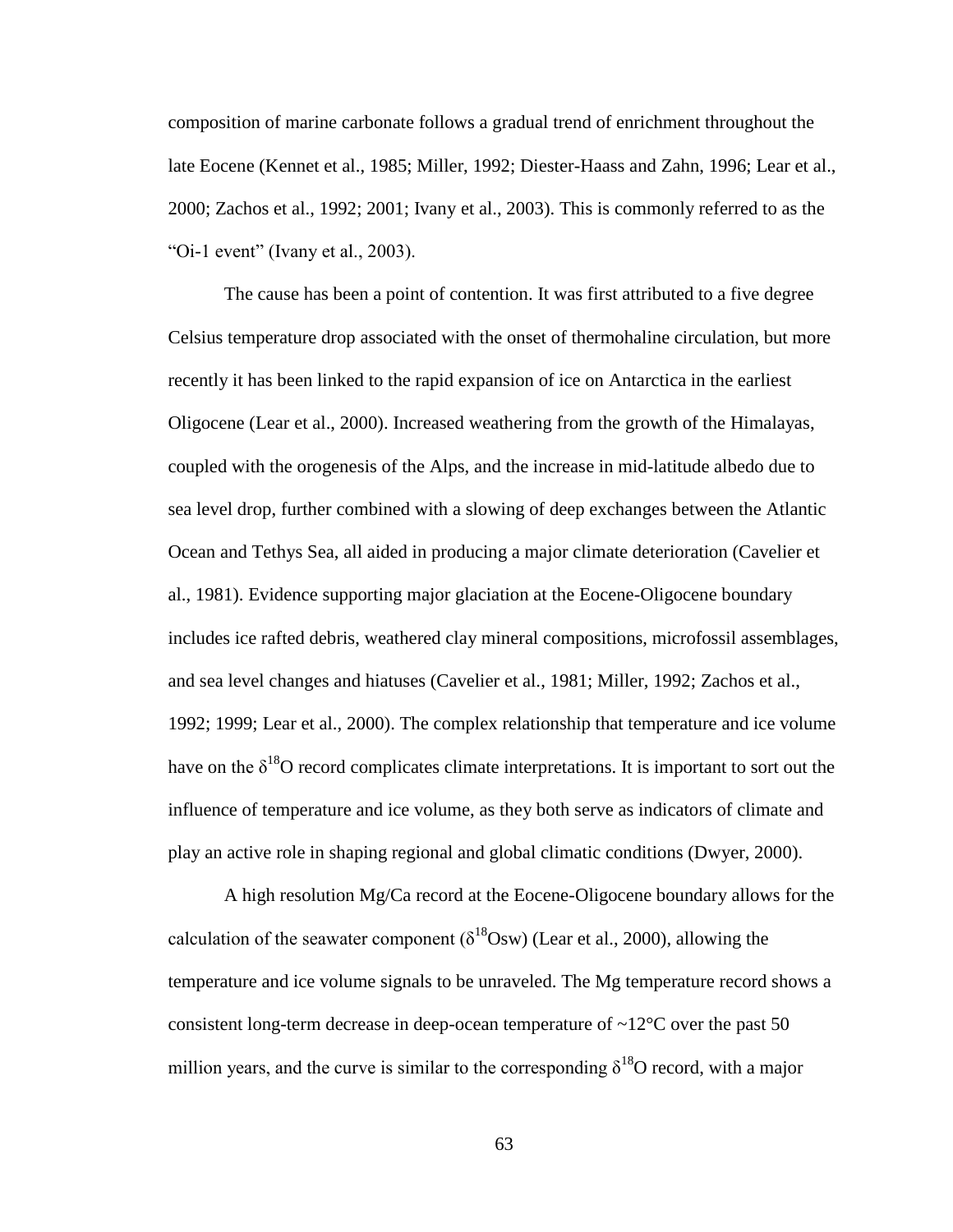cooling phase noted at the late Eocene-early Oligocene after a period of more stable temperatures (Lear et al., 2000). This independent deep sea temperature record allows for removal of the temperature effect from the benthic  $\delta^{18}O$  record, thereby providing a record of the  $\delta^{18}$ Osw component which is largely a function of global ice volume (Dwyer, 2000; Lear et al., 2000). The data confirm that although temperature was decreasing, most of the signal results from the buildup of continental ice in the earliest Oligocene (34 My), and therefore each "step" in the benthic  $\delta^{18}O$  record can be attributed to rapid accumulations of continental ice after threshold levels in the climate system were attained by gradual forcing mechanisms (Lear et al., 2000). It is clear that the periods of ice accumulation occur when deep water temperature decreases (Dwyer, 2000).

Paleotemperature trends are also supported by the location of the isotherms. Currently, the 18-20°C January isotherm is in the tropics, and can be found wherever reef-building corals, larger foraminifera, and mangroves exist in the marine environment (Cavelier et al. 1981). During the late Eocene this isotherm was located at latitude  $50^{\circ}$ North, and shifted to 45<sup>°</sup> north by the early Oligocene, as evidenced by the location of *Hantkenina, Globorotalia cerroazulensis,*and *Nummulites fabianii*. This would represent a temperature difference of 2.5°C in the present day surface waters in August (Cavelier et al., 1981).

Using the Pleistocene  $\delta^{18}$ O sea-level calibration (0.11‰ per 10m) of Fairbanks and Matthews 1978, Miller (1992) determined that the  $\delta^{18}O$  increase represents 30-90 m of glacioeustatic lowering. However, using the calibration of 0.055‰ per 10 meters of Miller et al. 1987 sea level may have been lowered by 180 meters (Miller, 1992).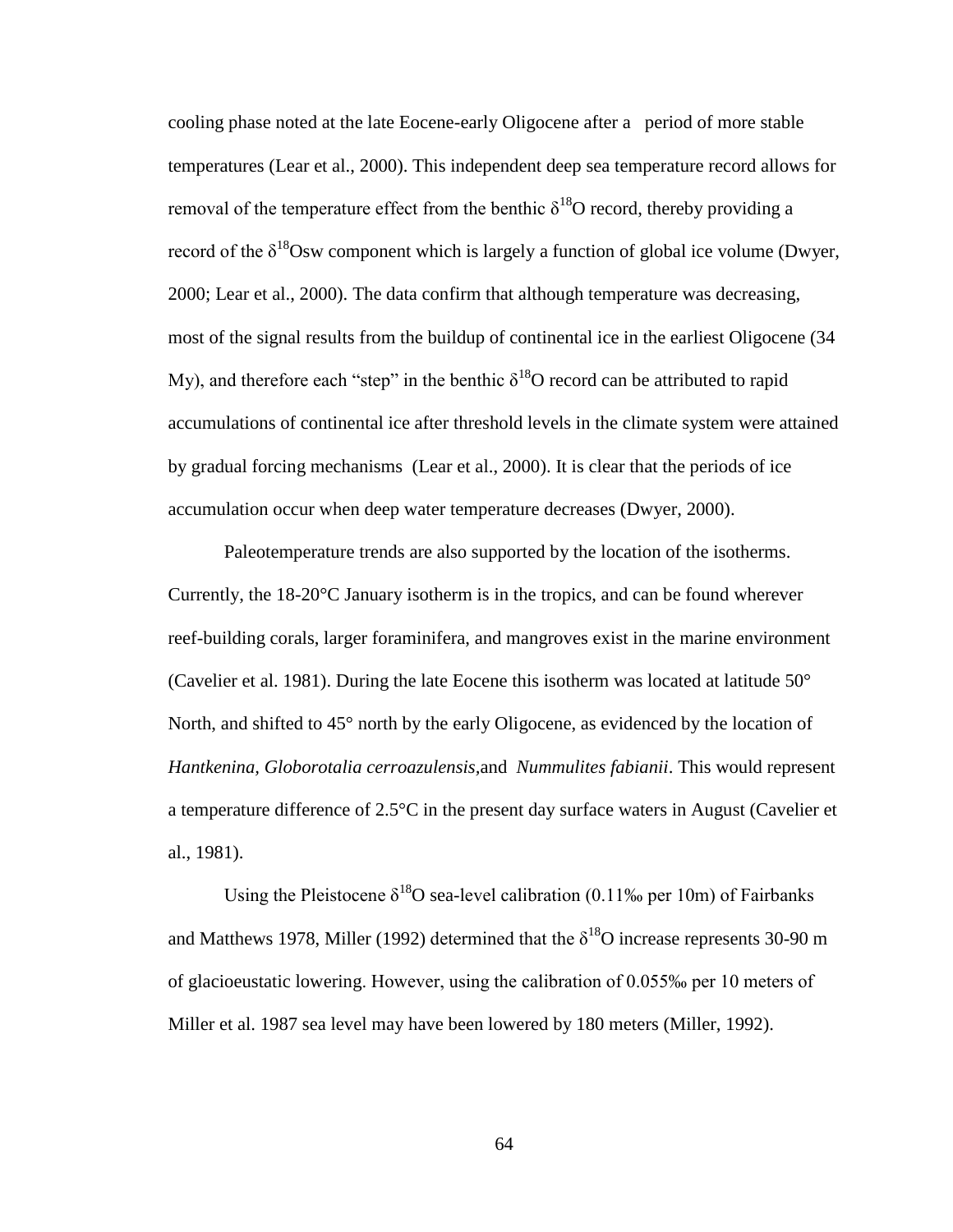Increased ventilation of the deep-sea is also indicated by seismic stratigraphy, hiatus distribution, and a large drop (up to 2,000 m) in the CCD (Miller, 1992).

The CCD fluctuates based on variations in carbonate distribution between deep and epicontinental seas (Miller, 1992) and temperature. The CCD decrease at the Eocene-Oligocene is compatible with the  $\delta^{18}$ O evidence of sea-level drop noted by Miller (1992). The drop in the CCD was abrupt in the Pacific Ocean, but more gradual in the Atlantic and Indian Oceans (Kennett et al., 1985). DSDP data show that oceanic sedimentation rates, which had peaked in the middle Eocene, sharply decreased near the end of the Eocene and continued declining into the Oligocene (Cavelier et al., 1981). Sedimentary hiatuses were more common in the Atlantic Ocean than in the Pacific and in the southern Pacific than in the northern (Cavelier et al., 1981).

As global sea levels fell, tropical ocean gateways closed; concurrently, tectonic forces opened sub-polar gateways. Separation from Australia led to the Australia-Antarctic Gulf emptying into the Proto-Pacific Ocean, deflecting surface waters flowing south from the equator from reaching the South Pole (Exon et al., 2002). Antarctic originating surface currents no longer deflected north towards warmer climates, but travelled east, circling the new continent and creating the first circum-Antarctic current (Exon et al., 2002; Ivany et al., 2003; Barrett, 2003). The combined mechanisms thermally isolated the continent, creating a reduction in heat transfer with the equator and triggering deep water re-organization as cool surface waters sank resulting in deep water origination from the Antarctic, and the formation of the psychrosphere (Dwyer, 2000; Exon et al., 2002; Barrett, 2003; Ivany et al., 2003). Our current oceanic and atmospheric circulation patterns are rooted in the changes that occurred during this transition (Ivany et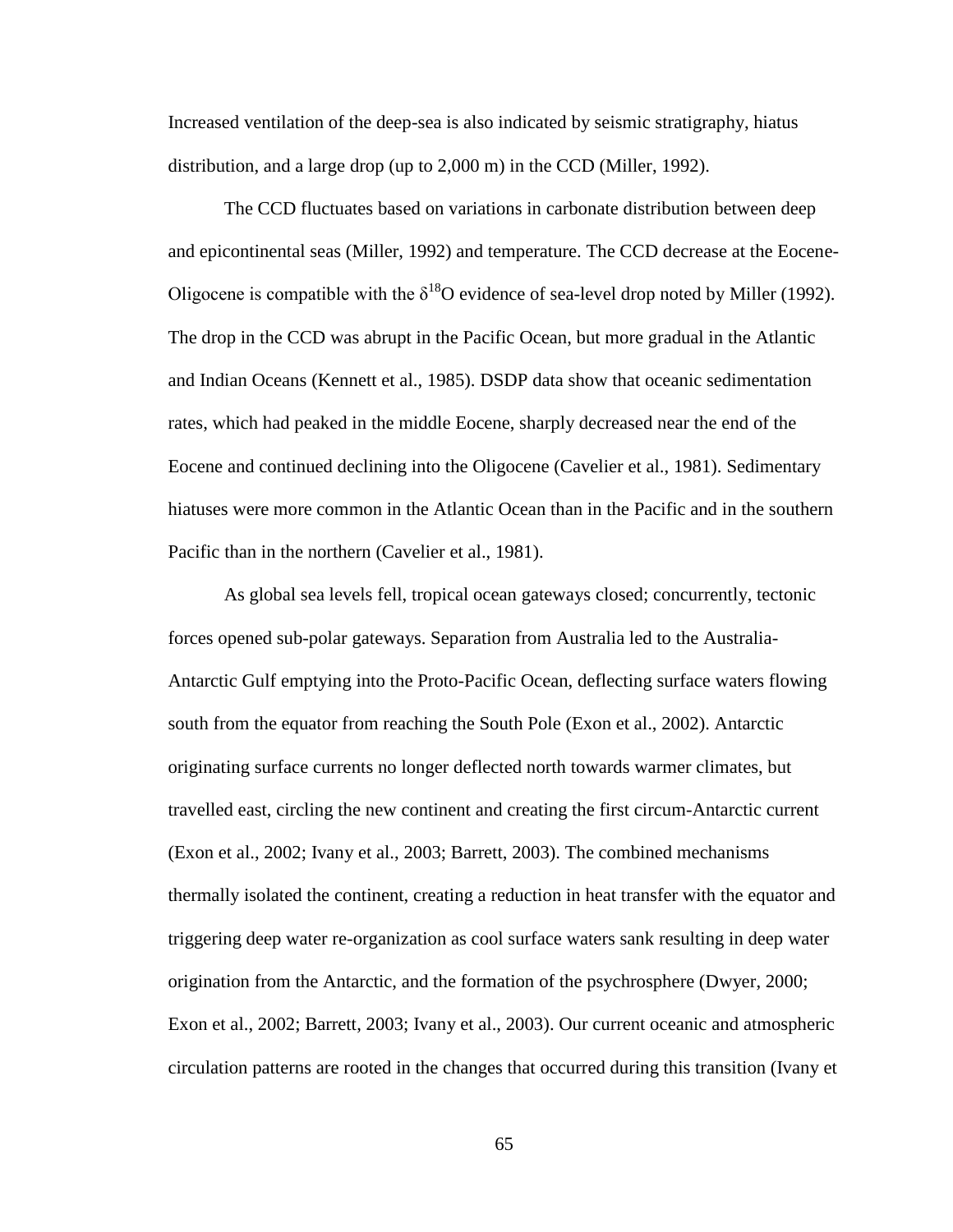al., 2003). There was no associated extensive glaciation of the once connected Tasmania or Australia, even though mountain glaciers already existed on Tasmania (Exon et al., 2002). Despite this and the fact that Tasmania was moving closer to the equator, evidence of cooling is found in the micro-fossils and clay minerals from that region (Exon et al., 2002). This trend continued into and throughout the Oligocene, creating a very dry Australia and extensive ice sheets over Antarctica, as the land bridge between the two regions completely subsided at the transition (Exon et al., 2002).

Longer lasting hiatuses in the western Atlantic are directly related to the deepwater reorganization event. Deep water originating in Antarctica contained high amounts of oxygen. The water was directed towards the western South Atlantic Ocean, where the increased oxygen levels led to greater rates of sediment erosion (Cavelier et al., 1981). Deep water reorganization is further supported by the deep-ocean  $\delta^{13}C$  records.

During the late Eocene,  $\delta^{13}$ C ratios dropped 0.5‰, and continued decreasing until the middle Oligocene to about 1‰ (Cavelier et al., 1981). There were variations in the amount of decline by region. Southern Ocean locations had higher  $\delta^{13}$ C values than the Pacific Ocean during much of the late Paleocene and early Eocene, suggesting the Southern Ocean was proximal to a source of deep water (Miller 1992).  $\delta^{13}C$  and  $\delta^{18}O$ from 35.5-34.5 Ma indicates the coldest water was adjacent to Antarctica, and SCW was not apparent in the Atlantic and Pacific sites (Miller, 1992). The coldest waters may have mixed rapidly as they moved away from Antarctica (Miller, 1992). The  $\delta^{13}$ C records and re-organization of deep-water circulation both support the dominance and importance of growing ice sheet on the Antarctic craton. Further support is gained from the Strontium (Sr) and Magnesium (Mg) records.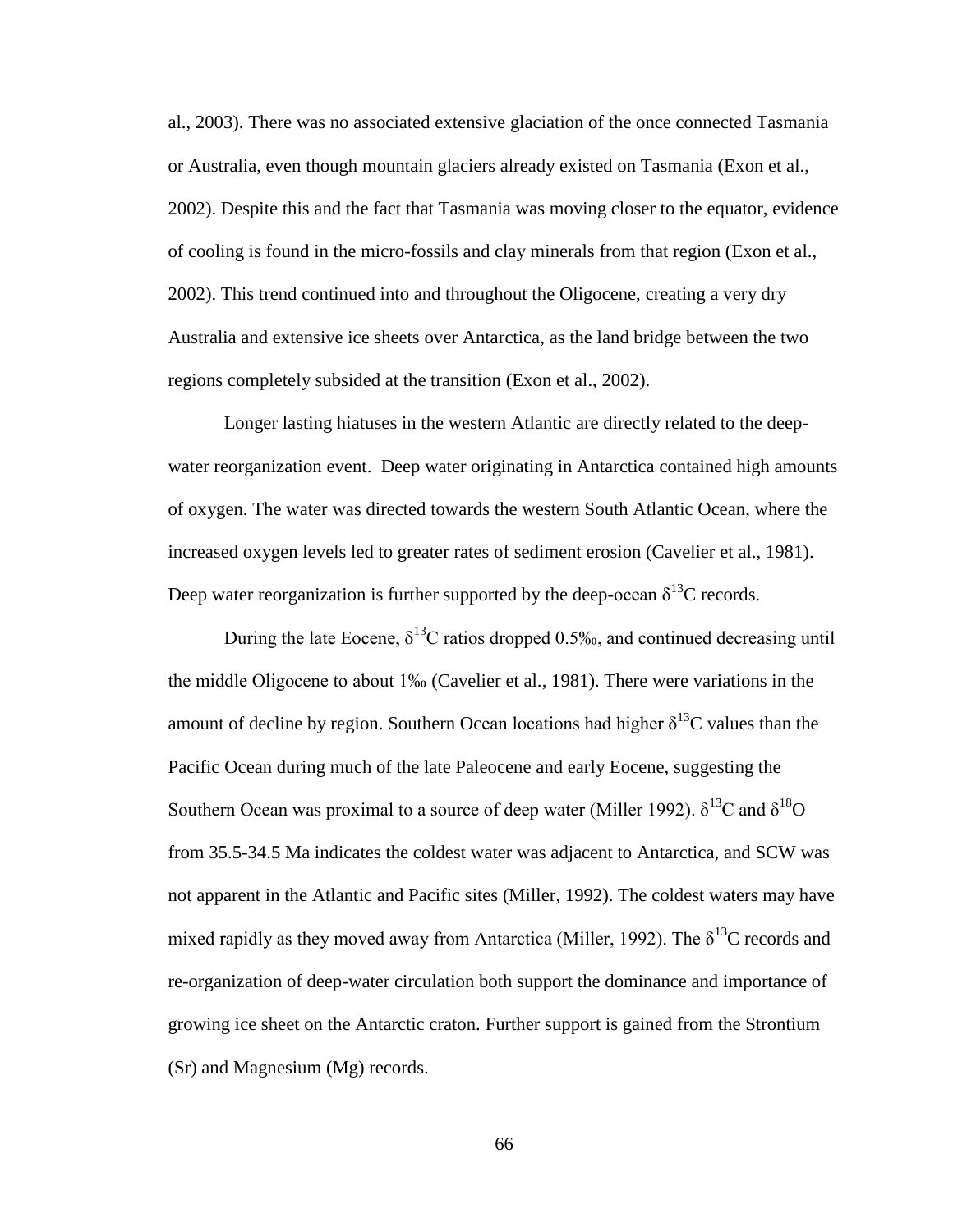The Eocene-Oligocene boundary marks the most important break in the Mg and Sr distribution curves as Sr decreased and Mg increased diagenesis became the outstanding geochemical process for carbonates (Cavelier et al., 1981). While diagenesis of carbonates increased at the Eocene-Oligocene, carbonate sedimentation rates fell by the Oligocene (Cavelier et al., 1981). This is likely due to increased rates of terrestrial weathering and subsequent siliciclastic sedimentation, perhaps linked to the uplift of the Tibetan Plateau, one of the single largest increases in terrestrial weathering on earth.

Increased rates of weathering and subsequent cooling are further supported by an increased radiogenic Sr isotopic signal in marine records (Miller, 1992). The Sr isotopic record may actually be due to increased weathering on Antarctica instead of the Tibetan Plateau (Zachos et al., 1992; 1999). Weathering rates would have increased on the continent due to cooling that had already begun and the growth of the continental ice sheet (Zachos et al., 1992; 1999). Miller (1992) was able to reconcile the  $\delta^{18}O$  and  $87\text{Sr}/86\text{Sr}$  records and found that the Sr record increased soon after the  $\delta^{18}$ O increase, which is consistent with glacial erosion of the Antarctic craton and increased continental Sr flux (Miller, 1992).

The changes noted in deep-sea temperatures, shallow seaway restrictions, changing ocean patterns, cooling atmospheric temperatures and increased seasonality led to worldwide pulsed turnovers in marine biota from the middle Eocene to the Oligocene (Ivany, et al., 2003). Algae decreased in diversity almost ubiquitously throughout the Eocene (Cavelier et al., 1981), as the meridional ocean surface temperature gradient between polar and subtropical regions steepened due to changing sea surface temperatures, the pattern of biological productivity paralleled this (Sloan and Barron,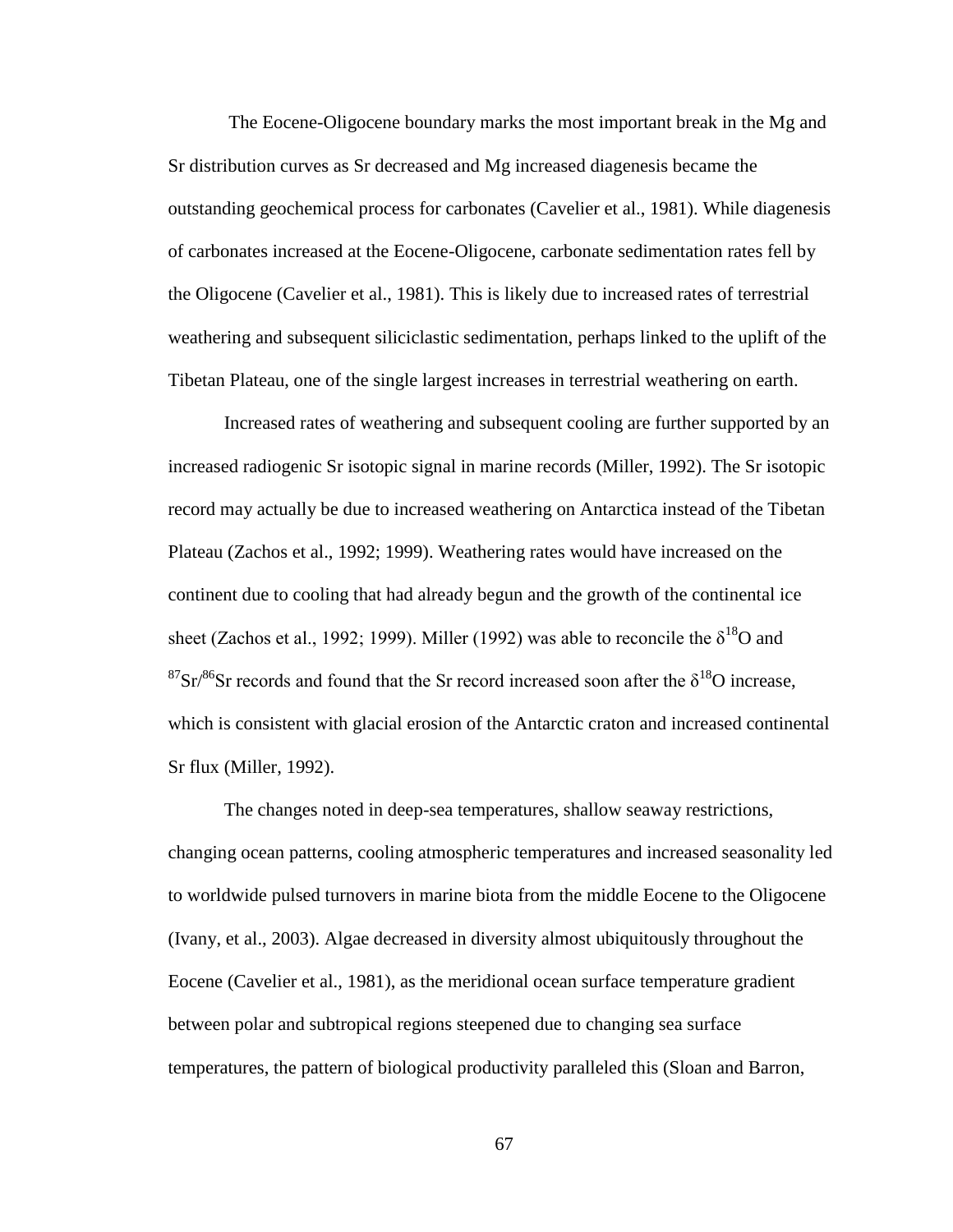1992; Zachos et al., 1994; Diester-Haass and Zahn, 1996). Many genera disappeared, including foraminifera, nannoplankton and dinoflagellates (Cavelier et al., 1981). Significant drops in Ostracode species richness at several sites in the Southern Ocean are noted (Cavelier et al., 1981).

Hundreds of warm and deep-water taxa became extinct and various planktonic faunal and floral taxa experienced decreased diversity (Kennet et al., 1985; Prothero, 1999). The formation of sea ice and subsequent heavy, cold water circulation along the ocean bottom may have been more important for marine organisms than global temperature (Cavelier et al., 1981). Deep water circulation may have caused the benthic flora and fauna upheavals noted in the geologic record (Cavelier et al., 1981).

Shallow marine invertebrates from the Northeast Pacific Bridge indicate stepwise temperature decreases from 3-4°C followed by unusual warming at 35 Ma, and terminal Eocene cooling of 6°C with pronounced seasonality of rainfall (Collinson et al., 1981; Ivany et al., 2003). Extinction was more important at the lower latitudes, while origination was more important at high latitudes (Ivany et al., 2003). Tropical regions were characterized by undiversified populations due to massive extinctions at the end late Eocene and beginning early Oligocene (Cavelier et al., 1981). Most groups show perturbations at or near the middle-late Eocene, and near or shortly after the Eocene-Oligocene boundary; but at the Eocene-Oligocene boundary taxa were affected indiscriminately (Ivany et al., 2003).

Nannoplankton and forams experienced similar evolutionary paths during this time (Cavelier et al., 1981; Prothero, 1999). Virtually no forms have a first appearance in the late Eocene-earliest early Oligocene, with the least diversification noted in the early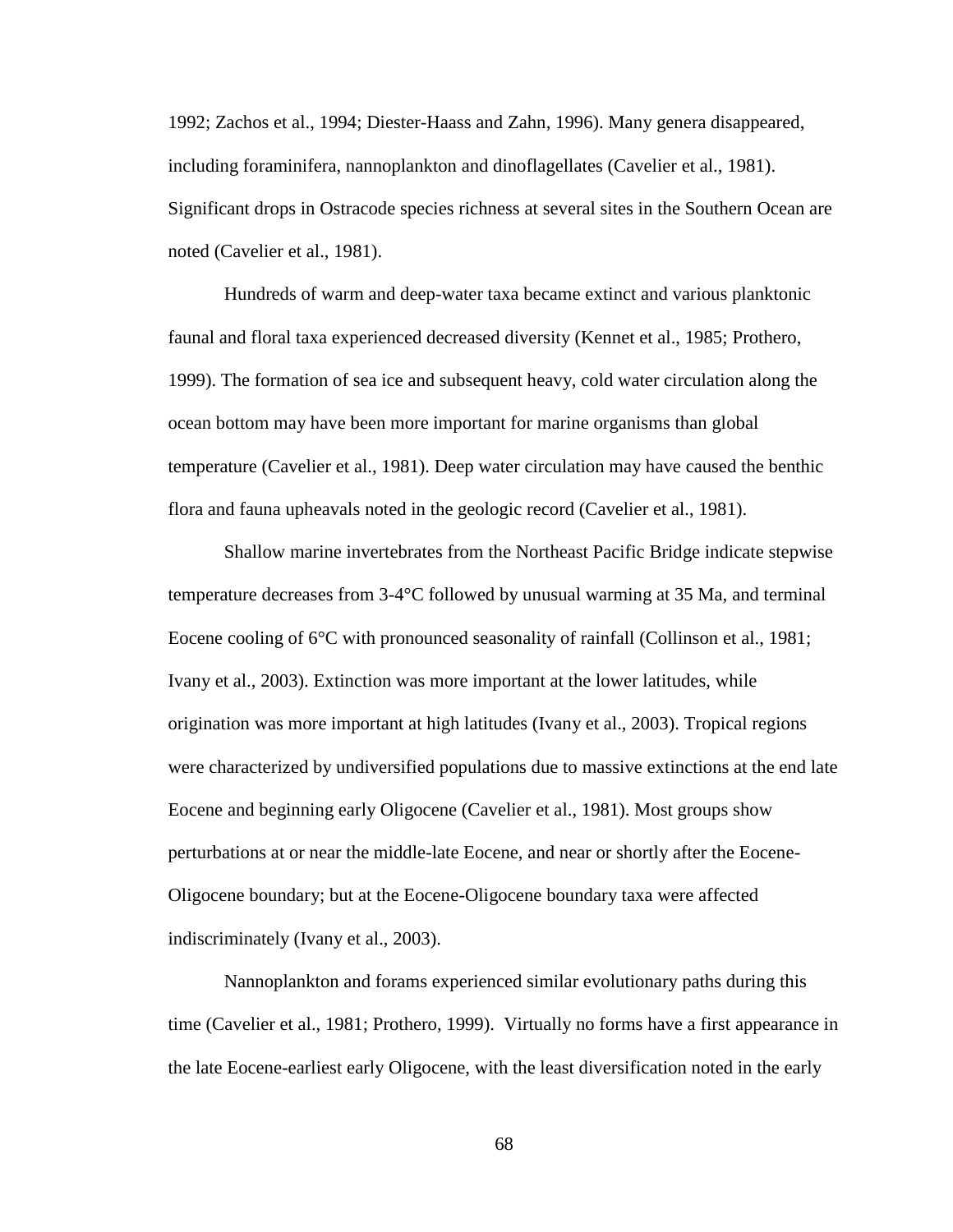Oligocene; while at the same time there is no specific evolutionary trend in the planktonic forams (Cavelier et al., 1981). Genus extinctions of planktonic organisms began in the early late Eocene with heavier losses noted in the late Eocene (Cavelier et al., 1981). Only the genera *Turborotalia, Globigerina, Globorotaloides, Globigerinita, Cassigerinella, Chiloguembelina and Pseudohastigerma* cross the late Eocene-early Oligocene boundary, with *Chiloguembelina* and *Pseudohastigerma* disappearing in the early Oligocene (Cavelier et al., 1981). Most surviving early Oligocene planktonic foraminifera were small, low in diversity, and adapted to cold water (Prothero, 1999). Oligocene nannoflora was similarly impoverished compared with that of the middle to late Eocene (Cavelier et al., 1981).

In bathyal environments, the productivity regime and degree of oxygenation of the bottom are important factors in faunal turnover (Ivany et al., 2003). A shift from oxygenated, oligotrophic (low nutrient) water to oxygen limited, nutrient rich conditions, indicating cooling and upwelling is noted in bathyal and abyssal sediments at the Eocene-Oligocene based on benthic foram abundances and carbon isotopic work (Diester-Haass and Zahn, 1996; Ivany et al., 2003). Benthic foraminiferal assemblages experience pulses of extinction at the end of the middle Eocene, and/or at or close to the Eocene-Oligocene boundary in the Tethys and Paratethys in Italy, Israel, Circum-Alpine region, southern Australia, Caribbean and the US Gulf Coast (Cavelier et al., 1981; Ivany et al., 2003). Groups that were well represented in the late Eocene disappear just before the Eocene-Oligocene boundary (Cavelier et al., 1981). Only two species of the late Eocene group *Nummulites* continue to the early Oligocene; and only two first appearances are made– that of *N. intermedius* and *N. vascus* (Cavelier et al., 1981). According to Lear et al., the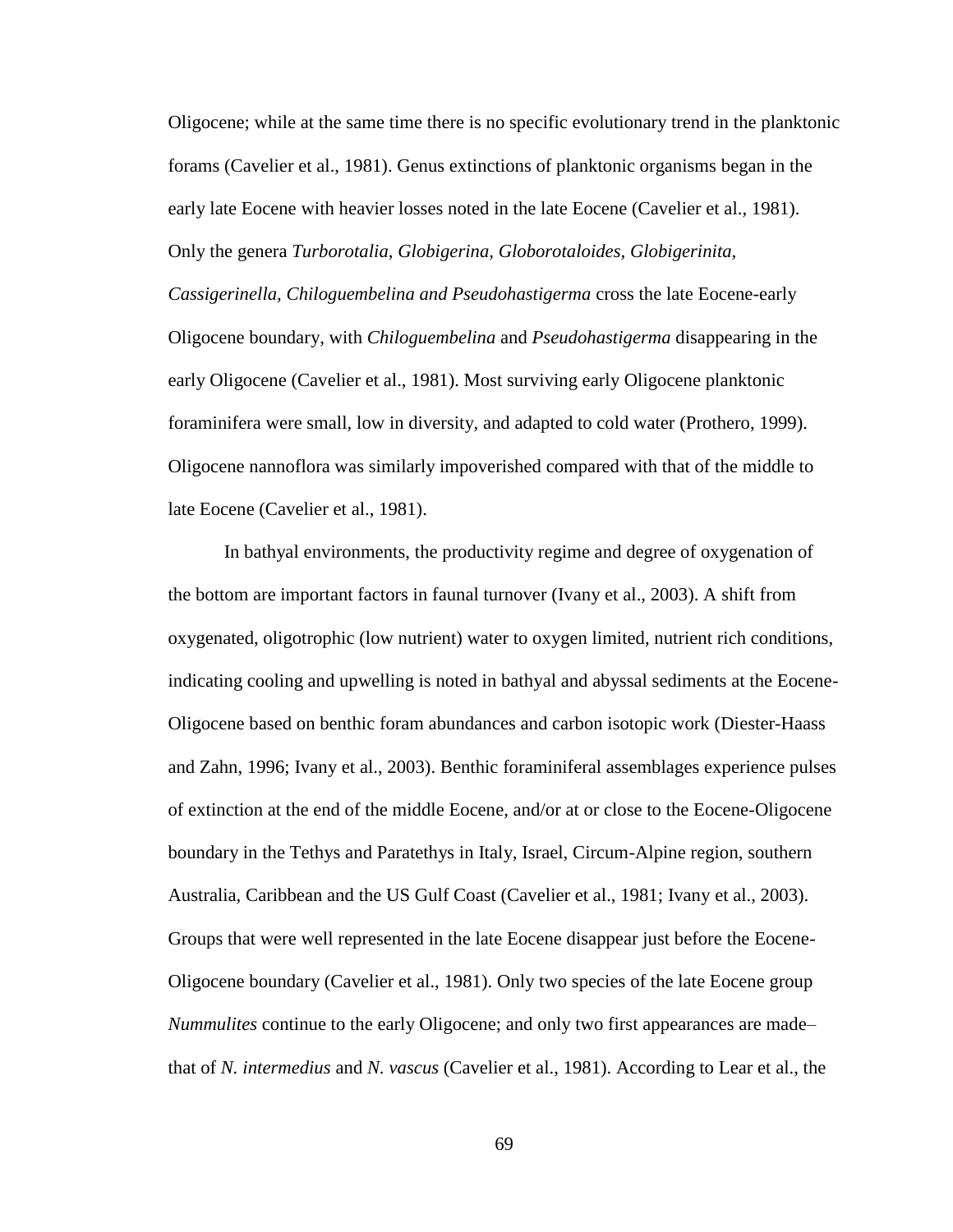argument for rapid ice accumulation with little to no temperature decrease is supported by the faunal distribution of benthic forams (2000). Benthic forams of this age show gradual, stepped extinctions from the middle Eocene to the late Oligocene, with no clear extinction event at Oi-1 (Lear et al., 2000).

Molluscs are the primary marine-shelf faunal component for which there are good data across the Eocene-Oligocene boundary because they are abundant, ecologically diverse, and well skeletonized (Ivany et al., 2003). The boundary between the Eocene and Oligocene is well marked in lacustrine and shallow-water molluscs in relation to temperature. Most forms became extinct in the late Eocene, some became extinct in the early Oligocene with a few species appearing in the early Oligocene, but molluscan turnover was greatest near the Eocene-Oligocene boundary (Cavelier, et al., 1981; Ivany et al., 2003). Similar molluscan extinction patterns are seen in the Gulf Coast, Atlantic Coast, Europe and the Pacific at the Eocene-Oligocene (Ivany et al., 2003).

At high latitudes in the North Pacific cosmopolitan molluscan taxa were strongly affected by extinction–more so than restricted taxa, likely due to the cosmopolitan ranges extending to warmer, lower latitudes (Ivany et al., 2003). Thermal tolerance was more important than the degree of endemism for survival at high latitudes; the Pacific Ocean groups were at higher latitudes than in other ocean basins, likely accounting for the greater turnover in the Pacific (Ivany et al., 2003). The preferential impact to warm water taxa strongly indicates that temperature is the dominant causal factor (Ivany et al., 2003).

Geographic distribution of European molluscs during the Eocene shows that after an almost exclusively south to north trending migration period in the early Eocene, the late Eocene was marked by a north to south migrational trend (Cavelier et al., 1981).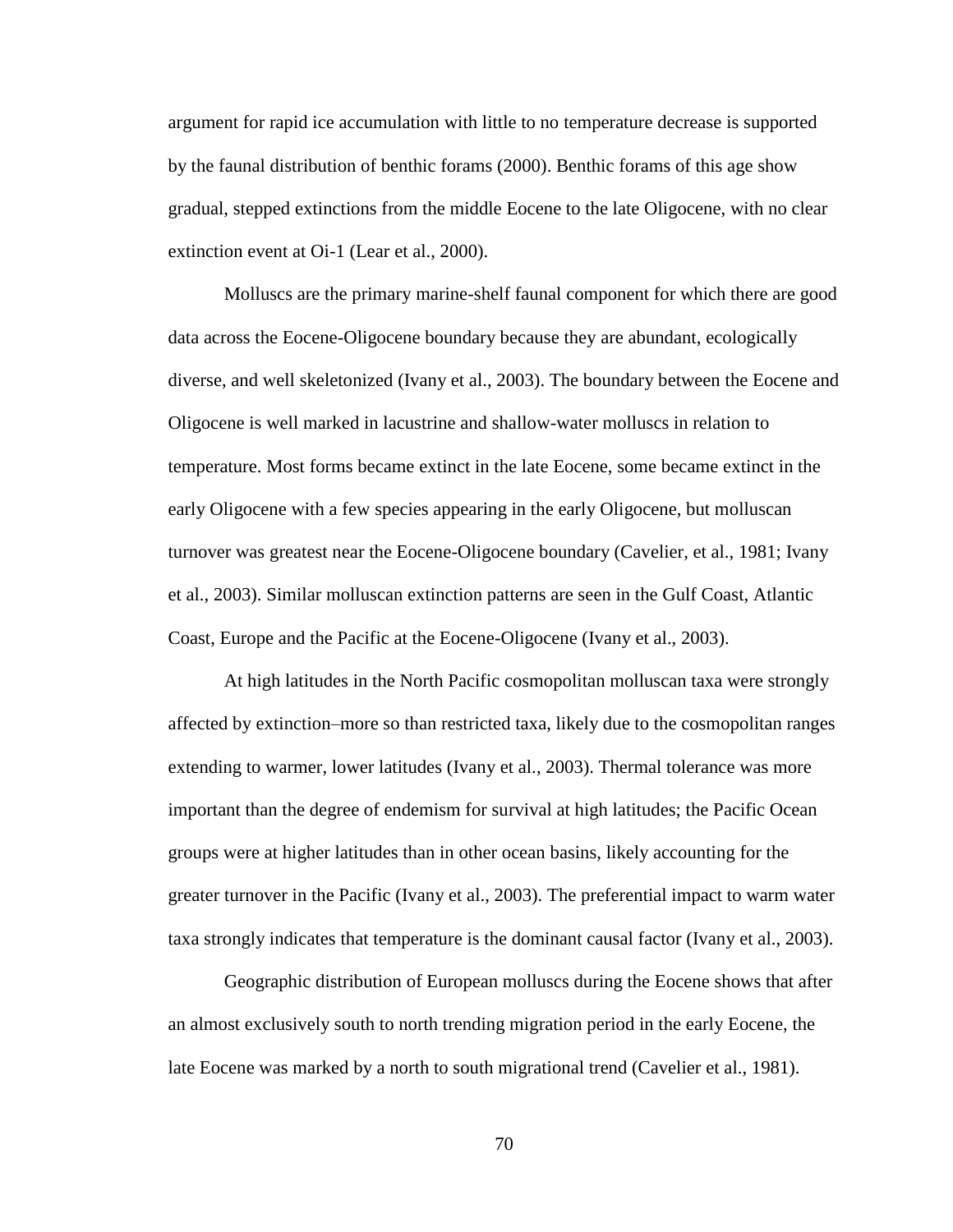Mollusc shells analyzed by Buchardt (1978) from stratigraphic sequences in England, Holland, Germany, Denmark and Southern Sweden, show  $\delta^{18}O$  from the middle Eocene to the early Oligocene increasing by 4‰. This is equivalent to a temperature drop of  $10^{\circ}$ C over a 2 million year period, though this may be "artificially" increased through variations in latitude position of the specimens, biologic fractionation, and the presence of aragonite (Cavelier et al., 1981). In northern Germany and Belgium, Oligocene molluscs are much less diversified than late Eocene molluscs–of 785 species in the late Eocene, only 75 transitioned to the early Oligocene (Cavelier et al., 1981). Along the Kamchatka Peninsula in Russia, a significant terminal Eocene molluscan turnover event is recorded, with warm water molluscan taxa suffering preferentially (Ivany et al., 2003).

Echinoderm diversity through the Eocene and into the Oligocene does not consistently follow that of molluscs or forams (Ivany et al., 2003). Nearly all regions decline in Echinoderm diversity from the mid Eocene to the Oligocene, but specific patterns differ between regions (Ivany et al., 2003). Pacific Northwest sand-dollars experienced a boundary event, as evidenced by their differences across the Eocene-Oligocene (Ivany et al., 2003). Carter (2003) suggests that the record of echinoid diversity across the shelf was primarily controlled by the relative proportion of carbonate versus siliciclastic sediment, and the balance between muddy and sandy substrates. Agreement has been found at sites in the North Pacific and Australia (Ivany et al., 2003). Oligocene echinoid fauna may have originated at higher latitudes, which is consistent with molluscs (Ivany et al., 2003). Some Echinoderm groups saw an increase in their diversity in the Oligocene (Cavelier et al., 1981).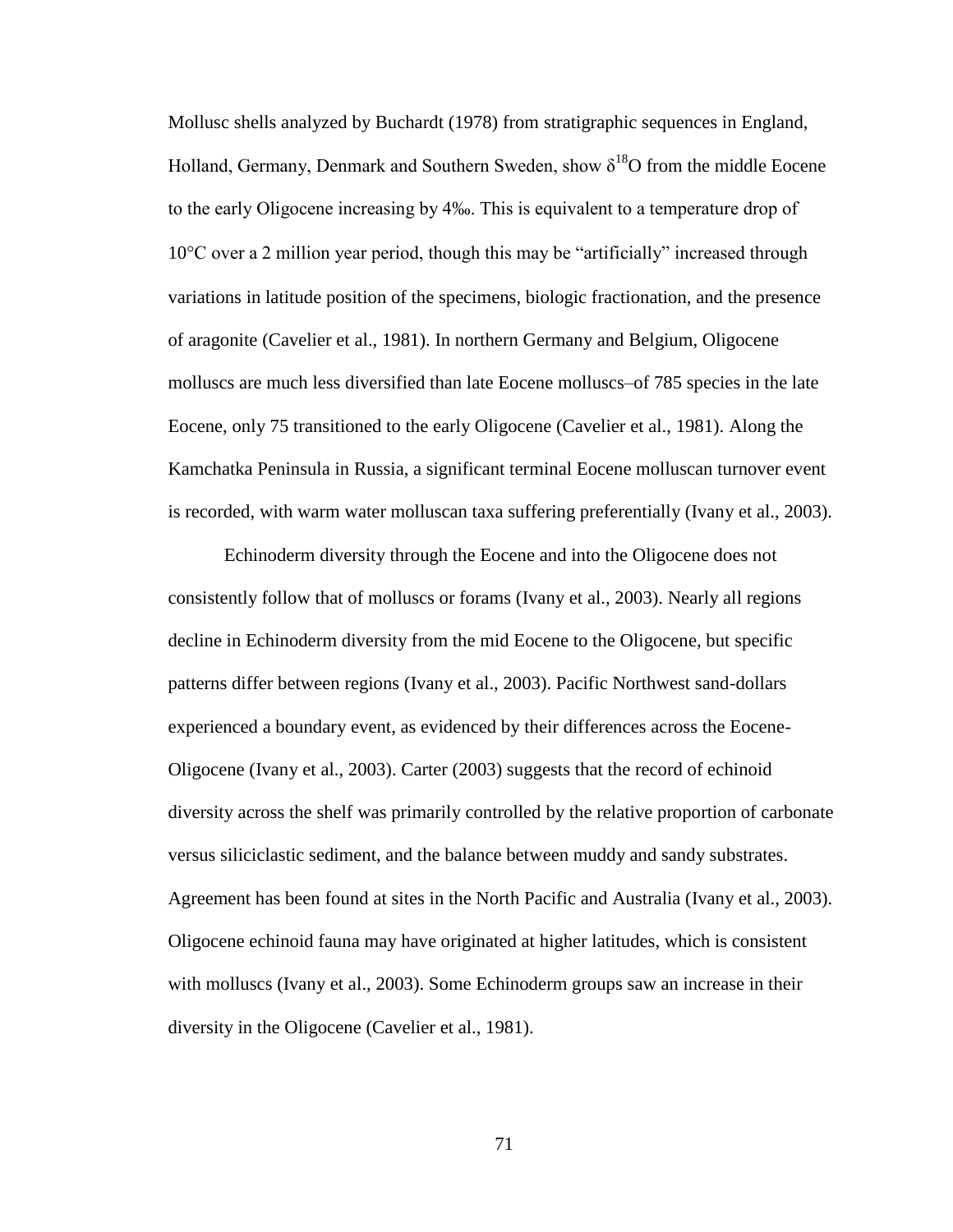Other marine invertebrate groups were impacted by climate change in the North Atlantic and Europe. At the Eocene-Oligocene boundary, significant drops in Ostracode species richness at several sites in Northwest Europe are noted (Cavelier et al., 1981). This is also associated with the transition from dominantly deposit-feeding to dominantly filter-feeding forms, indicating a trend toward low-oxygen conditions (Ivany et al., 2003). Several Tethyan marine vertebrates also went extinct at the Eocene-Oligocene, in some cases due to restructuring of food sources in response to cooling temperatures (Ivany et al., 2003). These include the archeocete whale *Basilosarus*, the giant sea snakes and the sawfish, *Propristis* (Ivany et al., 2003). All other marine vertebrate groups show either a gradual change or no change at all across the boundary (Ivany et al., 2003).

Changing continental climates are evidenced in the terrestrial biota. In the early Tertiary, there was little disparity of climate between vastly distant continents, and forests were present at high latitudes in both hemispheres (Sloan and Barron, 1992). This allowed for the migration of flora and fauna from Asia, south through Africa and across Antarctica into South America, and in the reverse direction (Briggs, 1987). The influx of East Asian vertebrate animals to Australia began in the mid-Tertiary (Briggs, 1987). The tropical zone extended down through South America, Africa and Australia, with tropical rainforest noted in Cameroon during the late Eocene (Jacobs, 2004). Early Tertiary Antarctica supported forest dominated by broad-leaved evergreens and evergreen conifers, species adapted to a high rainfall throughout the year and low to moderate ranges of temperatures; and warm-temperate fauna inhabited the shallow-waters of Australia and Antarctica (Briggs, 1987).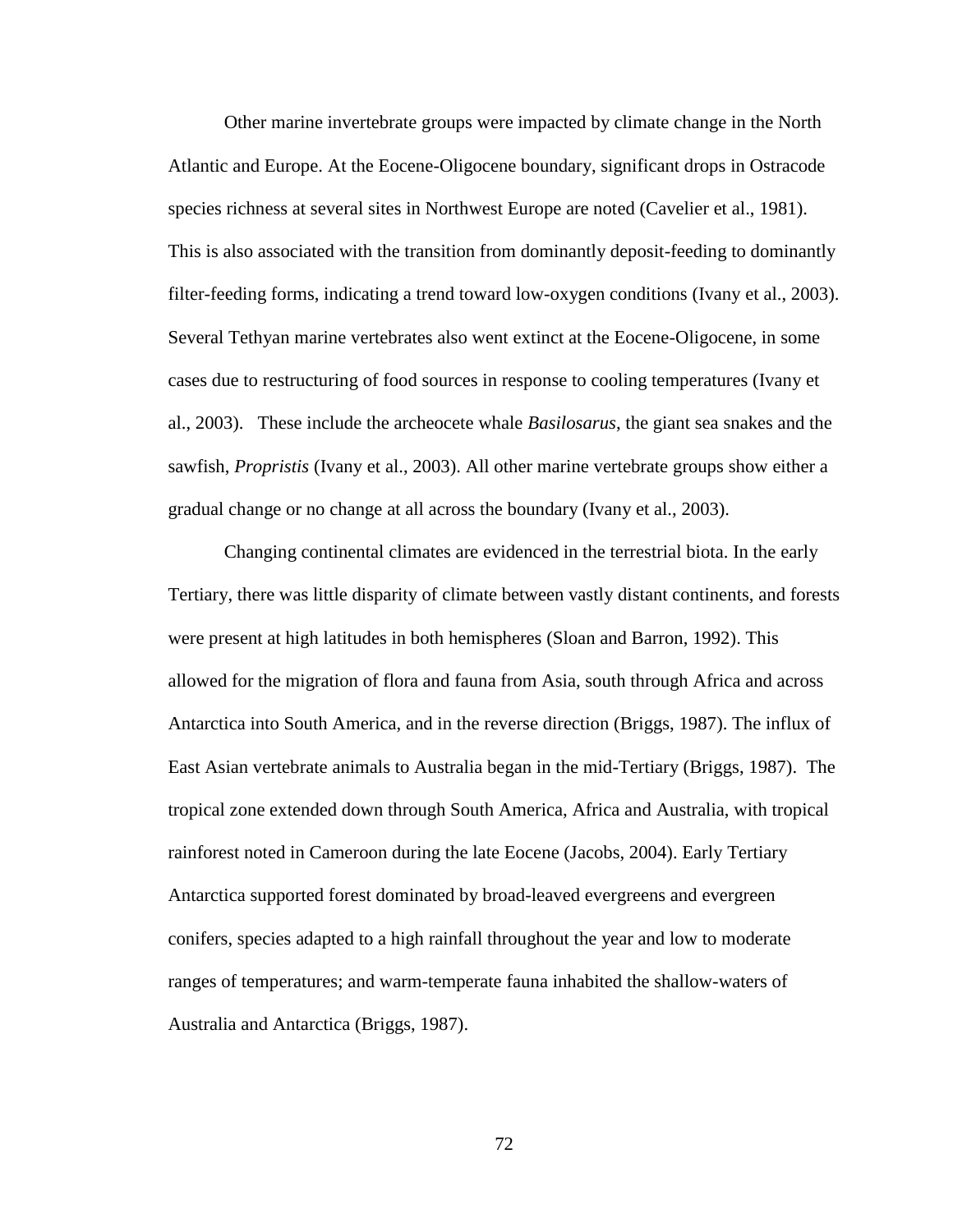In the region where Antarctica and Australia separated, from the mid-Eocene through the Eocene-Oligocene transition, large shifts towards both warmer and cooler conditions were superimposed on a general cooling trend (Exon et al., 2002; Tripati et al., 2005). Antarctica transitioned from a relatively warm environment to developing a continental ice sheet (Exon, 2002; Ivany et al., 2003; Barrett, 2003). Flora was not directly affected by cooling until the thermal threshold at the Eocene-Oligocene was reached; at which point a reduction in the extent of tropical rainforest is noted (Cavelier et al., 1981; Lear et al., 2000). There is evidence that winters became more severe, while summer temperatures were not affected as dramatically (O'Keefe, 1980; Sloan and Barron, 1992). A shadow effect could have been caused by increased atmospheric particulates/ash, due to the increase in explosive volcanism in the south Pacific/Indian Ocean region (Kennett et al., 1985). There were also major turnover events in terrestrial mammals, notably in Europe and North America. Difficulties in establishing good age control and correlating distant sections limits the ability to state that events were isochronous; however, the strong similarity of records between regions, environments and taxonomic groups suggests the turnovers were global (Ivany et al., 2003).

Additionally, major impact events, such as the Chesapeake Bay in North America and Popigai in Russia, may have had important effects on global climate change (Ivany et al., 2003; Cavelier et al., 1981). The enormous amounts of energy released by the two successive impact events may have induced the long-lasting perturbation of the global environment (Stoffler and Claeys, 1987). There are conflicting conclusions regarding the effect of Chesapeake Bay and Popigai Eocene impact events on climate (Ivany et al., 2003). Poag et al. (2003) believes that the impact debris played a role in sustained global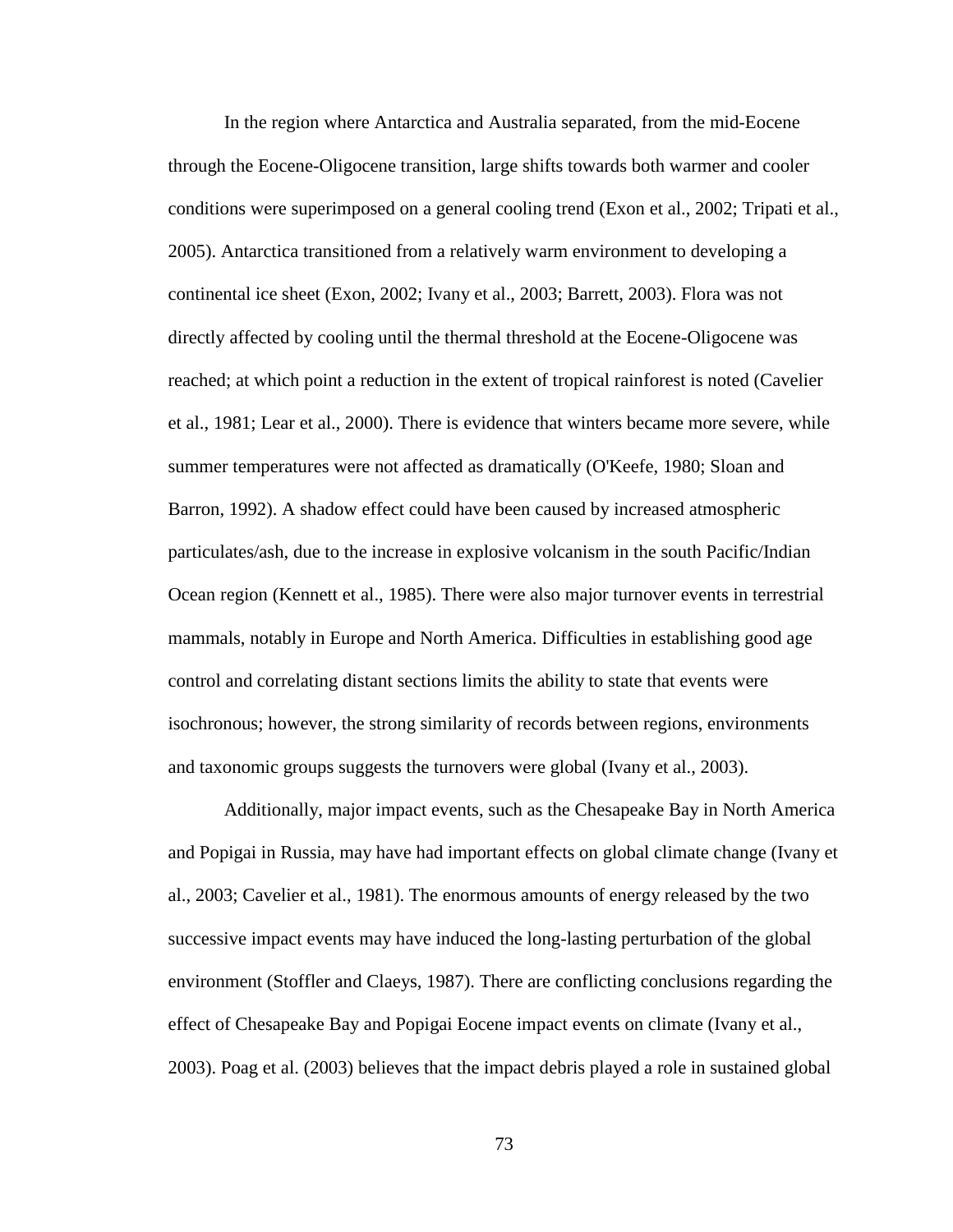warming in the Eocene based on  $\delta^{18}O$  from benthic forams immediately overlying the Chesapeake Bay impact. Additional evidence is provided by a negative global  $\delta^{13}C$ , possibly due to impact perturbations of the global carbon cycle (Poag et al., 2003).

Vonhof et al., 2000, use the 35.5 Ma Popigai impact event to contrast this argument using the  $\delta^{18}O$  from the Popigai location to demonstrate accelerated global cooling. A notable peak in the dinoflagellate *Thalassiphora pelagica* at both locations indicates cooling and increased productivity (Vonhof et al., 2000). Since impact induced cooling is only apparent for a few years at most, some form of feedback mechanism, such as increased albedo, would be necessary and the impact could not be the soul source of cooling (Vonhof et al., 2000). Fawcett and Boslough (2002) note that cooling could have been re-enforced by the formation of a ring of impact debris around the earth, casting a shadow and shading the tropics for ~100,000 years (Fawcett and Boslough, 2002).

O'Keefe (1980) suggests that the tektite/microtektite strewn field across North America occurred at 34.4 my BP, and originated not as impact debris, but as extraterrestrial forms which had formed a ring around the Earth. The ring's existence in the equatorial plane would create a shadow over North America in winter months, when the sunlight is directed toward the earth from the south, but not during the summer months, when the sunlight is directed from above (O'Keefe, 1980). This would account for winters becoming more severe, and the summers not being affected (O'Keefe, 1980). Sloan and Barron's (1992) climate model supports winter climatic sensitivity. However, it is more likely that these impact events only caused short term, possibly severe, regional effects on climate; they may have played a role in accelerating whatever underlying forces were already at work (Ivany et al., 2003; Cavelier et al., 1981).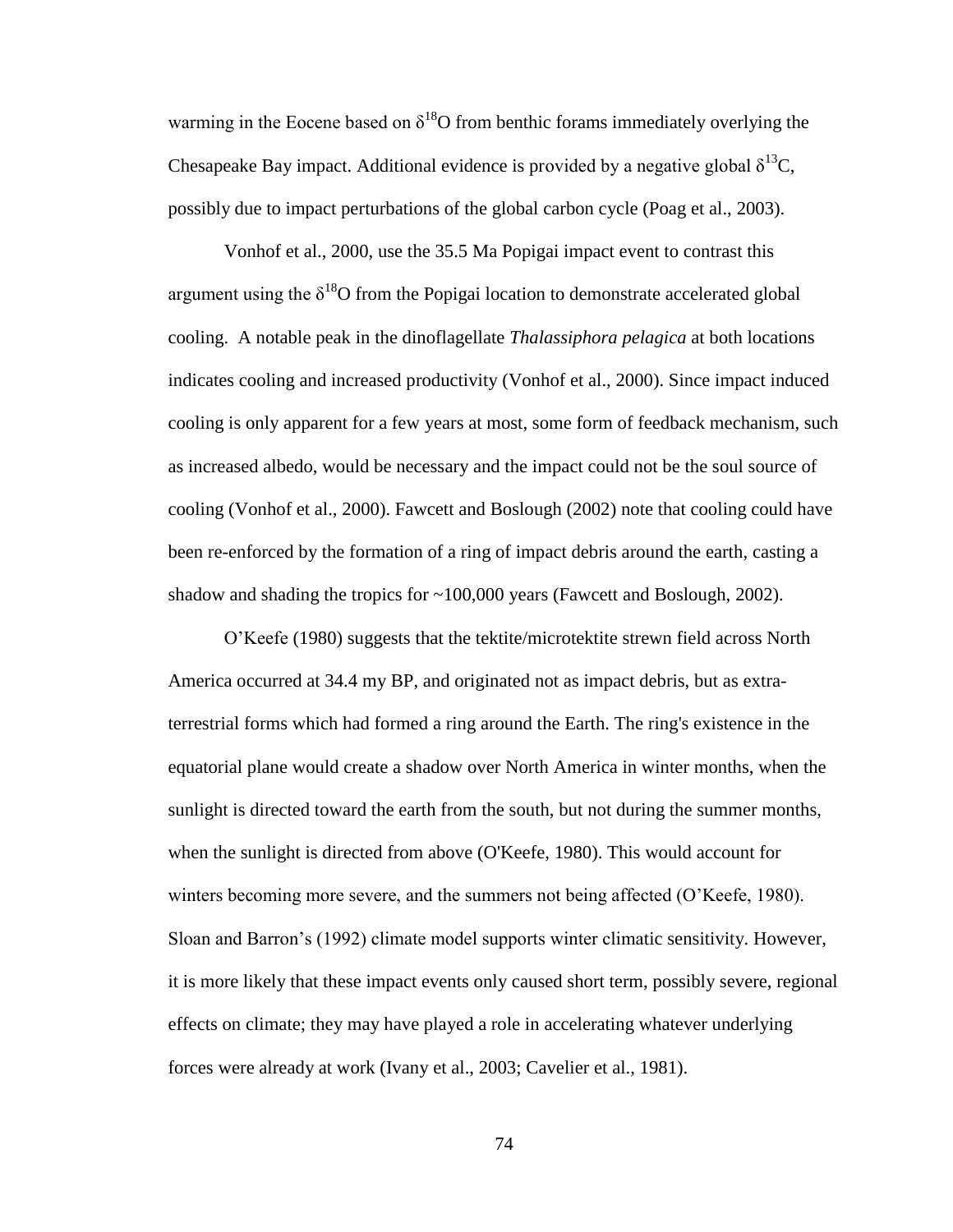It has been suggested that the late Eocene bolide impacts may have played a role in extinction at the time (Poag et al., 2003). Due to poor preservation, this issue is unresolved in the Carolinas, and shown to have no correlation in the Gulf Coast (Ivany et al., 2003). Given that so many researchers have noted extinction events beginning in the middle Eocene and ending in the early Oligocene (both well before and after the impact events), it is unlikely that Chesapeake Bay or Popigai had a significant effect on global biota (Ivany et al., 2003). The microtektites in the mid-late Eocene are the only association of an extraterrestrial and extinction event, and it is the least significant extinction event in the late Eocene (Swisher and Prothero, 1990).

#### *Eurasia*

Much of Europe and Asia reside at the same latitudes as North America, many of the depositional environments were therefore affected by similar climatic conditions. Comparisons between the regions are therefore useful for understanding the impact of global changes in climate. The orogenesis of the Alps and the simultaneous reduction of the Tethyan Sea exaggerated the climatic zonation of the continental and marine regions of Europe (Cavelier et al., 1981). The exaggerated relief of the Alps may have increased the albedo effect while the reduction of the Tethyan Province diminished the east-west circulation of warm surface water (Cavelier et al., 1981).

Several varieties of relict flora existed across Greenland, Iceland, Europe and North America in the early Eocene, including Ginkgo, Sequoia, Liriodendron and Ceridiphyllum (Briggs, 1987). Terrestrial tropical flora retreated in Europe from the Paleocene into the Eocene (Cavelier et al., 1981). Major extinctions of forest adapted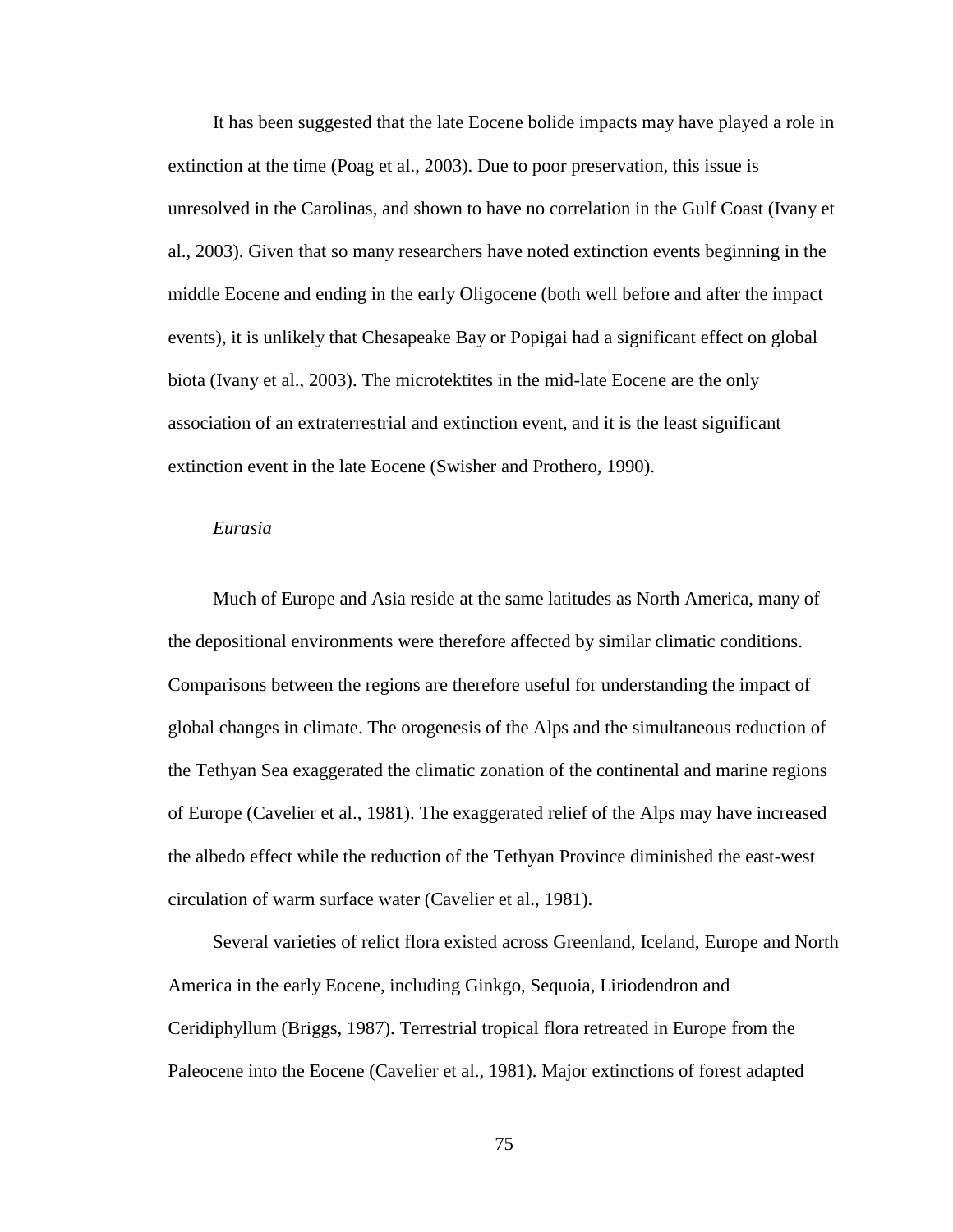archaic species also occurred (Hartenberger, 1988) and were replaced with more modern fauna with a size distribution suggestive of dry, open rangeland (Retallack, 1992), but clear evidence of a drying trend is not noted (Prothero, 1994). Changes in European floras were subtle, likely because climate was moderated in many parts of Europe by location on humid coastal islands (Prothero, 1994). In general, the pollen record demonstrates increases in temperate plants and conifers and a loss of the last tropical and subtropical vegetation as late Eocene evergreens, bald cypresses, and reed marshes were replaced by mixed deciduous/evergreen flora (Prothero, 1994).

On the Isle of Wight, southern England, palynological evidence from the Hampshire Basin indicate an onset of cooling in the latest early Eocene with no evidence for a sudden climatic change at the end of the Eocene (Collinson et al., 1981). Palynoflora of the middle Eocene underwent gradual replacement of aquatic macrofloral assemblages by ferns while previously abundant tropical and subtropical macroflora were reduced to absence by the early late Eocene (Collinson et al., 1981). Contrary to this finding, the inland Paris Basin floral community pattern of evolution indicates a marked change in the late Eocene following the gradual diminution of tropical species to more temperate species through the Paleocene and into the Eocene (Cavelier et al., 1981). The average number of species increased from 90-270 in the late Eocene, quickly dropping to 50 across the transition (Cavelier et al., 1981).

An important break in the faunal succession of land mammals of the European Paleogene is known as the Grande Coupure (Cavelier et al., 1981). It was established primarily on the evolution of larger mammals between the late Eocene and late early Oligocene in Western Europe, although it is also noted in North America and Asia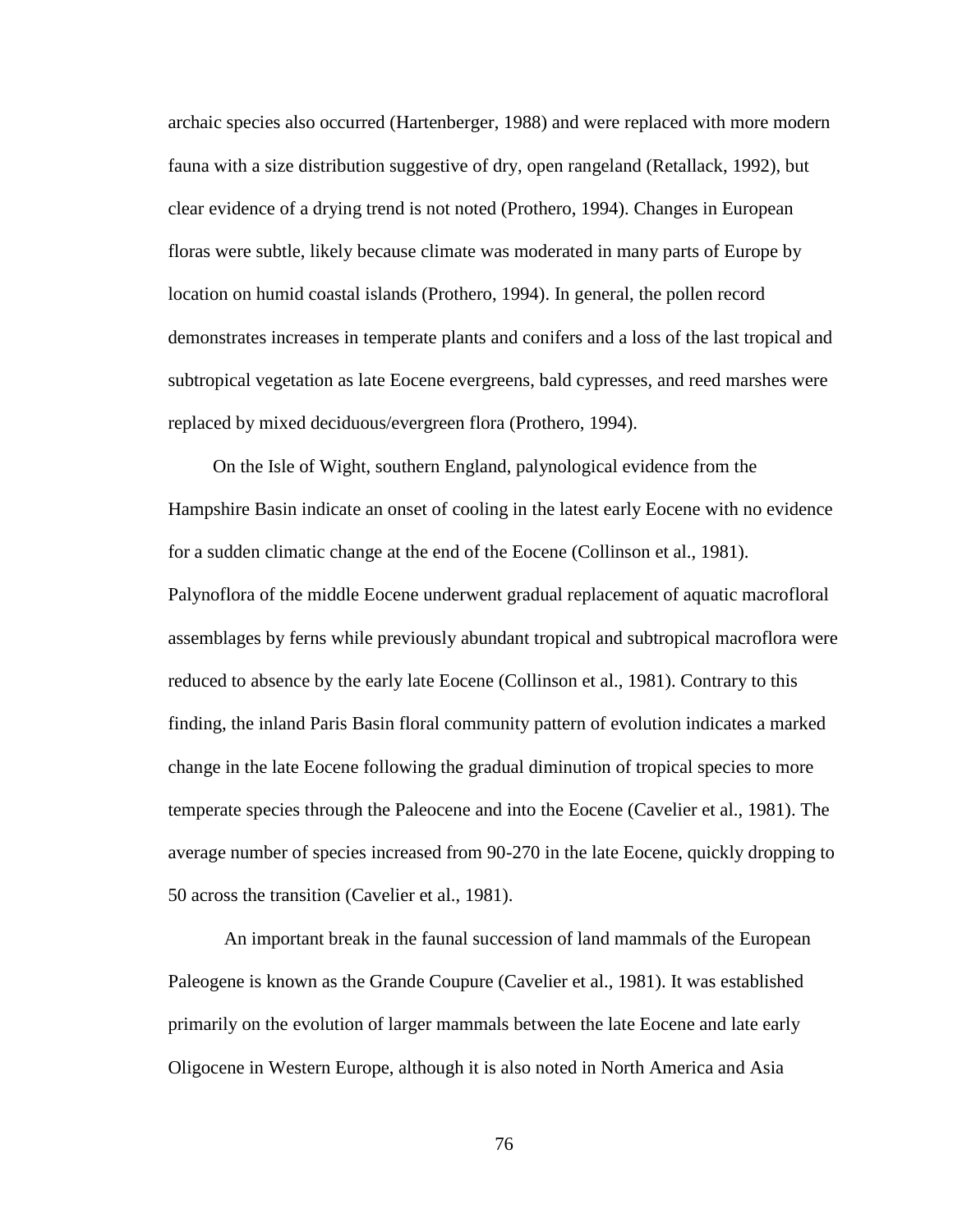(known as the Mongolian remodeling) (Cavelier et al., 1981; Hartenberger, 1998; Meng and McKenna, 1998).

# *North America*

The US Gulf Coastal Plain is one of the best sections of fossiliferous Paleogene sediments in the world (Ivany et al., 2003). Precise location of the Eocene-Oligocene transition in the Gulf Coastal Plain vertical sections has been a matter of debate. The contact of the Red Bluff Clay with the underlying Shubuta Clay Member of the Yazoo Clay is typically defined as the lithologic boundary between the Eocene and Oligocene (Fluegeman, 2009). Many researchers recognized the Eocene-Oligocene boundary at the Jackson-Vicksburg lithologic contact in the western Gulf Coastal Plain, while others dispute this (Fluegeman, 2003). Detailed studies of the planktic and benthic foraminifera from the Mossy Grove core show that the Eocene-Oligocene boundary is actually within the Yazoo Clay, rather than at the Yazoo-Red Bluff lithologic contact (Fluegeman, 1996, 2003, 2009). In eastern Mississippi, the Eocene-Oligocene boundary is recognized through the use of planktonic foraminifera and calcareous nannofossils as occurring at the unconformable sequence boundary of the Yazoo-Red Bluff contact (Fluegeman et al., 2009). In Alabama, the Eocene-Oligocene boundary is placed within a condensed section at the contact between the Shubuta Member of the Yazoo Clay and the Red Bluff Clay (Fluegeman et al., 2009). The unconformity at the Yazoo-Red Bluff contact was produced by a fall in relative sea level possibly associated with Oi-1 (Fluegeman, 2009; Fluegeman et al., 2009).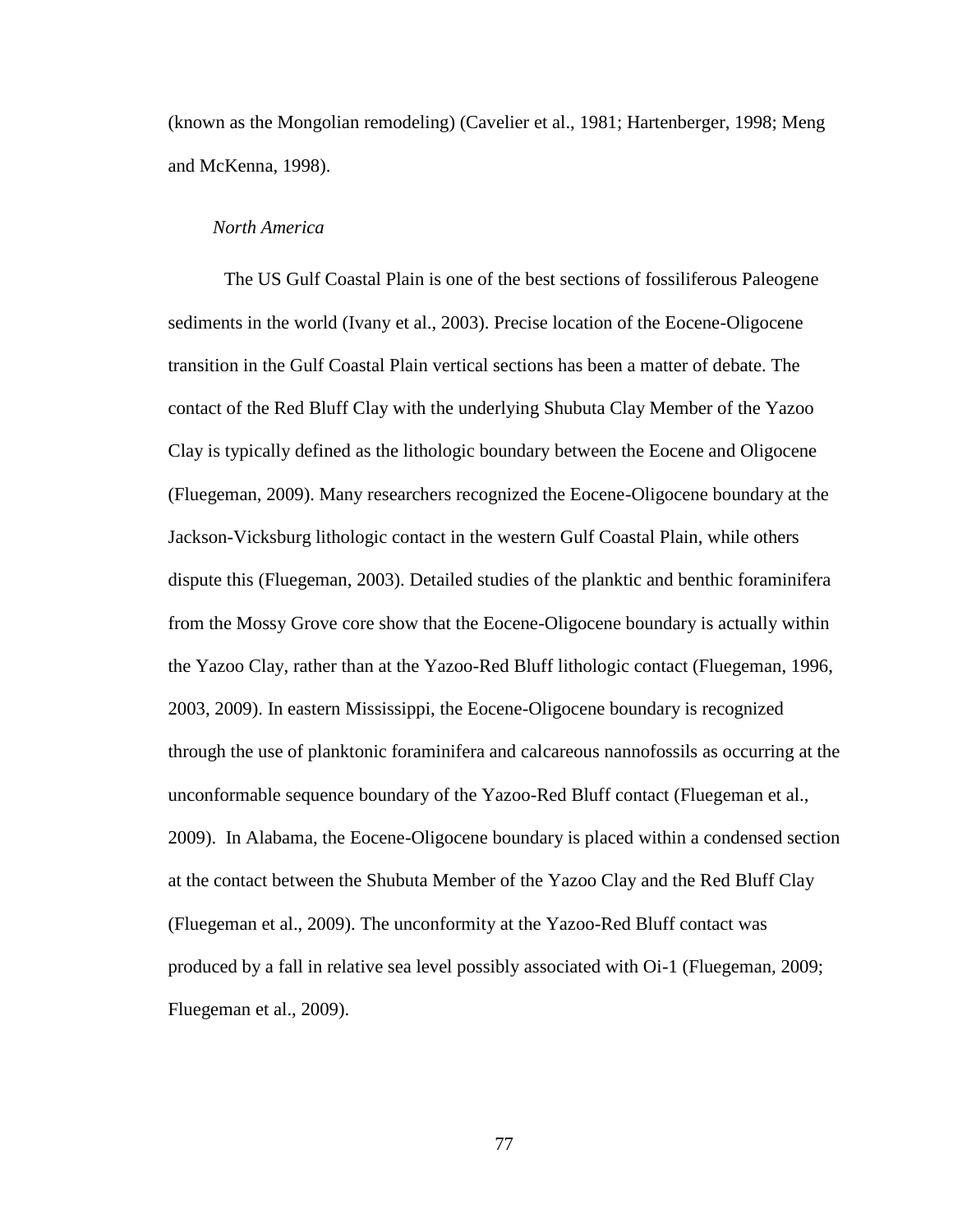The Jackson benthic foraminiferal fauna is typical of the Jackson Group, and spans the upper Eocene and lowermost Oligocene, while the Vicksburg fauna occurs exclusively in the lower Oligocene Vicksburg Group; thus the Eocene-Oligocene biostratigraphic boundary based on planktonic foraminifera in the Gulf Coastal Plain occurs below the benthic faunal transition (Fluegeman, 2003). Specifically, the Eocene-Oligocene boundary is 16.6 meters below the Jackson-Vicksburg lithologic contact–well within the Yazoo Clay, with no Vicksburg species identified in any of the samples at the Mossy Grove core (Fluegeman, 1996, 2003). The transition between the two benthic faunas is gradual, with some noticeable changes, namely last appearances of some forams prior to the Red Bluff Clay coeval with some first appearances (Fluegeman, 2003). Species distributions, however, show a sharp transition, with Jackson species having their highest occurrence at the Yazoo-Red Bluff contact and Vicksburg species having their lowest occurrence at or near the Yazoo-Red Bluff contact (Fluegeman, 2009).

Concurring evidence is found in the Mobil #1 Young, WCLC, and Ketler cores in southeast Mississippi. The benthic foram turnover occurs above the unconformity associated with the base of the Vicksburg Group (Fluegeman et al., 2009). Paleomagnetic studies conducted by Echols et al. (2003) on the Young core indicate that all but the upper 0.15m of the Yazoo Clay are within Chronozone 13r while all but the lower 0.46m of the Red Bluff are within Chron 13N (Fluegeman, 2009). Therefore, where samples were viable, the Red Bluff is Oligocene in age (Fluegeman, 2009). This indicates that the Jackson-Vicksburg benthic foraminiferal faunal turnover is not related to an event at the Eocene-Oligocene, but to an early Oligocene event, possibly the Oi-1 Antarctic glacial event (Fluegeman, 2003).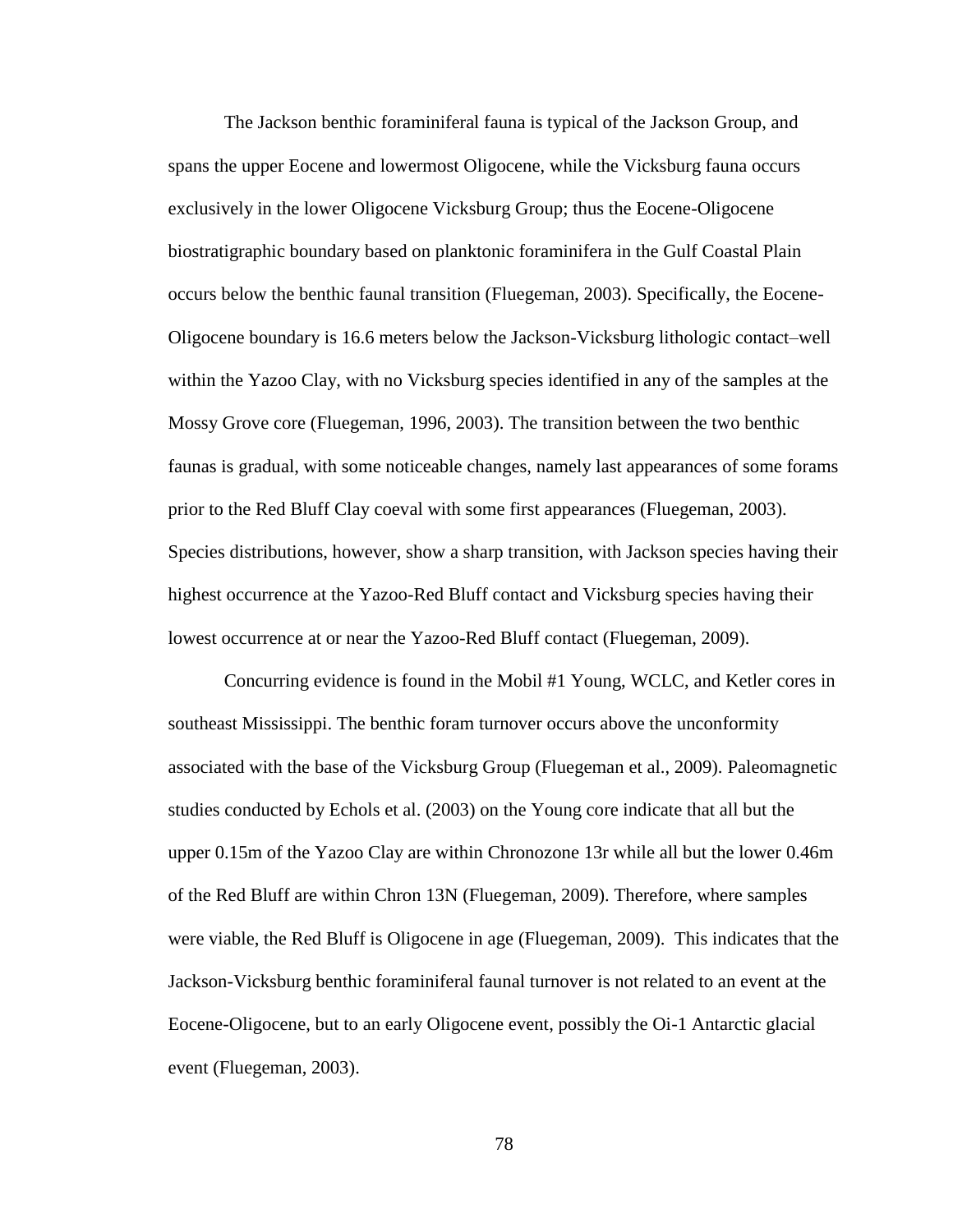The Eocene-Oligocene marks the end of the characteristic shallow-marine Tethyan fauna in North America (Ivany et al., 2003). The Atlantic Coastal Plain molluscan diversity is characterized by pulses of extinction rather than origination (Ivany et al., 2003). US Atlantic Coast Molluscan faunas shared a taxonomic affinity with Gulf Coast assemblages (Campbell and Campbell, 2003). Both experienced similar step-wise extinction patterns across the middle to late Eocene, with no taxa from one stratigraphic unit surviving to the next (Campbell and Campbell, 2003). The Gulf Coastal Plain molluscan species experienced significant losses. More than 95% of the Gulf Coast molluscan species went extinct (Ivany et al., 2003), including 97% of gastropod species and 89% of bivalve species (Prothero, 1999). The Gulf Coast molluscan extinction correlates with type one sequence boundaries indicating sea level drop (Ivany et al., 2003; Fluegeman, 2009). In many cases the extinctions at the Gulf Coast were true extinctions rather than emigrations (Dockery and Lozouet, 2003).

New species originations with distinctly new biota were concomitant with extinctions throughout North American oceans (Ivany et al., 2003). First appearances must have included a substantial amount of immigration rather than evolution in situ, due to rapidity of originations and lack of severe diversity loss (Ivany et al., 2003). Echinoderm diversity in the Southeast actually increased from the middle to late Eocene, and then declined into the early Oligocene (Carter, 2003). In Alaska, origination exceeded extinction, and Alaskan fauna were unaffected by Eocene-Oligocene boundary extinction (Ivany et al., 2003).

The backfilling of the rise of the Cascadian Province and Rocky Mountains is expected to have had a similar effect as the Alpine orogenesis and closing of the Tethys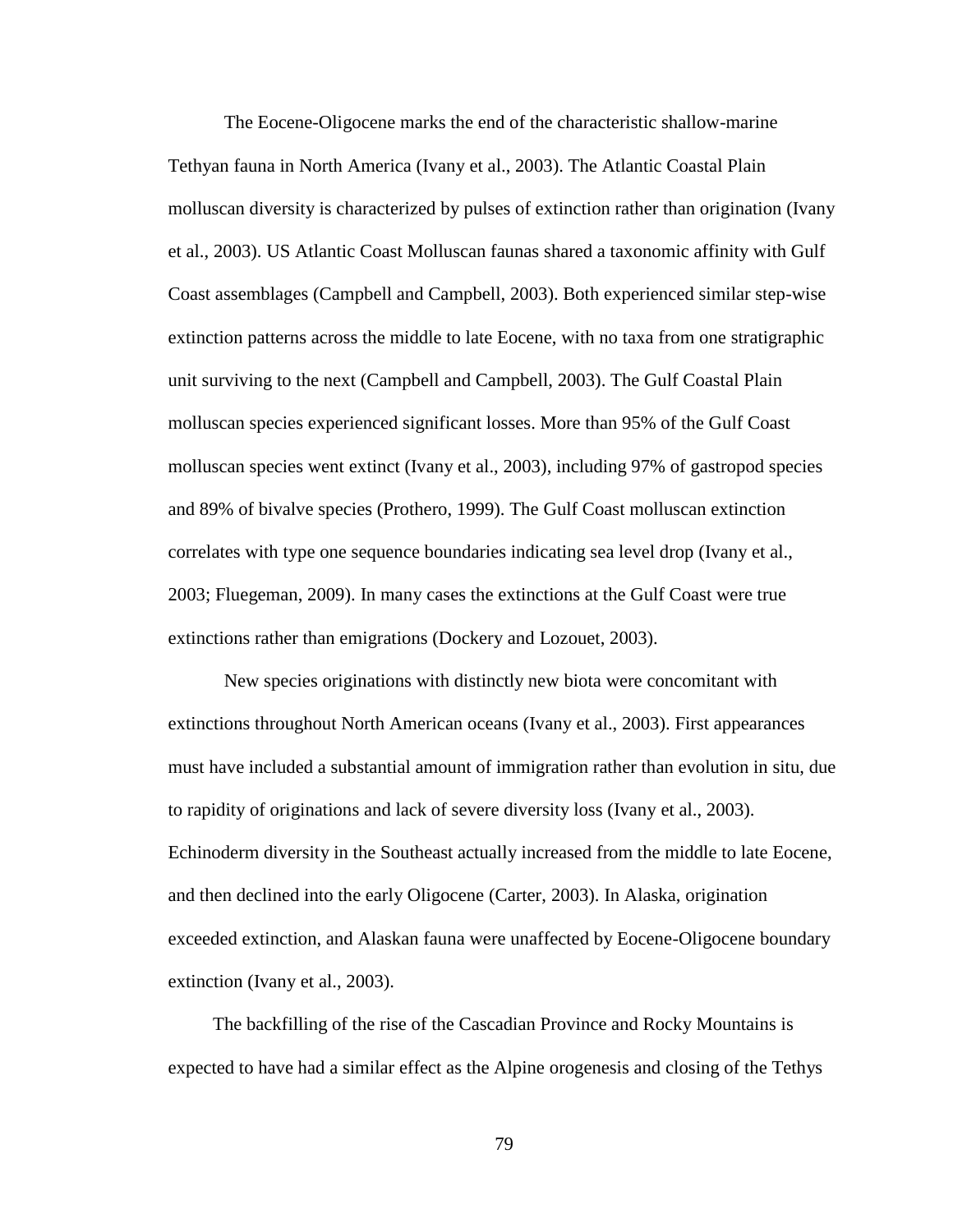Sea in Europe, and the Tibetan plateau uplift in Asia – exaggeration of the climatic zonation between the continental and marine regions of North America. Increased land surface led to higher albedo and increased weathering rates, which contributed to removing more  $CO<sub>2</sub>$  from the atmosphere. Reduction of the intercontinental seaway diminished longitudinal circulation of warm surface water. Volcanic activity also increased in the region, stacking sedimentary sequences with ash. Ejected particulate matter would have added to the albedo effect, though this may have been countered by the concomitant release of greenhouse gases.

Rising mountain ranges would have interfered with regional air current patterns, creating rain shadows and microclimates for parts of North America. Based on topography-atmospheric circulation models conducted by Sloan and Barron, variations in the height of mountain elevations on Eocene continents had the greatest effect on precipitation distributions at the windward (upwind) side of the mountain ranges– especially in North America (Sloan and Barron, 1992). The result was a decrease in precipitation for the continental interior due to the rain shadow effect as mountain height increased (Sloan and Barron, 1992). Orographically induced drying of continents could have begun when mountains were as low as 1000 meters (Sloan and Barron, 1992).

Cooling and concomitant drying are seen in paleosols across the continent. Paleosols in the Pacific Northwest are represented by 500 ky to 1.6 My of gradual climate change and concomitant soil development recording a transition from a subtropical to a humid temperate environment at 34 Ma corresponding to the marine event Oi-1 (Bestland et al., 1997). Stepwise increases in central Oregon sedimentation rates across the Eocene-Oligocene reflect a drying climate and sparser landscape cover (Bestland et al., 1997).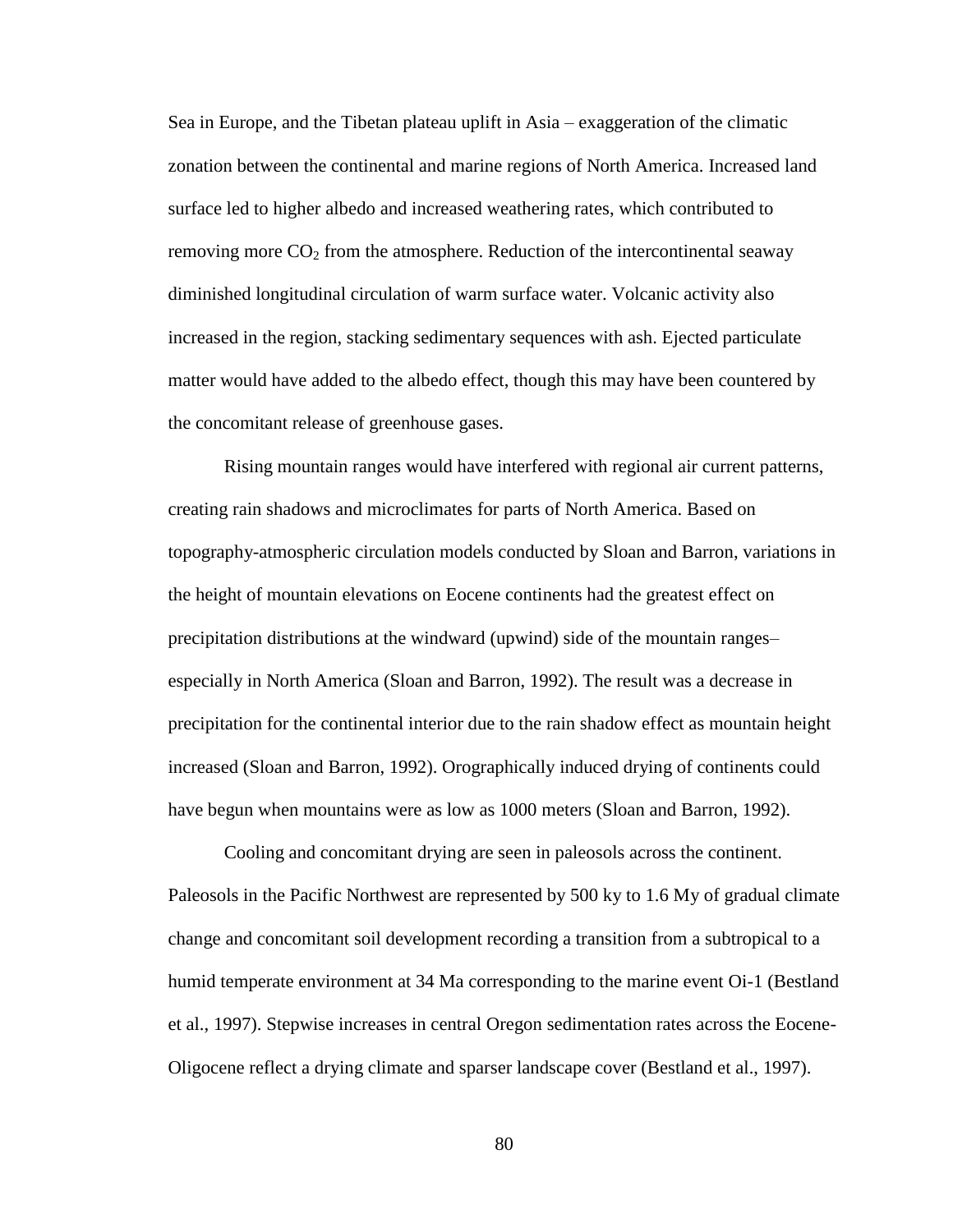In Wyoming, floodplain deposits indicate climate transition from wetter to drier conditions, and were ultimately replaced with eolian deposits, indicating increased aridity (Kraus, 1997; Prothero, 1999). Even in the Big Bend region of west Texas where the climate of the earliest Oligocene was likely tropical with high rain fall, a pronounced (2-3 month) dry season is noted (McBride et al., 1968).

The debate regarding the role of climate change on North American flora and fauna at the Eocene-Oligocene is ongoing (Hartengerber, 1998). In addition to paleosols and sediments, climate change throughout the continent is largely recorded through the extinction of Eocene forms adapted to local conditions and their replacement by immigrants in the early Oligocene (Cavelier et al., 1981). Generally, the floral fossil record supports drying associated with cooling throughout the Eocene and across the Eocene-Oligocene boundary. Much of North America experienced a floral change from paratropical forests, which were widespread from the late Cretaceous into the early Eocene, to broad-leaved deciduous forests by the Eocene and into the Oligocene similar to those in New England today (Cavelier et al., 1981; Kraus, 1997; Prothero, 1999). Eocene vegetation in the Willwood formation indicates a mean annual temperature of 13°C-18°C and seasonal rainfall (Kraus, 1997). Pollen from San Diego and the Gulf Coast marine sequences show that cooling and drying actually began in the middle of the middle Eocene; tropical palms, elms, and walnuts were replaced by sycamore and hickories, and shrubs, herbs, and grasses (Prothero, 1994). The end of the middle Eocene shows further cooling and drying as oak pollen counts increase (Prothero, 1994). The pattern of evolution of the Northern Hemisphere flora leads to the conclusion that at the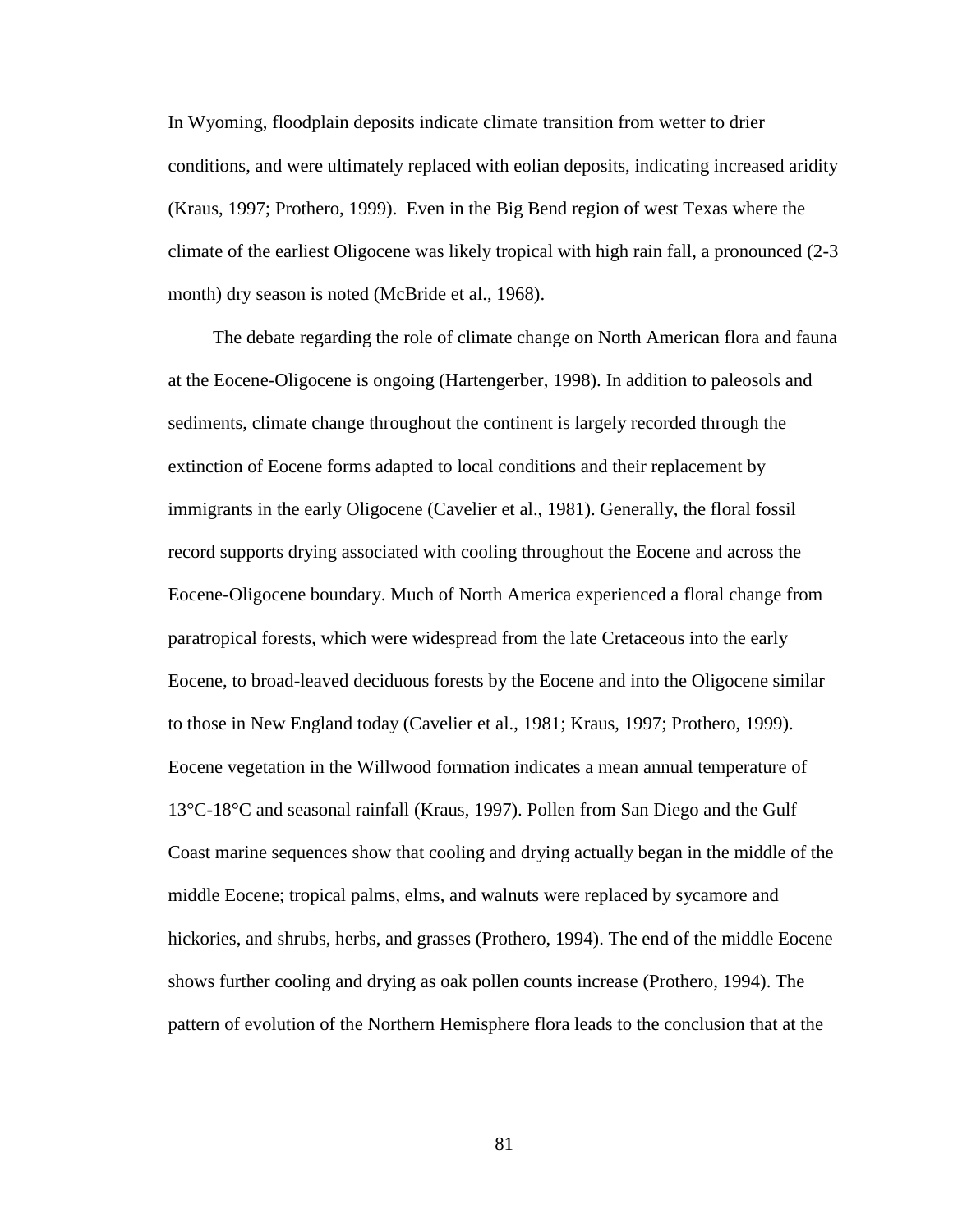Eocene-Oligocene boundary there was a general drop of temperature accompanied by a period of great drought (Cavelier et al., 1981).

Gulf Coast Jackson formation floras represent tropical rain forest with MAT of 28°C (82°F), but the overlying Vicksburg formation contains too few megascopic plants for comparison (Prothero, 1994). Changes in pollen are striking, though. In Mississippi and Alabama, massive extinctions of late Eocene pollen taxa are noted, while the Vicksburg formation includes abundant cool, dry-adapted oak pollen (Prothero, 1994).

Declining diversity among turtles, crocodiles and champsosaurs in the latest Tertiary are indicative of mild winters with approximately  $13^{\circ}$ C cold month mean temperatures, and dry climates (Hutchison, 1982). Aridity may have been annual or seasonal, resulting in few permanent bodies of water (Hutchison, 1982). Mammalian evolution through the Eocene was characterized by immigration as well as extinction. Asian animals had been migrating to North America periodically via the Bering land bridge since the Cretaceous, but in the late Eocene mammals adapted to woodland savanna and scrubby habitats arrived (Briggs, 1987). Immigrants included several groups of lophodont rodents, pig-like enteledonts, several families of artiodactyls, and several groups of perissodactyls, including tapiroids and rhinocertoids (Briggs, 1987). There were numerous insect migrations back and forth across Beringia (Briggs, 1987). One interesting example is the primitive generic line Sortosa, of the caddisflies, which originated in Asia, migrated to North America in the late Cretaceous, then migrated to South America and produced a descendant line, Chimarra (Briggs, 1977). Chimarra migrated to North America, then back to Asia in the Paleocene-Eocene, then finally back to North America in the late Eocene (Briggs, 1987).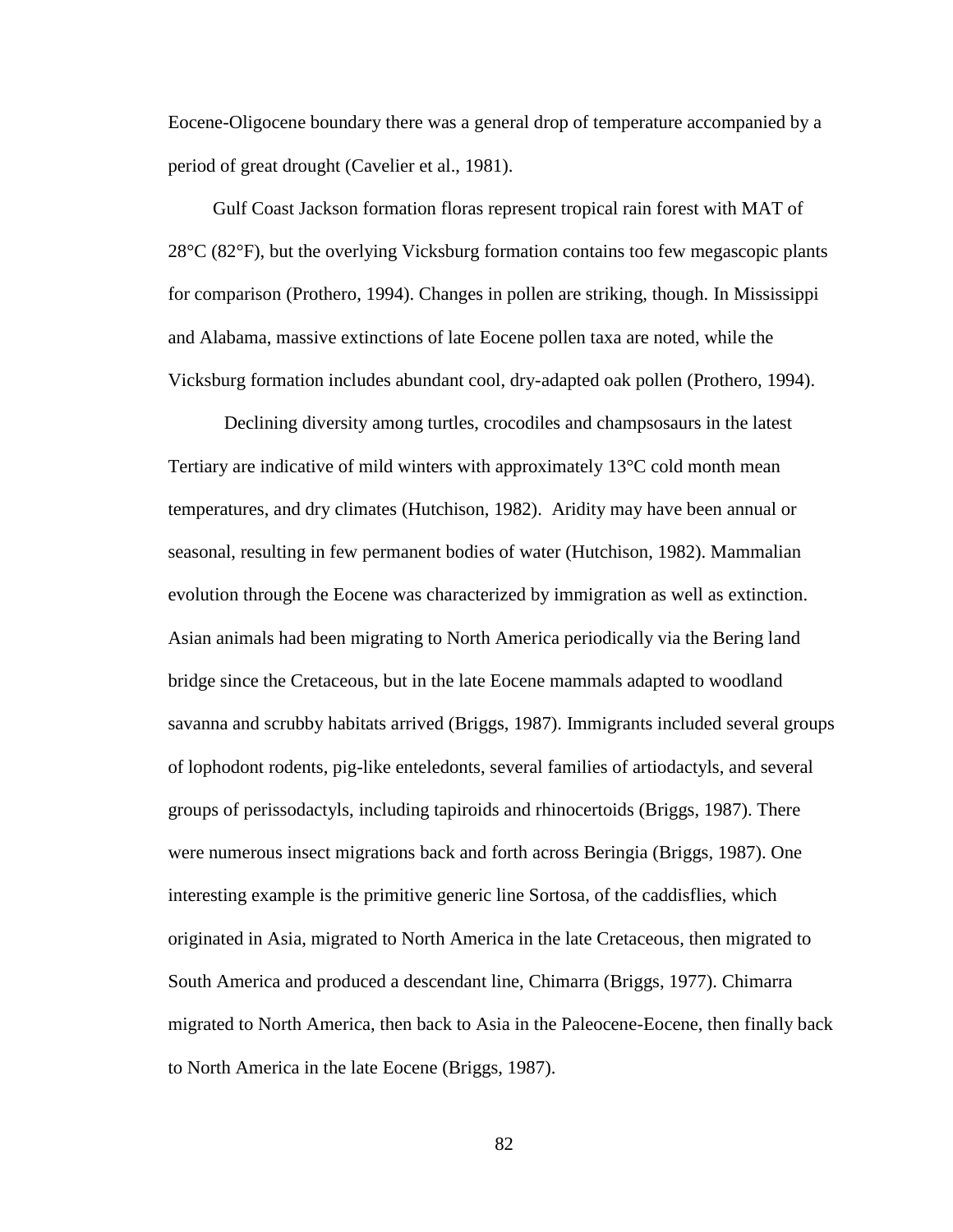The Terminal Eocene is represented by relatively minor extinctions in the Chadronian-Orellan North American Land Mammal Age (NALMA) compared to the middle Eocene (Swisher and Prothero, 1990). Most of the faunal responses during the Chadronian-Orellan transition had already taken place more than 250 ky before the climatic crash of the early Orellan (Prothero, 1999). That being said, the Grande Coupure event in mammals, rodents and reptiles of Europe is noted in North America (Cavelier, Claude et al., 1981). This was a period of low diversity, followed by extinction and subsequent renewal of equally low diversity (Cavelier, Claude et al., 1981). The brontotheres, oromerycid artiodactyls, and the cylindrodont rodents disappeared, and the oreodont *Miniochoerus* underwent slight dwarfing (Prothero, 1999).

#### **The White River Badlands**

Badlands National Park, South Dakota USA is located in the southwest section of the state. The modern average low temperature is  $37 \text{ F} (2.7^{\circ} \text{C})$  while the modern average high temperature is 63 F (17.2°C), with MAP of 15.6 inches The climate is generally characterized by hot, dry summers (July and August temperatures  $\sim$ 91.5 F, (33 $\degree$ C) with precipitation of ~1.7 inches) and cold, dry winters (December and January temperatures are 36.5 F (2.5°C) precipitation is .295 inches) (nps.gov). Sudden storms can occur in any season, although most precipitation occurs in the summer months (nps.gov). Vegetation is currently defined as a mixed-grass prairie, bridging the gap between the moister tallgrass prairie to the east and the drier short-grass prairie to the west (nps.gov). Some cattle and bison herding is conducted on and around the park. Prairie dog populations are abundant, and mountain goats are also common in the park. Much of the foundation for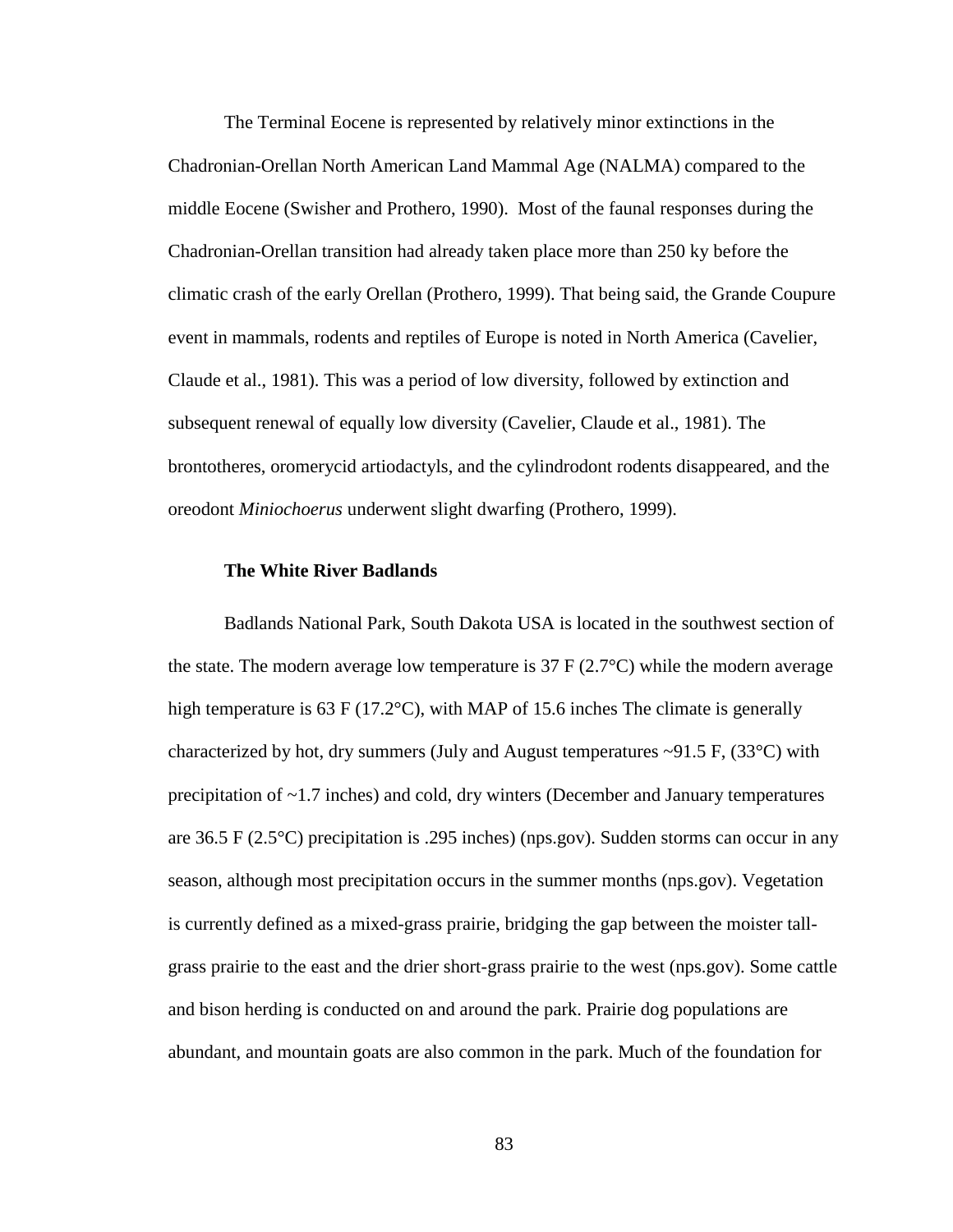the current vegetative and faunal adaptations to the land are due to the transition in the early Oligocene, as will be discussed.

At the Pinnacles area, at least ten fossil soil series can be recognized, each representing a particular ancient environment (Retallack, 1983). Additionally, the Badlands region has always been among the most important collecting areas for White River mammals, with serious study beginning in the 1940's (Prothero and Whittlesey, 1998). These were extensively discussed in the preceding chapters.

"Smectite and the presence of fossil alligator and soft-shelled turtle at comparable stratigraphic horizons elsewhere in South Dakota are evidence that for a long time, climate in this area was humid and subtropical to warm temperate" (Retallack, 1983). Abundant rainfall and a forested subtropical environment are evidenced throughout the region and land snails adapted to wet, subtropical habitats were abundant (Prothero, 1999; Stoffer, 2003). It is important to note that Hackberry endocarps are the only direct fossil evidence of a plant formation, even fossil pollen samples are not found, as they are poorly preserved in the Badlands (Retallack, 1983; Prothero, 1994).

The climate became drier as the land steadily continued to rise and fill with volcanic ash from the mid to late Tertiary; by the end Tertiary the region was a desert with eolian deposition (Stoffer, 2003). A subtle change in vegetation from forests in the yellow mounds to woodlands during deposition of the Interior paleosols, and finally open woodland during the Gleska series is observed in the paleosols (Retallack, 1983). The land snails were replaced by smaller taxa with restricted apertures, typical of drier climates; while aquatic reptiles and amphibians gave way to dry land tortoises (Prothero, 1999). Savanna-adapted fauna likely migrated into the Great Plains from elsewhere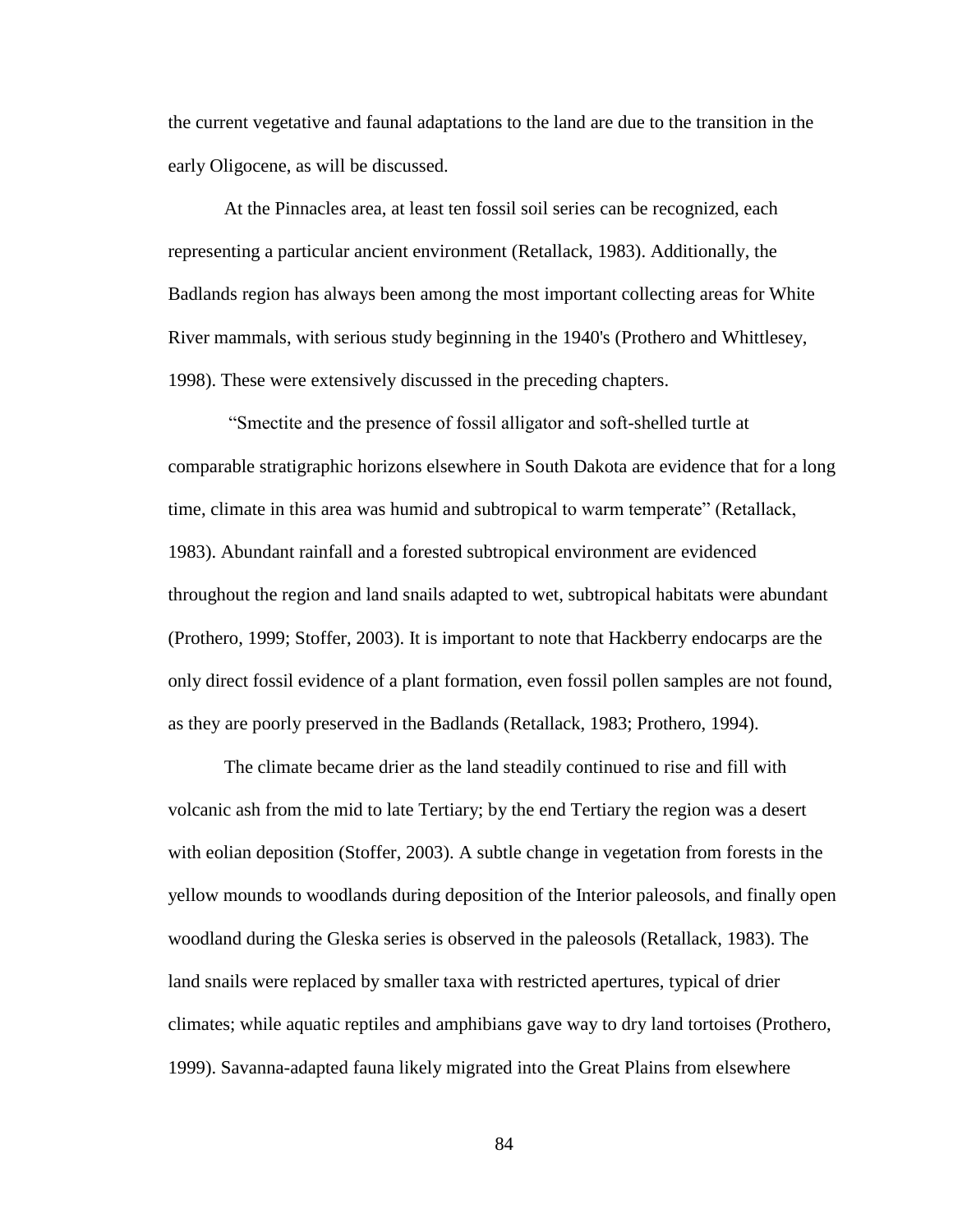before and during the deposition of the Chadron because they appear during a time of extensive woodlands in the Chadron (Retallack, 1983). The woodlands of the Eocene gave way to savannah in the Oligocene (Stoffer, 2003).

While the Eocene-Oligocene boundary is defined stratigraphically as the Chadron-Brule contact, this contact cannot be used to define the Chadronian-Orellan NALMA in the Badlands region because the contact is time transgressive (Prothero and Whittlesey, 1998). High resolution  $Ar^{40}/Ar^{39}$  dating and comparison to the magnetostratigraphy record for the Badlands National Park imply that the Chadronian-Orellan NALMA faunal transition corresponds to the terminal Eocene event and at the division between Chron C13R and C13N, 33.7 Ma (Swisher and Prothero, 1990; Prothero and Swisher, 1992; Prothero and Whittlesey, 1998) (Figure 4). However, the Chadronian-Orellan NALMA must be definable on the basis of fossil taxa.

The Chadronian-Orellan boundary is subtle, with no major "faunal break" (Prothero and Whittlesey, 1998). In the Badlands region the most notable change in fauna is that mammal remains are much more abundant in the Brule, and the once prominent Chadronian titanotheres are missing (Prothero and Whittlesey, 1998). The most useful taxa for characterizing the Chadronian-Orellan transition are the First Appearance Datum (FAD)'s of *Hypertragulus calcaratus, Leptomeryx eransi, Palaeolagus intermedius* and *Miniochoerus chadronensis* and the Last Appearance Datum (LAD) of *Poebrotherium eximium* and *Miohippus grandis* (Prothero and Whittlesey, 1998). Prothero and Whittlesey recommend the beginning of the Orellan NALMA be defined by the FAD of *H. calcaratus* due to its sudden appearance and ease of recognition and characterized by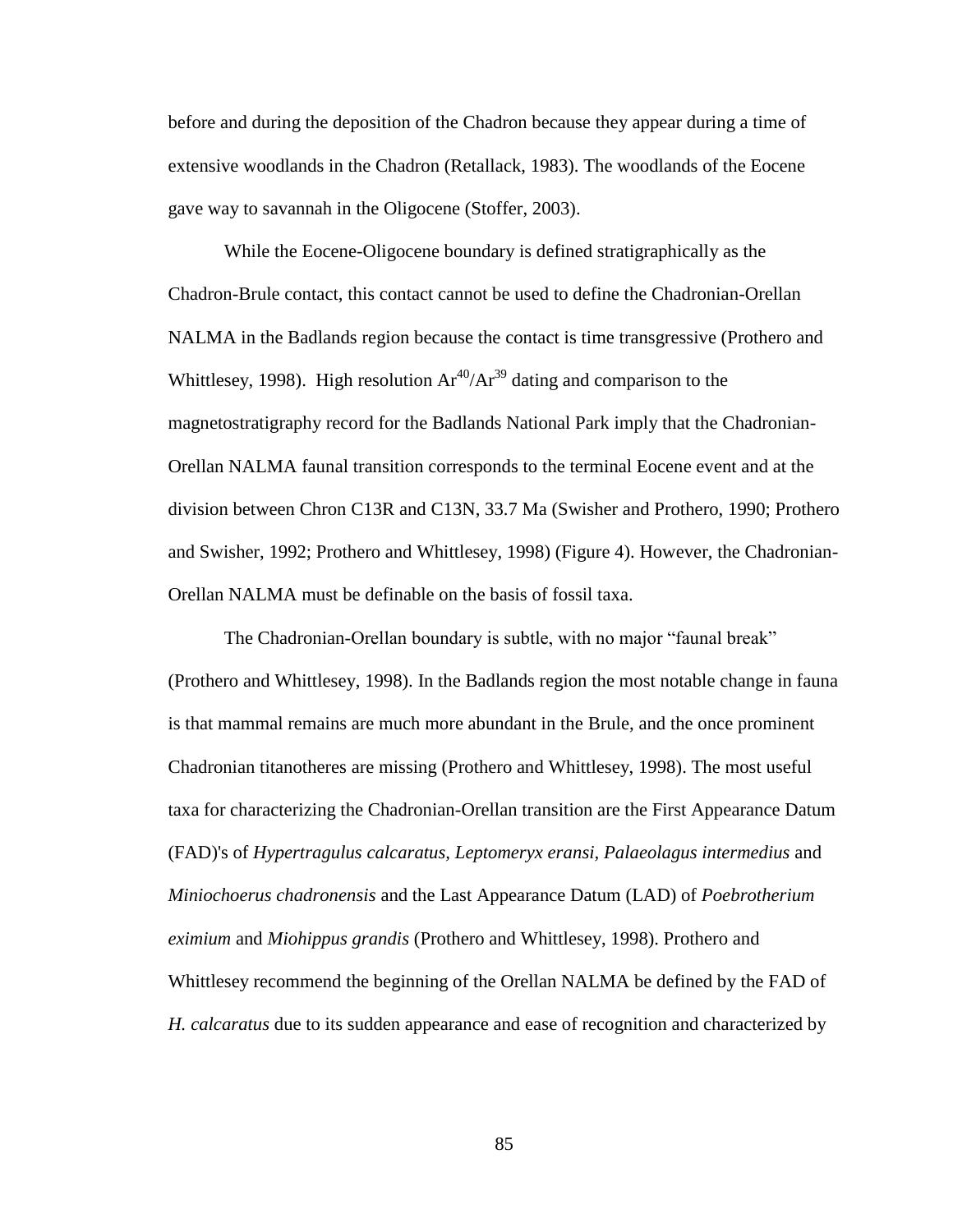the rest of the taxa commonly found in the section and their first and last appearances (Prothero and Whittlesey, 1998). These taxa are described below.

Though faunal change was subtle, extinctions and originations did occur across the Eocene-Oligocene. Extinctions and reductions in diversity at the Chadron-Brule contact were likely due to a disruption in the supply of water and mean annual temperature drop (Hutchison, 1982). Local and temporary steppe environments "probably provided important selection pressures for the evolution of prairie-adapted faunas of the late Tertiary" (Retallack, 1983). In the late Chadronian, the common Badlands rhinoceroid, *Subhyracodon occidentalis*, first occurs and shows no noticeable change in the Orellan (Prothero and Whittlesey, 1998). The amynodontid rhinoceroid, *Metamynodon planiforms,* is the basis of the name of the Metamyndon channels in the lower Scenic Member (Prothero and Whittlesey, 1998).

Several brontothere species also existed from the Chadronian through the late Orellan (Prothero and Whittlesey, 1998). The *Miohippus grandis* ranges only from the early to late Chadronian in the Big Badlands, making its LAD an indicator of the NALMA (Prothero and Whittlesey, 1998). The canid amphicyonids, or "bear dogs" *Daphoenictis* last appears at the end Chadronian, and *Paradaphoenus* first appears in the Orellan (Prothero and Whittlesey, 1998). *Daphoenus vetus* and *D. hartshornianus* range from the late Chadronian through the early Orellan (Prothero and Whittlesey, 1998). Catlike mammals, *Dinictis felina,* range from the Mid-Chadronian to the late Whitneyan, while *Pognodon platycopis* occurs in the Orellan of South Dakota and the Whitneyan of South Dakota and Nebraska (Prothero and Whittlesey, 1998). *H. occidentalis* occurs in the late-early Orellan of South Dakota (lower nodules), North Dakota, Nebraska, and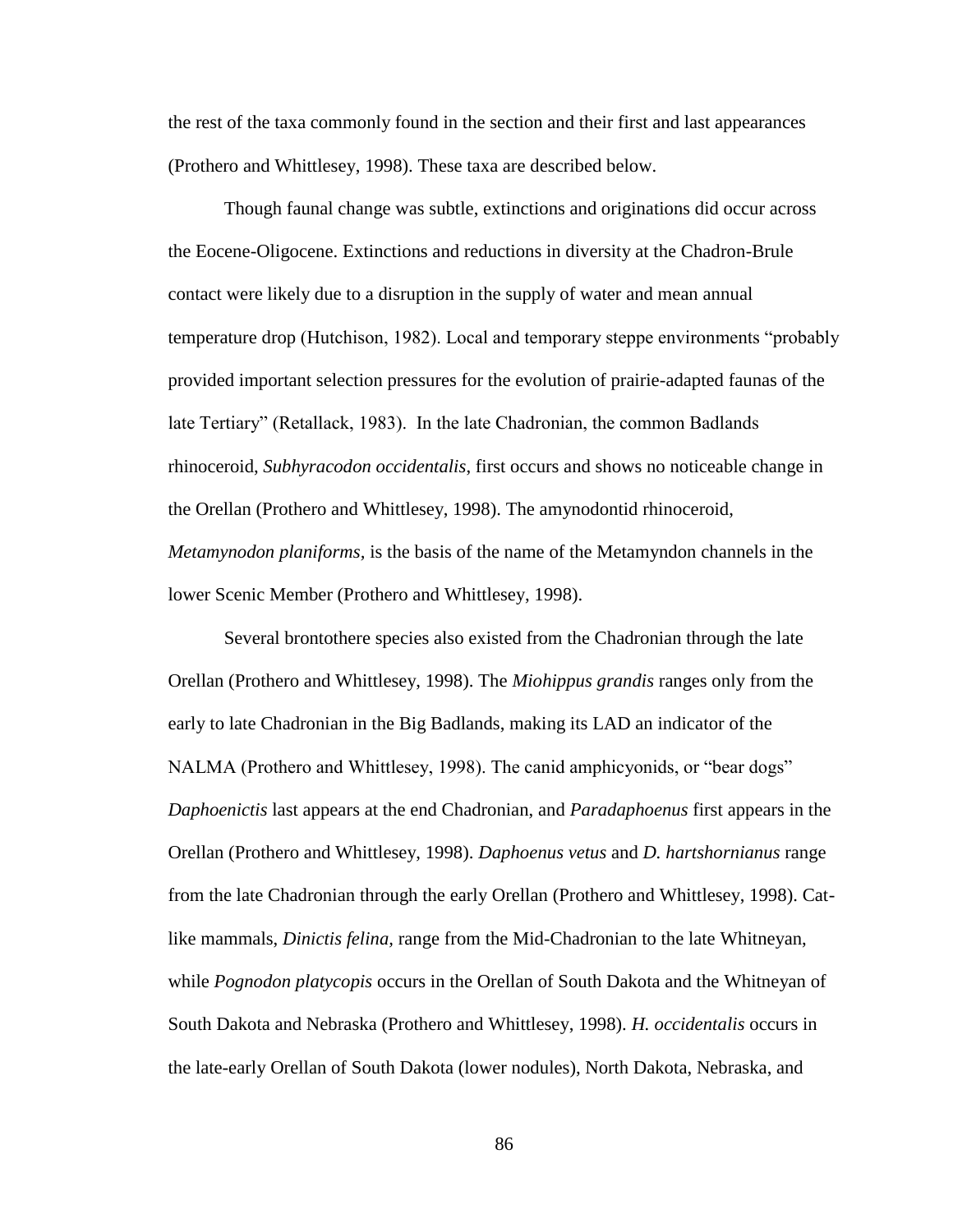Wyoming and the Whitneyan of South Dakota (Prothero and Whittlesey, 1998). *H. sicarius* is found in the lower nodules of the badlands (Prothero and Whittlesey, 1998).

In the Orellan, the most common mammals, next to the Oreodonts, were the small, deer-like artiodactyls *Leptomeryx* and *Hypertragulus* (Prothero and Whittlesey, 1998). The canid *Mesocyon temnodot* first occurs in the Orellan of South Dakota and the Whitneyan of Nebraska and Colorado (Prothero and Whittlesey, 1998). A smaller carnivore, the *Drassonax harpagops,* is found in the Scenic member of the South Dakota Badlands (Prothero and Whittlesey, 1998). Death assemblages accumulating under woodlands during early-late Oligocene were mainly Oreodon (*Merycoidodon*, 30%) and horse (*Mesohippus*, 24%) (Retallack, 1983). Under savannas of interfluves, it was mainly rabbits (*Paleolagus*, 26%), the deer-like *Leptomeryx*, 21% and *Hypertragulus*, 17% (Retallack, 1983). Both were littered with tortoise shells of *Stylemys* (Retallack, 1983).

The middle-late Oligocene is marked by the deposition of the Poleslide member of the Brule Formation. The ecology consists of meadows, savanna woodlands and swampy savanna (Retallack, 1983). The fossil record shows a change in assemblages of land snail, amphibian, and reptile fauna, including a marked decrease in alligator body size and numbers–indications of a cooler and drier climate (Retallack, 1983; Evans and Welzenbach, 2000). The general trend in the Poleslide is increased aridity and less vegetation than Eocene deposits; characterized by streamside early successional vegetation and gallery woodland, with more open wooded grassland away from streams (Retallack, 1983; Retallack, 1992). Savanna-adapted mammals were well suited to the savanna and woodland vegetation of the Brule (Retallack, 1983).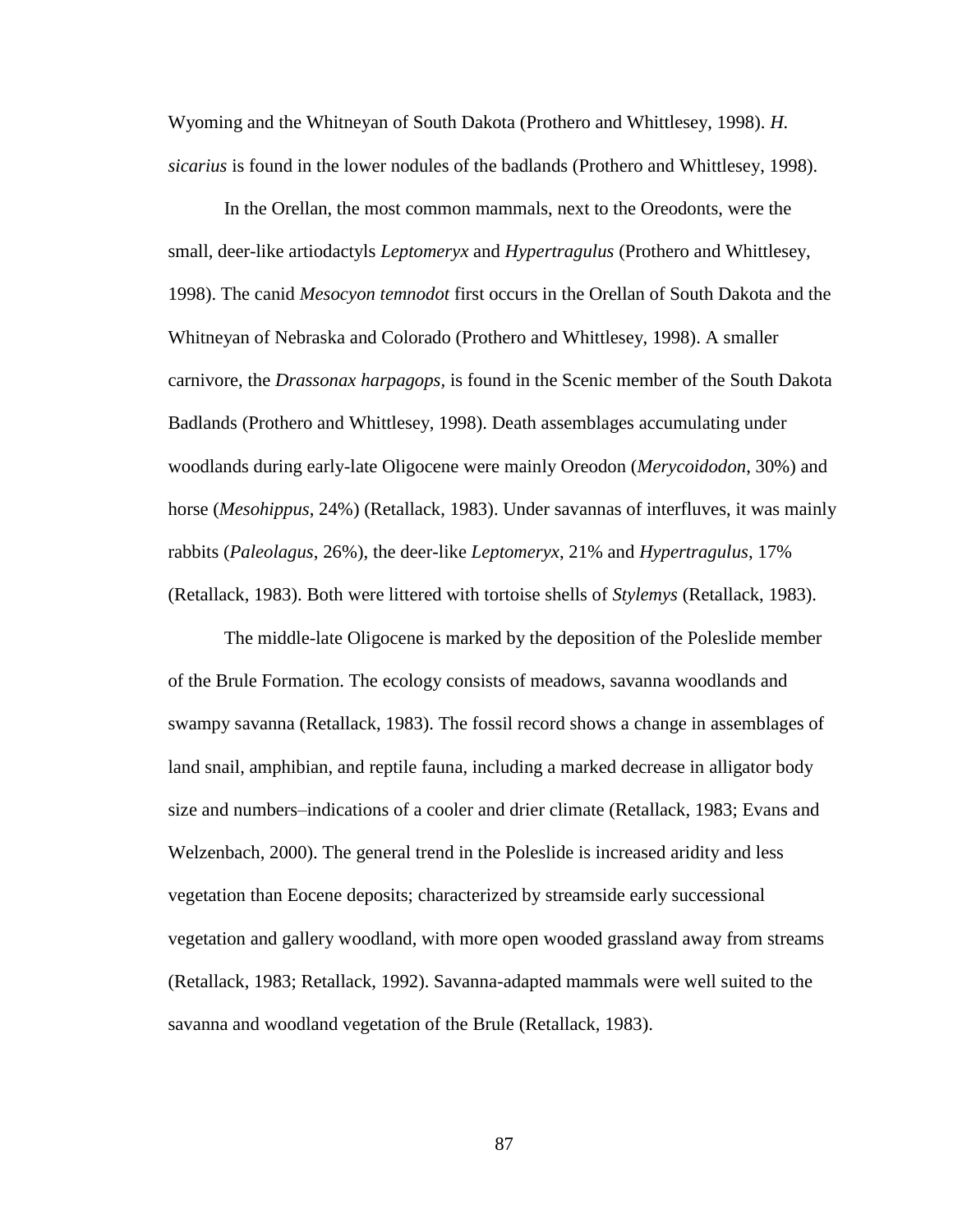Higher in the Brule and into the Sharps Formation, an increase in abundance and diversity of burrowing mammals, decreasing body size, and dentition approaching subhypsodont is seen; this indicates a drier, cooler, less productive ecosystem (Retallack, 1983;1992). Although extensive steppe or prairie in the Sharps formation is supported by mammal fossils high diversity, and persistence of the "White River Chronofauna" elements (including long necked camels, and lack of hypsodont dentitions) are indications that the fauna were not as adapted to the steppe as Pliocene and modern faunas (Retallack, 1983). The landscape of the Sharps Formation was dry with elevated and extensive grassy floodplains dissected by wooded stream gullies and their associated terraces (Retallack, 1983).

In summary, the climate in the Badlands, SD region appears to have transitioned from humid and warm, to temperate and sub-humid in the early Oligocene, to arid by the middle Oligocene. This has been deduced from studying the sediment and paleosol compositions, and faunal and floral fossil evidence. Retallack's evidence and identification of paleosols confirm climatic changes; however the interpretations lack precision because climate is only one of a number of soil-forming factors (Retallack, 1983). Vegetation transitions are best summarized as changing from moist forests of 38 Ma to dry forests of 34 Ma to dry woodland by 33 Ma to wooded grassland, with streamside gallery woodland by 32 Ma, and large areas of open grassland by 30 Ma (Retallack, 1992). Faunal assemblages showed decreases in reptilian and amphibian fossils, and other animals adapted to wet, subtropical habitats, with land mammal extinctions occurring to a lesser extent across the Eocene-Oligocene boundary (Prothero,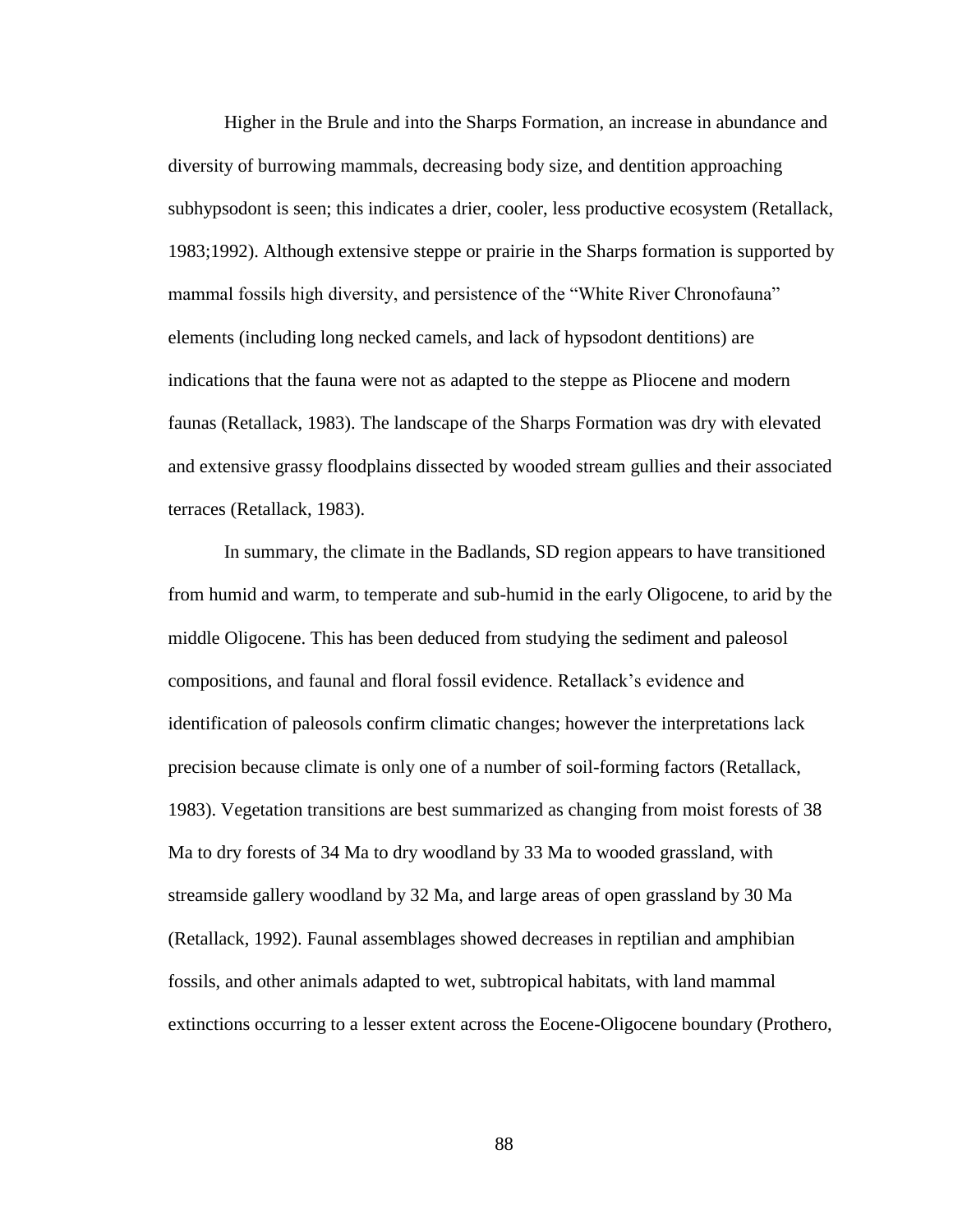1999). Early Orellan assemblages included animals better adapted to drier climates, including land tortoises (Prothero, 1999).

Zanazzi et al (2007) looked at in vivo stable isotope compositions of fossil tooth enamel and diagenetic stable isotope compositions of fossil bones to derive a highresolution (~40,000 year) continual temperature record over the transition in the Badlands region of the United States. Tooth enamel isotopes are expected to reflect the dietary conditions in the  $\delta^{13}$ C record, and isotopic composition of meteoric waters through the  $\delta^{18}$ O record, with seasonal changes recorded in  $\delta^{18}$ O zoning along the length of each tooth (Zanazzi et al., 2007). They found a large drop in Mean Annual Temperature (MAT) of 8.2  $+/- 3.1^{\circ}$ C over 400,000 years, small increases seasonality and virtually no change in aridity (Zanazzi et al., 2007).

Given that the depositional environment of the Badlands is entirely derived from qualitative evidence, except for one study, there is pressing importance to assemble quantitative records from which to draw conclusions. North American continental climate data are ambiguous at best- indicating changes in MAT from 0-8°C (Zanazzi et al., 2007). The timing between continental and oceanic climate change is also unclear (Zanazzi et al., 2007).

The isotopic record obtained from Badlands paleosols can serve as a direct comparison to the tooth isotope study presented by Zanazzi et al. (2007). The paleosol  $\delta^{18}$ O and  $\delta^{13}$ C records can also be compared to the marine deep-sea record as well as Gulf Coast shallow-marine isotopic records through magnetostratigraphic correlations.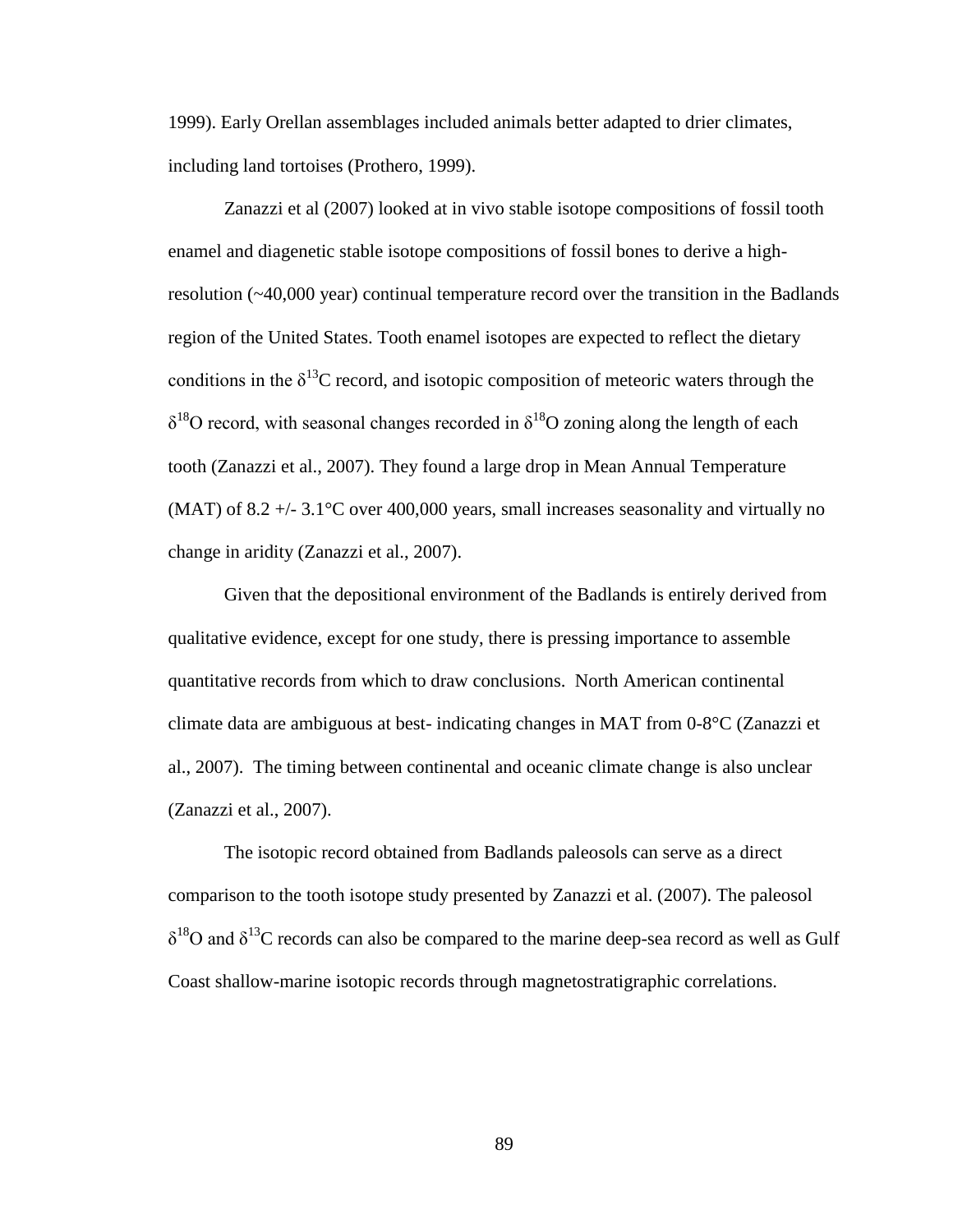# CHAPTER VI: CURRENT FINDINGS

This research establishes a continental interior isotopic record from paleosol carbonates. By comparing the interior continental record with various marine records, it is possible to begin deciphering the role of global climate change on the mid-continent, the differences or similarities in timing between the two realms, and whether or not decoupling between mechanisms was taking place. The role of regional influences can be assessed. The Badlands isotopic record can also be compared to the qualitative climate records either validating or undermining them.

# *Field Methods*

A site visit to Badlands National Park, South Dakota, was conducted from 27 October, 2005 through 31 October 2005. Field samples were collected on the  $28<sup>th</sup>$ -30<sup>th</sup> of October, 2005. Dr. Rachel Benton, park Geologist, assisted in pointing out the location of three sections of most interest–the Conata Picnic Area, Chamberlain Pass, and the Retallack Type Section (Figure 6). Each of these locations contained an excellent exposure of Eocene-Oligocene paleosol stratigraphy and was chosen due to their proximity to other well-documented sections in which the stratigraphy and paleomagnetic record are well understood. Retallack (1983, 1985, 1992), Swisher and Prothero (1990),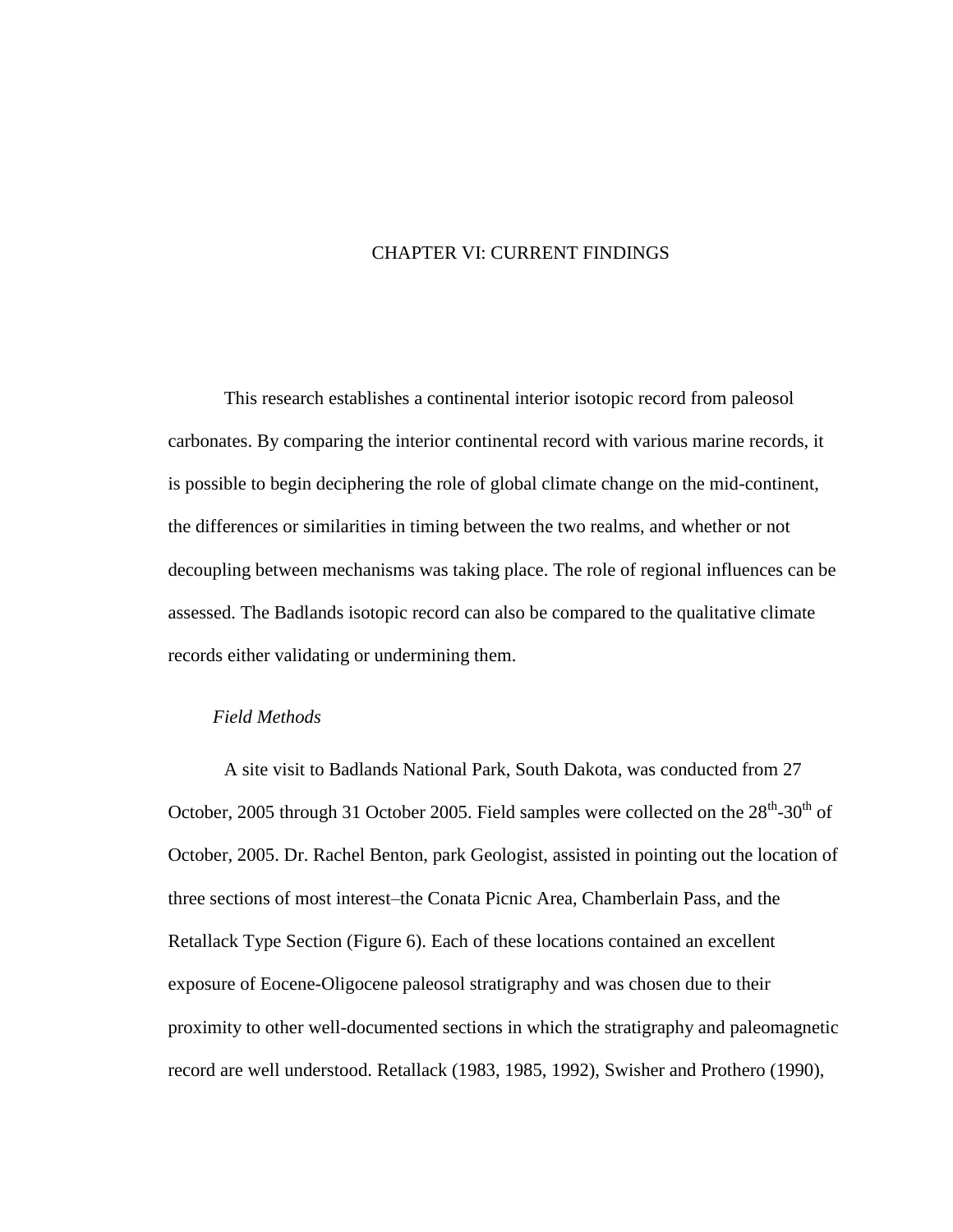Prothero and Swisher, (1992) and Prothero and Whittlesey, (1998) provide detailed lithologic and magnetostratigraphic descriptions for these sections. This allows for the samples collected to be tied to a stratigraphic timeline anchored in paleomagnetism. The isotopic record can thus be compared to other records of the same magneto-chronology.

The Badlands National Park requires special permits for collecting rock or fossil samples. The park is well known for spectacular mammal fossil finds, particularly at the Pig Dig near the Conata Picnic Area. Illegal fossil collecting has been a problem, requiring the park to maintain strict control over collection procedures. Under the rules of the permit only hand specimen or smaller sizes of rocks and soil were allowed for collection. Care was taken to sample off the road, in an inconspicuous area, in order not to encourage fossil poaching. Additionally, the southern portion of the park is co-owned by the Oglala tribe in the Lakota Sioux, of the Pine Ridge Reservation. Additional permits are required to sample that portion of the park. Such permits were not sought after, as there were multiple good exposures in the northern section of the park.

Paleosols in this study area were recognized as brown, pink, grey, grey-green, and white horizons, and generally were well correlated to the stratigraphy of Retallack (1983). The same sampling procedure was used throughout the investigation. GPS coordinates were recorded for each sampling location using a Garmin II personal GPS device, with an accuracy of plus or minus (+/-) 5 meters. Each location was observed, measured and sampled above and below the Eocene-Oligocene contact. Stratigraphic thicknesses were measured by use of a 1.5-meter Jacob's staff. Each layer that was accessible was sampled.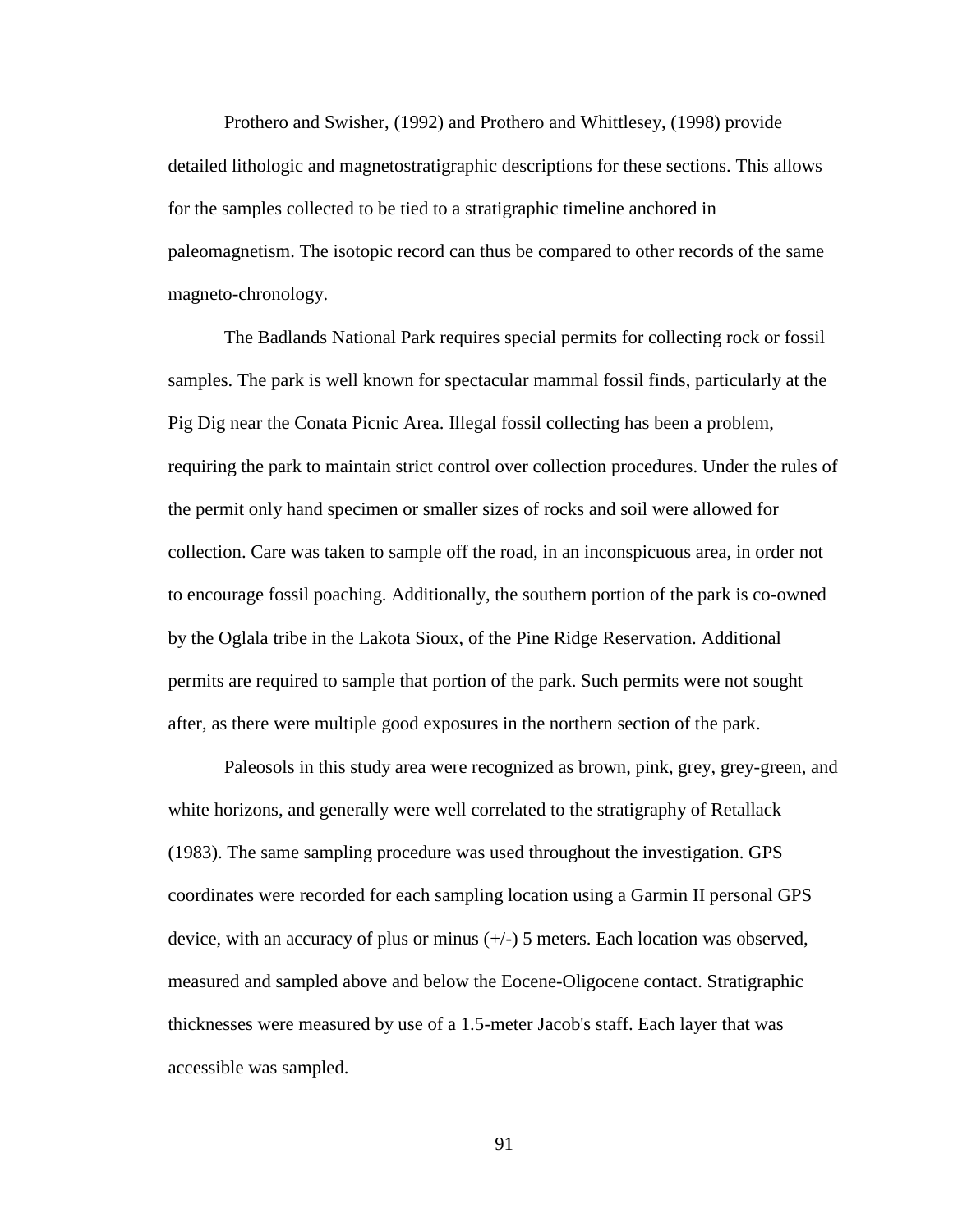Samples were collected by digging into the exposure to collect paleosols that were not exposed on the surface to ambient environmental conditions. The stratigraphy was generally not well lithified. Paleosol were typically found to be hand specimen size, loosely in place. This resulted in generally porous conditions for the exposure as a whole, but lab results do not indicate modern climatic overprints, as will be discussed later. Lighting plays an important role at the park, as the angle of the sun affects the color of the rocks and soil. Coloring will change throughout the day, sometimes significantly-a grey rock can appear red and vice versa. Care was taken to note the sample color in the field, and to re-evaluate sample color under incandescent lighting as well.

Field notes were taken to document location, color, thickness, mineral composition, and grain size where applicable. For samples noted as paleosols, the grain size was too small to be seen with a hand lens. Mineral composition was determined by field examination of hand specimens and the use of hydrochloric acid. Where a reaction occurred on the sample after applying hydrochloric acid, it was determined that the sample contained calcite, and was flagged for lab analysis. Samples were placed in individual Ziploc bags labeled with their sample number and location. Stratigraphic columns were drawn in the field for each sampling location (Figures 7-10).

The first location sampled was the Conata Picnic Area, (Figures 6-8, 11, 12). This sampling location was located past the Pig Dig in a stream cut bank near a site where significant paleomagnetism research was previously conducted by Prothero and Whittlesey (1998). The specific location is located at UTM Coordinates 13T 0725663 Easting and 4856976 Northing (Lat 43.831, Long -102.193), with an elevation of 2,599 feet above sea level. Two measured sections were recorded from this location, 5 and 3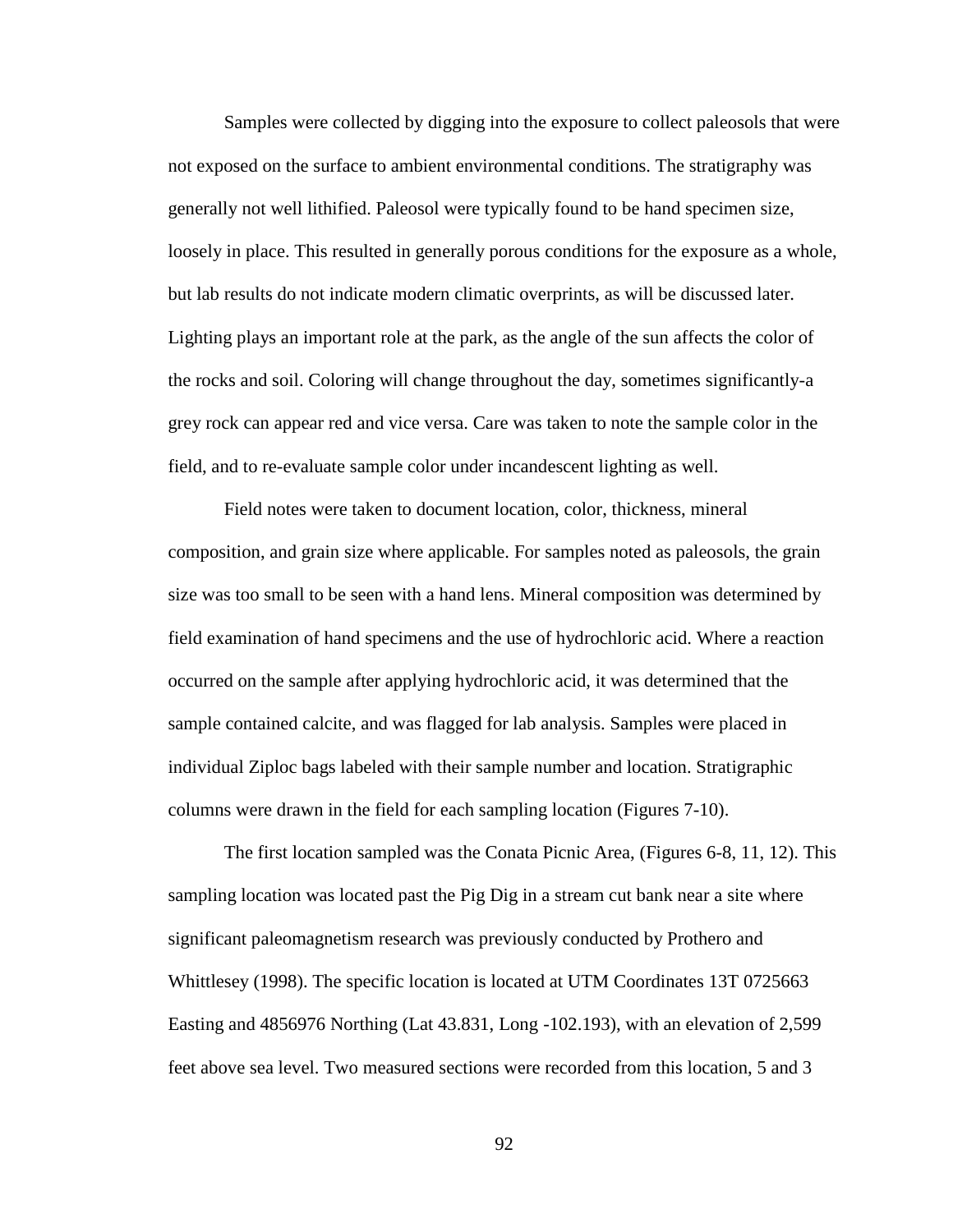meters in length (Figures 7 and 8). A total of 22 lithological units above and below the contact were found. Within these units were 13 distinct calcite rich layers. A total of 22 samples were collected, 14 from calcite rich layers, with 12 being sent to the lab for analysis. Of those sent to the lab, five were from the first measured section, while 7 were from measured section #2.

Chamberlain Pass, located off highway 44 in the "dog-leg" section of the park, was the second sampling location (Figure 3, 9, 13). It is approximately  $\frac{1}{2}$  mile after the park entrance on the north side of highway 44, and is often referred to as the type Scenic section. There are some good bluff exposures in this area that could be climbed to reach the Scenic member of the Brule Formation. The GPS location is located at 13T 0701404 Easting 4847065 Northing +/- 5 meters (Lat 43.749, Long -102.498). One measured section, 12.5 meters long was recorded at this location (Figure 9). A total of 27 lithological units were observed, 30 samples collected, 14 of which were calcareous and sent to the lab.

The final locality was at the Retallack Type Section, located in Dillon Pass (Figure 3, 10, 14). This is where Retallack collected samples he identified as paleosols from the Eocene-Oligocene transition. A GPS location was taken at the mouth of the canyon, the location is at 13T 0723296 Easting, 4859131 Northing, +/- 6 meters (Lat 43.851, Long -102.222). Sampling actually occurred about halfway into the canyon, and then along the vertical exposure. One measured section 10.5 meters long was recorded (Figure 10). Fifteen lithological units were noted, 16 samples collected, of which 6 were calcareous and sent to the lab for further analysis. Lighting in this area was particularly variable throughout the day, making identification of stratigraphic layers very difficult.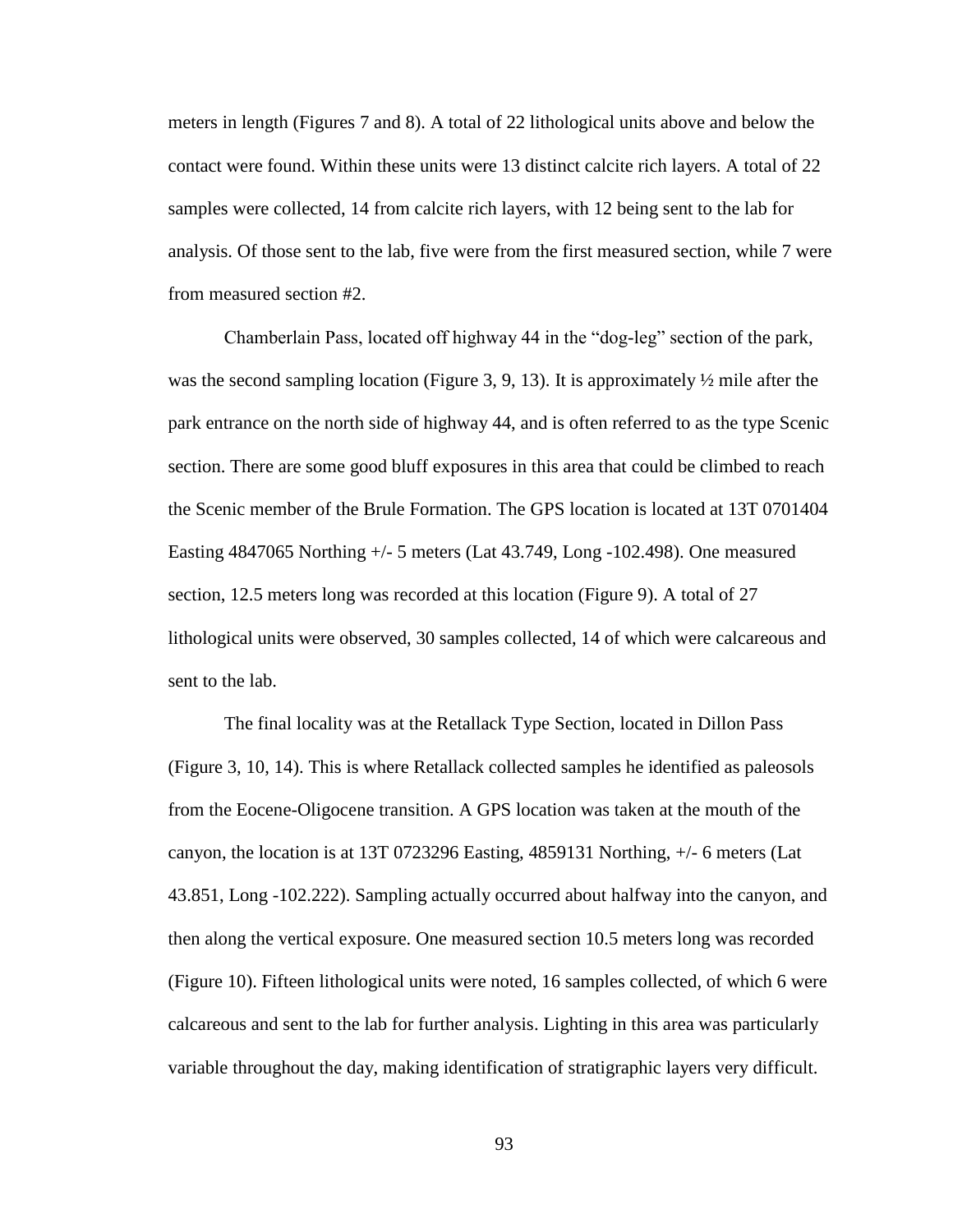### *Lab Methods*

Samples that contained calcite were taken to the Indiana University Department of Geology Stable Isotope lab for oxygen and carbon isotopic analysis, September  $4<sup>th</sup>$ 2007. Doctoral candidate Melanie Everett and lab director Dr. Peter Sauer assisted with sample preparation and conducted the isotopic sampling procedures. A total of 31 samples were selected for analysis (Table 1).

A Thermo Finnigan GasBench II Mass Spectrometer was utilized for isotope ratio determination of the samples. The GasBench II analyzes small gas samples, either  $CO<sub>2</sub>$  or  $N_2$ , between 200nmol and 20mmol total sample size. In this study the gas,  $CO_2$ , was released from solid phase paleosol carbonates into the headspace of the sample vial via the sample preparation methods described below, then passed through a Valco sampling port using a stream of Helium (He) and Arsenic (As). In this way,  $^{18}O$  and  $^{13}C$  were simultaneously measured from the samples.

Five samples were initially selected to determine the optimal weight and sampling time necessary for further analysis based on calcite concentration. The five initial samples had a range of calcium carbonate concentrations. The preparation method is as follows:

- 1) Samples were ground using mortar and pestle.
- 2) 1.50 ml volume of sample was placed in a small flat-top capped graduated centrifuge vial to allow for multiple runs.
- 3) The mortar and pestle were decontaminated between each sample with 1 rinse of hydrochloric acid (HCL), 3 rinses of de-ionized (DI) water, and 1 rinse of ethanol.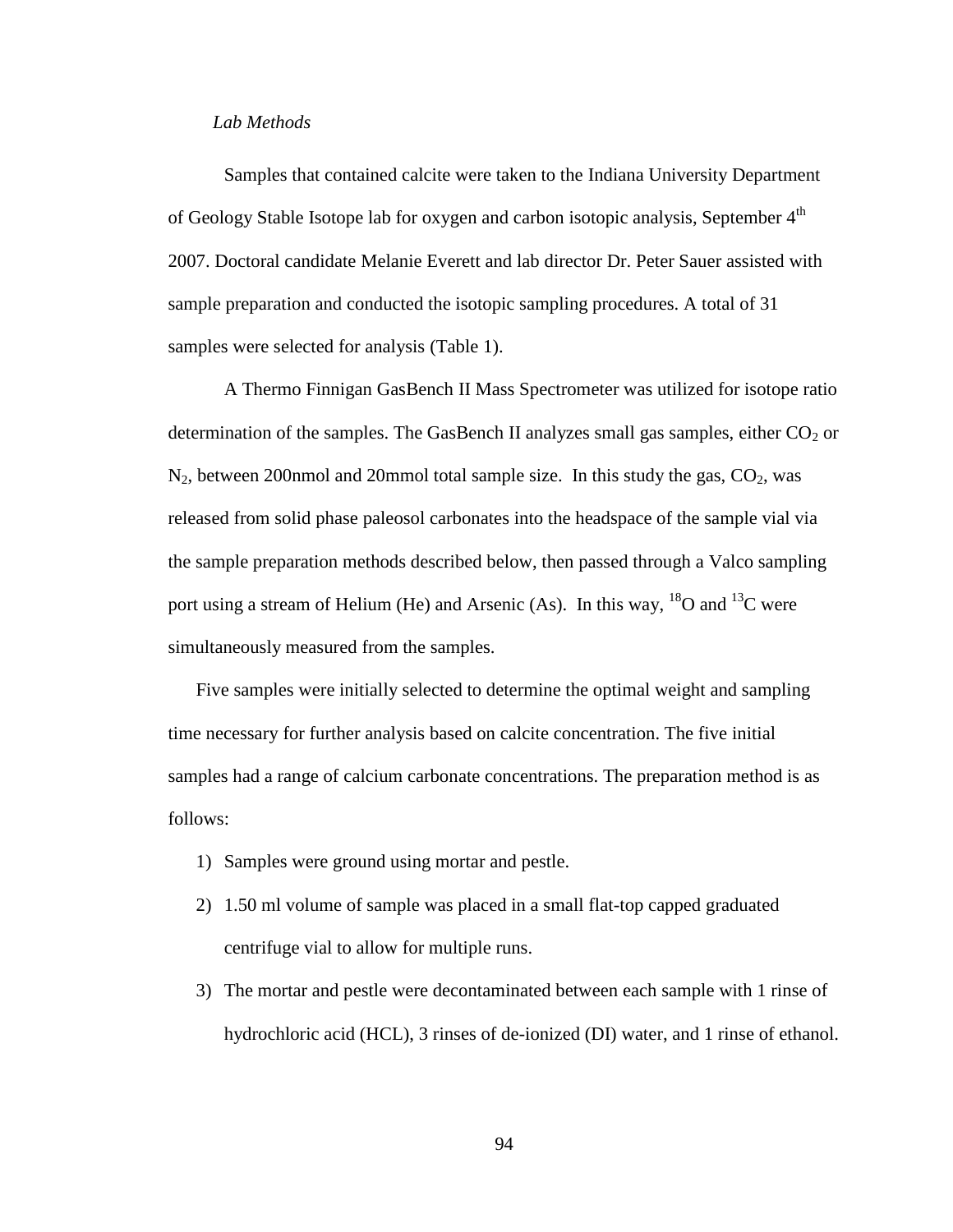- 4) Each sample was divided among 4 round-bottomed glass vials according to weight.
	- a. Used approximate weights of 0.5, 1.0, 1.5 and 2.0 mg.
- 5) Twenty round-bottomed glass vials were prepared with reference material at weights of approximately 0.5 mg.
	- a. Ten samples used the reference material NBS19 (National Board of Standards).
	- b. Ten samples used the reference material Corydon Limestone (internal standard).
- 6) All samples were placed in a tray in a vacuum oven dryer at  $85{\text -}100^{\circ}\text{C}$  and  $25{\text -}100^{\circ}$ 30mm Mercury (Hg) for approximately one hour.

A vacuum line to remove headspace from the sample vial was attempted after using the dryer, though it was unsuccessful. The method for applying vacuum follows. First, a plastic cap with a septum is fitted over the glass vial, then a glass blown valve with a fitted hypodermic needle is placed on top of the septum. The valve is connected to the vacuum line and pressure is removed by piercing the septum with the needle. The vacuum is applied until the thermocouple vacuum gauge reads <50 millitor (micrograms of Hg). This method was unsuccessful in achieving the necessary pressure. The traditional flushing method using the GasBench II and a 2-holed needle was then implemented. This method involves loading the sample tray into the GasBench II and inserting a 2-hole needle into the headspace of the sample vial during sampling. The top hole in the needle removes air in the headspace; while the bottom hole delivers He and As. Flushing took place for six minutes.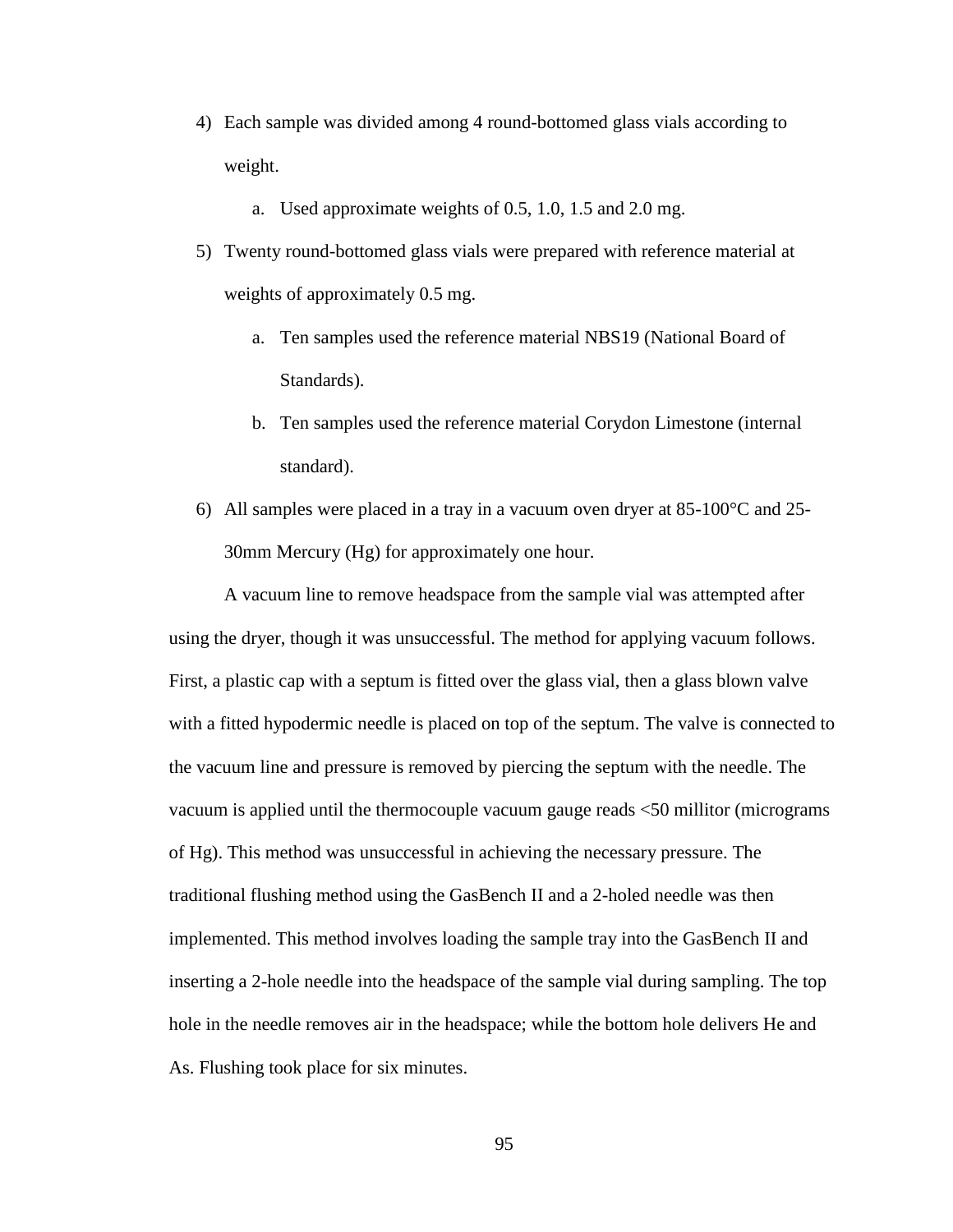Using the autosampler and a double needle set up, the sample gas is analyzed. The double needle set up applies phosphoric acid  $(H_3PO_4)$  to one row of sample vials, while the other needle samples the adjacent row. The application of  $H_3PO_4$  liberates the sample gas from the carbonate. The block holding the sample vials was heated to  $72^{\circ}$ C to speed the reaction between carbonates and  $H_3PO_4$ . For the first run, the acid needle calibration was set to 8 strokes per drop. The reaction interval was set at two hours. This ensured equilibration between the paleosol carbonate isotopic composition and that of the sample gas.

The sampling method is similar to the flushing method, employing a 2-holed needle and the application of He and As while simultaneously removing headspace. The headspace in this case is a mixture of the equilibrated sample gas and the overpressure gas mixture of He and As. The overpressure gas mixture transports the sample gas from the sample vial through the capillaries into the GasBench II.

At this point a drying stage removes water from the sample gas mixture to maintain a clear passageway through the Valco switch valve and the mass spectrometer inlet valve (Thermo Electron Corp., 2004). The Valco valve cuts a portion of the mixture from the continuous stream by switching to the inject position (Thermo Electron Corp., 2004). The portion is injected into the Gas Chromatograph (GC) column, where a separation in time between  $CO<sub>2</sub>$  and other gas components takes place (Thermo Electron Corp., 2004). To decouple the overpressure section of GasBench II from the mass spectrometer's vacuum chamber, the gas mixture passes a second water trap and enters the open split arrangement (Thermo Electron Corp., 2004). While a fixed amount of the gas mixture travels to the mass spectrometer, the excess gas leaves the split to the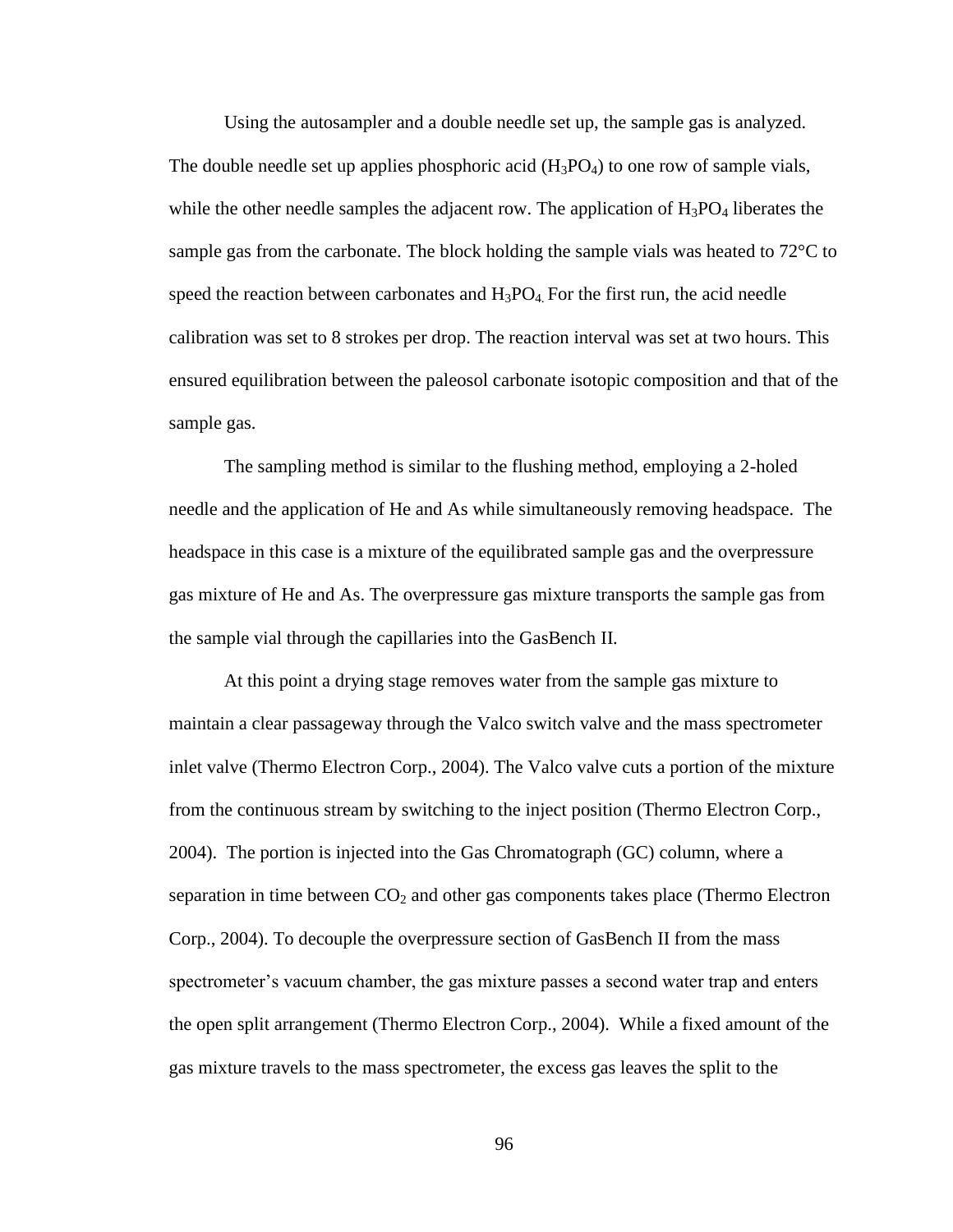surrounding atmosphere (Thermo Electron Corp., 2004). As the original mixture of gases travels to the mass spectrometer source, they are separated by polarity (Thermo Electron Corp., 2004). The travel time for  $O_2$  is approximately 120 seconds, depending on column pressure and temperature.  $CO<sub>2</sub>$  requires an additional 20 seconds (Thermo Electron Corp., 2004). The end product is a chromatogram for each sample.

Isodal software was used to run the Gasbench II with acid pump and auto sampler (AS 200-4), the Delta Plus XP Mass Spectrometer, and the TC/EA (Environmental Analyzer). The TC/EA is used to ensure that the peak is centered between each sample, in order to stay focused on the  $CO<sub>2</sub>$  off-gassing from the sample.

Subsequent runs of the samples produced elevated  $CO<sub>2</sub>$ , outside the normal range. Additional measures were taken to account for this problem, including adding additional acid to completely submerge samples with low carbonate content.

#### *Results*

#### Field Results

The measured sections collected at the Conata Picnic area show a clear disconformity between the grey-paleosols and the overlying pink-brown, ledge-forming paleosol. This is particularly apparent in Figure 12. The massive ledge forming paleosol contains a nodular zone approximately one-half meter above the disconformity. This links the ledge forming material clearly with the lower Scenic Member, and Chron C12R; the underlying grey paleosol is therefore the Chadron Formation in Chron C13N. The contact in measured section one is 1.35 meters below ground surface (mbgs), and at measured section two it is 0.8 mbgs.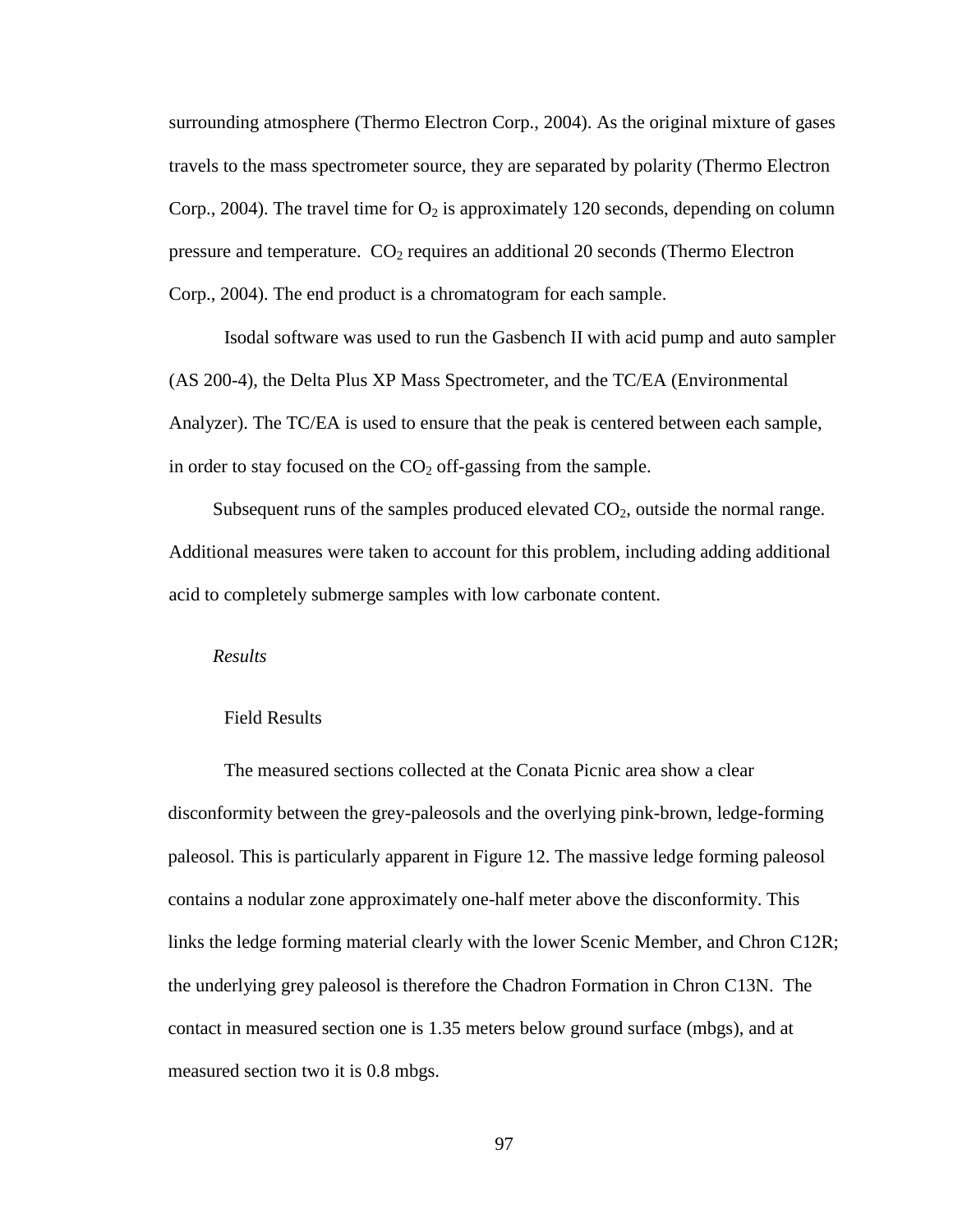At Chamberlain Pass the LN zone is approximately 3.1 meters below the top of the measured section. Approximately 1.5 m below the LN zone, the top of the Chadron "haystack" is encountered–a grey paleosol covered with purple chalcedony chips. The Chadron-Brule contact is approximately 4.5 meters below the top of the measured section at Dillon Pass. The Chadron appears to unconformably overlie the paleosol beneath. Just beneath the contact is a white, chalky layer containing chalcedony chips.

#### Oxygen Isotope Results

Oxygen and carbon isotope measurements from paleosol carbonate are listed in Table 2 and graphical representations are given in Figures 15-18. The measured  $\delta^{18}O$ compositions span a range of -13.99‰ to -5.49‰, with the largest variation occurring in the Conata Picnic Area, measured section 1 (Conata 1). Across all sections variability in the  $\delta^{18}$ O record is notable through the upper Eocene, followed by a strong depletion in the late Eocene from about -6‰ to approximately -10‰ to -14‰. Following the depletion a marked enrichment event occurs just above the Eocene-Oligocene transition, as  $\delta^{18}$ O records reverse trend and tend towards more positive values.

Samples with higher amounts of carbonate were generally run only once, while those with lower amounts were run at least twice, where possible, for better precision. CO<sup>2</sup> yield is reported in Table 1. Errors indicating agreement between duplicate runs of samples are reported as part of Table 2. Sample errors span the range of 0.06‰ to 0.93‰, where 0.2‰ represents a 1-sigma of standard deviation. The majority of errors are near a 1-sigma deviation, but several outliers exist. For samples that were only run once, a 1 sigma error was assumed.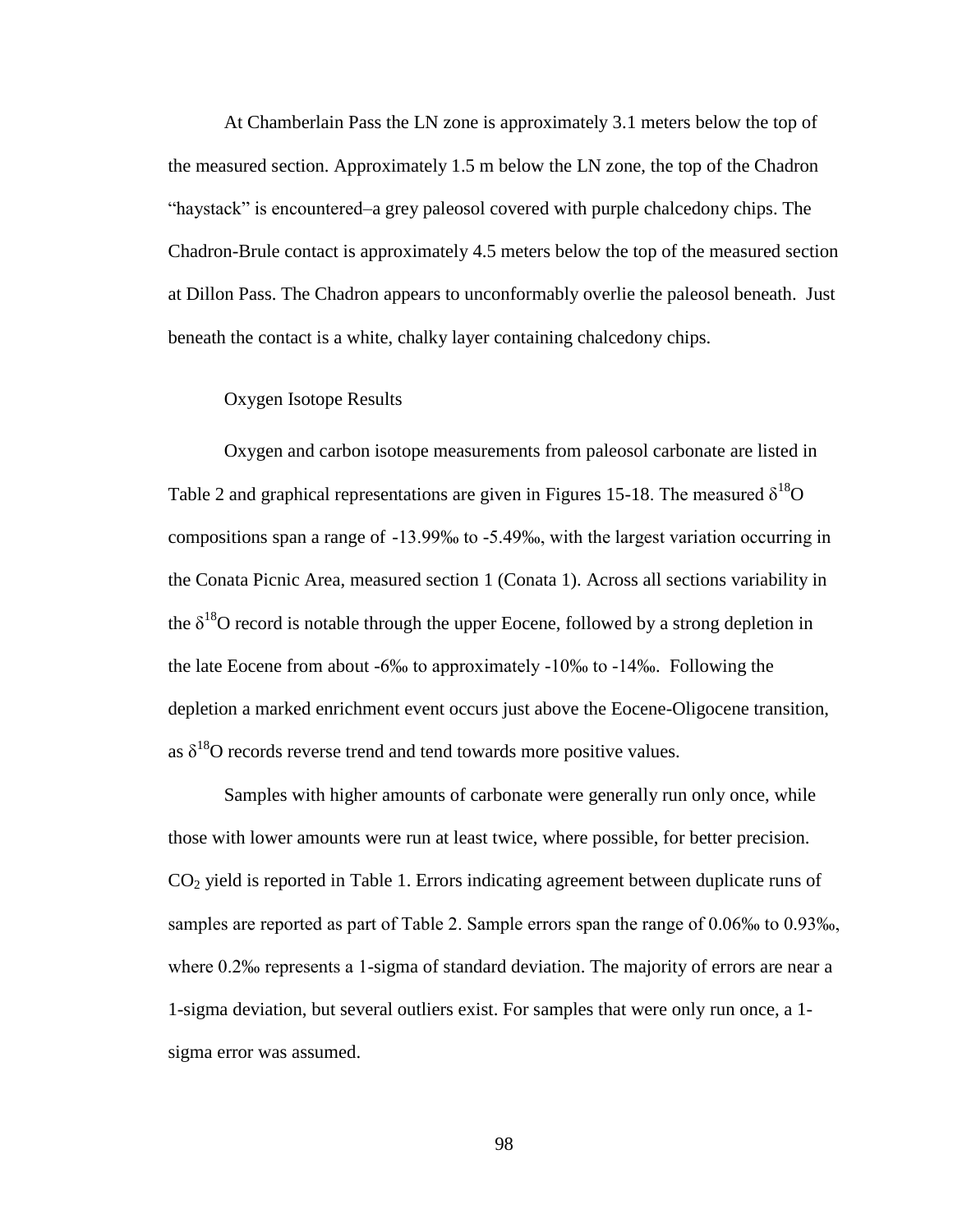In the Dillon Pass samples, no errors were less than 0.20‰, this section also had the highest reported errors of 0.93‰ and 0.75‰. This is due to very low amounts of  $CO<sub>2</sub>$ ,  $\leq$  0.5 Vs/mg in two samples. For reference, the CO<sub>2</sub> yield of the standards, which are pure carbonates, approximately 75 Vs/mg.

The Chamberlain Pass samples also contain a few confounders. Sample MM-60 at 6.9 mbgs had too little carbonate to allow for more than one run, therefore precision is poor. Unfortunately, it is also the most negative  $\delta^{18}$ O for the section, at -12.10‰ +/-.20‰. The sample was obtained from a white layer that was strongly calcareous on the surface. Fortunately, sample MM-59 was collected and analyzed from closer to the surface of this same layer. That sample has a  $\delta^{18}$ O value of -5.58‰ +/- 0.2‰. This is not in agreement with the buried sampleMM-60, being 6.52‰ further depleted in  $\delta^{18}O$ . In comparison with other measured sections, the matter is not resolved. In Dillon Pass only one other carbonate sample was collected at a deeper interval, and the  $\delta^{18}O$  of that sample was approximately -6‰. Stratigraphically lower samples from Conata Picnic Area 2 (Conata 2) were similarly in the -6‰ to -7‰. However, Conata 1 shows a value of - 11‰lower in the section. Therefore, the other sections lend support to either  $\delta^{18}O$  value (-5.58‰ or -12.1‰) obtained at 6.9 mbgs at Chamberlain Pass. The value of -12.10‰ is used in this study due to the sampled paleosol (MM-60) being buried and unlikely to be influenced by diagenesis, as compared with the more surficial sample (MM-59). Additionally, Conata 2 does not extend as far below the Eocene-Oligocene boundary as any other sampled section. Therefore, it is possible that had additional samples below three meters been possible to obtain, a more negative  $\delta^{18}$ O may have been obtained, similar to Conata 1, which had a  $\delta^{18}$ O result of -10.64 at 4.30 mbgs. The most scientific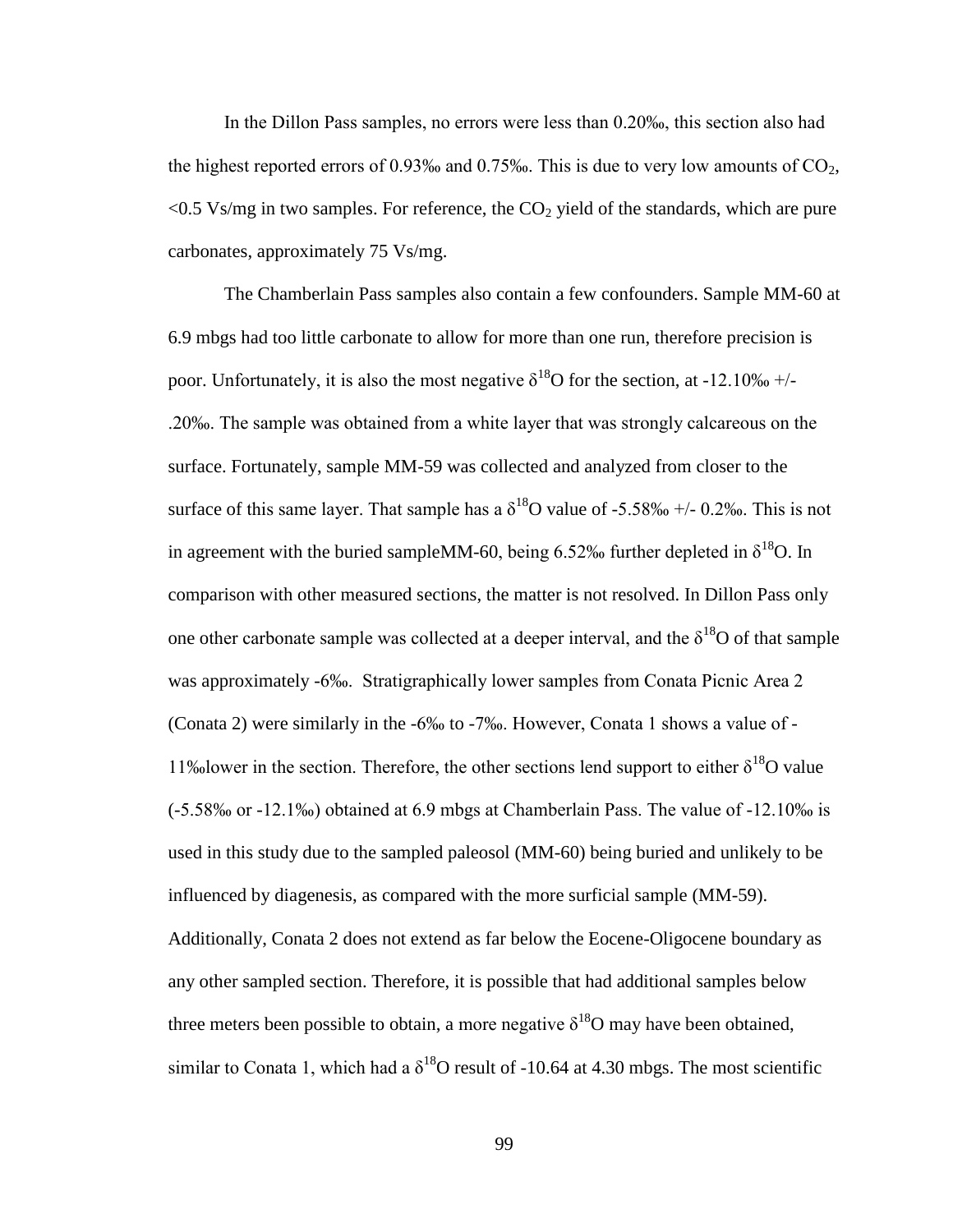solution would be to throw out both results and re-sample to obtain a true value. The lack of samples above or below in the section means that throwing out that sample would result in approximately 3.5 meters of un-sampled section.

All sections demonstrate enrichment of  $\delta^{18}O$  (trending towards more positive values) shortly after the Eocene-Oligocene transition. At Chamberlain Pass the shift is from -10‰ to -9‰, which is small in comparison to the other sections. At the Conata Picnic area the shift is from -14‰ to -9‰ and -11‰ to -8‰, while at Dillon Pass  $\delta^{18}O$  is enriched from -12‰ to -6‰.

Diagenesis of soil carbonates is an important potential problem. Diagenesis is not suspected in samples collected at the Badlands due to similar trends across the park. When calcite nodules are partially re-crystallized to sparite, the  $\delta^{13}$ C values are generally about the same, but the  $\delta^{18}O$  values are generally depleted in the sparite by up to 10‰, indicating re-crystallization under higher temperature conditions (Cerling, 1991). The only sample suspected of diagenesis was the surficial sample collected at 6.9 mbgs at Chamberlain Pass (MM-59). This sample was not included for discussion due to likely diagenesis and skewed  $\delta^{18}O$ . Trends in the record discussed are therefore primary, rather than a secondary overprint, and reflect syndepositional changes in the  $\delta^{18}O$  value of temperature.

While the errors in the  $\delta^{18}O$  shift are not nominal, they are not large enough to outweigh the overall signal. Across all sections the upper Eocene is marked by wide variation in  $\delta^{18}O$  values, followed by enrichment of  $\delta^{18}O$  after the terrestrial Eocene-Oligocene transition anywhere from approximately 1‰ up to 6‰.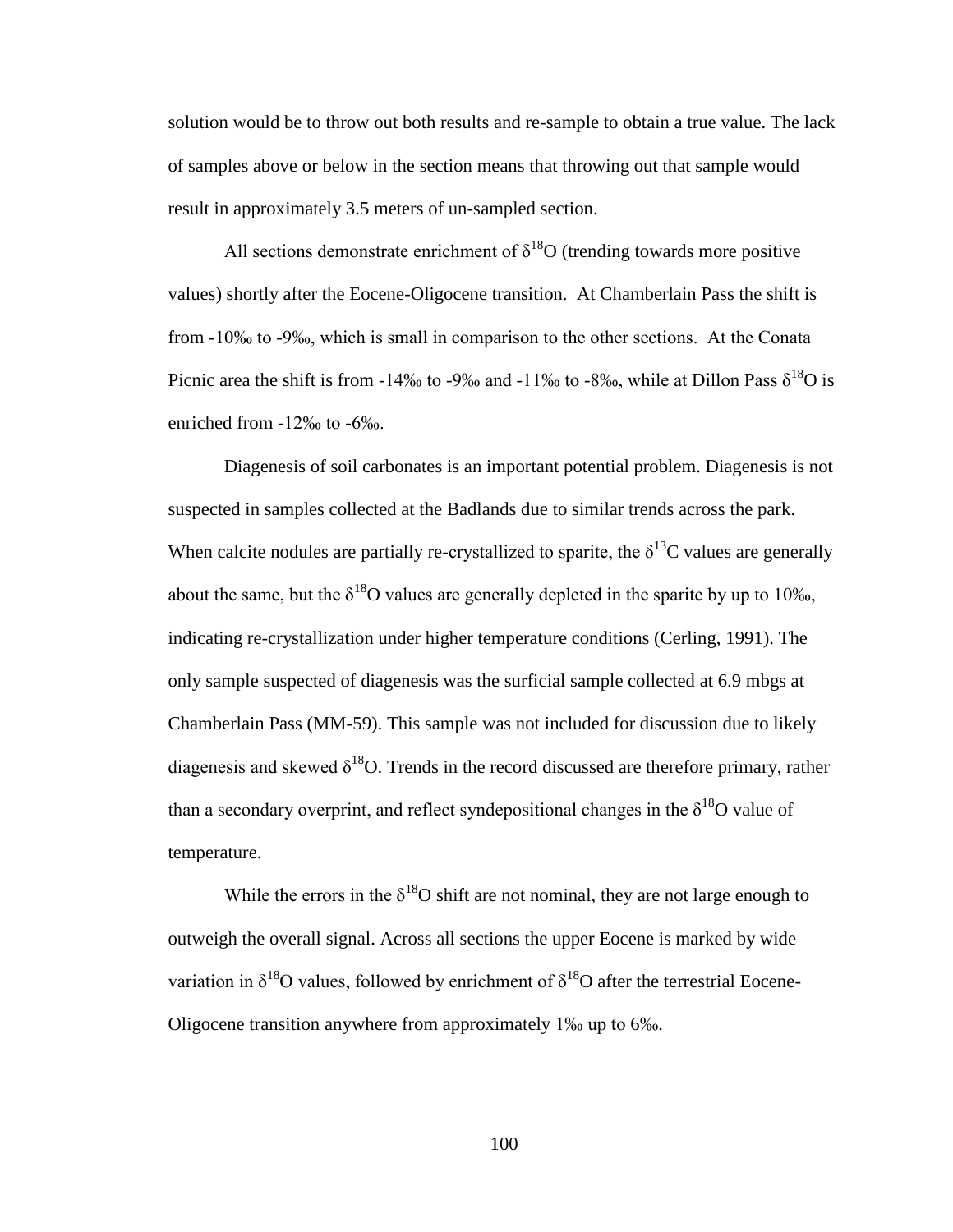Carbon Isotope Results

Carbon isotope measurements from paleosol carbonate are listed in Table 2, and graphical representations are given in Figures 15-18. The measured  $\delta^{13}$ C compositions span a range of -5.74‰ to -9.97‰, with the largest variation occurring in the Chamberlain Pass measured section. Sample errors span the range of 0.01‰ to 0.46‰, where 0.1‰ represents a 1-sigma of standard deviation. The majority of errors are near a 1-sigma deviation, but several outliers exist.

All measured sections show relative stability in the carbon record through the upper Eocene. Besides the outlier value of -9.97 at MM-60 in Chamberlain Pass, remaining values are tightly clustered around -6.5‰. At Conata 1 the  $\delta^{13}C$  gradually becomes more positive prior to the Eocene-Oligocene, and continues on this trend after the transition. Overall there is approximately a1.3‰ decrease at this location. At Conata 2, the trend is similar but more pronounced. At the same time that the  $\delta^{18}O$  dramatically gains 3‰, the  $\delta^{13}$ C also gains 0.3‰. At Chamberlain Pass and Dillon Pass the signal varies a bit, but is largely similar. A gradual increase in the  $\delta^{13}C$  is noted from before the Eocene-Oligocene until just after the transition in Chamberlain Pass. Immediately after the transition,  $\delta^{13}$ C rebounds to nearly pre-transition values. Within the overlying 0.2m,  $\delta^{13}$ C shifts back towards more positive values by 0.9‰. This trend continues up to 0.7m from the top of the measured section, with a change in  $\delta^{13}$ C of 0.29‰. At Dillon Pass the  $\delta^{13}$ C signal actually shows strong similarity to the  $\delta^{18}$ O, with a marked shift towards more positive values by approximately 1.4‰ coeval with the step in the  $\delta^{18}O$ , and the trend towards more positive values continues up-section.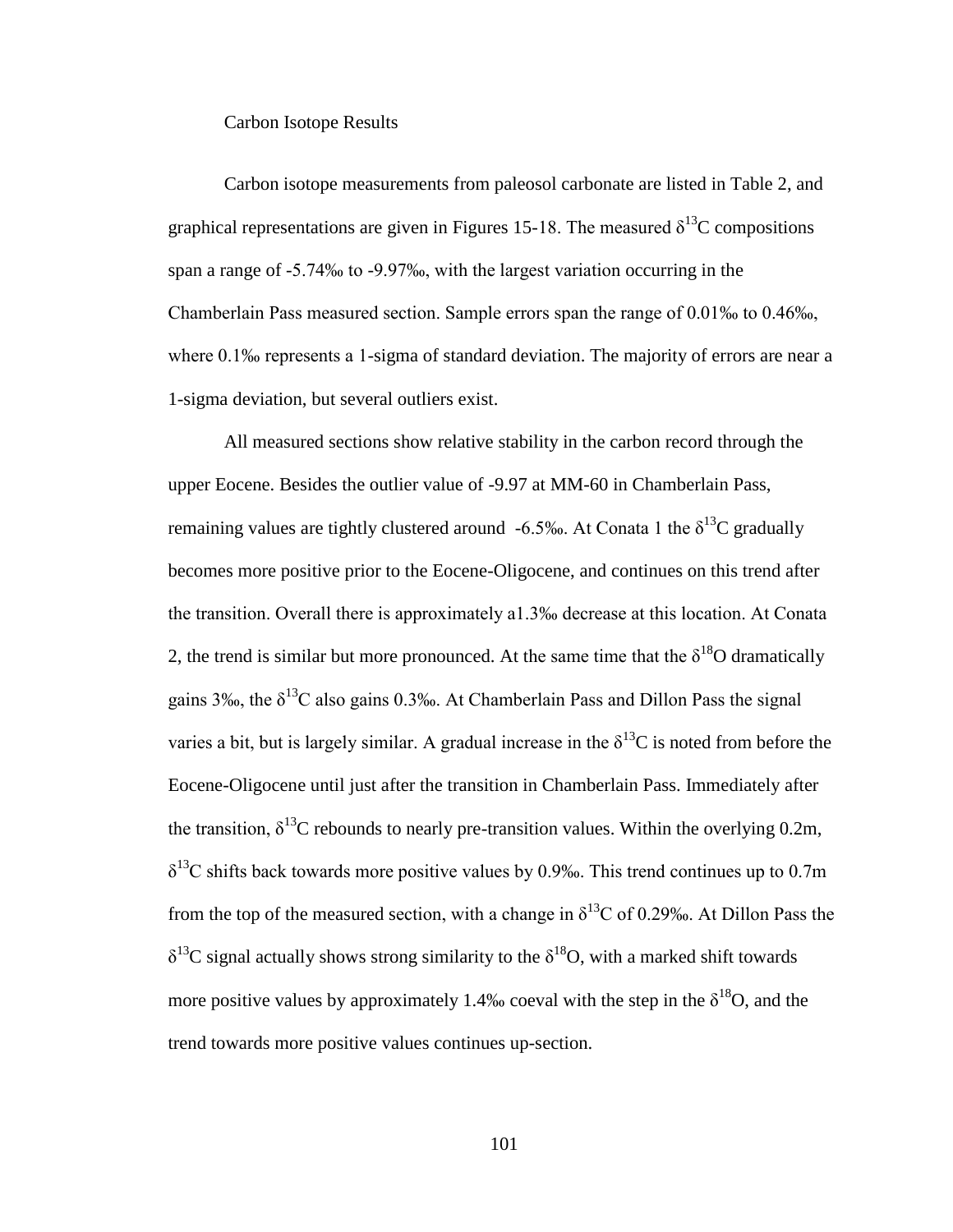The variations in  $\delta^{13}$ C are similar in many ways to the  $\delta^{18}$ O results. Dillon Pass once again has the samples with the highest errors, 0.22‰ at MM-39 and 0.46‰ at MM-42, corresponding to the same samples with the highest  $\delta^{18}$ O error. This is due to low carbonate content in the sample, yielding poorer precision. Errors in the  $\delta^{13}C$  data may override any interpretation of the trend. Sample 18 has a  $\delta^{13}$ C value of -7.54‰ with an error of 0.46‰. The true value of sample MM-42 could therefore be -7.08‰. Similarly, sample MM-39 has a  $\delta^{13}$ C value of -6.91‰ with an error of 0.22‰. It could therefore have a true  $\delta^{13}$ C value of -7.13 ‰. If both of these are true, then the small shift towards less negative  $\delta^{13}$ C coeval with the shift in  $\delta^{18}$ O could effectively be reduced to a gradual and small shift across the entire measured section.

Chamberlain Pass samples have the lowest errors, ranging from 0.01‰ to 0.18‰. Again, at sample MM-60 too little carbonate was obtained for more than one run and the precision is very poor. An error is not given, so 0.10‰ is assumed. Similar to the  $\delta^{18}O$ value, the  $\delta^{13}$ C value at this interval is the most negative in the section (-9.97‰). Since diagenesis does not alter the  $\delta^{13}$ C value (Cerling, 1991), it may be possible to rely on the  $\delta^{13}$ C value obtained from the surface sample (MM-59), -7.21‰, even though the  $\delta^{18}$ O value is not useable. The value of -7.21‰ from MM-59 is nearly identical to the  $\delta^{13}C$ value in Dillon Pass at the same depth. Some value between the two reported  $\delta^{13}C$  values at 6.9 mbgs in Chamberlain Pass is likely to be the true result. In any case, use of -7.21‰ or -9.97‰ does not change the overall signal, just the magnitude of the  $\delta^{13}C$  shifting towards less negative values at that depth.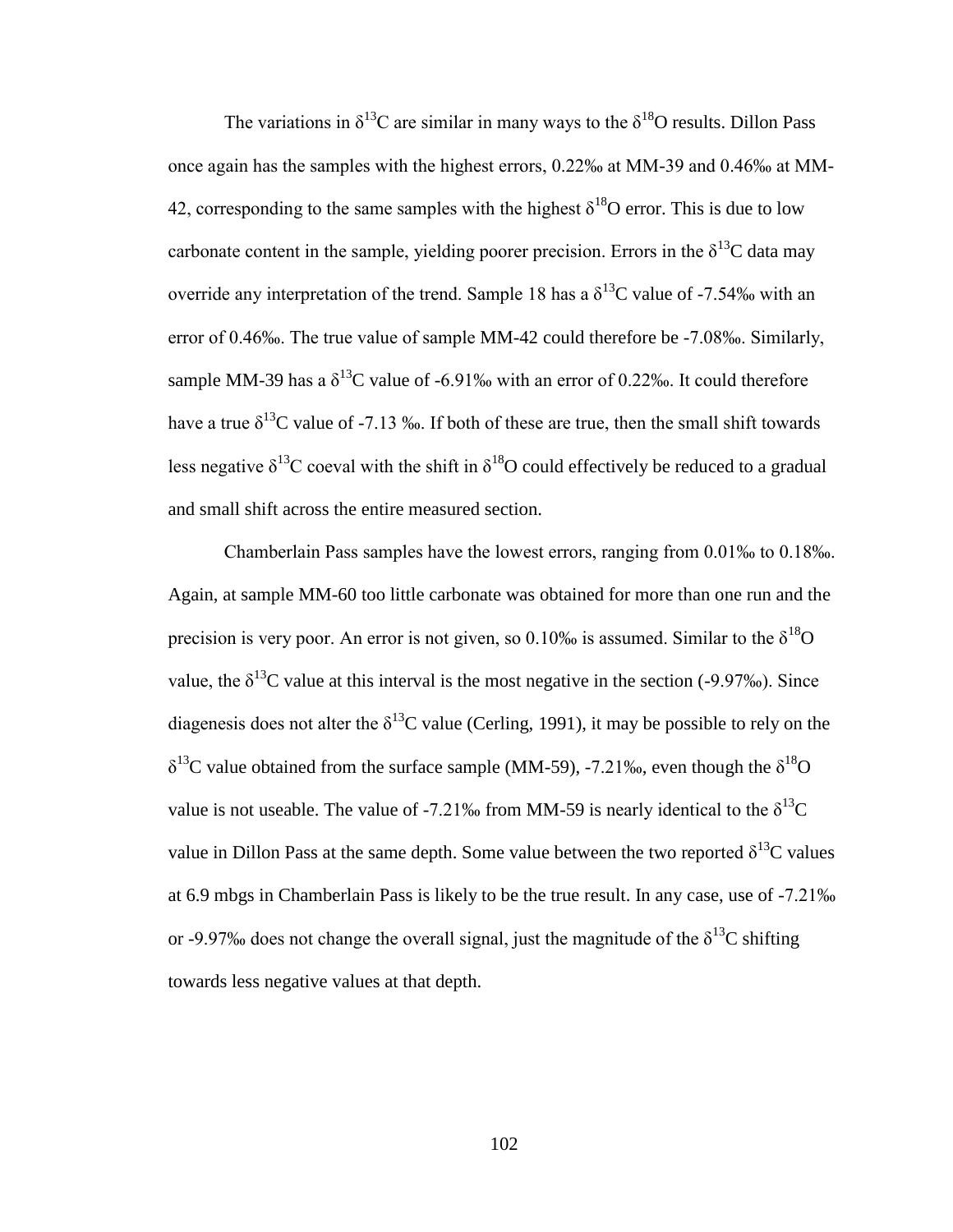# CHAPTER VII: DISCUSSION

The marine Oi-1 event, marking the global change in climate from "Greenhouse" to "Icehouse" is well established at the Eocene-Oligocene boundary. While the record is clear that climate deteriorated, the cause is up for debate. The two main camps call for either considerable decrease in atmospheric  $CO<sub>2</sub>$  or the buildup of the Antarctic Ice Sheet due to tectonic forcing and subsequent influence of the circum-polar current reorganizing global ocean circulation patterns.

Of further interest, the sediment stratigraphy, fossil record and isotopic studies from the Gulf Coastal Plain, USA indicated that the global climatic deterioration at the Eocene-Oligocene was not ubiquitous (Ivany et al., 2003; Miller et al., 2008; Fluegeman, 2009). The global record may have preceded the near-shore response, and may have had varying effects as local conditions prevailed. The apparent decoupling between the Gulf Coast and the deep marine led to questions concerning the effect of global climate change within the interior continent. The Badlands White River Group has been extensively studied in terms of fossil assemblages and depositional sequences, but a precise temperature chronology was lacking. Zanazzi et al. (2007) completed an isotopic study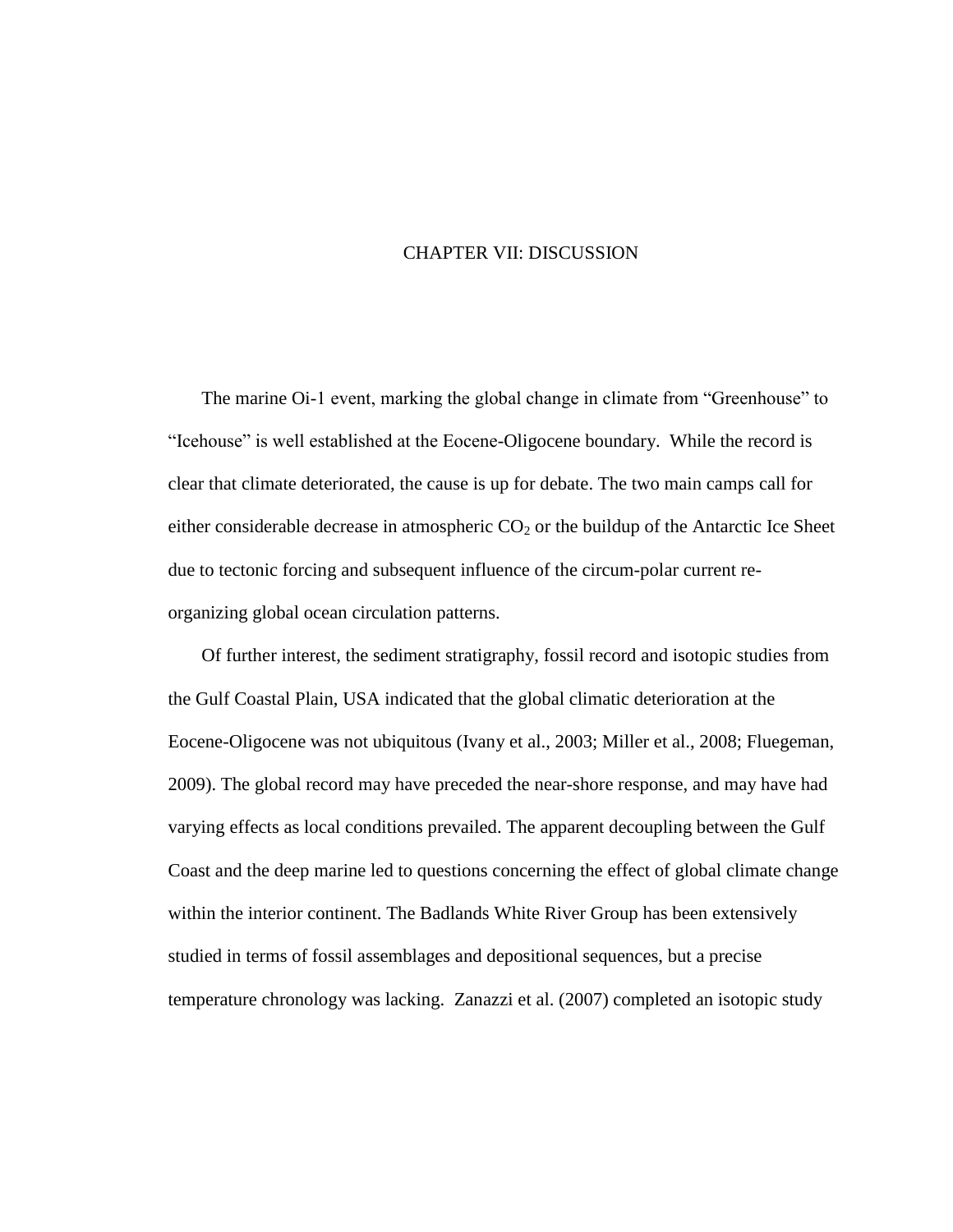on fossil teeth in an attempt to reconcile the mid-continent with the Gulf Coast and global records. Their results, as discussed below, showed the same magnitude of change as the global record, but a lag of approximately 400,000 years. The Badlands fossil tooth isotopic record agrees with the Gulf Coast record only as far as demonstrating a regional lag in response to the global trend. The near-shore record also shows increases in seasonality and aridity, and demonstrates variability throughout the upper Eocene. All qualitative assessments of the Badlands region agree with the Gulf Coast record in terms of increasing aridity.

Can an additional mid-continent isotopic record clarify the effects of global change on the region and elucidate the various forces responsible for mid-continent climate deterioration? And does a better understanding of mid-continent response to global climate change explain the Chadronian-Orellan mammal turnover? This study set out to find an additional mid-continental isotopic record from the Badlands National Park. The isotopes were collected from carbonate paleosols, with the intent of comparing them to the fossil tooth record, the near-shore marine record of the Gulf Coast and the global deep-sea record in order to asses the differences between the regions as global conditions deteriorated. The results from the Badlands paleosols will be discussed, followed by a discussion of the global record and the debate regarding the cause of global climate deterioration. A comparison of the Badlands paleosol isotopic record to each of the above-mentioned regional isotopic studies will then take place, including the implications the findings have on our understanding of global climate change and its effects on the terrestrial realm and faunal distribution of the mid-continent.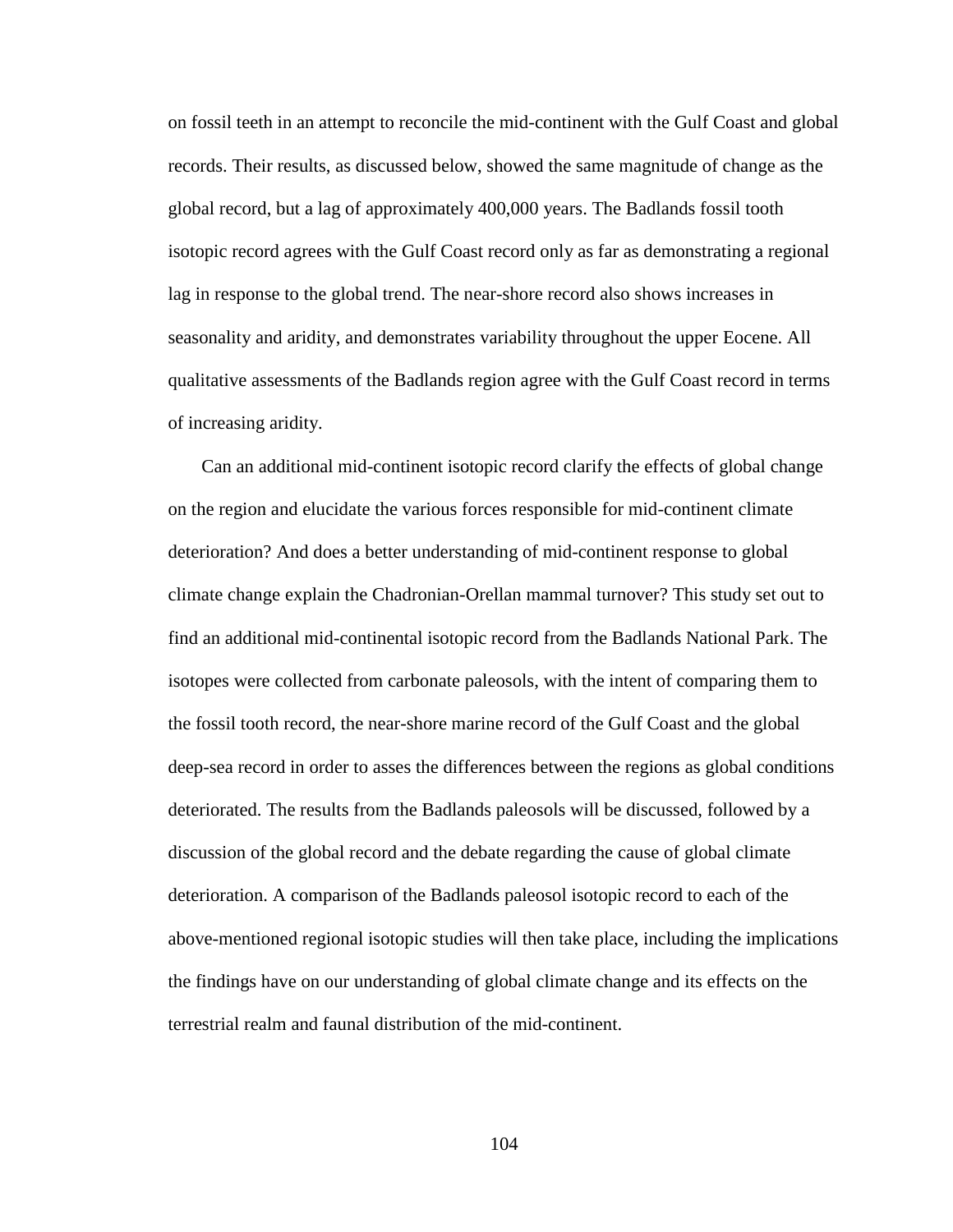The Eocene-Oligocene boundary in the Badlands is placed at the Chron C13R/Chron C13N boundary, which coincides with the marine Oi-1 event. The  $\delta^{18}$ O enrichment in the Badlands stratigraphy occurs after the terrestrial Eocene-Oligocene transition in all sections. Therefore, the terrestrial  $\delta^{18}O$  shift lags the marine Oi-1 event. The Badlands paleosol  $\delta^{18}$ O enrichment ranges from approximately 1‰ up to 6‰. The enrichment follows a variable record through the upper Eocene that ends in a 4‰-8‰ decrease in  $\delta^{18}$ O. A variable upper Eocene  $\delta^{18}$ O record is in stark contrast to the deep-marine smooth and gradual trend to more positive  $\delta^{18}O$ , indicating that the climatic conditions of the Terrestrial Eocene-Oligocene are not straightforward. This data indicates that global decreases in atmospheric  $CO<sub>2</sub>$  may not have been the most important factor for climate in the mid-continent. Furthermore, the lag in continental climate change behind the global record presents a decoupling between the terrestrial and deep-marine climatic events.

The  $\delta^{13}$ C record obtained from the Eocene-Oligocene soil carbonates is a potential indicator of atmospheric  $P(CO<sub>2</sub>)$  levels, water stress, plant productivity and canopy structure, all increasing with increasing aridity (Cerling et al., 1991; Zanazzi et al., 2007). Very little change is noted in the  $\delta^{13}$ C record throughout the Eocene-Oligocene sections sampled. At the Conata Picnic Area-1, a gradual but noticeable  $\delta^{13}$ C enrichment of 1.3‰ is noted across the Eocene-Oligocene. The Conata Picnic Area-2 record also shows an enrichment in  $\delta^{13}$ C across the Eocene-Oligocene, though the amplitude is less. At Chamberlain Pass and Dillon Pass, slight  $\delta^{13}$ C enrichment is coeval with the  $\delta^{18}$ O enrichment, occurring after the Eocene-Oligocene. The slight enrichments in the  $\delta^{13}C$ record indicate that at least some water stress or increase in aridity was occurring in the region, although it appears small. Dramatic increases in  $\delta^{18}$ O and subtle, coeval increases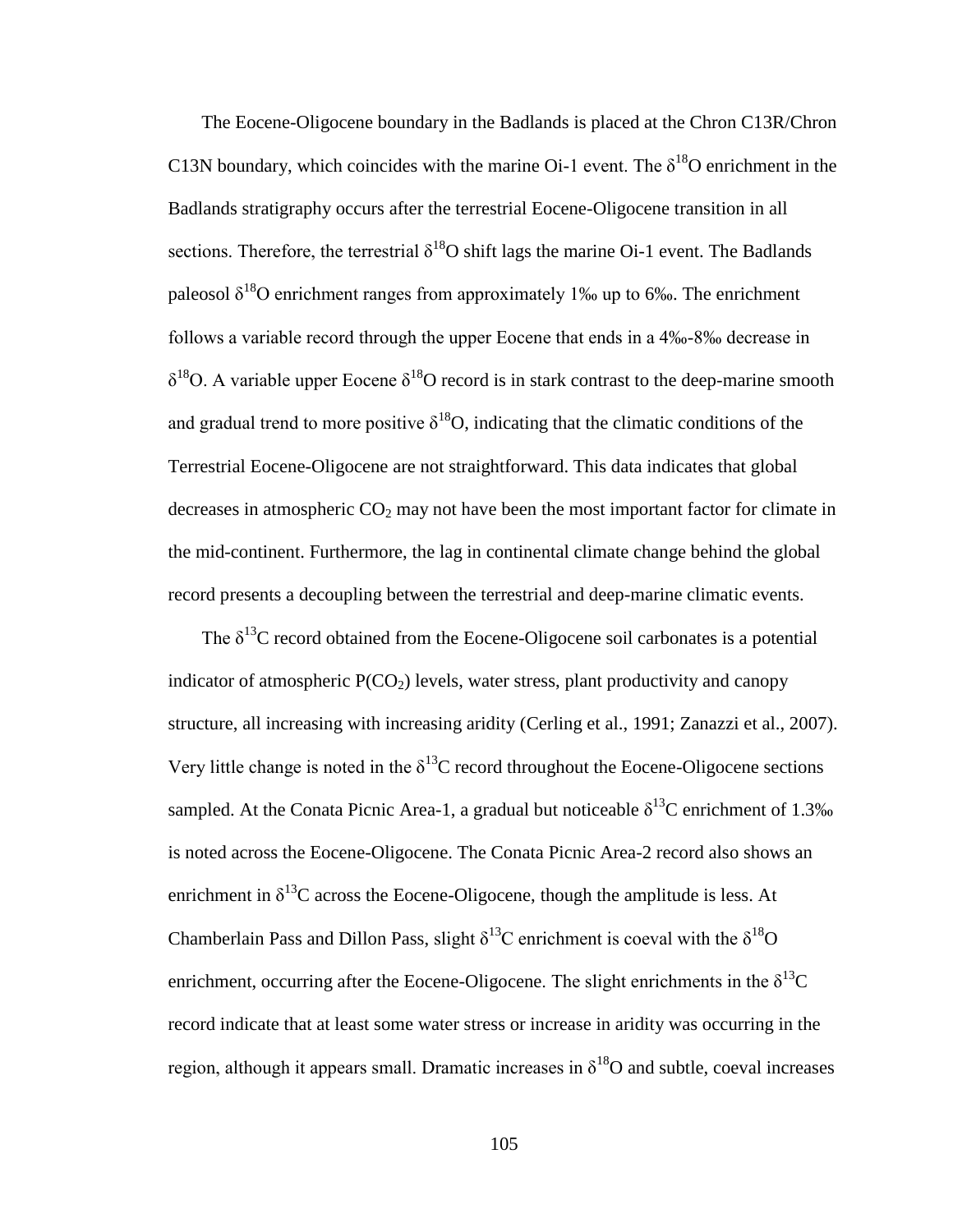in  $\delta^{13}$ C indicate that temperature was declining rapidly while aridity was likely increasing, although to a much smaller degree.

The Badlands were likely affected by several climate factors: decreasing atmospheric CO<sup>2</sup> and lowering of temperatures, intermittent volcanic activity overprinting the local atmosphere with variable levels of  $CO<sub>2</sub>$  and disrupting atmospheric patterns, glacial development in the Arctic and nearby Rocky Mountains possibly leading to variable distributions of colder temperatures and less precipitation, and a decoupling from the oceanic system leading to an increased magnitude of temperature change.

As discussed throughout this paper, decreasing temperatures and increasing aridity were widespread across the globe at the Eocene-Oligocene. The most cited culprit for global climate deterioration is decreasing atmospheric  $CO<sub>2</sub>$  leading to the build up of the Antarctic Ice sheet, but this argument faces much debate. Increased tectonic activity throughout the Eocene, particularly the uplift of the Tibetan plateau, is particularly effective at re-distributing the global  $CO<sub>2</sub>$  budget from the atmosphere to oceanic sediments. One argument in favor of gradual atmospheric  $CO_2$  reduction is the  $\delta^{18}O$ record itself. As mentioned previously, the deep-ocean  $\delta^{18}O$  record shows a gradual enrichment indicating colder temperatures throughout the Eocene, followed by an acceleration of climatic deterioration at the Eocene-Oligocene boundary (Figure 5). By itself, this indicates that a global mechanism was acting to slowly decrease temperature until a threshold value was reached at the Eocene-Oligocene, at which point temperature rapidly decreased. Cold deep ocean temperatures at locations of deep-water formation indicate sea-surface temperatures at those regions are also cold, as they must be to initiate sinking. According to Dwyer, 2000, colder sea-surface temperatures indicate the air-sea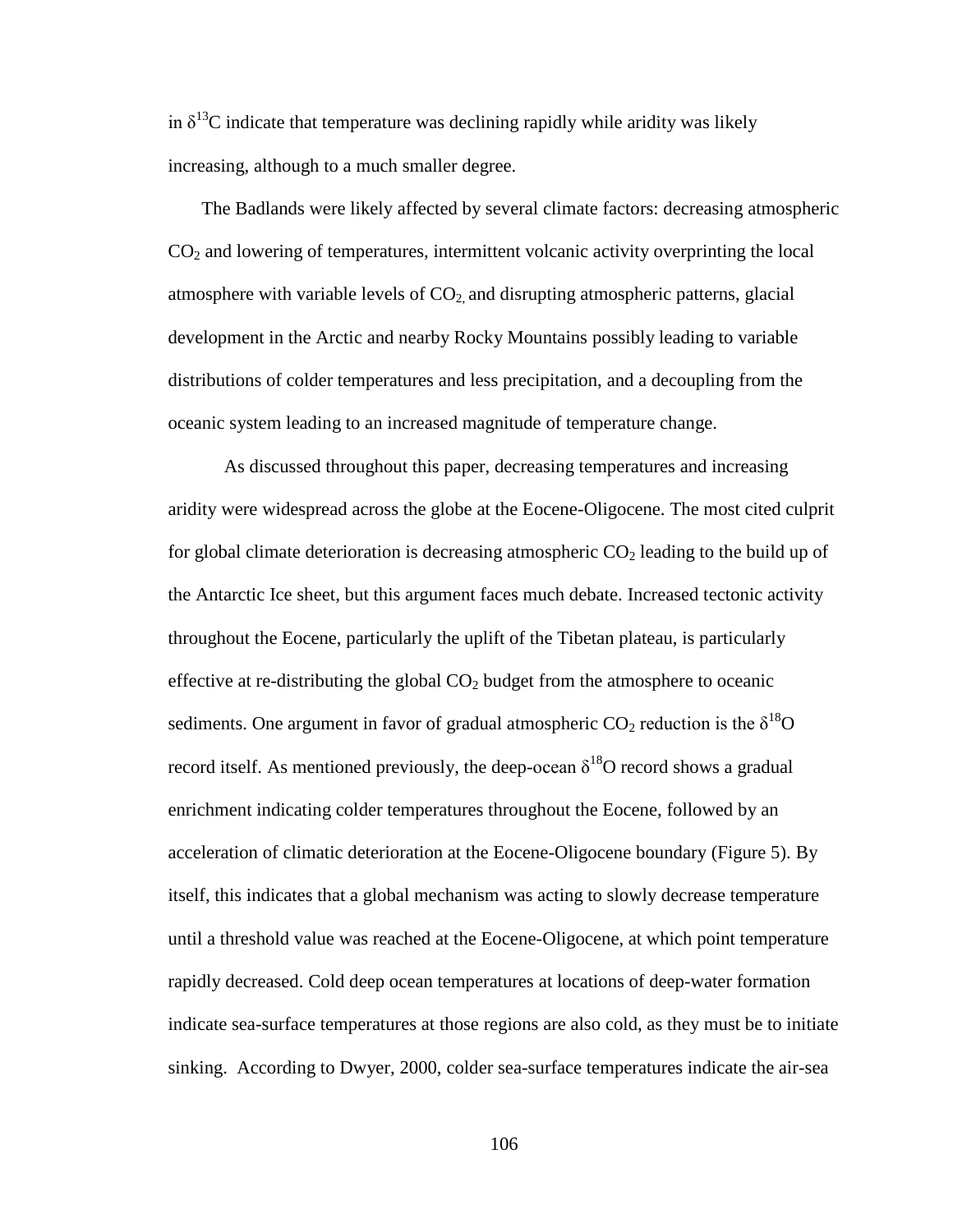exchange of  $CO<sub>2</sub>$ . Cooler deep-water temperatures may therefore indirectly signify enhanced oceanic  $CO_2$  storage, and concomitant decreases in atmospheric  $CO_2$  (Dwyer, 2000).

Although there is good evidence to support decreases in atmospheric  $CO<sub>2</sub>$ , at the Eocene-Oligocene transition the level of atmospheric  $CO<sub>2</sub>$  was still significantly higher than pre-industrial levels (DeConto and Pollard, 2003). Another argument postulates that development of the East Antarctic Ice Sheet (EAIS) grew with no appreciable drop in temperature (Lear et al., 2000). Growth of the EAIS is attributed instead to the tectonic separation of Antarctica from other southern hemisphere continents, opening of Southern Ocean gateways and subsequently creating the circum-Antarctic oceanic current. While the Tasmanian Passage (between Antarctica and Australia) may have been open at the Eocene-Oligocene, the Drake Passage (between South America and Antarctica) may not have been significantly deep enough to affect climate change until several million years after the Eocene-Oligocene transition (DeConto and Pollard, 2003).

DeConto and Pollard (2003) tested the importance of changing atmospheric  $CO<sub>2</sub>$ , orbital parameters, and ocean heat transport in the nucleation and fluctuations of the early EAIS using a coupled global climate and ice-sheet model. Their results showed that when both passages were open ice sheet expansion did not occur until atmospheric  $CO<sub>2</sub>$ decreased to 3 times pre-industrial atmospheric levels (PAL), with the EAIS established at 2.8 PAL. When the model was run with the Drake Passage remaining closed, heat transport was increased by 20%, requiring atmospheric  $CO<sub>2</sub>$  to decrease an additional 140 ppmv for major glaciation to occur, but the overall range of atmospheric  $CO<sub>2</sub>$ remained the same (DeConto and Pollard, 2003).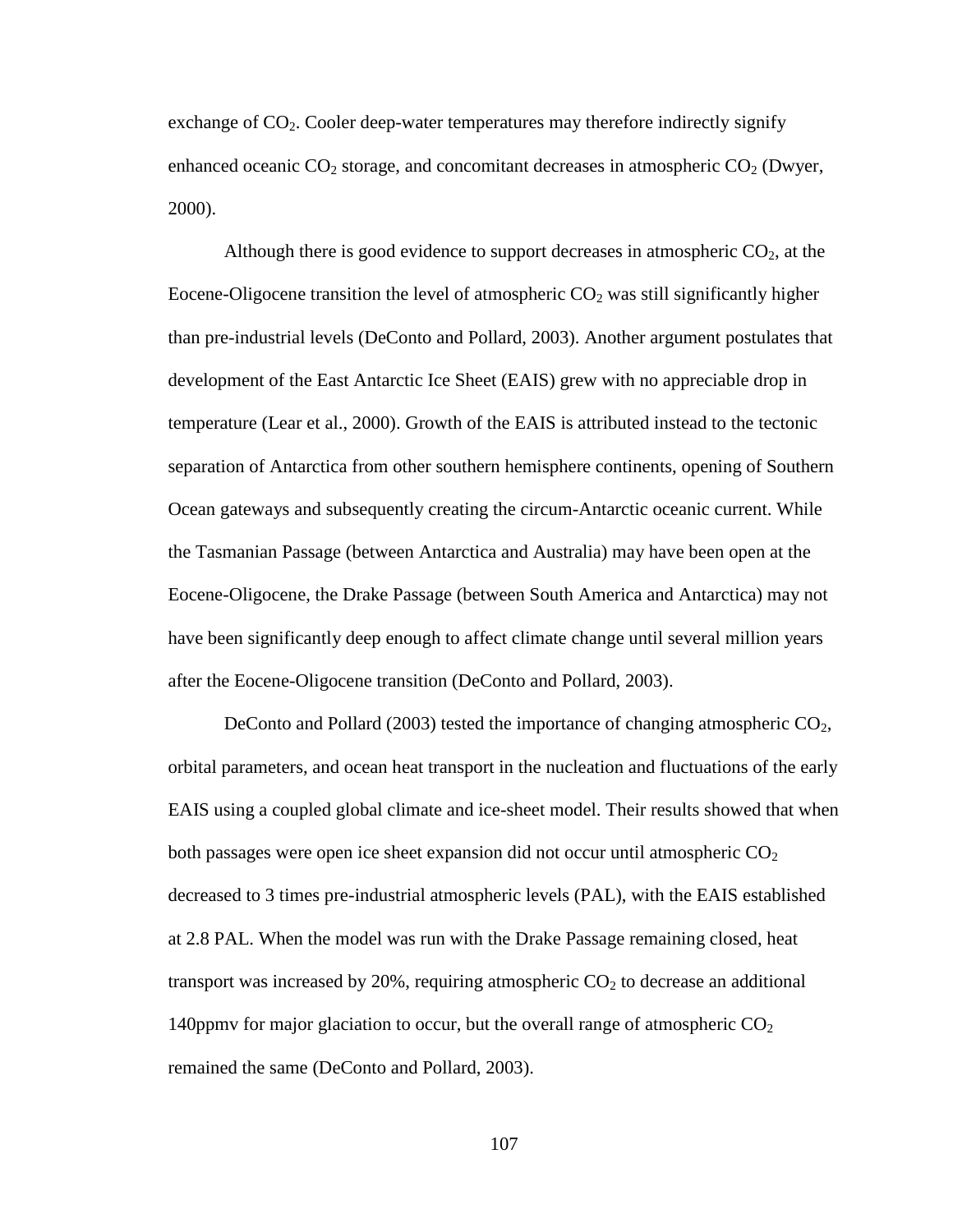The model results show that the tectonic opening of the Drake Passage, and subsequent formation of Circum-Antarctic ocean currents, may not have been as important in forming the EAIS as atmospheric levels of  $CO<sub>2</sub>$ , but may have ensured its endurance since the Oligocene (DeConto and Pollard, 2003). The conclusion ultimately supports the first global climate change causal argument, that decreases in atmospheric CO2, particularly past an unsustainable threshold, coupled with orbital forcing and iceclimate feedbacks were the primary causes for the sudden build-up and variations of Antarctic ice at the Eocene-Oligocene boundary (DeConto and Pollard, 2003). But if atmospheric  $CO<sub>2</sub>$  levels were the primary driver of ice sheet build-up, why did it only occur on Antarctica?

Recent studies have found evidence of glaciation on Greenland beginning in the Eocene, but not to the extent that it developed on Antarctica (Eldrett et al., 2007; DeConto et al., 2008; Tripati et al., 2008). Northern Hemisphere ice sheets are not supported until the Miocene (Zachos et al., 2001). The fact that both poles did develop glaciers further supports a decrease in atmospheric  $CO<sub>2</sub>$ . However, stable ice sheet development in the Northern Hemisphere requires atmospheric  $CO<sub>2</sub>$  levels much lower than have been reported for the Eocene-Oligocene (DeConto et al., 2008). The isolation of Antarctica and development of the circum-Antarctic current sets it apart from Greenland, giving Antarctica a favorable advantage for ice sheet development once atmospheric  $CO<sub>2</sub>$  decreased below a restrictive threshold.

The deep-marine record, while powerful in scope and indications of global change, leaves much to be desired in terms of resolving the cause of the cooling event. Can the terrestrial and near-shore marine records help to decipher the issue?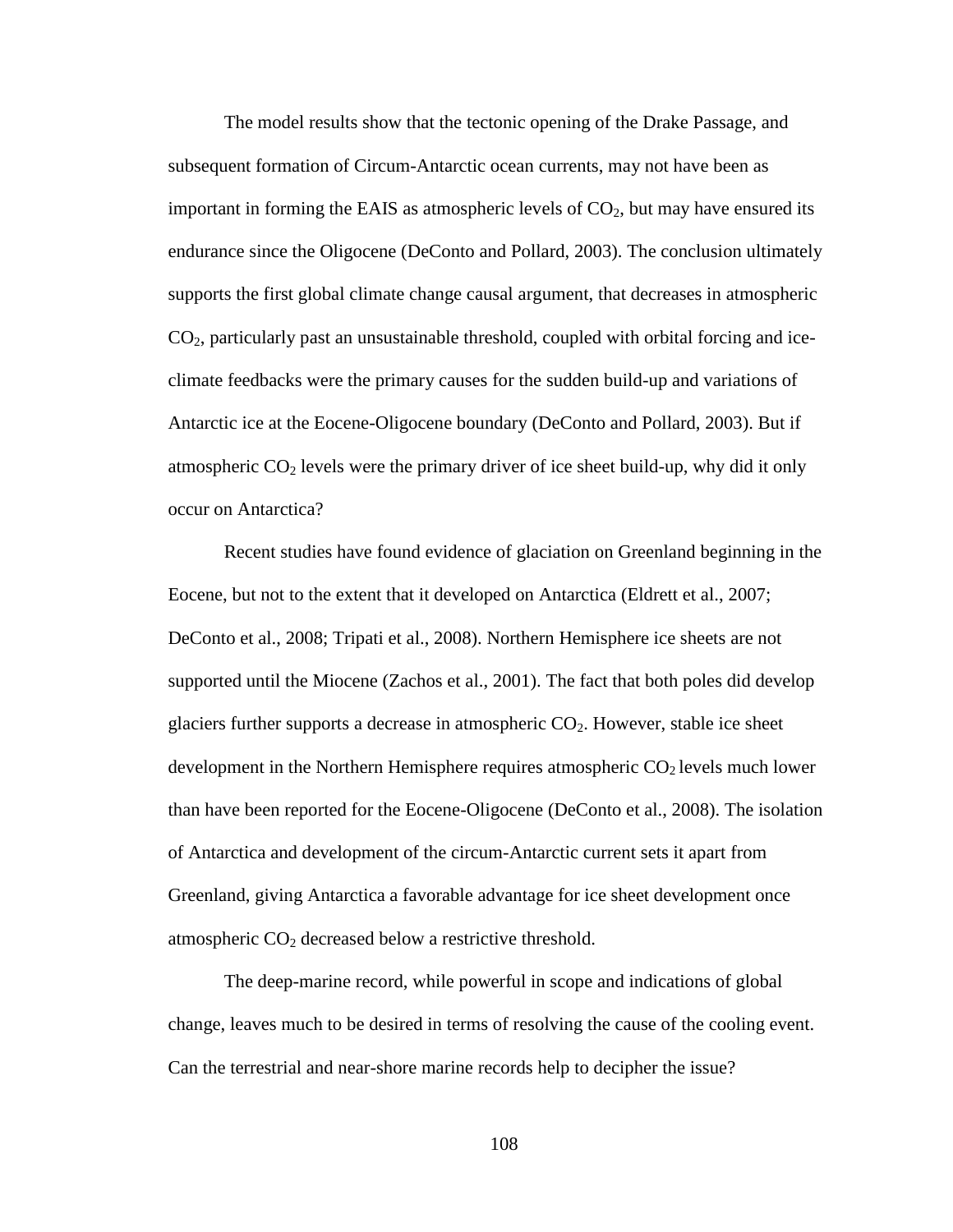The isotopic results from the Badlands National Park presented in this study provide interesting results that argue for some combination of the influence of decreasing atmospheric  $CO<sub>2</sub>$ , increasing ice-volume with subsequent feedback mechanisms and local tectonic control in controlling the terrestrial shift from "Greenhouse" to "Icehouse". As previously mentioned, the isotopic records obtained by Zanazzi et al (2007), support this study's findings that the terrestrial  $\delta^{18}O$  enrichment occurs after the Eocene-Oligocene transition, lagging the marine Oi-1 event. They further find that the continental transition is of higher magnitude than the marine transition (Zanazzi et al., 2007).

Their investigation of fossil tooth and bone isotopic composition found a large drop in Mean Annual Temperature (MAT) of 8.2  $+/- 3.1^{\circ}$ C over 400,000 years, with small increases seasonality and virtually no change in aridity (Zanazzi et al., 2007). Tooth enamel contains zonations indicating seasonality. The zones analyzed in four mammals had almost indistinguishable  $\delta^{18}O$  records, while bone  $\delta^{18}O$  showed a 1.7‰ positive shift across the boundary (Zanazzi et al., 2007). The difference between the two record sets indicates that between seasons water composition remained nearly unchanged, hence there was no major change in temperature seasonality; while at the same time the bone isotopic composition indicates a decrease in MAT (Zanazzi et al., 2007). Small increases in the range of *Mesohippus*, *Merycoidodon*, and *Subhydracodon* enamel  $\delta^{18}O$  may reflect a slightly higher Oligocene versus Eocene mean annual range of temperature (MART) (Zanazzi et al., 2007). Marine records support at most a 2-3°C cooling at low to midlatitudes, while Zanazzi et al's MAT difference is approximately 8°C (2007). This difference remains unresolved.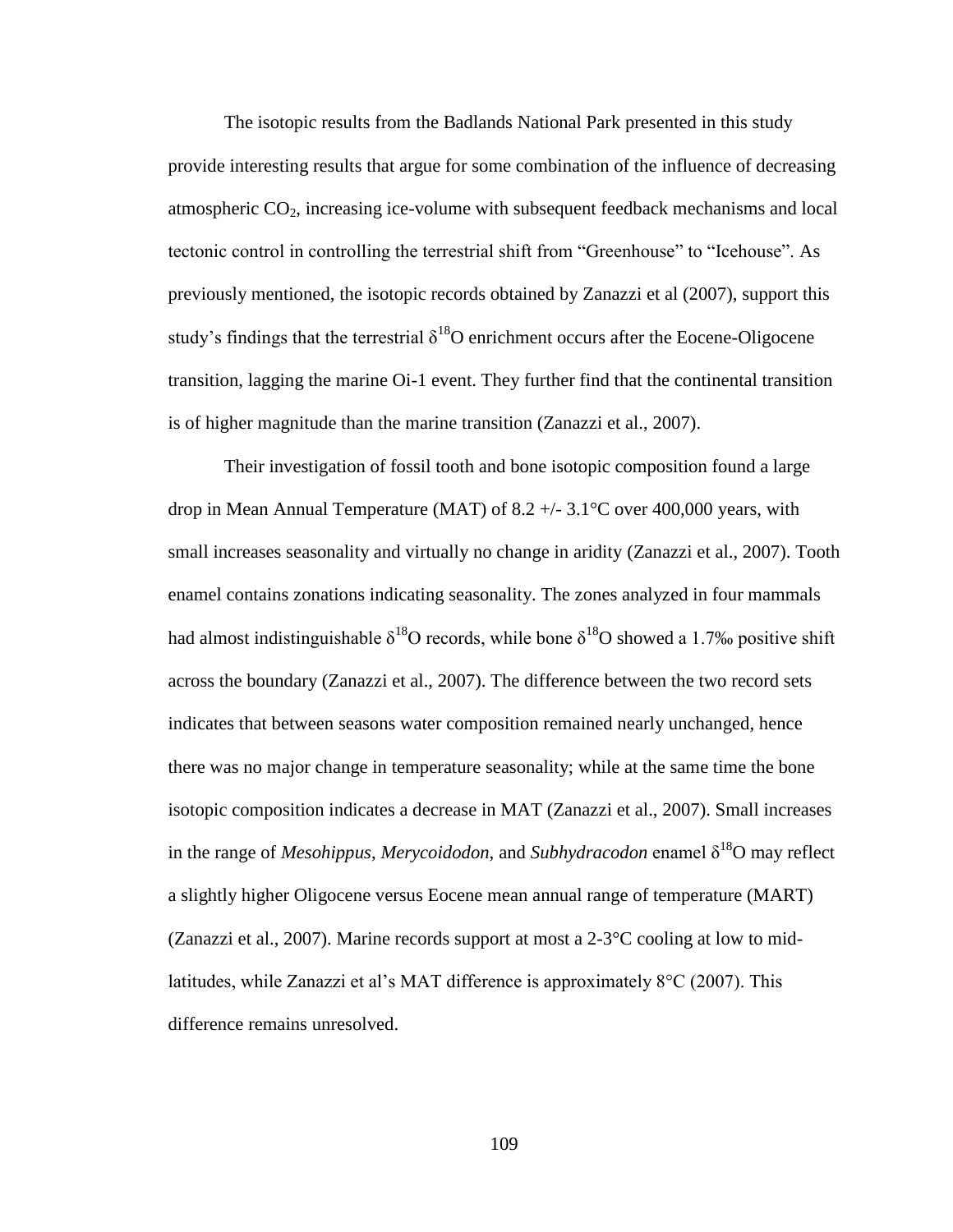According to Zanazzi et. al. (2007) the lack of seasonality increases, no resolvable change in aridity, and a large scale MAT drop support climatic deterioration due to a major decrease in the atmospheric  $CO<sub>2</sub>$ . They claim that the opening of the Southern Ocean gateways must have had a minor role in global cooling because the Antarctic Circumpolar Current is expected to produce warming of the middle and high latitudes of the Northern Hemisphere, directly in contrast to their results (Zanazzi et al., 2007). Midlatitude warming in response tot eh circum-Antarctic current is supported by the model developed by Sloan and Barron (1992). If the argument presented by DeConto and Pollard (2003) is correct, and the circum-Antarctic current was not formed until after the Eocene-Oligocene transition, then this argument by Zanazzi et al. (2007) is relevant. However, if the circum-Antarctic current was established at the Eocene-Oligocene, then because this action is expected to warm mid and high latitudes in the Northern Hemisphere, it could be responsible for continental temperatures in North America lagging behind the marine ones. It is also likely that the tectonic regime influencing local atmospheric patterns affected the northern Great Plains to a greater degree than previously estimated. Had climate change only been the result of decreasing atmospheric CO2, the variability seen in the upper Eocene paleosol record would not be expected. In fact, global climate models conclude that local elevation changes play an active role in shaping interior continental climate (Sloan and Barron, 1992).

It is difficult to draw many conclusions from the  $\delta^{13}$ C record obtained from paleosol carbonates. In the Badlands paleosols, it does appear that a slight shift in  $\delta^{13}C$ occurs towards more positive values in association with the large jump in  $\delta^{18}O$ , which supports increased aridity. However, the shift is slight (between 0.1‰ and 0.6‰) and not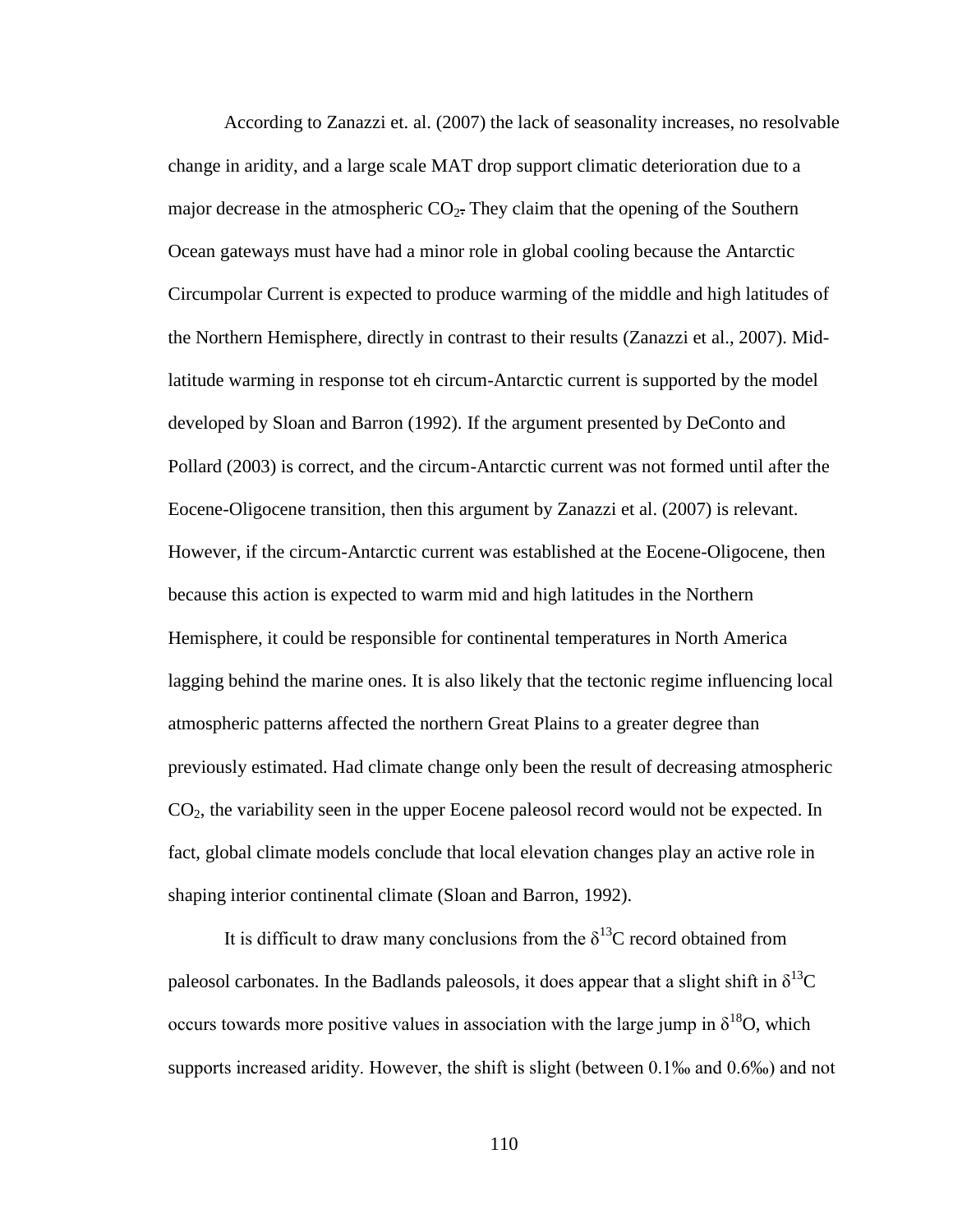apparent at Conata measured section-one. This would appear to support the findings by Zanazzi et al (2007) that aridity did not appreciably increase from the Eocene to the Oligocene. A slight shift in the paleosol record, however, is still indicative of increasing aridity in the region. Increasing continental aridity would be expected as global temperatures cool and evaporative transport is lessened–particularly by the rain-shadow effect of the Rocky Mountains and the Black Hills. Furthermore, qualitative records across the continent support the argument for increased aridity and water stress.

In the Badlands National Park, the paleosol sequences have been used to assess the paleoecology from the Eocene to the Oligocene. Forests are indicated in basal paleosols of the Chadron Formation by large root traces and silicified wood with seasonal growth rings (Retallack, 1992). Late Eocene Chadron paleosols also contain large root traces with size and distribution profiles indicating dry woodland along stream banks, and some thin paleosol layers with fine root traces that indicate herbaceous vegetation (Retallack, 1992). Sedimentary evidence indicates stream and flood plain deposits, including shallow warm lakes, and a forested floodplain with scattered sedge meadows, oxbow ponds and forested upland environments (Stoffer, 2003). Gleska Series paleosols in the Chadron have progressively better-differentiated, calcareous horizons than Interior Series paleosols indicating a decline of mean annual rainfall towards the late Eocene (Retallack, 1983).

The presence of Lacustrine Limestones in the Chadron Formation also indicates formation in a humid temperate climate similar to many temperate groundwater-fed, hard water lakes (Evans and Welzenbach, 2000). The paleontology of the Lacustrine Limestone facies includes fish, turtle plates, gastropods, bivalve shell fragments,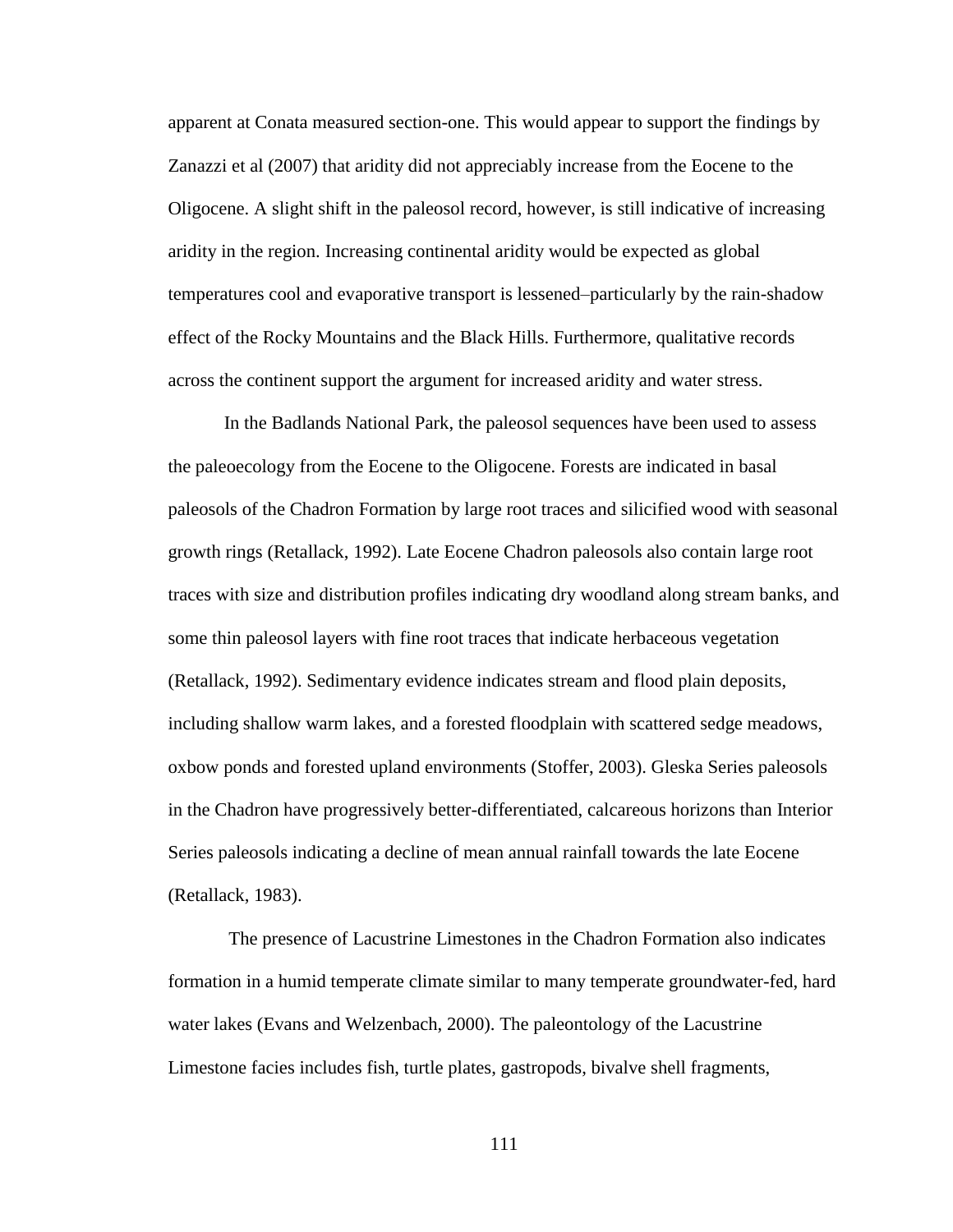ostracodes, calcified aquatic roots, charophytes and algal filaments (Evans and Welzenbach, 2000). There was high abundance and low diversity in the fossils, with evidence of environmental stress–including fish-kill horizons and death horizons of ostracodes (Evans and Welzenbach, 2000).

The woodlands of the Eocene gave way to savannah in the Oligocene (Stoffer, 2003). The Scenic Member of the Brule Formation displays large drab haloed root traces, hackberry endocarps, early herbaceous plants in streamside swales, and scattered trees with intervening areas of bunch grasses and small shrubs in the interfluves (Retallack, 1983). The early Oligocene in the Badlands region can be described as well within the sub-humid range (Retallack, 1983). Only fine root traces are seen in the A-C horizons of former high terraces and flood plains (Pinnacles and Samna series soils) (Retallack, 1983). This, along with cracks and veins in the paleosols indicate a vegetative cover of scattered bunch grasses and shrubs in the Pinnacles series (Retallack, 1983).

 Streams migrated across the savannah-like floodplain due to low relief (Stoffer, 2003). Volcanic ash and alluvium were deeply weathered under the wooded landscape of confined, meandering alluvial channels (Retallack, 1983). Weathering cannot be due to tectonic changes alone because changes in the paleotopography and paleochannels are not striking (Retallack, 1983). Changes in weathering are most likely the result of decreasing stability of the landscape due to decreasing vegetative cover and increasingly dry climate (Retallack, 1983).

Mean Annual Rainfall (MAR) can be estimated using Jenny's (1941, 1980) relationship between depth to calcic nodules and rainfall. The depth of the calcic horizons in the Badlands paleosols compared with the depths in soils of the present Great Plains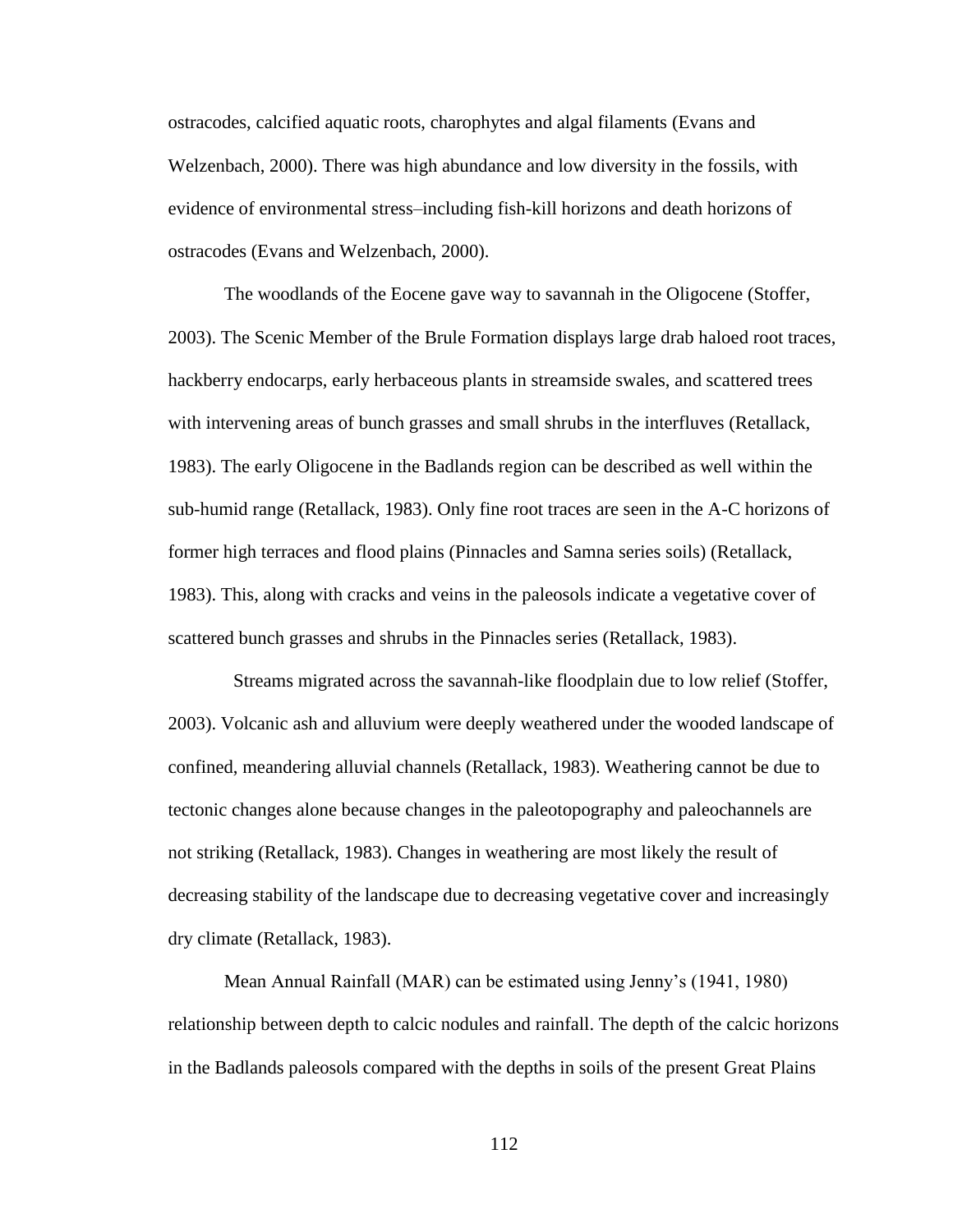indicates that the late Eocene (38 Ma) mean annual rainfall was greater than 1000 mm, but by 32 Ma, during Oligocene Scenic Member deposition, it was down to 500-900 mm (Retallack, 1992). Based on the petrocalcic horizons MAR continued to decline throughout the Oligocene (Retallack, 1992). Petrocalcic horizons and chalcedony pseudomorphs of Barite on Gypsum roses in some Gleska series paleosols indicate severe droughts during the late Oligocene (Retallack, 1983). A lack of tufa into the Oligocene is a further indication of increased aridity, as decreasing precipitation could have affected regional recharge-discharge relationships, water table positions, and rates of carbonate precipitation (Evans and Welzenbach, 2000).

Clay types in paleosols also indicate declines in MAR. Lower paleosols in Badlands sections contain greater amounts of kaolinite, which is found in humid environments (Retallack, 1992). Stratigraphically higher paleosols contain greater amounts of smectite and increasing amounts of illite, indicating drier climate (Retallack, 1992). Evidence for very dry and highly seasonal climates was localized to boundaries between rock units; for example, the Chadron immediately below the Brule Formation is riddled with chalcedony replaced gypsum pseudomorphs and chalcedony-filled deep cracks (Retallack, 1992). This type of mineralization has been documented in saline playa lakes and surrounding soils and suggests climate was even drier at times than precipitation estimates suggest (Retallack, 1992).

It is difficult to ignore this evidence in favor of confounding  $\delta^{13}C$  records from paleosol carbonates. Therefore, it is likely that the  $\delta^{13}$ C records from Badlands paleosols are indicators of increasing plant stress or aridity, and in disagreement with the conclusions drawn by Zanazzi et al. (2007). Given that Holocene records of the mid-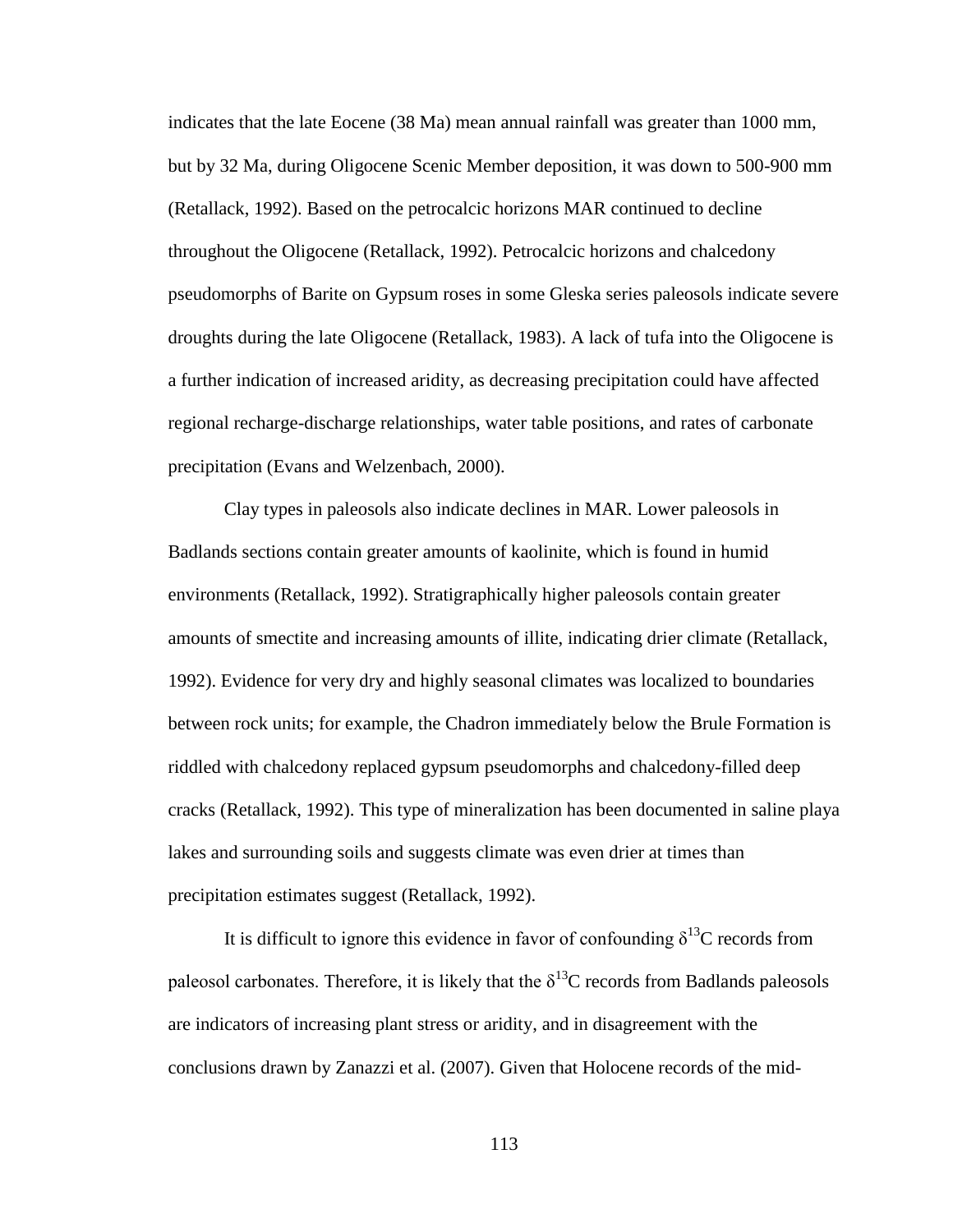continent demonstrate that even small changes in precipitation had a profound effect on geomorphic responses (Denniston et al., 2007), the small change in Badlands  $\delta^{13}C$  across the transition may have been enough to cause the dramatic record of increased aridity in paleosol development and fossil assemblages.

The disagreement between the two isotope studies conducted on deposits and fossils within the White River Group and the paleoecological assessments made with more subjective criteria requires further investigation. Perhaps our understanding of the role aridity plays on isotopic distributions is not well understood.

The isotopic composition of soil carbonate is also a proxy for atmospheric  $CO<sub>2</sub>$ . In general, decreasing  $\delta^{13}$ C of marine carbonates indicates increasing atmospheric CO<sub>2</sub> (Zachos et al., 2001). Slight increases recorded in the  $\delta^{13}$ C from three of the measured sections after the Eocene-Oligocene boundary indicate that atmospheric  $CO<sub>2</sub>$  did in fact decrease. However, the relative stability in the record indicates that atmospheric  $CO<sub>2</sub>$  did not abruptly change across the Eocene-Oligocene in the mid-continent. This is evidence against the first argument for global climate deterioration, which postulates that global decreases in atmospheric  $CO<sub>2</sub>$  were the cause. This is also in contrast to the Zanazzi et al. (2007) conclusion that a dramatic decrease in atmospheric  $CO<sub>2</sub>$  must have been the cause of mid-continent climate deterioration.

Magnetostratigraphy of the region has been useful in linking Badlands stratigraphy to disparate sections, particularly in comparing the local stable isotope record to the global record. Paleomagnetic stratigraphy offers the possibility of globally synchronous time correlation and is the only method that allows high-resolution correlation of the land sequences with the marine record (Prothero and Swisher, 1992).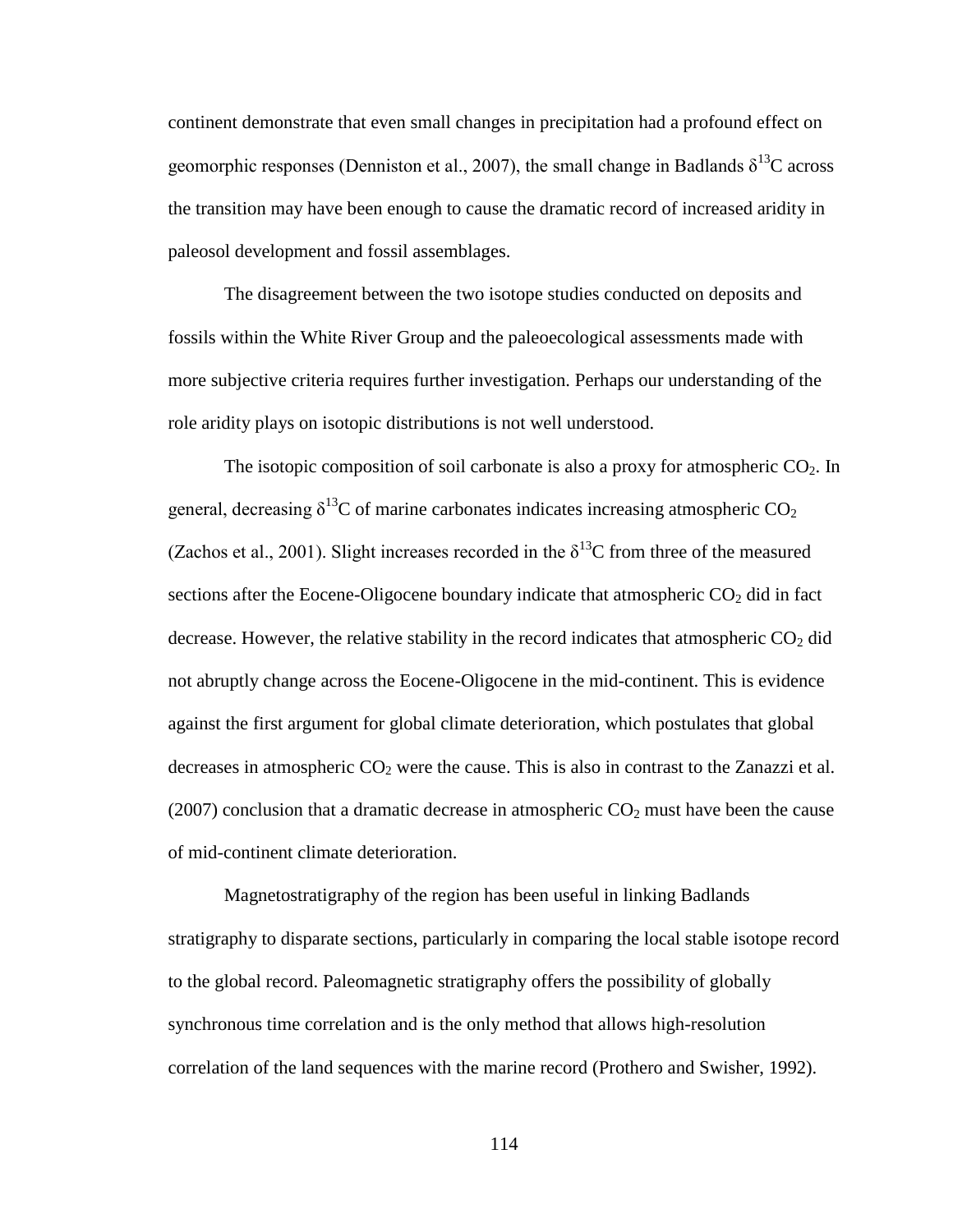The "lower nodular zone" (LN zone) used by most collectors to zone their specimens was used to reference sections in the field to existing magnetostratigraphic studies, as was discussed in the Field Results section of Chapter VI (Figure 4).

At the Chamberlain Pass Scenic type section, the LN zone marks the division between the Chadron Formation and the Scenic Member of the Brule Formation, and occurs within Chron C13N (Prothero and Whittlesey, 1998). At the Pig Dig region of the park, however, an unconformity separates the Chadron Formation from the Scenic Member, which is overlain by the LN zone (Prothero and Whittlesey, 1998). This was observed in the field and is depicted in Figure 12. The LN zone and the uppermost portion of the Chadron Formation lie within Chron C13N (Prothero and Whittlesey, 1998). An unconformity also separates the Chadron Formation from the Scenic member in the Pinnacles, but the base of the Scenic remains in the LN zone (Retallack, 1983). Observations in the field at Dillon Pass confirm this. According to Prothero the LN zone lies within C13R, as does the uppermost portion of the Chadron formation at the Pinnacles location (1992). Chron C13N seems to have been removed by the unconformity at this measured section, so the bulk of the Chadron Formation is likely in C13N, but is not directly measured (Prothero and Whittlesey, 1998).

To summarize, the section at Chamberlain Pass (Scenic type section) lies within C13N at the LN zone, the contact between the Chadron and the Brule. At the Pig Dig area, the Conata Picnic Area measured sections show the contact to lie within Chron C13N and is overlain by the LN zone. At the Pinnacles area, the contact is within Chron C13R (Figure 4).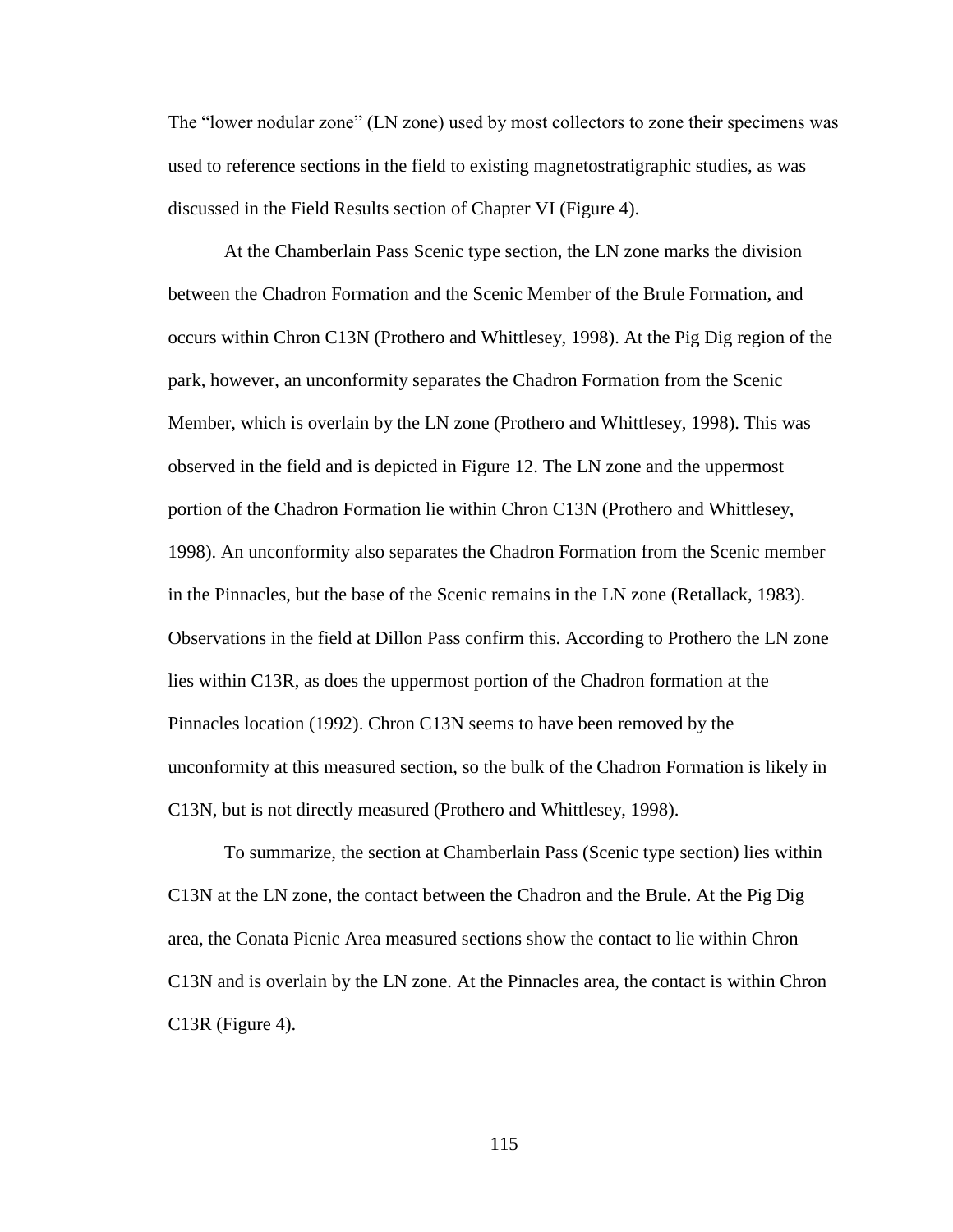The magnetostratigraphy of the Badlands measured sections also allows for direct comparison of the temperate mid-continent isotopic record to that of the sub-tropical shallow marine record in the Gulf Coast, USA. The Eocene-Oligocene transition in the Gulf Coast takes place within Chron C13R, with the Oi-1 event occurring in the early Oligocene at the transition from Chron C13R to Chron C13N (Miller et al., 2008).

The Gulf Coast presents complicated stratigraphy across the Eocene-Oligocene boundary. From the different lines of evidence provided from several studies of the Gulf Coastal Plain, it appears that the Oi-1 event had a significant influence on the stratigraphy and biota of the region. As previously mentioned, the unconformity at the Yazoo-Red Bluff contact was produced by a fall in relative sea level possibly associated with Oi-1 (Fluegeman, 2009; Fluegeman et al., 2009). Additionally, the turnover in Jackson-Vicksburg benthic foraminifera occurs after the Eocene-Oligocene boundary in the Gulf Coast, making it a likely effect of the marine Oi-1 event. Further evidence for an Oi-1 influence on the region is discovered when analyzing the paleoecological assemblages of the region. The Yazoo Clay contains benthic foraminiferal assemblages indicating outerneritic to upper-bathyal conditions, while the Red Bluff assemblage indicates middleneritic (Fluegeman, 2009). This is an indication that the Eocene-Oligocene boundary in the Yazoo Clay occurs not during low sea level, but actually at maximum water depth (Fluegeman, 2009).

Sudden shallowing is indicated by the unconformity and also by the planktic:benthic (P:B) ratio. P:B ratios are indicative of sea-level fluctuations, with higher ratios indicating deeper waters. In all three cores of the Chickasawhay Valley, the P:B ratios are relatively high but fall abruptly in the lower Red Bluff Clay, suggesting a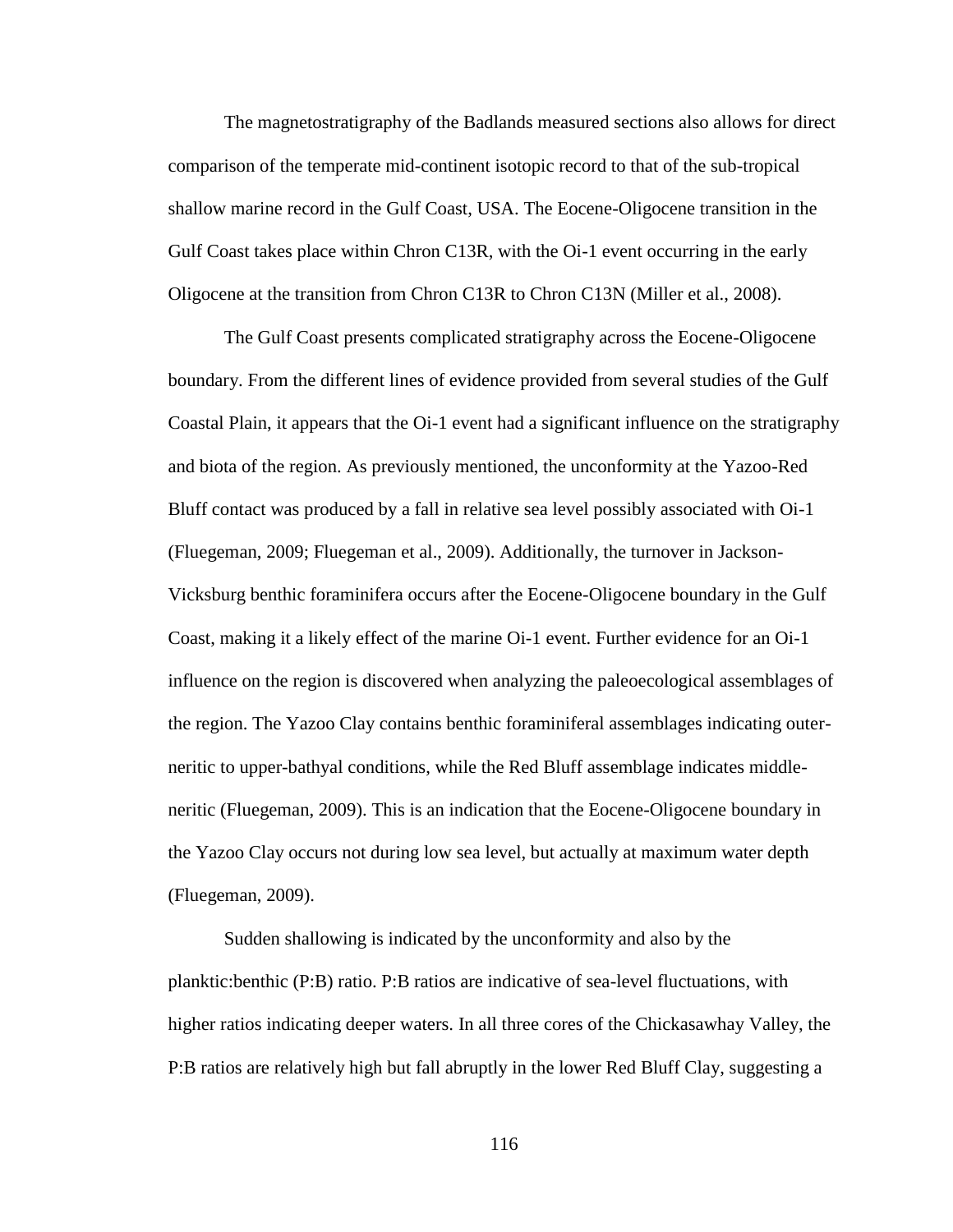regressive shoreline shift at the Yazoo-Red Bluff contact (Fluegeman, 2009). Moving up through the lower part of the Red Bluff Clay, the P:B ratio increases, indicating a landward shift of the shoreline (Fluegeman, 2009). This is likely the first postglacial transgression in the eastern Gulf Coastal Plain (Fluegeman, 2009). These findings correspond nicely to those found in the Badlands paleosol isotopic record. Decoupling of the near-shore marine and terrestrial records is evident as the terrestrial Oi-1 event appears to lag the Eocene-Oligocene in the Gulf Coast as well.

Some confusion does come into play when comparing to other nearby sections though. At Little Stave Creek, Clarke County, Alabama, the foram assemblages from the Yazoo to Red Bluff are the same as at other sections; however, the distribution of Jackson-Vicksburg taxa across the contact is different, with many species having their highest and lowest occurrences not at the contact, but at different levels near the contact (Fluegeman, 2009). This same pattern is found at the closely related St. Stephens Quarry, and at the Mossy Grove Core in Mississippi (Fluegeman, 2003, 2009). This data contradicts the earlier conclusion that the Yazoo-Red Bluff contact is a sequence boundary. A complex stratigraphic relationship between the Yazoo-Red Bluff sections of the Chickasawhay Valley of Mississippi and those of southwestern Alabama can be inferred (Fluegeman, 2009). It is useful to note that similar patterns in the biostratigraphy as well as a lithologic unconformity are noted in northwestern Europe and Australia at this time period (Fluegeman, 2009).

The Gulf Coast  $\delta^{18}O$  record is similar, but not identical to the deep-marine record. Through the upper Eocene there is a trend towards more positive  $\delta^{18}O$ , but it is more variable than the global trend (Miller et al., 2008) (Figure 19). In the Gulf Coast the  $\delta^{18}O$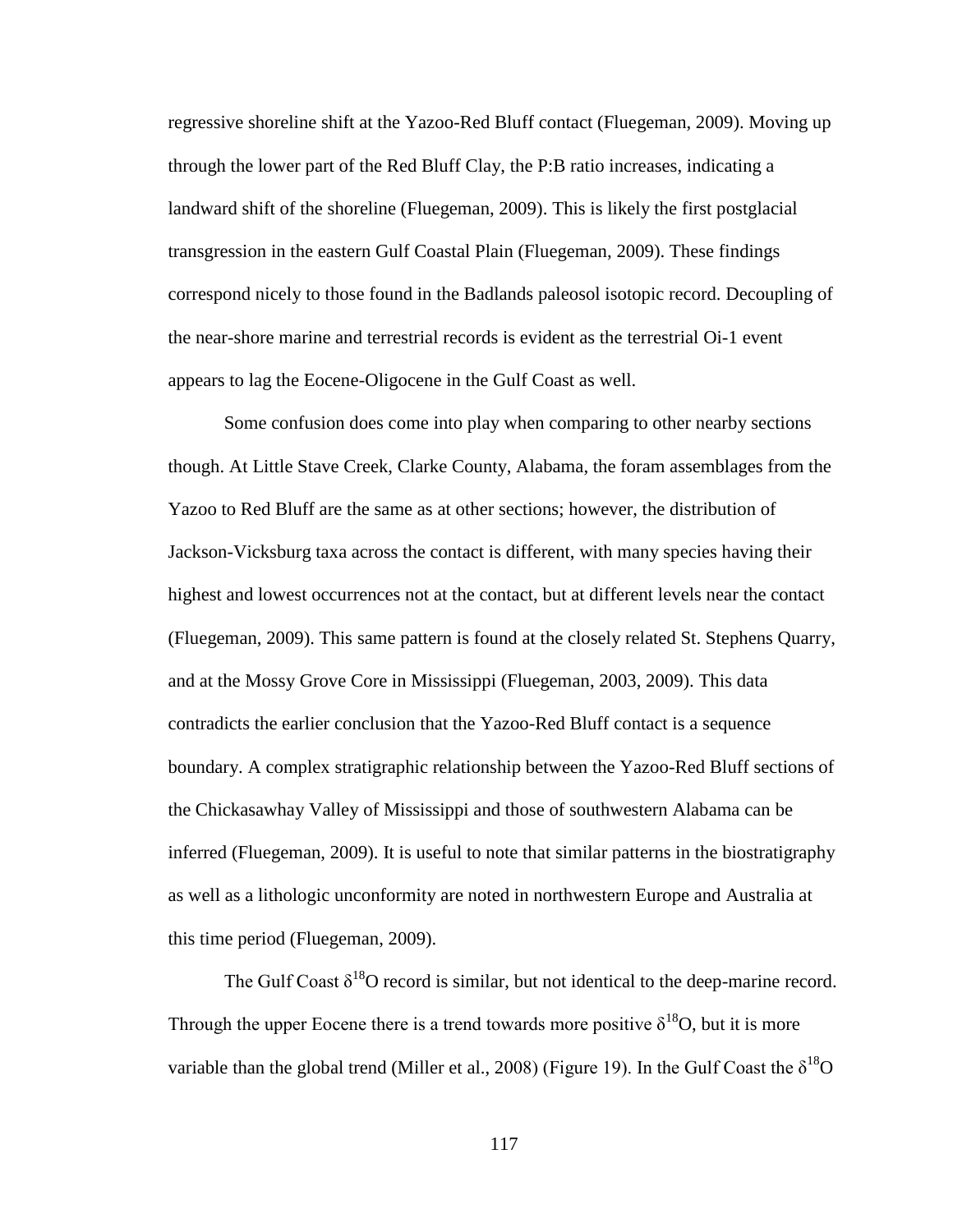enrichment is marked by a nearly 0.5‰ increase in the upper Eocene (Miller et al., 2008); in the Badlands paleosols the shift is much larger, anywhere from 1‰-6‰. The Gulf Coast  $\delta^{13}$ C record also differs from that of the deep marine. The global record shows a total enrichment across the Eocene-Oligocene of approximately 0.5‰ (Zachos et al., 2001), while the Gulf Coast record indicates enrichment just over 1‰ was stronger than the change in  $\delta^{18}$ O (Miller et al., 2008). By contrast, the magnitude of the  $\delta^{13}$ C enrichment from the Badlands paleosol record is between 0.1‰ and 0.6‰. These measurements are inconsistent with the Gulf Coast records, but do agree in overall trend. Further understanding of the interplay between the mid-continental sections of the Badlands National Park and the Gulf Coast as climate cooled across the region may be gained from comparison to a higher resolution record from the coastal plain.

Otoliths, or inner ear bones, of fish in the Gulf Coast were examined as an independent line of evidence from sedimentation to assess the role of changing global climate on the Gulf Coast (Ivany et al., 2000). Otoliths continue to accrete new material over the life of a fish (2-3 years), allowing for seasonal responses to climate to be recorded (Ivany et al., 2000). Mean  $\delta^{18}O$  values of otoliths increased only slightly across the Eocene-Oligocene boundary, and when mean paleotemperatures are calculated, the differences in temperature across the boundary were not found to be statistically significant (Ivany et al., 2000). However, when analyzed for seasonal effects, the results are much more telling. Late Eocene temperature ranges were from  $15^{\circ}$ C to  $20^{\circ}$ C, with minimum winter temperatures of 13.5°C (Ivany et al., 2000). The Oligocene record contains similarly warm summer temperatures, around  $20^{\circ}$ C, but winter temperatures consistently fall below those of the Eocene–dipping as low as  $11^{\circ}$ C (Ivany et al., 2000).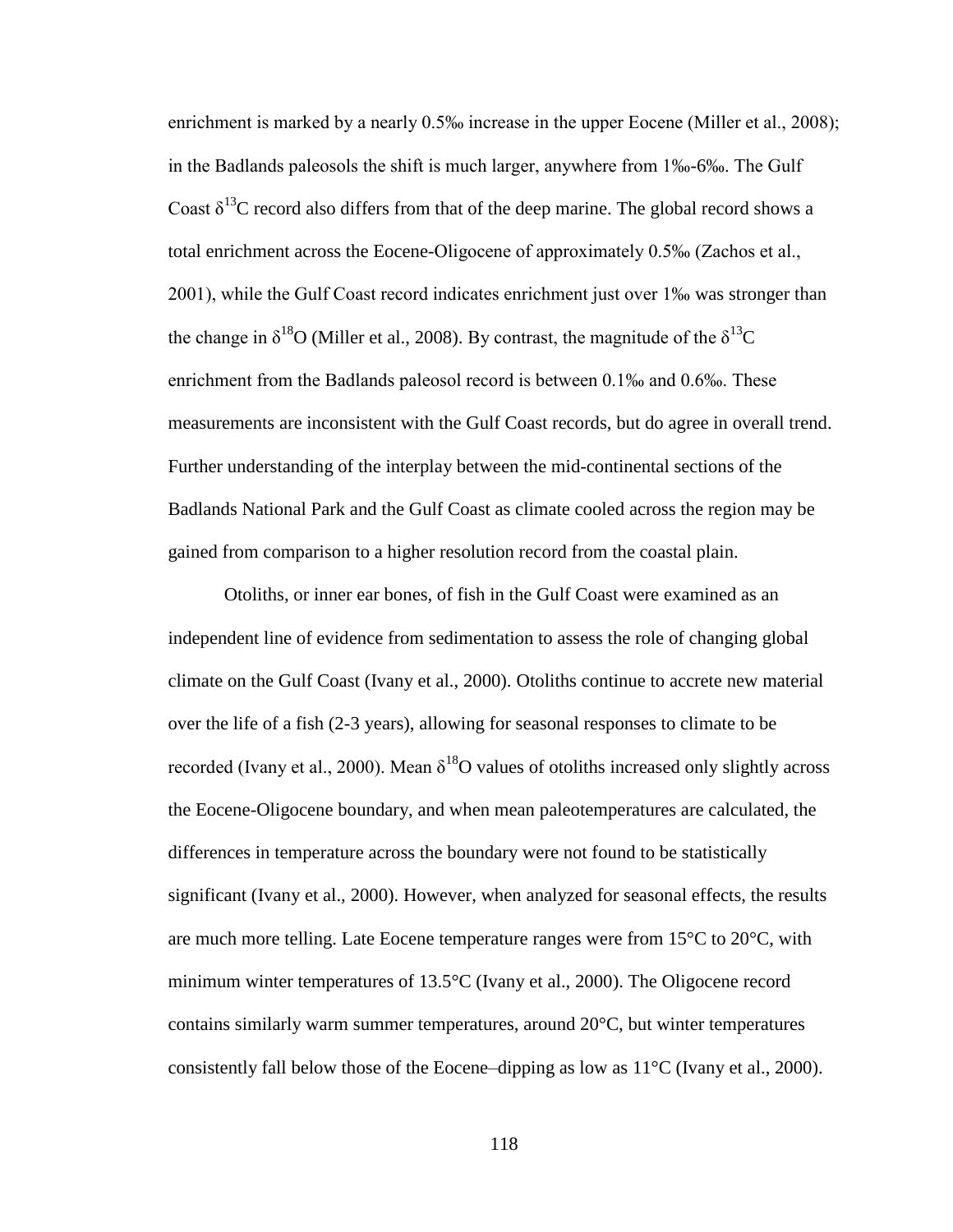Summer temperature differences were not found to be statistically significant, but winter temperatures in the Oligocene were colder than those in the Eocene by as much as 4°C or more (Ivany et al., 2000). A comparable drop in temperature was seen in the montane floras of the Rocky Mountains from 11-6°C (Hutchison, 1982). This Gulf Coast record supports the findings of the Badlands paleosols  $\delta^{18}O$  more so than the record obtained by Miller et al. (2008). Though the Badlands paleosol isotopes do not record seasonality, wide fluctuations are noted throughout the Eocene.

The variability in the regional Gulf Coast carbonate isotopic record, combined with the otolith record demonstrates that a decrease in atmospheric  $CO<sub>2</sub>$  cannot be the only factor influencing climate change in the Gulf Coast. Local variances must be linked to changes in oceanographic and/or atmospheric circulation. The fact that a  $\delta^{18}O$  shift is apparent in the Gulf Coast– though to a lesser degree than the deep sea record–and mean annual temperature underwent minimal change across the boundary while winter temperatures became more severe, supports the likelihood that global ice volume was an important factor for the Gulf Coast, not temperature change alone (Ivany et al., 2000). The role of ice volume in the mid-continent may have come in the form of montane glaciers forming in the Rocky Mountains, and ultimately affecting atmospheric circulation, temperature and precipitation patterns.

Further support for the role of ice volume on climate at the Gulf Coast comes from the Moody's Branch Formation and Lower Yazoo Clay from the Mossy Grove Core (Hurley and Fluegeman, 2003). P:B ratios, as well as  $\delta^{18}$ O and  $\delta^{13}$ C of forams were analyzed to assess the temperature and sea-level changes during the late-middle Eocene (Hurley and Fluegeman, 2003). An inverse relationship, where minimum P:B ratios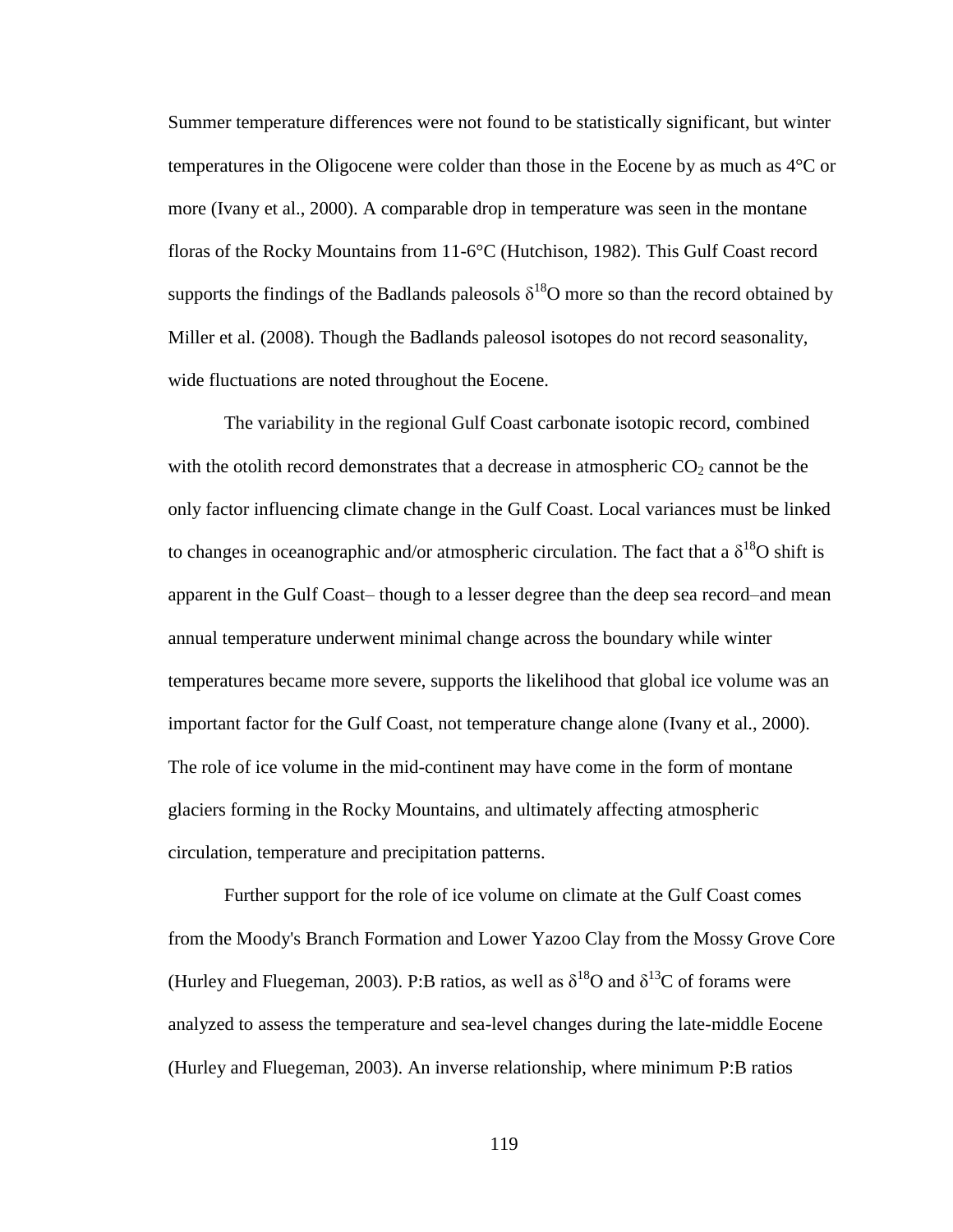coincided with maximum  $\delta^{18}O$  values, and vice versa (ie- shallow water coincided with colder temperatures) was noted (Hurley and Fluegeman, 2003).

It appears that Glacioeustacy may have been a significant controlling factor of sea-level fluctuations by the Bartonian (Hurley and Fluegeman, 2003). This finding, coupled with that of Ivany et al. (2000), lends further support to the arguments that ice was accumulating on Antarctica during the late Eocene, and the dramatic shift in global climate occurred after some threshold value was reached at the Eocene-Oligocene transition. This may also support the argument by Lear et al. (2000) wherein they claim that a drop in atmospheric  $CO<sub>2</sub>$  was more important in forming the EAIS than temperature decreases. The observation that a uniform decrease in atmospheric  $CO<sub>2</sub>$  is not the primary controlling factor on Gulf Coast climate (Ivany et al., 2000; Hurley and Fluegeman, 2003), and that the Gulf Coast response lagged behind the deep-sea Oi-1 event (Ivany et al., 2000; Fluegeman, 2009; Fluegeman et al., 2009) supports the idea that although atmospheric  $CO<sub>2</sub>$  appears to have gradually decreased past an important threshold at the Eocene-Oligocene allowing for the establishment of the EAIS from existing Antarctic glaciers, there was not a concomitant acceleration in temperature deterioration or further dramatic decline of atmospheric  $CO<sub>2</sub>$  into the Oligocene. Once the EAIS was well established, and oceanic circulation patterns had reorganized, in part due to changing tectonic regimes, the effects truly became global as they were translated to near-shore marine environments and eventually inland to the mid-continent.

The isotopic records obtained from the Badlands are in agreement with the Gulf Coast climate record to a large degree, with some important differences. Both Badlands isotopic studies found a decoupling between the terrestrial record and the marine record,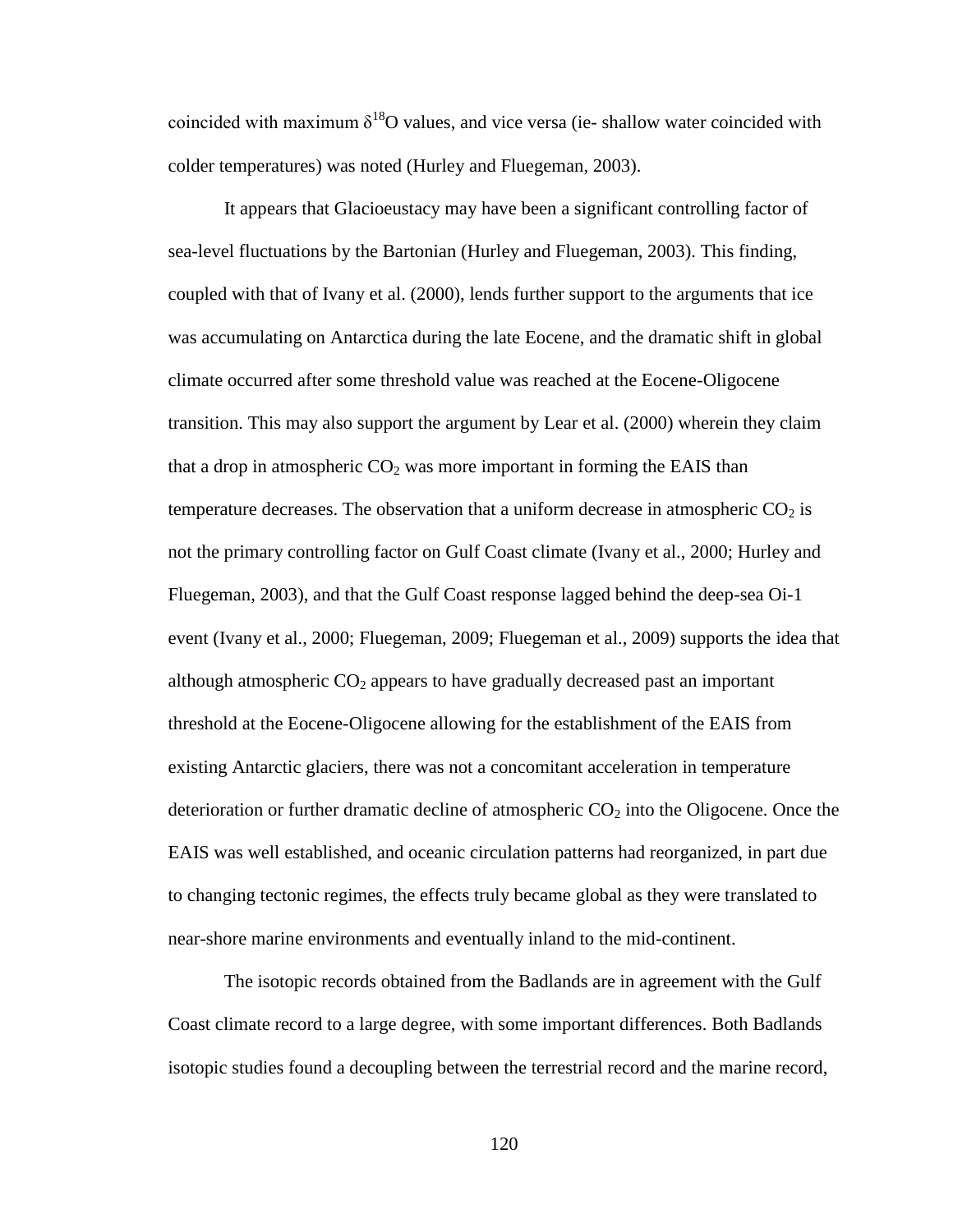which is similarly expressed in the Gulf Coast. However, the isotopic analysis conducted by Zanazzi et al. (2007) indicates a large drop in Mean Annual Temperature with no associated increase in aridity. The temperature findings of Zanazzi et al. (2007) are supported by the Badlands paleosol isotopic record, which demonstrates accelerated enrichment of  $\delta^{18}O$  after the Eocene-Oligocene boundary. Despite the relative stability in the paleosol  $\delta^{13}$ C record, increasing aridity is noted both across the Eocene-Oligocene transition, and in conjunction with the  $\delta^{18}O$  enrichment. This is supported by the qualitative records of the Badlands. Increasing aridity is also found in the Gulf Coast, associated with increased seasonality (Ivany et al., 2000). (Figure 19).

Though the Gulf Coast record shows more variability than the deep marine record, it is more stable than the Badlands paleosol record. Less variability is expected in Gulf Coast sections due to their position at lower latitudes and the fact that changes occurred more dramatically at higher latitudes (Ivany et al., 2000). Zanazzi et al. (2007), claim that their findings support studies that attribute the climate cooling transition to a significant drop in atmospheric  $CO<sub>2</sub>$ . Their results do support increased seasonality, but changes are small, and only reflected in temperature, not aridity (Zanazzi et al., 2007); whereas the fish otolith isotopic analysis showed sharp decreases in winter temperatures, and variability that could not be explained by decreasing atmospheric  $CO<sub>2</sub>$  alone (Ivany et al., 2000).

The Badlands paleosol isotopic record appears to bridge the gap between the Zanazzi terrestrial isotopic record arguing for decreased atmospheric  $CO<sub>2</sub>$  and the Gulf Coast records indicating no dramatic temperature drop and the importance of ice volume over atmospheric  $CO<sub>2</sub>$ . The degree of isotopic shift in Badlands paleosols agrees with the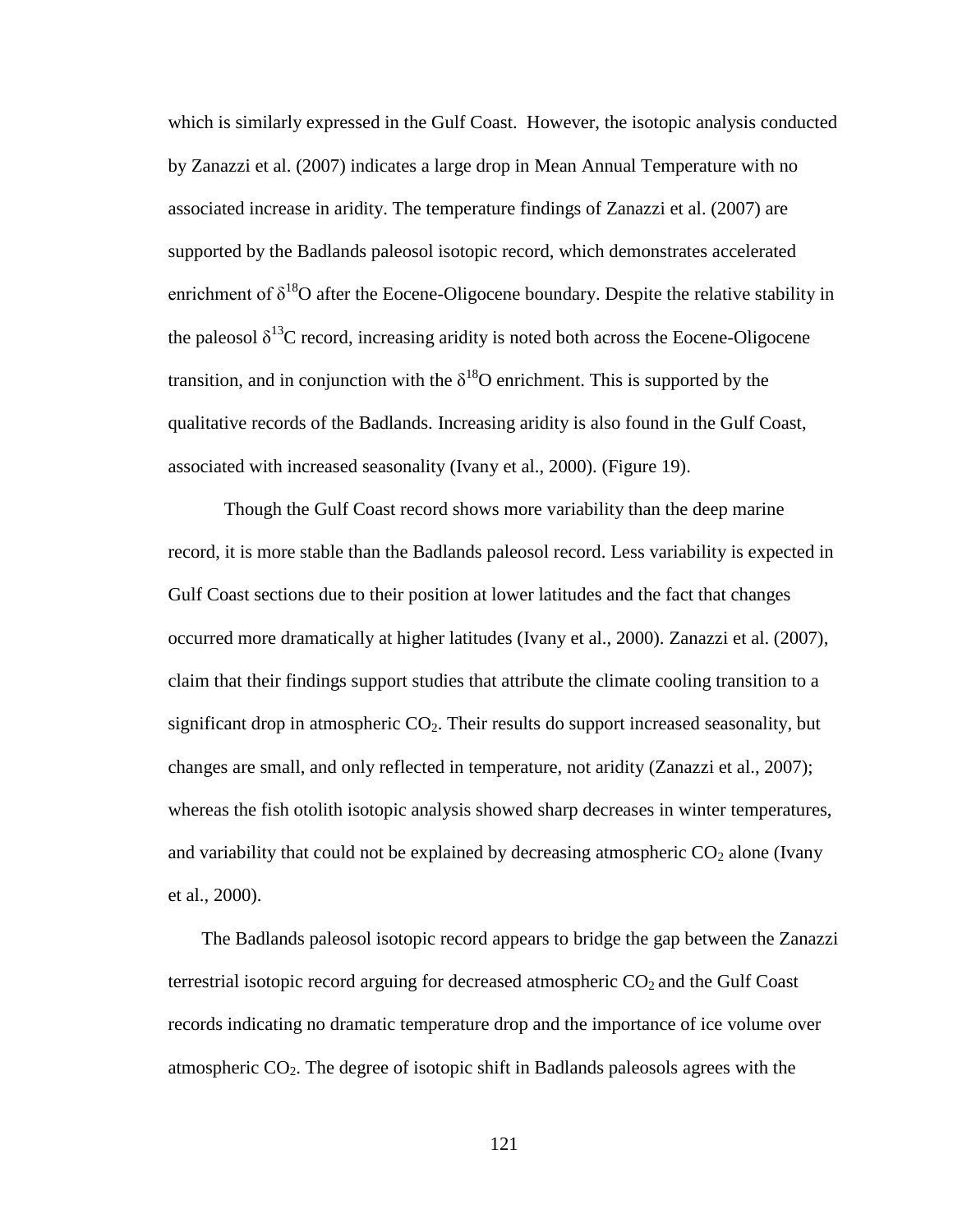dramatic decrease in temperature found in the fossil bone record of Zanazzi et al. (2007); while the variability in the paleosol record through the upper Eocene corresponds to variability in the Gulf Coast record (Miller et al., 2008), indicating that the climatic conditions of the Terrestrial Eocene-Oligocene are not as straight forward as either Ivany et al. (2003) or Zanazzi et al. (2007) hypothesize.

It is likely that variability is due to altered atmospheric and oceanic circulation patterns, or even to the influence of ice rather than decreasing atmospheric  $CO<sub>2</sub>$  Given that the variability in the terrestrial record is larger than that in the marine record, local atmospheric patterns must have had a large influence on mid-continental climate change. It is widely established that climate across the Midwest region of the United States has been strongly influenced by three air masses since the Holocene-the warm and humid Gulf of Mexico, the cooler and drier Pacific, and the cold and dry Arctic (Denniston et al., 2007). Throughout the ice-free Eocene it is reasonable to assume that the differences between the three air masses were much less pronounced than today. Particularly the Pacific and Gulf of Mexico air temperatures could not have been drastically different, given the congruity between faunal and floral assemblages between the two regions, as previously discussed.

As the northern high latitudes cooled, the Pacific and Arctic air masses would be expected to carry colder and drier air across the upper Midwest. Although Northern Hemisphere ice sheets are not supported until the late Miocene, evidence of ice formation on Greenland has been found (Eldrett et al., 2007; Tripati et al., 2008), lending support to the possibility for small montane glaciers to have formed in the nearby Rocky Mountains given their high altitude and particularly high latitude of the northern reach of the Rocky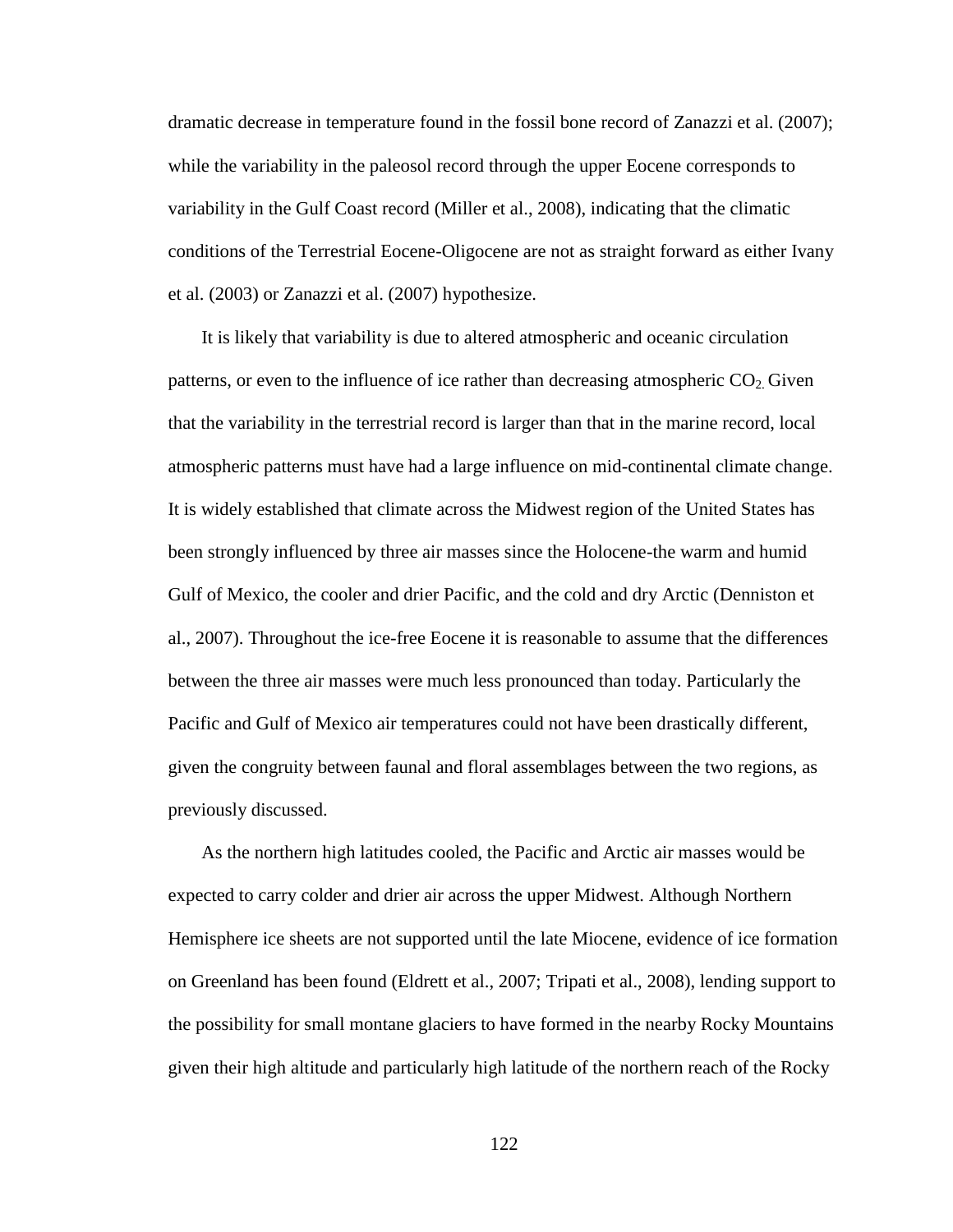Mountains. Ice growth is expected to be strongest in the winter, during which time the Arctic and to a lesser degree, Pacific, air masses would have become markedly colder and drier, likely losing precipitation to the glaciers. These conditions would then be reflected in the precipitation they brought with them to South Dakota and the Midwest at large.

Indeed, increased seasonality is predicted by changes in local elevation (Sloan and Barron, 1992), and noted in the isotopic records of both Zanazzi et al. (2007) and Ivany et al. (2003). Had climate change only been the result of decreasing atmospheric  $CO<sub>2</sub>$ , uniform change would be found in all regions (Ivany et al., 2000). Furthermore, although the terrestrial and the Gulf Coast records indicate decoupling from the deep-marine record, further decoupling of the Badlands from the Gulf Coast is supported by the large shift in Badlands  $\delta^{18}O$ . It is likely that the local climatic regime and controlling factors play a larger role in terrestrial climate than in the near-shore marine environment.

A comparison with Asian and European floral and faunal evolutionary patterns at similar latitudes to the Badlands indicates similar changes in vegetation across the Northern Hemisphere at the Eocene-Oligocene boundary. Decreasing temperature and increasing aridity are associated with the disappearance of most of the tropical species, which had been very widespread during the late Cretaceous and Eocene (Cavelier et al., 1981). The inland Paris Basin floral community indicates a marked change in the late Eocene following the gradual diminution of tropical species to more temperate species through the Eocene (Cavelier et al., 1981).

During the early Eocene, Northern Hemisphere reptiles lived at latitudes poleward of 70° (Sloan and Barron, 1992). A mass immigration of North American land mammals and several lizard families across the Thulian land bridge into Europe is noted in the early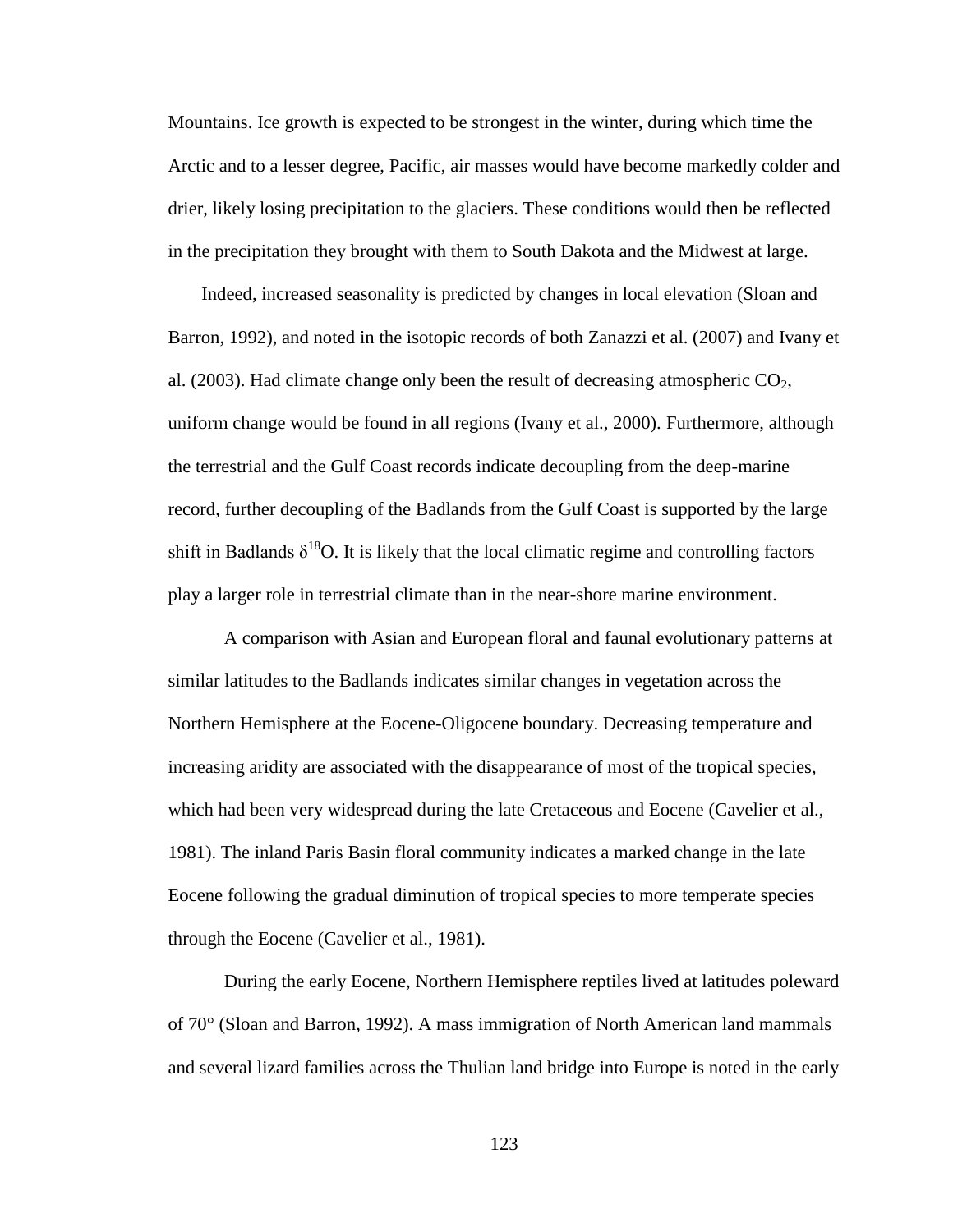Eocene (Briggs, 1987). In northwest China, subtropical woody savanna developed during the early Eocene, lacking evidence of grasses and herbaceous pollen until the late Eocene at which time sub-arid floras are found (Prothero, 1994).

The Grande Coupure of European large mammals has also been observed in rodents and reptiles and various geographic locations (Cavelier et al., 1981). After the many sizes of mammals that existed in the warm Eocene of Asia, small rodents and lagomorphs dominated the Asian Oligocene, as they were better adapted to the arid and cool environment of the Oligocene (Hartenberger, 1998; Meng &McKenna, 1998). Similar changes were noted in Europe, allowing for the conclusion that the restructuring of mammalian communities in Europe was not only a consequence of Asian invasion, but overall global climate trends (Hartenberger, 1998). Indeed, similarities across the Northern Hemisphere are likely due to a general drop of temperature accompanied by a period of great drought (Cavelier et al., 1981).

Large herbivores suffered at the Eocene-Oligocene due to new, un-diversified immigrants of Asian origin replacing most of the old endemic Eocene genera of Europe (Cavelier et al., 1981; Hartenberger, 1998). Extinctions and low diversity of the new faunal immigrants appear to be the result of climatic deterioration (Cavelier et al., 1981). Asian immigrants were also thought to have influenced the reworking of North American faunas, allowing many Asian families and genera to reach cosmopolitan status (Hartenberger, 1998).

A large change in mid-continent MAT exceeding changes in sea surface temperatures at comparable latitudes explains why faunal turnover is noted for gastropods, amphibians and reptiles, but mammals were unaffected (Zanazzi et al., 2007).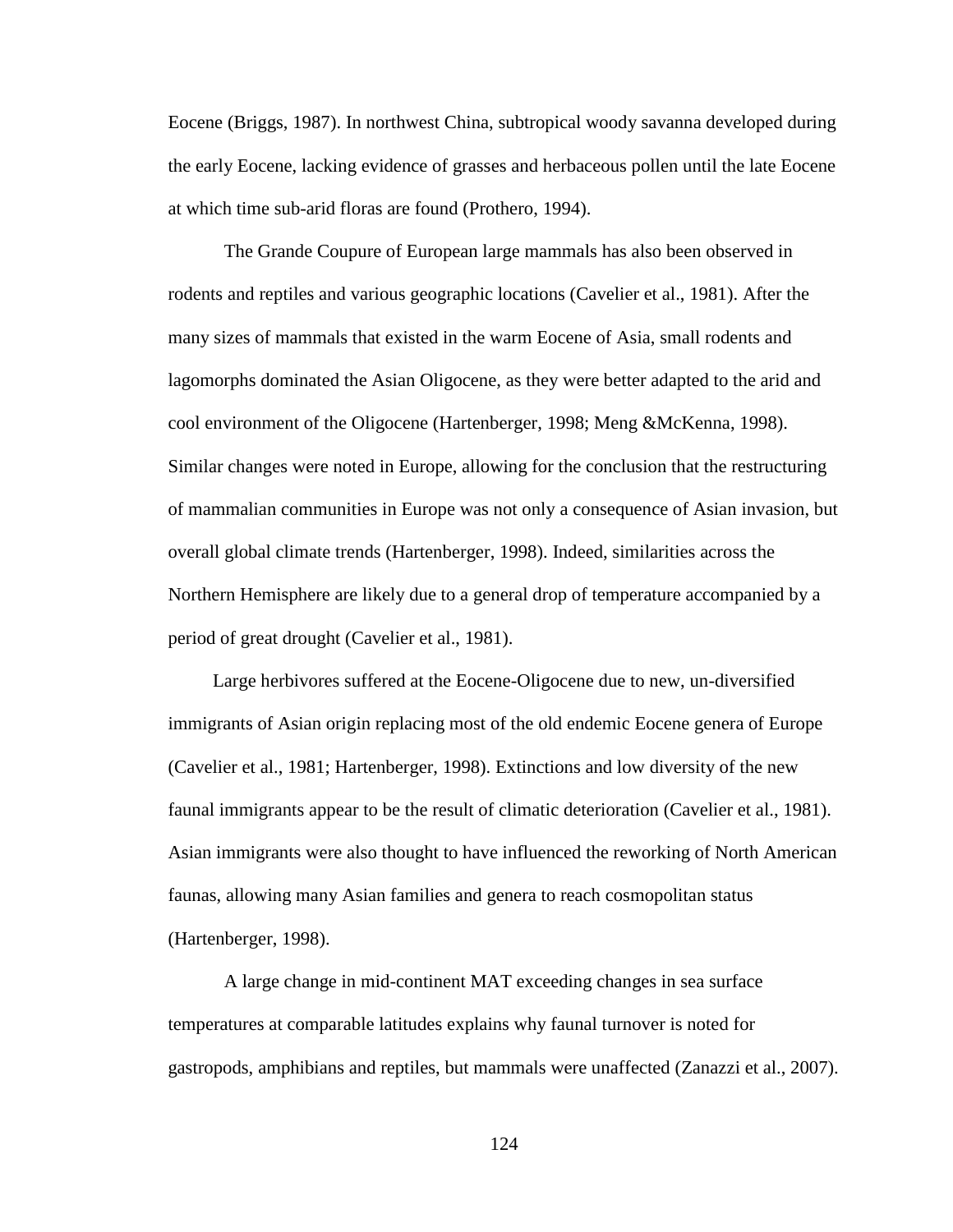Pulses of temperature and aridity stresses throughout the upper Eocene, as evidenced in the variability of the isotopic record from the Badlands paleosols, likely created significant selection pressure in the region. This coupled with significant influx of immigrants may have led to a White River mammal regime that was better adapted to changing conditions. An 8°C drop in temperature could have caused Oligocene temps to approach freezing, explaining the demise of many terrestrial heterotherms while most large mammals survived (Zanazzi et al., 2007). The Chadronian-Orellan NALMA may be due in part to climatic change in the region, and in part due to immigration of competing species. The fact that the Oi-1 event is not expressed in the mid-continent until after the Chadronian-Orellan NALMA argues against a significant climate change event causing faunal extinctions.

In light of the findings of the Badlands paleosol isotopes determining that a large temperature drop was found after the Eocene-Oligocene with an associated small decrease in aridity that led to large changes in faunal and floral assemblages, the similarity of plant and animal fossil trends across the Northern Hemisphere may indicate that climate change across the terrestrial realm was expressed in a similar manner.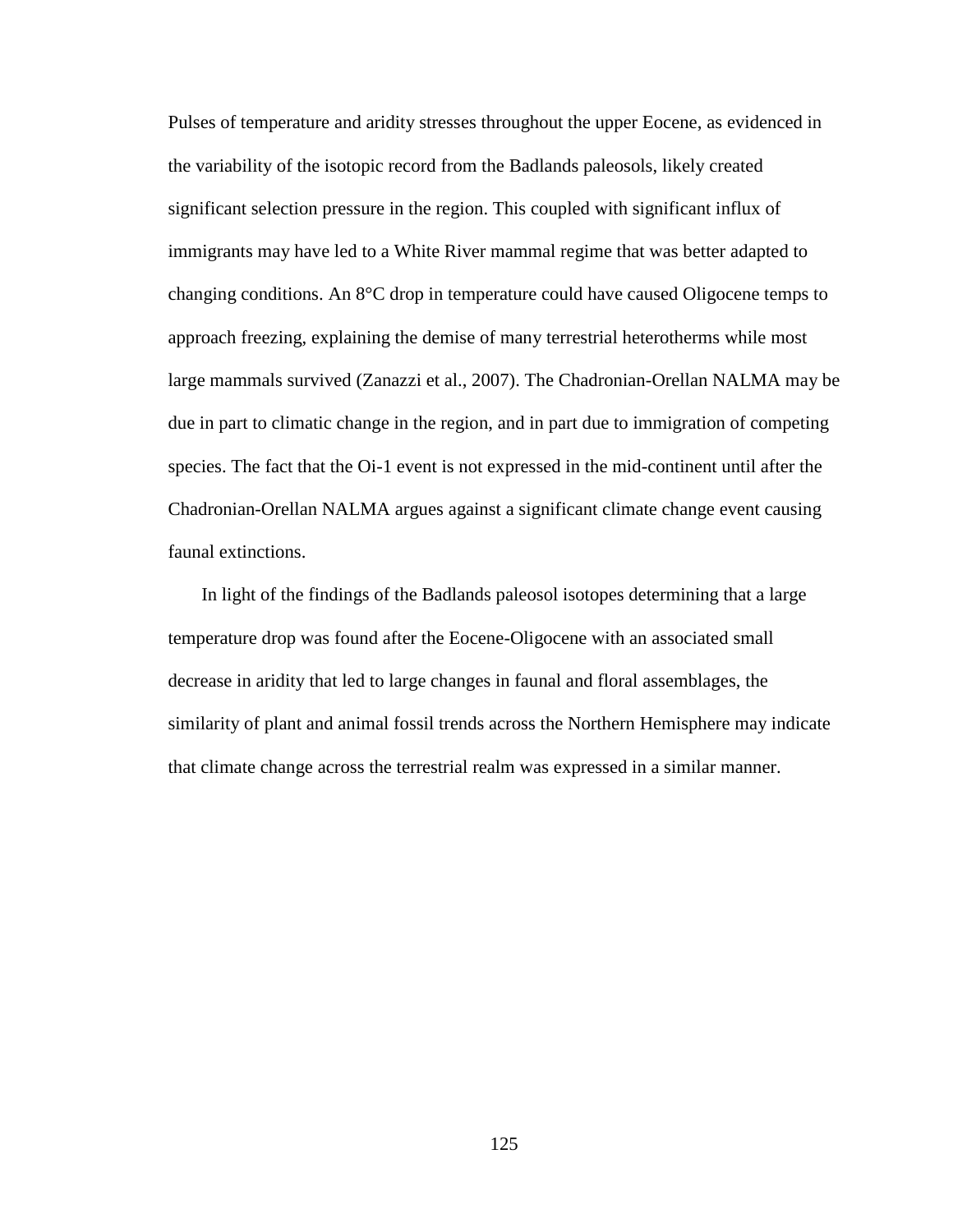## CHAPTER VIII: CONCLUSIONS

During establishment of the EAIS, and subsequent surficial and deep-water reorganization of the global heat budgets the near-shore and mid-continent climates remained relatively stable. Ice volume influence is noticeable, particularly in the Gulf Coast, but temperature and humidity did not immediately deteriorate. If a critical threshold in atmospheric  $CO<sub>2</sub>$  was breached at the Eocene-Oligocene transition, causing the development of the EAIS and establishing the Oi-1 marine record, it was not noted in the mid-continental Badlands paleosol sequences. Variability in the upper Eocene  $\delta^{18}O$ from Badlands paleosols indicates that local tectonic arrangements and climatic regimes were the likely forces keeping the global transition to "Icehouse" at bay.

After the marine Oi-1 event occurred and feedback mechanisms gained strength, a critical threshold was reached in the mid-continent. It appears that once this final threshold was attained, there were no remaining buffers in the northern Great Plains to deflect the changing global climatic regime. Prevailing global changes gained dominance as local regimes gave way, and temperatures in the mid-continent decreased significantly. This is clearly preserved in the  $\delta^{18}O$  record obtained from paleosols within the Badlands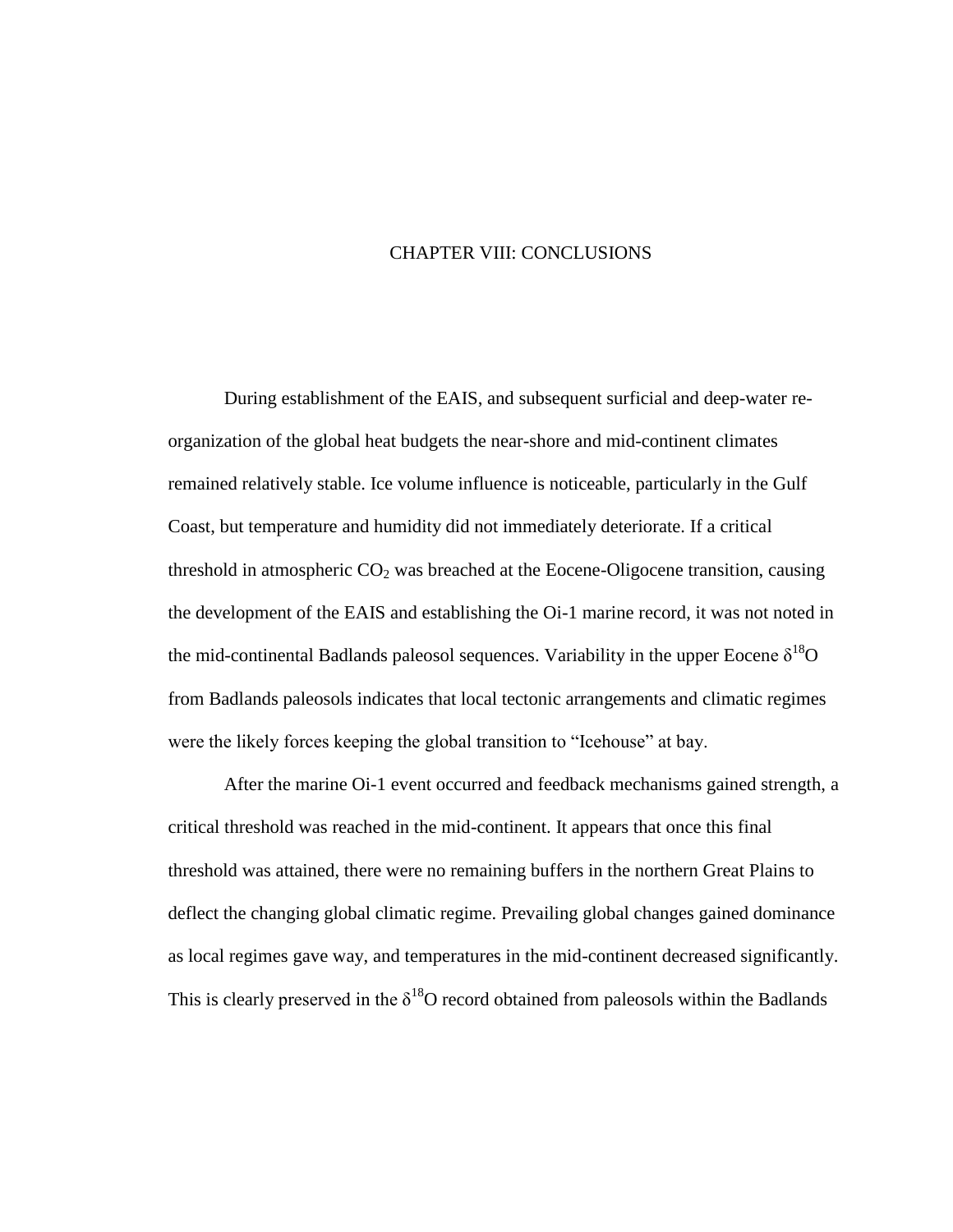National Park. This appears to parallel the changes that occurred on Antarctica that led to the initial build up of the EAIS.

The terrestrial lag behind the marine Oi-1 event is not unexpected. The Oi-1 marine event is recorded in deep-sea benthic forams. Therefore, a rapid reduction in deep-sea temperatures related to the formation of continental ice on Antarctica and subsequent deep-water reorganization would not be expected to create a coeval climatic impact in the shallow marine or terrestrial realms.

Variability in the upper Eocene  $\delta^{18}$ O and  $\delta^{13}$ C records from the Badlands paleosols demonstrates pulses of temperature and aridity stresses in the region that would have caused significant selection pressure leading up to the ultimate decline in temperature. This likely explains why cold-blooded fauna experienced more significant turnover than mammals; particularly when coupled with significant influx of mammal immigrants well suited to a Savanna type diet. Given that the marine Oi-1 event is not expressed in the mid-continent until after the Chadronian-Orellan NALMA, it is unlikely that a significant climate change event caused the faunal extinctions.

It is clear that further study of mid-continent sections is warranted. Several depositional basins are well researched across the Eocene-Oligocene transition that would benefit from a quantitative examination of climate change. The two existing isotopic studies of the Badlands are in agreement regarding temperature change, but are not resolved in terms of aridity. Furthermore, the similarity of faunal and floral fossil trends across the Northern Hemisphere may indicate that climate change within the terrestrial realm had a similar effect, and in all cases may have been expressed differently than in the marine record.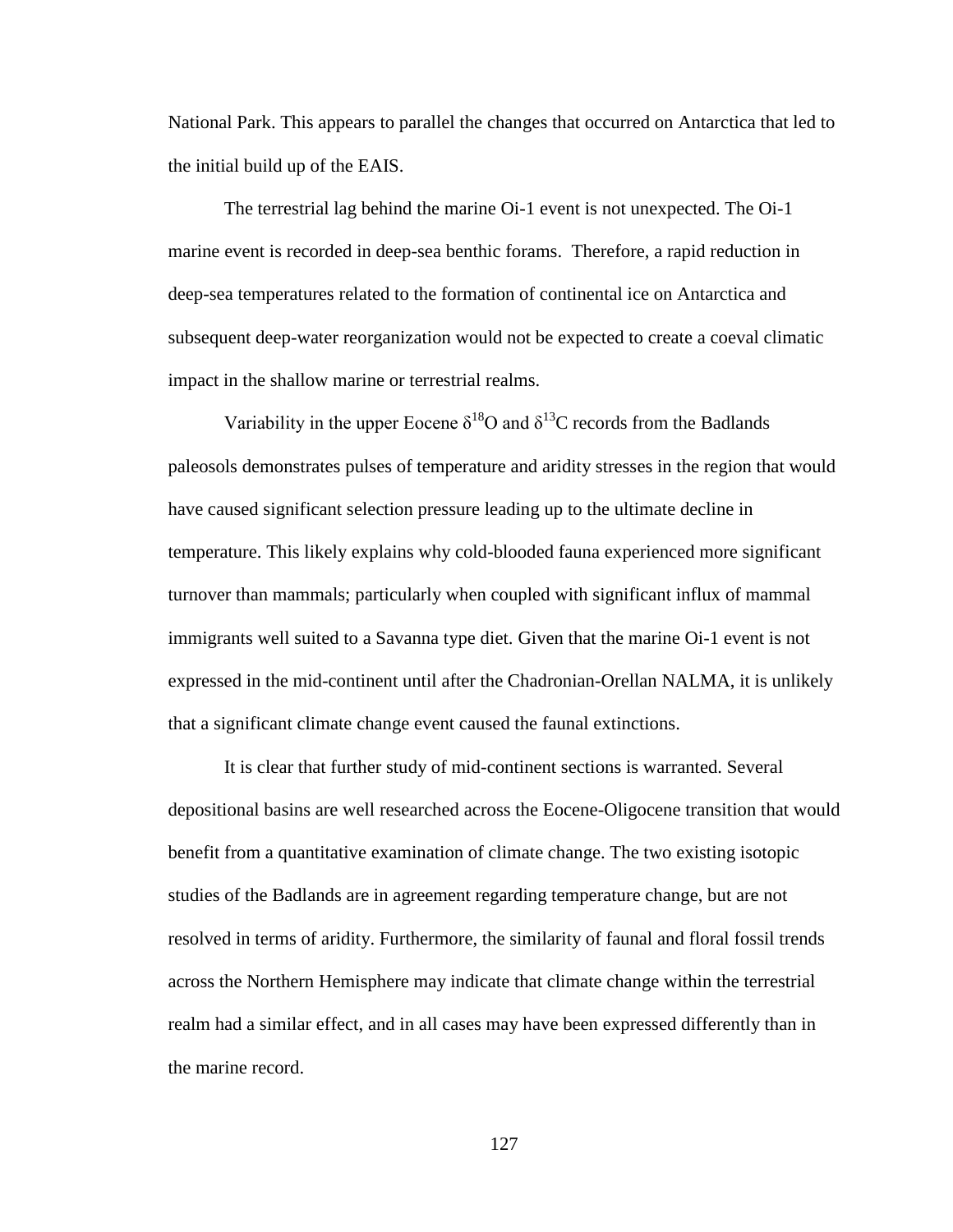## ACKNOWLEDGEMENTS

This thesis would not have been possible without the support of many key players. First and foremost I would like to thank my husband, Matthew Mullin for his unwavering support and countless manuscript reviews. My advisor, Dr. Richard Fluegeman provided much needed guidance and support throughout the process. Dr. Jeffry Grigsby and Dr. Klaus Neumann, members of my committed, provided critical feedback and direction on this manuscript.

I acknowledge the National Park Service for granting me permission to collect specimens from within the Badlands National Park. I thank Dr. Rachel Benton, park Geologist in particular for pointing out ideal sampling locations. The University of Indiana Mass Spectrometry lab is to be thanked for the stable isotope analysis, without which the thesis would not exist.

My mother, Rebecca Pierce has been instrumental in financial support, and my mother-in-law Kathleen Mullin provided field support.

And finally, Allen Debus, of Hell Creek Creations provided beautiful pictures of a *subhyracodon* and *brontothere* sculptures for use in my defense presentation, as well as providing critical feedback of the presentation itself.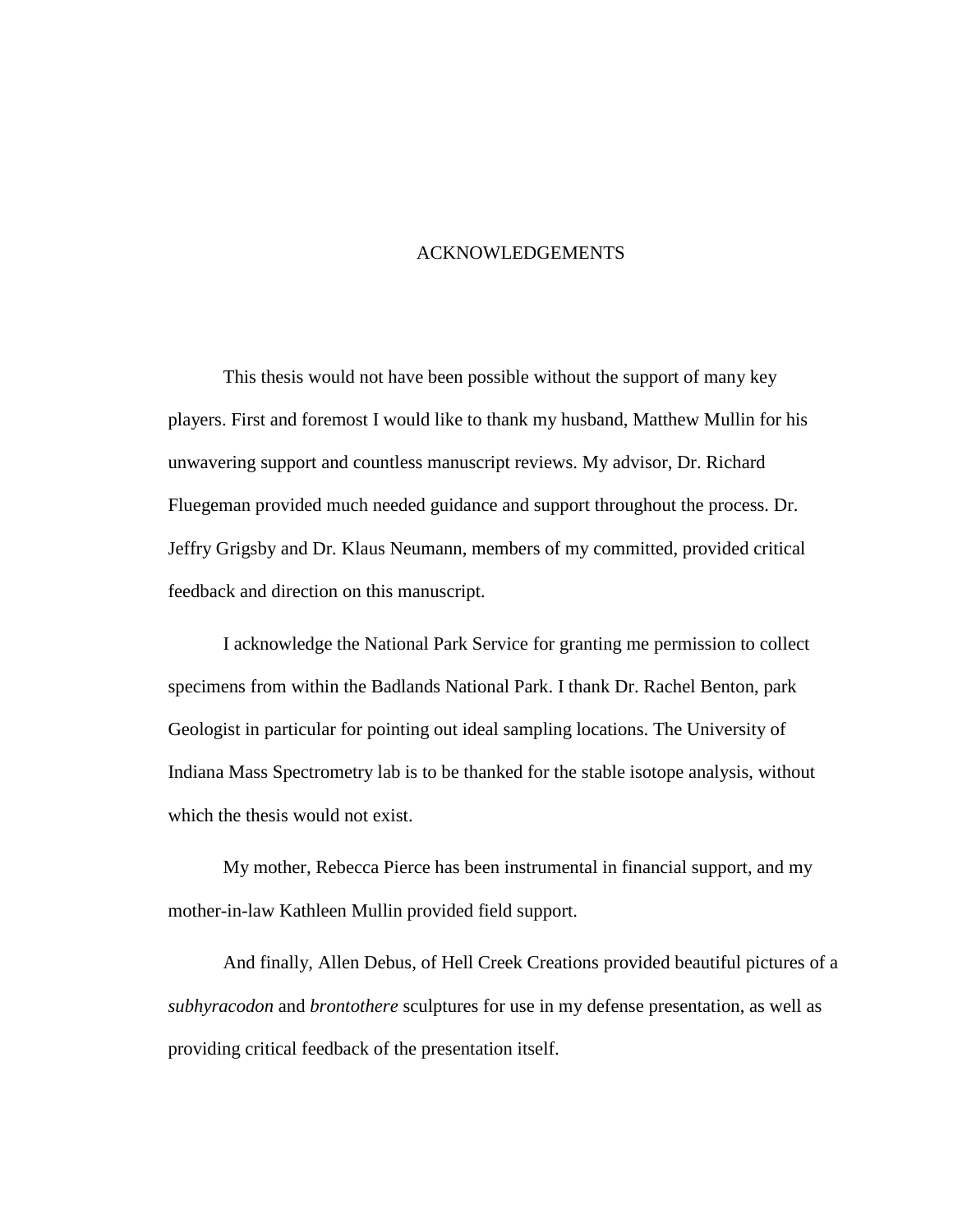## BIBLIOGRAPHY

Barrett, Peter, 2003. Cooling a Continent: Nature, Vol. 421, pp 221-223.

Bates, Robert Latimer, Jackson, Julia A., 1984. Dictionary of Geological Terms, Third Edition: American Geological Institute, New York.

Bestland, Erick A., Retallack, Gregory J., Swisher, Carl C. III, 1997, Stepwise Climate Change Recorded in Eocene-Oligocene Paleosol Sequences from Central Oregon: The Journal of Geology, v. 105, p 153-172.

Birkeland, Peter W., 1974. Pedology, Weathering and Geomorphological Research; Oxford University Press, New York.

Blakely, Ron, 2009. Department of Geology, Box 4099 Northern Arizona University, Flagstaff, AZ. http://jan.ucc.nau.edu/~rcb7/index.html.

Bottomley, Richard; Grieve, Richard; York, Derek; & Victor Masaitis, 1997. The Age of the Popigai Impact Event and its Relation to Events at the Eocene/Oligocene Boundary: Nature, Vol 388, pp 365-368.

Bowen, Gabriel J., Koch, Paul L., Gingerich, Philip D., Norris, Richard D., Bains, Santo, Corfield, Richard M., 2001. Refined Isotope Stratigraphy Across the Continental Paleocene-Eocene Boundary on Polecat Bench in the Northern Bighorn Basin, *in* Gingerich, P.D. ed., Paleocene-Eocene Stratigraphy and Biotic Change in the Bighorn and Clarks Fork Basins, Wyoming, University of Michigan Papers on Paleontology, 33, pp 73-88.

Briggs, John C. Biogeography and Plate Tectonics. Developments in Palaeontology and Stratigraphy series, volume 10. Elsevier Science Publishers B.V. Amsterdam, The Netherlands, 1987.

Buchardt, Bjorn, 1978. Oxygen Isotope Palaeotemperatures from the Tertiary Period in the North Sea: Nature, Vol. 275, pp 121-123.

Campbell, David C., Campbell, Matthew R., 2003. Biotic Patterns in Eocene-Oligocene Molluscs of the Atlantic Coastal Plain, U.S.A. *in* Prothero, D., Ivany, L., and Nesbitt, E., eds., From Greenhouse to Icehouse The Marine Eocene-Oligocene Transition: New York, Columbia University Press, pp 341-353.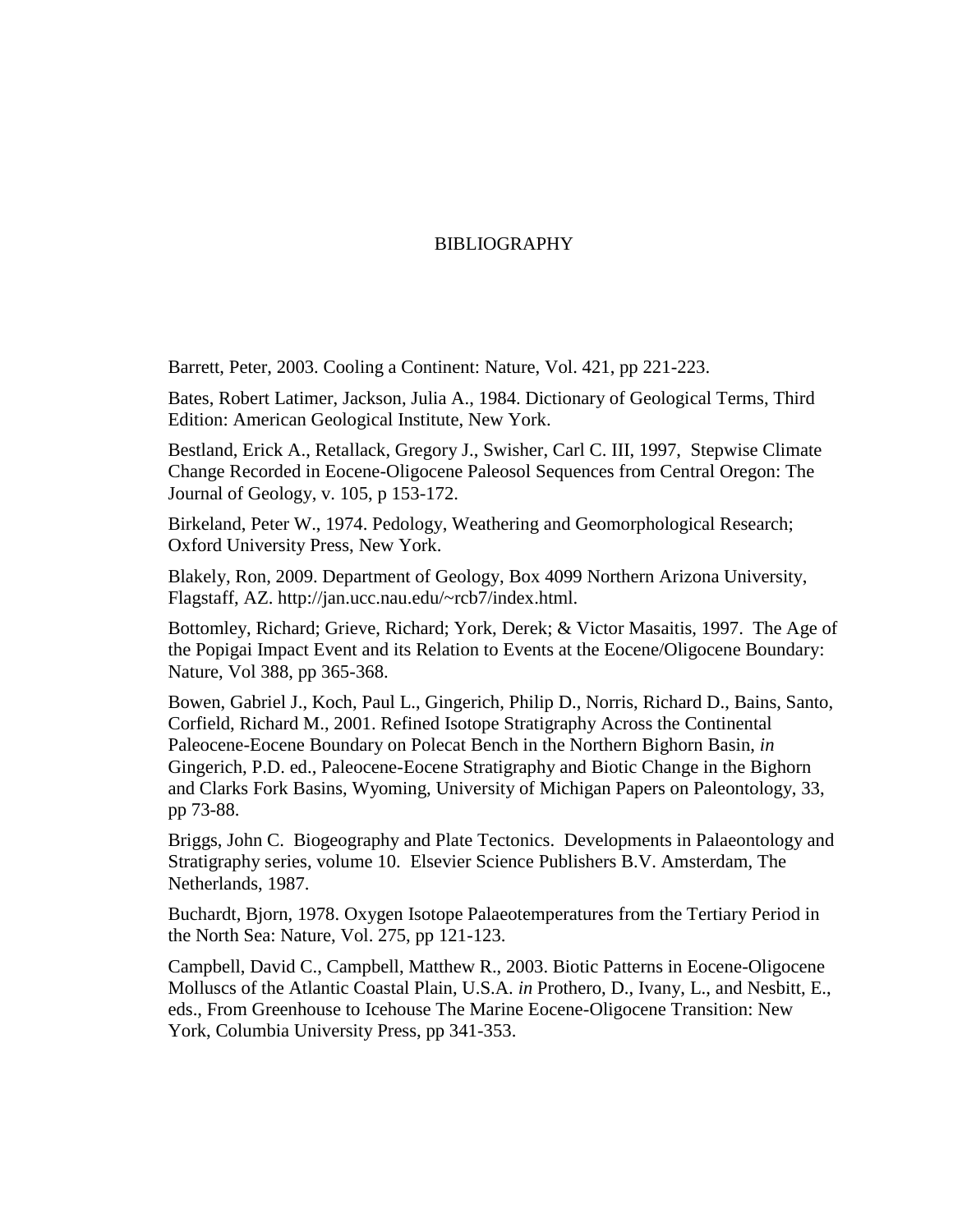Carter, Burchard D., 2003. Diversity Patterns in Eocene and Oligocene Echinoids of the Southeastern United States *in* Prothero, D., Ivany, L., and Nesbitt, E., eds., From Greenhouse to Icehouse The Marine Eocene-Oligocene Transition: New York, Columbia University Press, pp 354-385.

Cavelier, Claude, Chateauneuf, Jean-Jacques, Pomerol, Charles, Rabussier, Dominique, Renard, Maurice and Colette Vergnaud-Grazzini, 1981. The Geological Events at the Eocene/Oligocene Boundary: Palaeogeography, Palaeoclimatology, Palaeoecology, Vol. 36, pp 223-248.

Cerling, Thure, E., 1984. The Stable Isotopic Composition of Modern Soil Carbonate and its Relationship to Climate: Earth and Planetary Science Letters, Vol 71, pp 229-240.

Cerling, Thure E., 1991. Carbon Dioxide in the Atmosphere: Evidence From Cenozoic and Mesozoic Paleosols: American Journal of Science, Vol. 291, pp. 377-400.

Cerling, T. E., Quade, J., Wang, Y., Bowman, J. R., 1989. Carbon Isotopes in Soils and Paleosols as Ecology and Palaeoecology Indicators: Nature, Vol 341, pp 138-139.

Collinson, M.E., Fowler, K., Boulter, M.C., 1981. Floristic Changes Indicate a Cooling Climate in the Eocene of Southern England: Nature, Vol. 291, pp 315-317.

DeConto, Robert M., Pollard, David, 2003. Rapid Cenozoic Glaciation of Antarctica Induced by Declining Atmospheric CO2: Nature, Vol 421, pp 245-249.

DeConto, Robert M., Pollard, David, Wilson, Paul A., Palike, Heiko, Lear, Caroline H., Pagani, Mark, 2008. Thresholds for Cenozoic Bipolar Glaciation: Nature, Vol. 455, pp 652-657.

Denniston, Rhawn F., DuPree, Michelle, Dorale, Jeffrey A., Asmerom, Yemane, Polyak, Victor J., Carpenter, Scott J., 2007. Episodes of Late Holocene Aridity Recorded by Stalagmites from Devil's Icebox Cave, Central Missouri, USA: Quaternary Research, vol. 68, pp. 45-52.

Diester-Haass, Liselotte, Zahn, Rainer, 1996. Eocene-Oligocene Transition in the Southern Ocean: History of Water Mass Circulation and Biological Productivity: Geology, Vol. 24, pp 163-166.

Dockery, David T. III, Lozouet, Pierre, 2003. Molluscan Faunas Across the Eocene/Oligocene Boundary in the North American Gulf Coastal Plain, with Comparisons to Those of the Eocene and Oligocene of France *in* Prothero, D., Ivany, L., and Nesbitt, E., eds., From Greenhouse to Icehouse The Marine Eocene-Oligocene Transition: New York, Columbia University Press, pp 303-340.

Dwyer, Gary S., 2000. Unraveling the Signals of Global Climate Change: Science, Vol. 287, pp. 246-247.

Echols, R.J., Armentrout, J.M., Root, S.A., Fearn, L.B., Cooke, J.C., Rodgers, B.K., and Thompson, P.R., 2003. Sequence Stratigraphy of the Eocene/Oligocene Boundary Interval: Southeastern Mississippi, *in* Prothero, D., Ivany, L., and Nesbitt, E., eds., From Greenhouse to Icehouse The Marine Eocene-Oligocene Transition: New York, Columbia University Press, pp 189-222.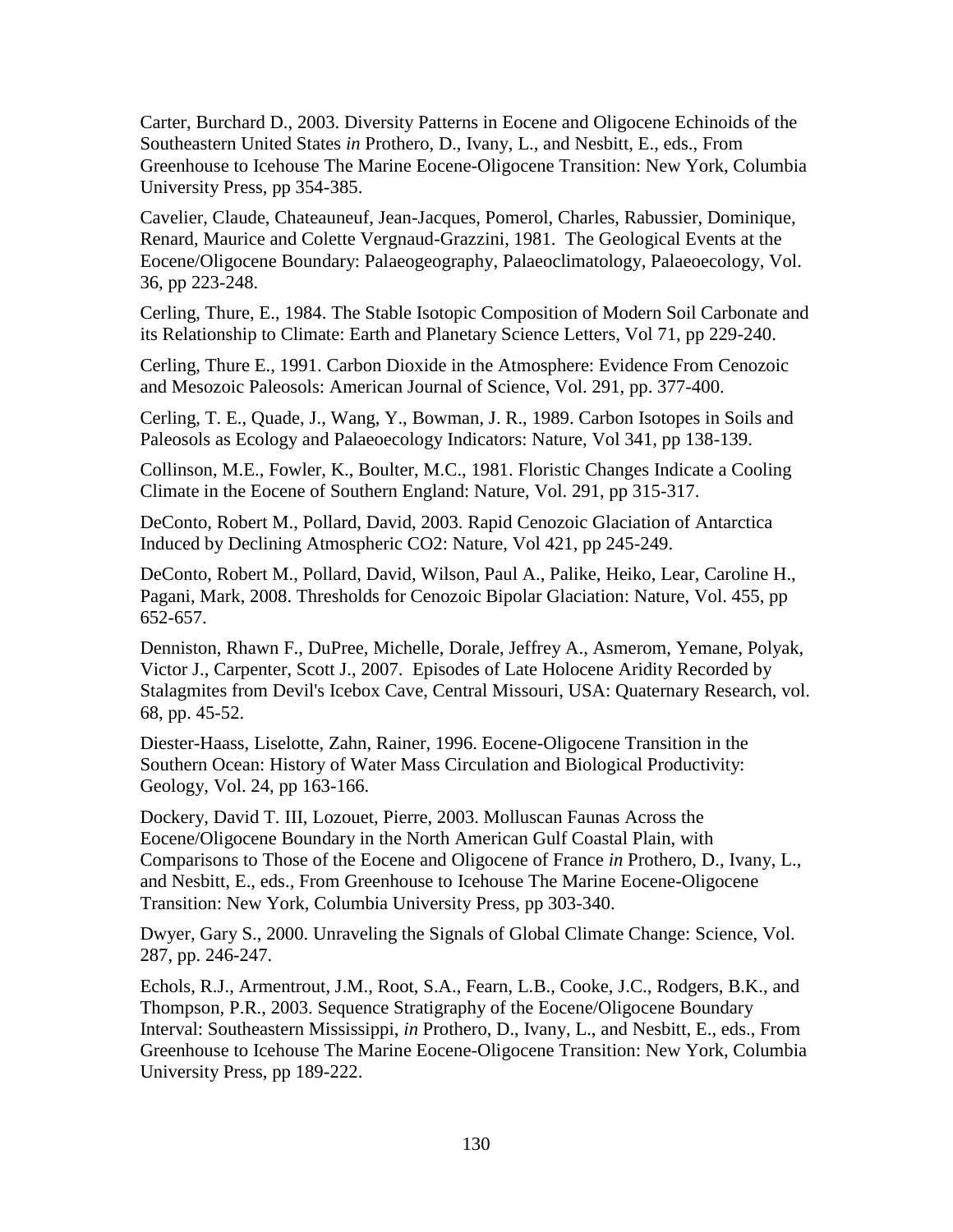Eldrett, J.S., Harding, I.C., Wilson, P.A., Butler, E., and Robers, A.P., 2007. Continental Ice in Greenland During the Eocene and Oligocene: Nature, Vol. 466, pp 176-179.

Eshet, Yoram, Druckman, Yehezkeel, Cousminer, Harold L., Habib, Daniel, Drugg, Warren S., 1988. Reworked Palynomorphs and their use in the Determination of Sedimentary Cycles: Geology, Vol. 16, pp 662-665.

Evanoff, E., Prothero, D.R., Lander, R.H., 1992. Eocene-Oligocene Climatic Changes in North America: The White River Formation near Douglas, East-Central Wyoming, *in*  Prothero, Donald R., Berggren, William A., eds., Eocene-Oligocene Climatic and Biotic Evolution: New Jersey, Princeton University Press, pp 116-130.

Evans, James E., 1999. Recognition and Implications of Eocene Tufas and Travertines in the Chadron Formation, White River Group, Badlands of South Dakota: Sedimentology, Vol 46, pp 771-789.

Evans, James E., Welzenbach, Linda C., 2000. Lacustrine Limestones and Tufas in the Chadron Formation (Late Eocene), Badlands of South Dakota, U.S.A in E.H. Gierlowski-Kordesch and K.R. Kelts, eds., Lake Basins Through Space and Time: AAPG Studies in Geology 46, pp 349-358.

Exon, Neville, Kennett, Jim, Molone, Mitch; Brinkhuis, Henk; Chaproniere, George; et al., 2002. Drilling Reveals Climatic Consequences of Tasmanian Gateway Opening: EOS, Transactions, American Geophysical Union, Vol. 83, No. 23, p 253-264

Fawcett, Peter J., Boslough, M.B.E., 2002. Climatic Effects of an Impact-Induced Equatorial Debris Ring: Journal of Geophysical Research, Vol. 107, Issue 15.

Finnigan GasBench II Operating Manual, Thermo Electron Corporation: Bremen, Germany, 2004.

Fluegeman, Richard, 1996. Preliminary Paleontological Report on the Foraminifera of the Mossy Grove Core, Hinds County, Mississippi: Mississippi Geology, Vol. 17, pp 9- 15.

Fluegeman, Richard, 2003. Late Eocene-Early Oligocene Benthic Foraminifera in the Gulf Coastal Plain: Regional vs. Global Influences, *in* Prothero, D., Ivany, L., and Nesbitt, E., eds., From Greenhouse to Icehouse The Marine Eocene-Oligocene Transition: New York, Columbia University Press, pp 283-293.

Fluegeman, Richard, 2009. Late Eocene and Early Oligocene Benthic Foraminiferal Paleoecology and Sequence Stratigraphy in the Eastern Gulf Coastal Plain, U.S.A., *in* Demchuk, M.T. and Gary, A., eds., Geologic Problem Solving with Microfossils: Society of Economic Paleontologists and Mineralogist (SEPM) Special Publication no. 93, pp 293-307.

Fluegeman, Richard H., Grigsby, Jeffry D., Hurley, John V., Eocene-Oligocene Greenhouse to Icehouse Transition on a Subtropical Clastic Shelf: The Jackson-Vicksburg Groups of the Eastern Gulf Coastal Plain of the United States, in Koeberl, C., and Montanari, A., eds. The Late Eocene Earth- Hothouse, Icehouse and Impacts: Geological Society of America Special Paper 452, pp. 261-277.

Hartenberger, Jean-Louis, 1998. An Asian Grande Coupure: Nature, Vol. 394, pp 321.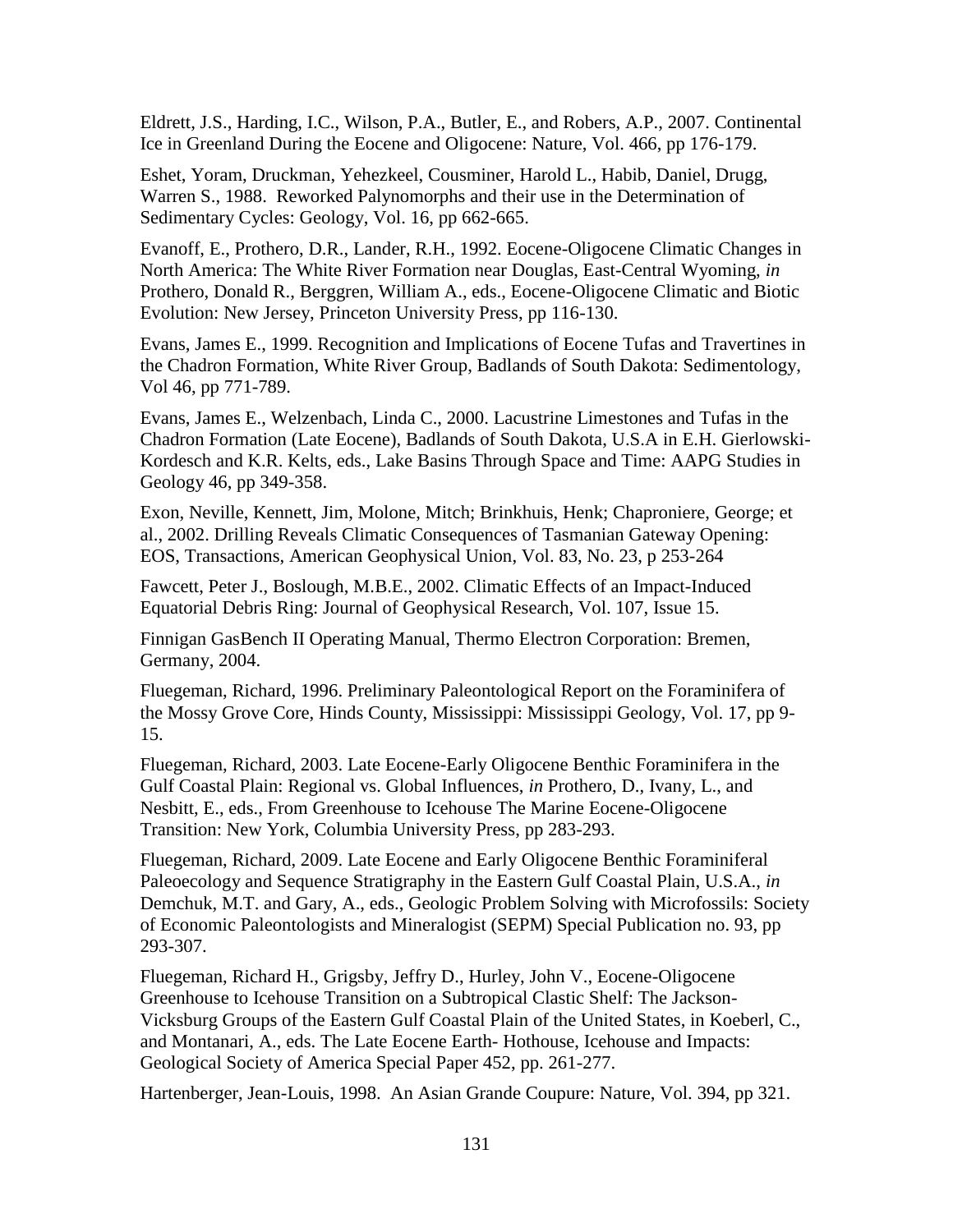Hurley, John V., Fluegeman, Richard H., 2003. Late Middle Eocene Glacioeustasy: Stable Isotopes an Foraminifera from the Gulf Coastal Plain, *in* Prothero, D., Ivany, L., and Nesbitt, E., eds., From Greenhouse to Icehouse The Marine Eocene-Oligocene Transition: New York, Columbia University Press, pp 223-231.

Hutchison, J.H., 1982. Turtle, Crocodilian, and Champsosaur Diversity Changes in the Cenozoic of the North-Central Region of Western United States: Palaeogeography, Palaeoclimatology, Palaeoecology, Vol. 37, pp 149-164.

Ivany, Linda C., Patterson, William P., Lohmann, Kyger C., 2000. Cooler Winters as a Possible Cause of Mass Extinctions at the Eocene/Oligocene Boundary: Nature, Vol. 407, pp 887-890.

Ivany, Linda C., Nesbitt, Elizabeth A., Prothero, Donald R., 2003. The Marine Eocene-Oligocene Transition: A Synthesis *in* Prothero, D., Ivany, L., and Nesbitt, E., eds., From Greenhouse to Icehouse The Marine Eocene-Oligocene Transition: New York, Columbia University Press, pp 522-534.

Jacobs, Bonnie F., 2004. Palaeobotanical Studies from Tropical Africa: Relevance to the Evolution of Forest, Woodland and Savannah Biomes: Philosophical Transactions of the Royal Society of London B, Vol. 359, pp 1573-1583.

Kennett, J.P., von der Borch, C., Baker, P.A., Barton, C.E., Boersma, A., Cauler, J.P., Dudley, W.C. Jr., Gardner, J.V., Jenkins, D.G., Lohman, W.H., Martini, E., Merrill, R.B., Morin, R., Nelson, C.S., Robert, C., Srinivasan, M.S., Stein, R., Takeuchi, A., & Murphy, M.G., 1985. Palaeotectonic Implications of Increased Late Eocene-Early Oligocene Volcanism from South Pacific DSDP Sites: Nature, Vol 316 pp 507-511.

Kraus, Mary J., 1997. Lower Eocene Alluvial Paleosols: Pedogenic Development, Stratigraphic Relationships, and Paleosol/Landscape Associations: Palaeogeography, Palaeoclimatology, Palaeoecology, Vol. 129, pp 387-406.

Lear, C.H., Elderfield, H., Wilson, P.A., 2000. Cenozoic Deep-Sea Temperatures and Global Ice Volumes from Mg/Ca in Benthic Foraminiferal Calcite: Science, Vol. 287, pp 269-272.

McBride, Earle F., Lindemann, William L., Freeman, Paul S., 1968. Lithology and Petrology of the Gueydan (Catahoula) formation in South Texas. Report of Investigations No. 63; Bureau of Economic Geology, the University of Texas at Austin, Austin, TX.

Meng, Jin, McKenna, Malcolm C., 1998. Faunal Turnovers of Palaeogene Mammals from the Mongolian Plateau: Nature, Vol. 394, pp 364-367.

Miller, Kenneth G., 1992. Middle Eocene to Oligocene Stable Isotopes, Climate, and Deep-Water History: The Terminal Eocene Event?, *in* Prothero, Donald R., Berggren, William A., eds., Eocene-Oligocene Climatic and Biotic Evolution: New Jersey, Princeton University Press, pp 131-159.

Miller, Kenneth G., Browning, James V., Aubry, Marie-Pierre, Wade, Bridget S., Katz, Miriam E., Kulpecz, Andrew Al., Wright, James D., 2008. Eocene-Oligocene Global Climate and Sea-Level Changes: St. Stephens Quarry, Alabama: Geological Society of America Bulletin, Vol., 120, pp 34-53.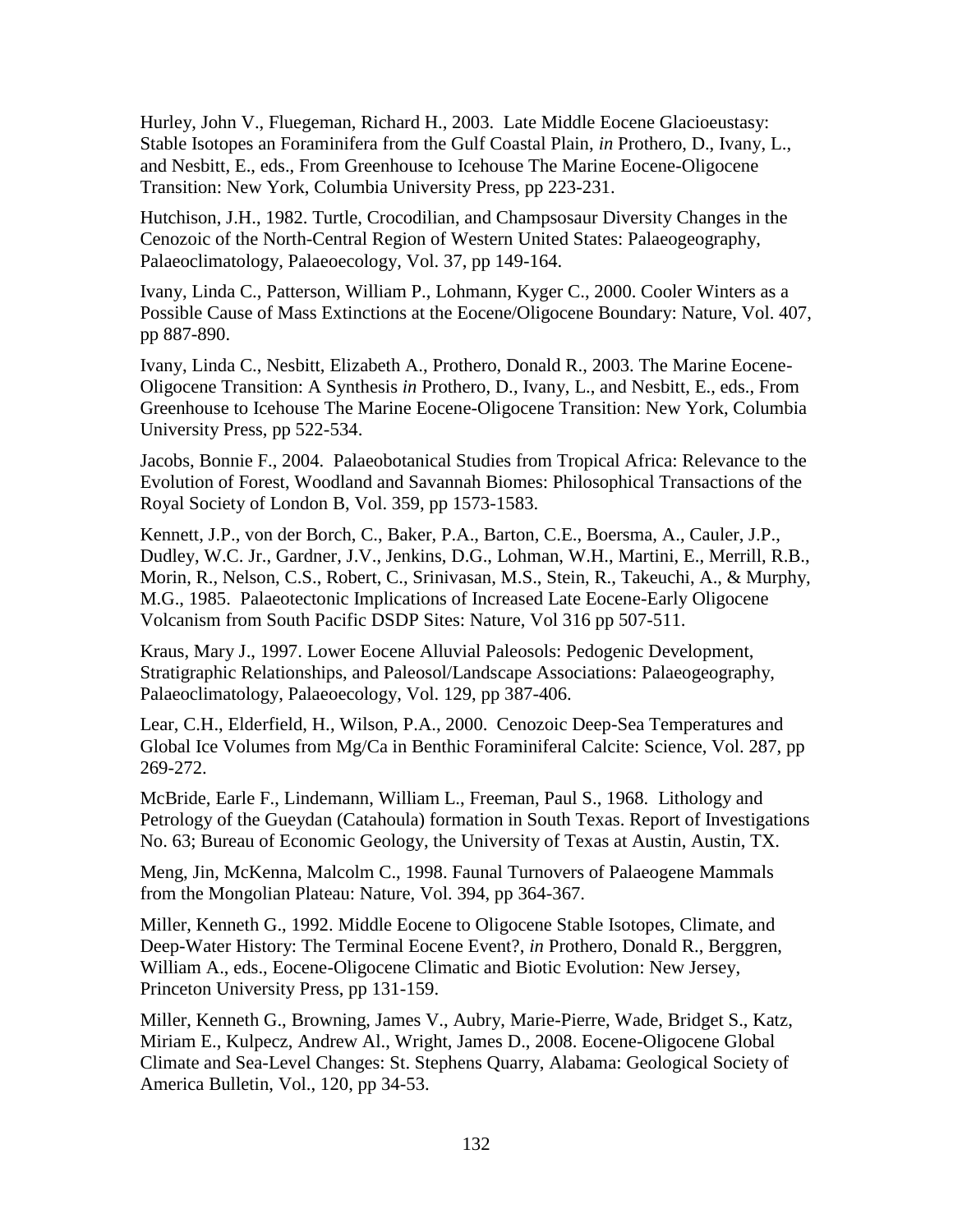Nikiforoff, C.C., 1949. Weathering and Soil Evolution: Soil Science, Vol. 67, issue 2, pp 219.

National Park Service, Badlands National Park: [www.nps.gov/badl/planyourvisit/](http://www.nps.gov/badl/planyourvisit/weather.htm)**weather**.htm*.* Site last modified May 1, 2009.

O'Keefe, John A., 1980. The Terminal Eocene Event: Formation of a Ring System Around the Earth?: Nature, Vol. 285, pp. 309-311.

Owen, Robert M., Rea, David K., 1985. Sea-Floor Hydrothermal Activity Links Climate to Tectonics: The Eocene Carbon Dioxide Greenhouse: Science, Vol. 227, pp 166-169.

Poag, C. Wylie, Mankinen, Edward, Norris, Richard D., 2003. Late Eocene Impacts: Geologic Record, Correlation, and Paleoenvironmental Consequences *in* Prothero, D., Ivany, L., and Nesbitt, E., eds., From Greenhouse to Icehouse The Marine Eocene-Oligocene Transition: New York, Columbia University Press, pp 495-509.

Prothero, Donald R., 1994. The Eocene-Oligocene Transition: Paradise Lost: New York, Columbia University Press.

Prothero, D.R., 1999. Does Climatic Change Drive Mammalian Evolution?: GSA Today, Vol. 9., No. 9, pp 1-7.

Prothero, Donald R., Swisher, Carl C. III, 1992. Magnetostratigraphy and Geochronology of the Terrestrial Eocene-Oligocene Transition in North America *in* Prothero, Donald R., Berggren, William A., eds., Eocene-Oligocene Climatic and Biotic Evolution: New Jersey, Princeton University Press, pp 46-73.

Prothero, D. R., Whittlesey, K.E., 1998. Magnetic Stratigraphy and Biostratigraphy of the Orellan and Whitneyan Land Mammal "Ages" in the White River Group, *in* Terry, D., LaGarry, H., Hunt, R., eds., Depositional Environments, Lithostratigraphy, and Biostratigraphy of the White River and Arikaree Groups (Late Eocene to Early Miocene, North America): Geological Society of America Special Paper 325, pp 93-116.

Retallack, Greg J., 1983. A Paleopedological Approach to the Interpretation of Terrestrial Sedimentary Rocks: The Mid-Tertiary Fossil Soils of Badlands National Park, South Dakota: Geological Society of America Bulletin, Vol. 94, pp 823-840.

Retallack, Greg J., 1985. An Excursion Guide to Fossil Soils of the Mid-Tertiary Sequence in Badlands National Park, South Dakota in Marin, James E., ed., DAKOTERRA, Volume 2, Part 2: Fossiliferous Cenozoic Deposits of Western South Dakota and Northwest Nebraska, pp 277-301.

Retallack, Gregory, J., 1992. Paleosols and Changes in Climate and Vegetation Across the Eocene/Oligocene Boundary *in* Prothero, Donald R., Berggren, William A., eds., Eocene-Oligocene Climatic and Biotic Evolution: New Jersey, Princeton University Press, pp 382-398.

Retallack, G.J., 1998. Fossil Soils and the Completeness of the Rock and Fossil Records in Donovan, S.K. and Paul, C.R.C., eds., The Adequacy of the Fossil Record: Chichester, UK, John Wiley and Sons, pp 131-162.

Retallack, Gregory J., 2001. Soils of the Past an Introduction to Paleopedology, 2<sup>nd</sup> Edition: Oxford, Blackwell Science Ltd, 404 pages.